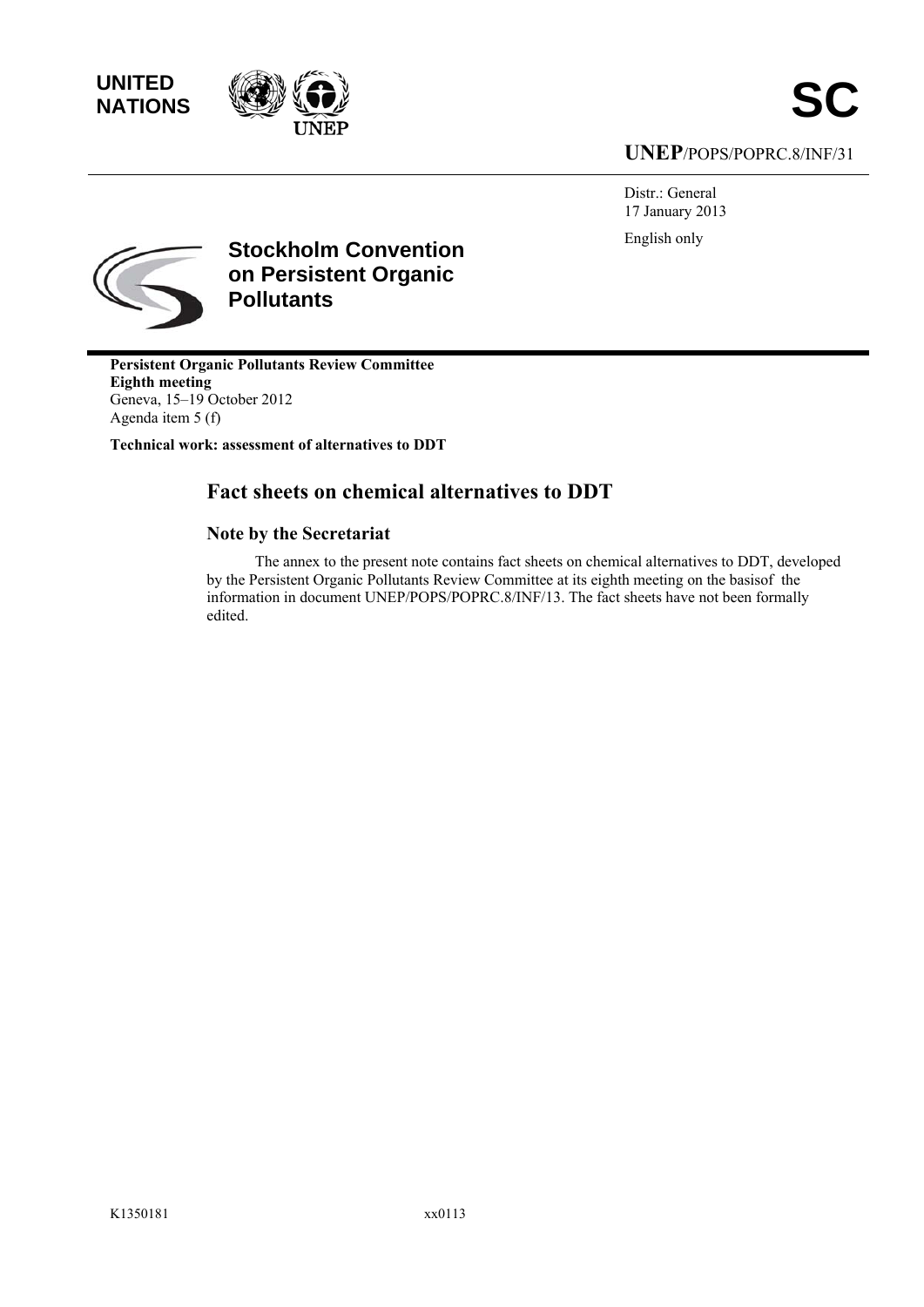# **Annex**

# **Fact sheets on chemical alternatives to DDT**

# **Contents**

- 1 Alpha-cypermethrin
- 2 Bendiocarb
- 3 Bifenthrin
- 4 Cyfluthrin
- 5 Deltamethrin
- 6 Etofenprox
- 7 Fenitrothion
- 8 Lambda-cyhalothrin
- 9 Malathion
- 10 Pirimiphos-methyl
- 11 Propoxur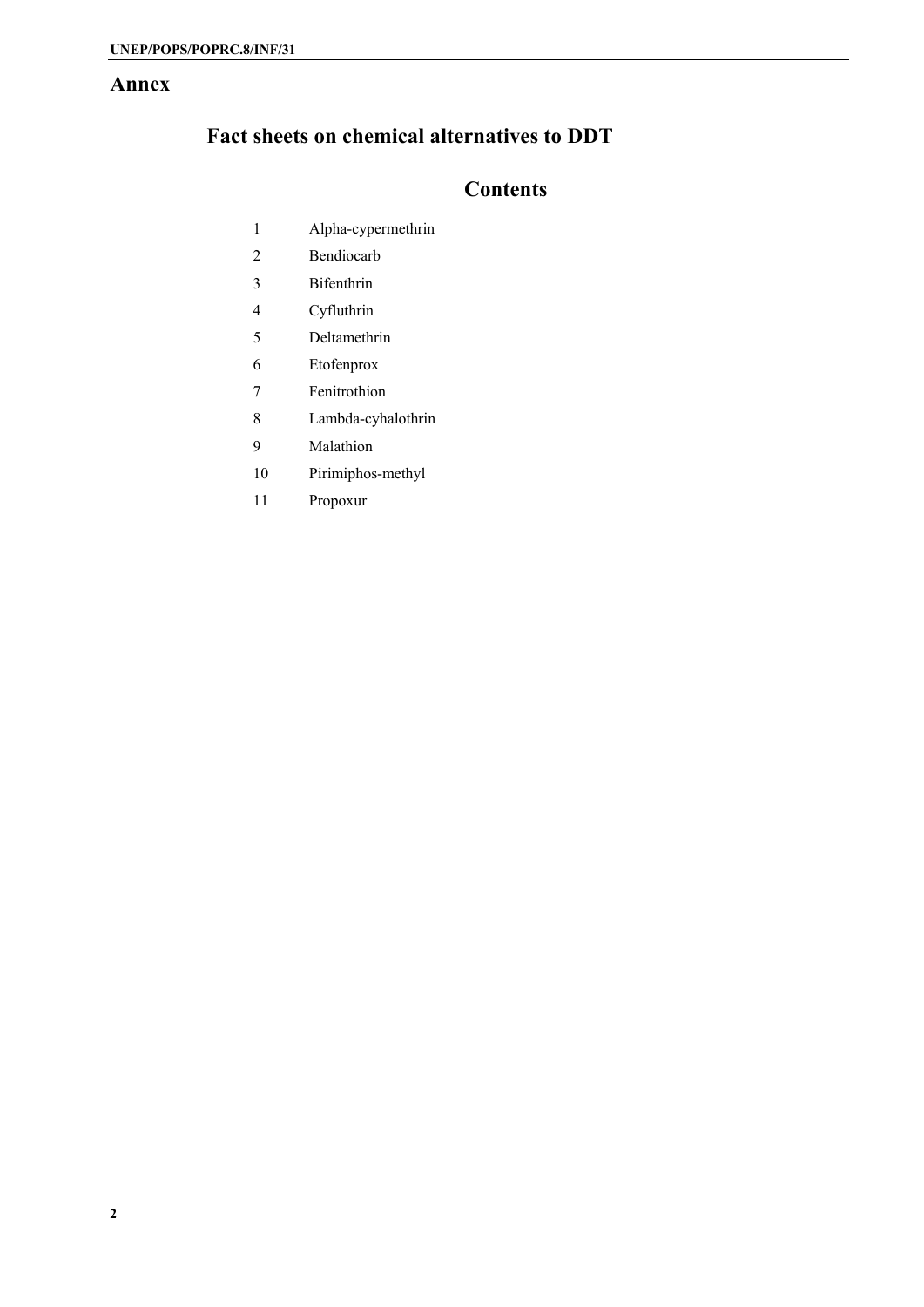# **I. Assessment of POP criteria and other hazard indicators**

# **1. Alpha-cypermethrin**

# **1.1 Sumamry of the assessment of POP properties – comparison with the criteria of Annex D and other hazard indicators**

# **a) Persistence**

1. Alpha-cypermethrin is stable to hydrolysis at acidic conditions. DT50 values at pH 7 and 9 are 101 days and 7 days, respectivly. Aqueous photolysis contributes to the degradation of alphacypermethrin in water. For the aquatic environment a DT50 whole system from water/sediment study indicate no accumulation in water or sediment (DT50 6 to 35 days at pH values of 7.1 to 8.2). Reported DT50 values for soil range from 25 days to 100 days (lab studies) and from 14 to 112 days in field. The modelled P-score is 0.824 indicating high persistency. However this estimate is based on ultimate mineralization. Alpha-cypermethrin does not fulfil the persistence criteria according to Annex  $D_1(b)$  (i).

# **b) Bioaccumulation**

2. Alpha-cypermethrin has a log Kow of 5.5. The experimentally derived BCF in fish considered in the EU risk assessment on biocidal product was 910 L/kg. The modelled B-score for alphacypermethrin is 0.581, suggesting bioaccumulation. Based on the empirical evidence (BCF in fish) alpha-cypermethrin does not fulfil the bio-accumulation criteria according to Annex D  $1$  (c) (i)...

# **c) Long-range environmental transport**

3. Alpha-cypermethrin has a calculated half-life in air of 3.5 hours (< 2 days). Therefore it has a low LRT potential and it is unlikely that the compound fulfils the Annex D 1 (d) (iii) criteria.

# **d) Ecotoxicity (including pollinator toxicity)**

4. Alpha-cypermethrin is highly toxic to aquatic species and is classified according to EU-GHS as aquatic acute and chronic category 1, e.g. very toxic to aquatic life with acute and long lasting effects. It reveals high toxicity toward honey bees and other pollinators. Alpha-cypermethrin therefore fulfils in addition to the reported toxicity to human health (see below) Annex D 1 (e) (ii).

# **e) Toxicity to human health (including mutagenicity, carcinogenicity and adverse effects on the reproductive, endocrine, immune or nervous systems)**

5. Alpha-cypermethrin is the name given to the compound consisting of two of the four cisisomers of Cypermethrin. The acute oral and inhalation toxicity of Alpha-cypermethrin is approximately 2–4 times greater than that of Cypermethrin. However other than this there is no indication that it would have different toxicological effects. Thus, read-across to Alpha-cypermethrin from studies performed with Cypermethrin is not considered acceptable.

6. Alpha cypermethrin is classified by EU-GHS for oral acute toxicity category 3. In addition it may according to the latest EU evaluation qualify also for respiratory acute toxicity category 4. However orally with polar solvents no signs of toxicity were observed up to the limit dose level. The substance is not classified for skin or eye irritation, though according to the latest EU evaluation classification for skin irritation may be possible. No skin sensitization potential was observed with the Magnusson and Kligman test.

7. Alpha-cypermethrin is not classified for carcinogenicity, mutagenicity or reproductive toxicity according to the GHS system in the EU and comprehensive data and evaluations available support this conclusion.

8. Alpha-cypermethrin is not listed in the EU endocrine disrupter database but cypermethrin is listed in the EU endocrine disrupter database within category 2. This means that it is persistent or a HPVC chemical with at least some in vitro evidence of biological activity related to endocrine disruption.

9. The substance did not induce delayed neurotoxicity. Repeated dose toxicity studies showed that the main target organ of Alpha-cypermethrin is the nervous system (CNS and peripheral motor nerves). The critical effect used for limit value derivation was observed in a 1 year dog study were local effects (skin reddening and hair loss) considered as a consequence of systemic toxicity. In the latest evaluation available this lead to an lowest external limit dose (ADI) proposal of 0.015 mg/kg bw day and an internal limit dose (AEL) of 0.01 mg/kg bw day.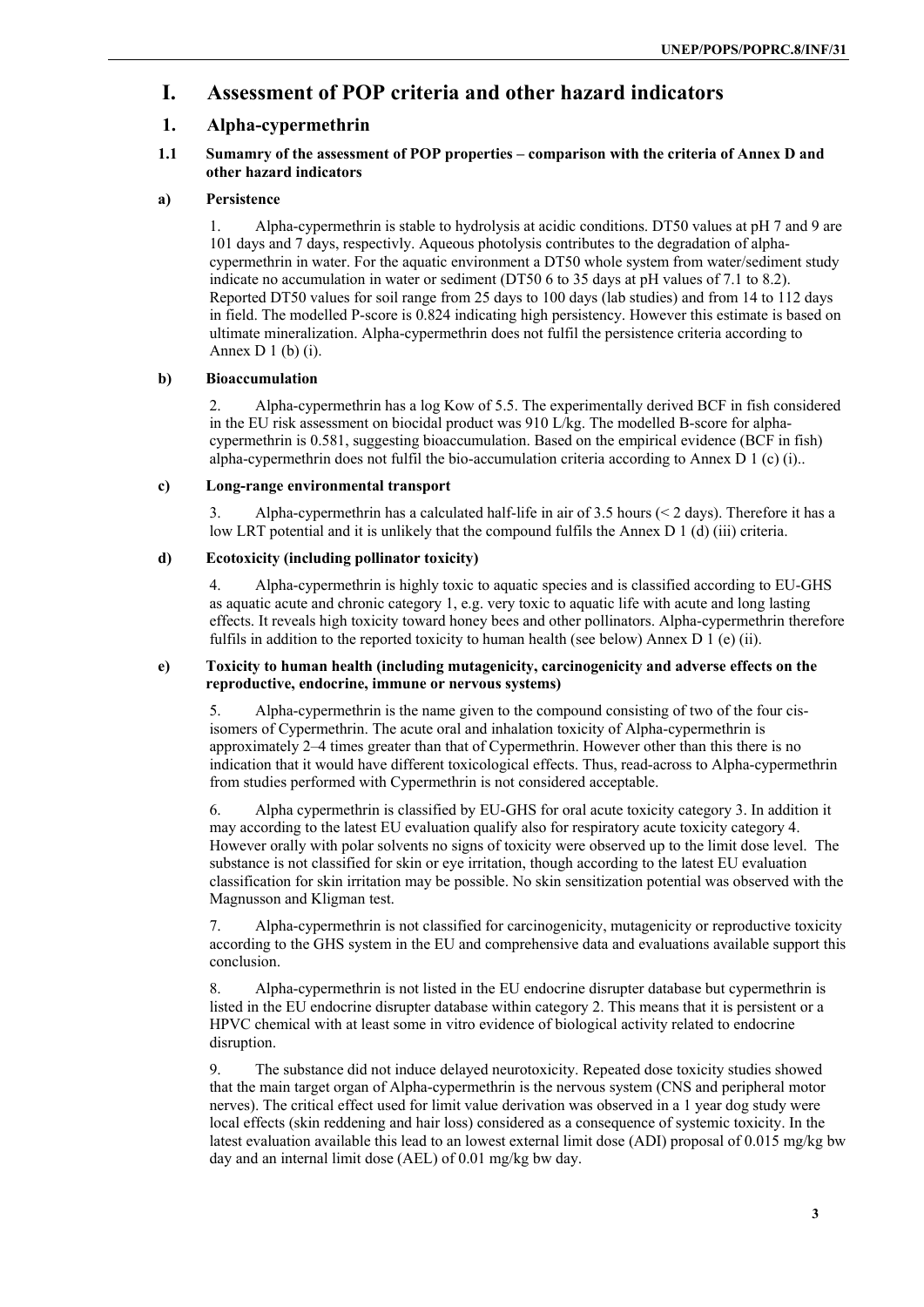**1.2 Identity of the substance and physical and chemical properties** 

# **a) Name and other identifiers of the substance**

# **Table 1: Substance identity**

| <b>Common name:</b>        | Alpha-cypermethrin                                                                                                                                                                                                                                                                          |  |  |
|----------------------------|---------------------------------------------------------------------------------------------------------------------------------------------------------------------------------------------------------------------------------------------------------------------------------------------|--|--|
| <b>IUPAC</b> name:         | Racemate comprising<br>(S)-á- cyano-3 phenoxybenzyl-(1R)-cis-3-(2,2-dichlorovinyl)-2,2-<br>dimethylcyclopropane carboxylate<br>and<br>(R)-á- cyano-3 phenoxybenzyl-(1S)-cis-3-(2,2-dichlorovinyl)-2,2-<br>dimethylcyclopropane carboxylate<br>$(=\text{cis-2}$ isomer pair of cypermethrin) |  |  |
| <b>CAS</b> number:         | 67375-30-8                                                                                                                                                                                                                                                                                  |  |  |
| Molecular weight:          | 416.3                                                                                                                                                                                                                                                                                       |  |  |
| <b>Chemical structure:</b> | СI<br>С<br>Н                                                                                                                                                                                                                                                                                |  |  |

# **b) Chemical group**

Pyrethroid

# **c) Physico-chemical properties**

# **Table 2: Overview of selected physico-chemical properties**

| <b>Property</b>                        | Value                           | <b>Remarks and Reference</b>    |
|----------------------------------------|---------------------------------|---------------------------------|
| Vapour pressure                        | $5.6 \times 10^{-7}$ Pa (25 °C) | EU biocides CAR 2011            |
| Water solubility                       | 4.6 $\mu$ g/L (pH 7)            | EU biocides CAR 2011            |
| Partition coefficient n-octanol/water  | 5.5                             | <b>PPDB 2012</b>                |
| (log value)                            |                                 |                                 |
| Partition coefficient air/water (log   | $-4.765$                        | EPI Suite 4.0 $(KAOWINV1.10)^T$ |
| value)                                 |                                 |                                 |
| Partition coefficient air/octanol (log | 10.27                           | EPI Suite 4.0 (KAOWINv1.10)     |
| value)                                 |                                 |                                 |
| Henry's Law Constant                   | $0.069$ Pa m <sup>3</sup> mol-1 | EU biocides CAR 2011            |

# **1.3 Classification and labelling**

# **a) Harmonised Classification according to GHS**

Regulation (EC) No  $1272/2008 - 1<sup>nd</sup>$  amendment 2009: for alpha-cypermethrin

| Category          | <b>Hazard-Phrase</b>                                                   |
|-------------------|------------------------------------------------------------------------|
| Acute Tox. 3      | H301 Toxic if swallowed                                                |
| STOT SE 3         | H335 May cause respiratory irritation                                  |
| STOT RE 2         | H373 May cause damage to organs through prolonged or repeated exposure |
| Aquatic Acute 1   | H <sub>400</sub> Very toxic to aquatic life                            |
| Aquatic Chronic 1 | H410 Very toxic to aquatic life with long lasting effects              |

<sup>1</sup> http://www.epa.gov/oppt/exposure/pubs/episuitedl.htm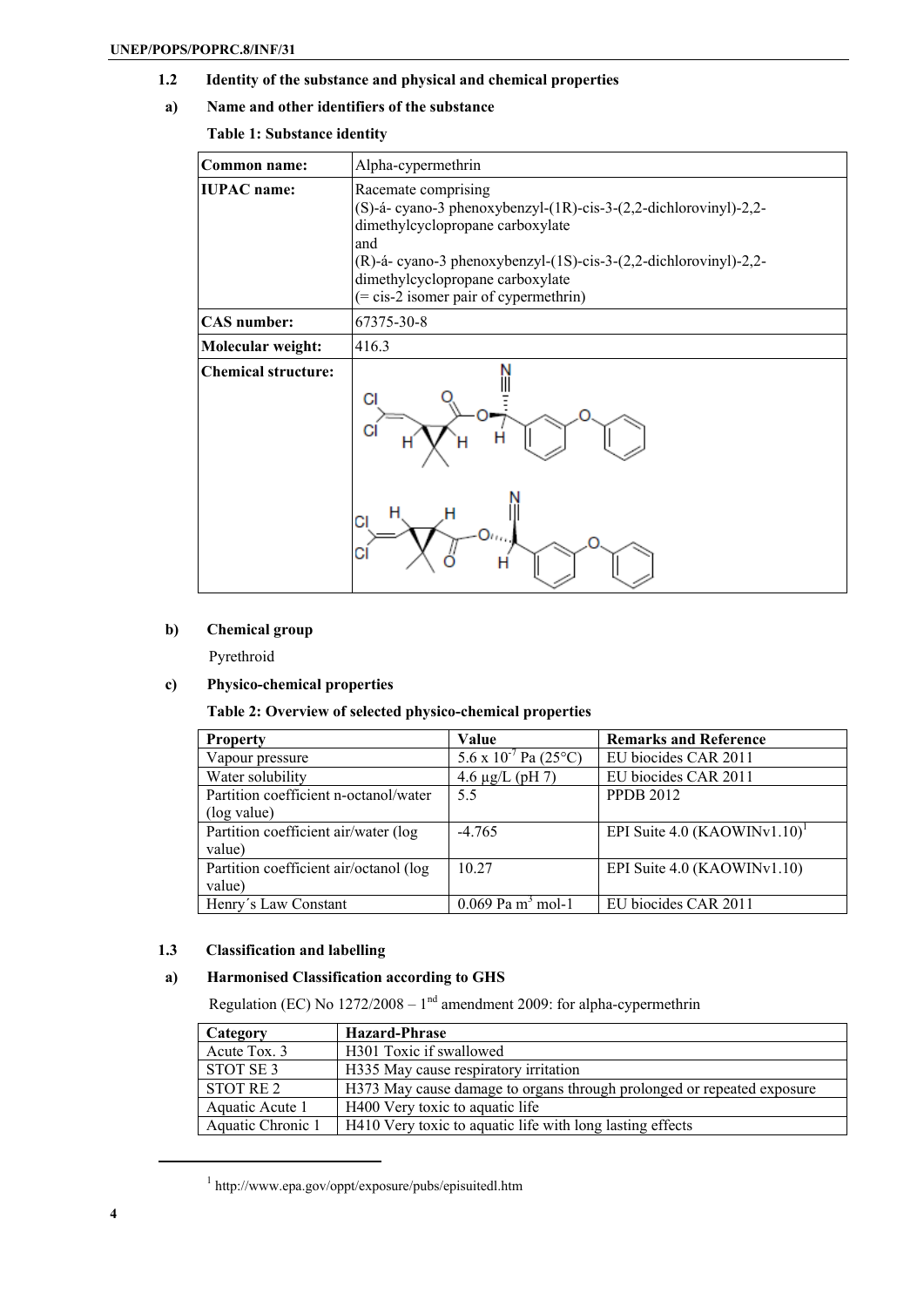# **b) Proposed reclassification according to GHS**

EU biocides CAR 2011: for alpha cypermethrin

| Category          | <b>Hazard-Phrase</b>                                                   |
|-------------------|------------------------------------------------------------------------|
| Acute Tox. 3      | H301 Toxic if swallowed                                                |
| Acute tox 4       | H332 Harmful if inhaled                                                |
| Skin irrit. 2     | H315 Causes skin irritation                                            |
| STOT SE 3         | H335 May cause respiratory irritation                                  |
| STOT RE 2         | H373 May cause damage to organs through prolonged or repeated exposure |
| Aquatic Acute 1   | H400 Very toxic to aquatic life                                        |
| Aquatic Chronic 1 | H410 Very toxic to aquatic life with long lasting effects              |

# **1.4 Environmental fate**

### **a) Abiotic Degradation**

### **b) Hydrolysis**

-

10. EU biocides CAR 2011: Hydrolysis of alpha-cypermethrin takes place at alkaline buffer solutions forming 3-phenoxybenzaldehyde (CAS-no. 39515-51-0) as the only major metabolite. Reported values are in line with EFSA review report 2004.

EFSA review report 2004:

- I. at pH 4, 50  $^{\circ}$ C : hydrolytical stability (no degradation after 10 days)
- II. at pH 7, 20 °C : DT50 = 101 days
- III. at pH 9, 20 °C : DT50 = 7.3 days

### **c) Phototransformation/photolysis**

11. EU biocides CAR 2011: Aqueous photolysis contributes to degradation of alpha-cypermethrin in water. Three resulting metabolites were formed: 3-phenoxybenzaldehyde, 3-phenoxybenzoic acid and cis + trans-2,2-dimethyl-3-(2',2'-dichlorovinyl)cyclopropane carboxylic acid isomers, which are also sensitive to photodegradation. Increasing amounts of carbon dioxide suggesting that alphacypermethrin and its photolytic transformation products are rapidly degraded.

#### **d) Biodegradation**

12. Retrieved  $DT_{50}$  values for soil (lab and field) and water sediment are summarized in Table 3.

**Table 3: Half-lives in soil (lab and field), water and sediment** 

| <b>Degradation 50%</b>                              | days                                                                                                                     | Reference               | Comments                                                                                                                                                                                      |
|-----------------------------------------------------|--------------------------------------------------------------------------------------------------------------------------|-------------------------|-----------------------------------------------------------------------------------------------------------------------------------------------------------------------------------------------|
| $DT_{50}$ soil lab                                  | $25 - 125 (20^{\circ}C)$                                                                                                 |                         |                                                                                                                                                                                               |
| (days):                                             |                                                                                                                          |                         |                                                                                                                                                                                               |
| $DT_{50}$ water (days):                             | $0.4 - 2.1$ (a.s.)<br>2.1-3 d (3 phenoxybenzoic<br>acid)<br>$13.9 - 36.8$ d<br>(dimethylcyclopropane<br>carboxylic acid) |                         |                                                                                                                                                                                               |
| $DT_{50}$ water<br>sediment/whole<br>system (days): | 6.4-35.4                                                                                                                 | EFSA review report 2004 | EFSA conclusion: up<br>to $62-55\%$ of applied<br>moved into sediment<br>at day $2$ ; no<br>accumulation in water<br>or sediment; pH values<br>of sediment and water<br>range from 7.1 to 8.2 |
| $DT50$ soil field                                   | 14-112                                                                                                                   |                         |                                                                                                                                                                                               |
| (days):                                             | 3 year study UK                                                                                                          |                         |                                                                                                                                                                                               |
| $DT_{50}$ soil lab                                  | 100                                                                                                                      | <b>PPDB 2012</b>        | persistent                                                                                                                                                                                    |
| (days):                                             |                                                                                                                          |                         |                                                                                                                                                                                               |
| $DT_{50}$ water (days):                             | 1.3                                                                                                                      | <b>PPDB 2012</b>        | moderately fast                                                                                                                                                                               |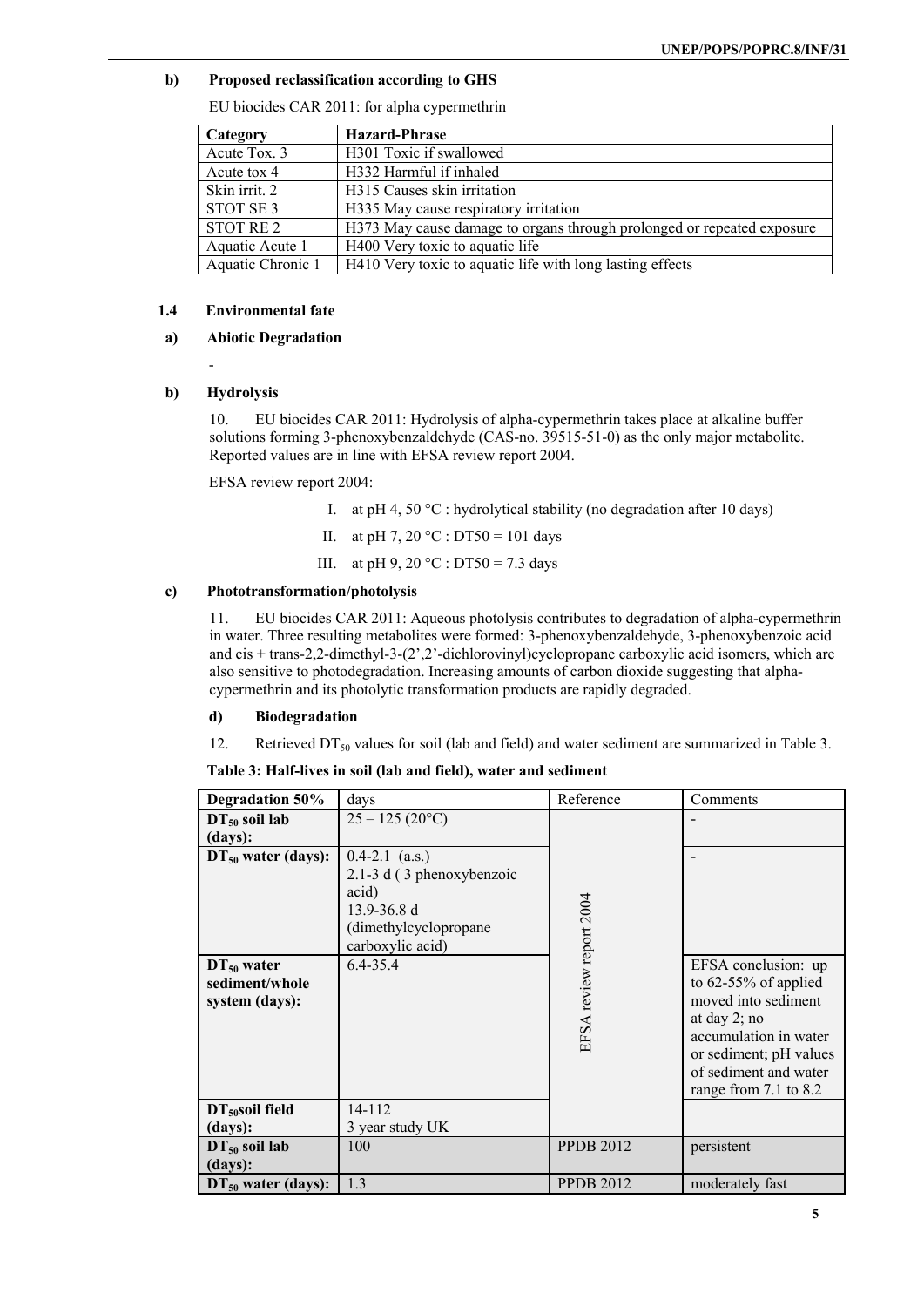| $DT_{50}$ water<br>sediment/whole<br>system (days): | $\angle$ 1 | <b>PPDB 2012</b> | fast                  |
|-----------------------------------------------------|------------|------------------|-----------------------|
| $DT_{50}$ soil field<br>(days):                     | 35         | <b>PPDB 2012</b> | moderately persistent |

### **e) Potential for long-range environmental transport**

13. EU biocides CAR 2011 state that based on the vapour pressure  $(3.4 \times 10^{-7}$  Pa at 25 °C) and the Henry's Law Constant (0.069 Pa  $\times$  m<sup>3</sup>/mol at 25 °C), volatilisation of alpha-cypermethrin is negligible. Calculations of the chemical lifetime in the troposphere resulted in a half-life of 3.47 hours (QSAR estimates). According to this result (t1/2 <2 days), Alpha-cypermethrin is rapidly degraded by photochemical processes and no accumulation of alpha-cypermethrin in the air is to be expected. Therefore it can be concluded that the compound has a low LRT potential.

#### **f) Bioaccumulation**

14. EU biocides CAR 2011: According to the experimentally derived BCF in fish, alphacypermethrin is not considered to be a bioaccumulable substance with a BCF value of 910 L/kg.

15. WHO 2012: A BCF of 1204 was calculated based on an experiment in rainbow trout with cypermethrin. The same value is listed in PPDB 2012.

# **g) PB-score2**

16. Alpha-Cypermethrin has a P-score of 0.824 and a B-score of 0.289 resulting in an overall Bscore of 1.11.

# **1.5 Human health hazard assessment**

17. EU biocides CAR 2011: Alpha-cypermethrin is related to Cypermethrin in the following way: Cypermethrin has three chiral centres, one at cyclopropyl C1, a second at cyclopropyl C3, and a third at the benzylic alpha-carbon atom. This pyrethroid therefore consists of a mixture of eight isomers (four diastereoisomeric pairs). The active components of Cypermethrin are 1R cis alpha-S and 1R trans alpha-S. Alpha-cypermethrin is the name given to the compound consisting of two of the four cis-isomers of Cypermethrin: 1R cis alpha-S and 1S cis alpha-R, present each at 12.5 % in Cypermethrin. Consequently, the acute oral and inhalation toxicity of alpha-cypermethrin is approximately 2–4 times greater than that of cypermethrin.

18. Overall, since alpha-cypermethrin is a component of cypermethrin, there is no indication that it would have different toxicological effects. Thus, read-across to alpha-cypermethrin from studies performed with Cypermethrin is not considered acceptable.

# **a) Acute toxicity**

19. EU biocides CAR 2011 for alpha-cypermethrin: The data presented coincide with the EU-GHS classification, i.e. acute toxicity category 3 and 4 for the oral route and respiratory route, respectively. Bioavailablity seems to strongly depend on solvents, with polar solvents no signs of toxicity were observed up to the limit dose level. Alpha-cypermethrin causes skin irritation and may cause respiratory irritation but it does not show skin sensitizing properties in a Magnusson and Kligman test. In humans paresthesia and peripheral sensory phenomena and irritation of respiratory tract was reported.

20. EFSA review report 2004: The acute toxicity data reported are in agreement with the actual EU-GHS classification but not with the EU biocides CAR 2011 proposal for skin irritation and respiratory category 4 classification.

# **b) Mutagenicity and carcinogenicity**

21. EU biocides CAR 2011 for alpha-cypermethrin: All three in vitro genotoxicity assays were negative and also the in vivo micronucleus, mammalian chromosome aberration and UDS tests were unequivocally negative. In consequence, it is concluded that Alpha-cypermethrin has no genotoxic potential. Tumours or other signs of carcinogenicity were not observed upon chronic oral administration of Alpha-cypermethrin to rats and mice.

22. EFSA review report 2004: The report is in agreement with the conclusions presented in the EU

 $^{2}$  http://www.rivm.nl/bibliotheek/rapporten/601356001.html.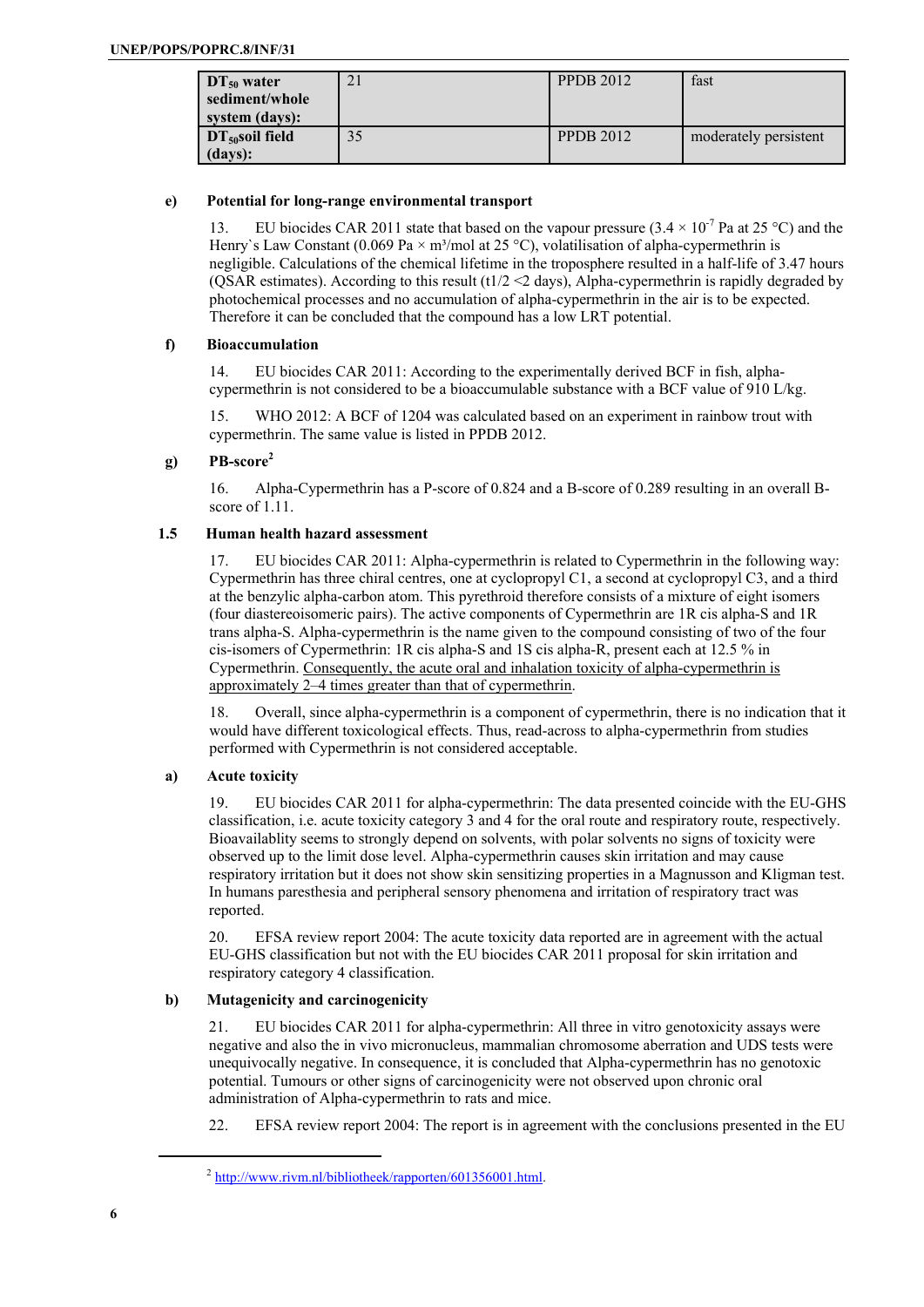#### biocides CAR 2011.

23. US EPA RED 2006: Cypermethrin is classified in category C as possible human carcinogen. No quantification is required.

# **c) Toxicity for reproduction**

24. EU biocides CAR 2011 for alpha-cypermethrin: No teratogenic or embryotoxic effects were observed in rats or rabbits. Within a 3-generation study with cypermethrin no adverse effects on reproductive performance or fertility was observed. The data can be read across to alphacypermethrin.

25. EFSA review report 2004: The report is in agreement with the conclusions presented in the EU biocides CAR 2011.

### **d) Neurotoxicity**

26. EU biocides CAR 2011 for alpha-cypermethrin: Repeated dose toxicity studies showed that the main target organ of Alpha-cypermethrin is the nervous system (CNS and peripheral motor nerves). After acute and repeated dose studies clinical neurological signs were observed. A 4-week neurotoxicity study aiming at the identification of the toxic mechanism showed that the effects of Alpha-cypermethrin are rather due to a pharmacological effect than the consequence of structural damage, despite sporadic incidences of slight degeneration of the sciatic nerve. Neurobehavioral changes are reversible within 3 days following single dose. In humans paresthesia and peripheral sensory phenomena and irritation of respiratory tract was reported.

27. EFSA review report 2004: The report is in agreement with the conclusions presented in the EU biocides CAR 2011.

28. WHO 2012: A study is cited indicating no delayed neurotoxicity potential in chicken.

#### **e) Immunotoxicity**

-

# **f) Endocrine disruption**

29. Alpha-cypermethrin is not listed in the European database for endocrine disrupters. However cypermethrin is listed within category 2, which means that it is persistent or an HPVC with at least some in vitro evidence of biological activity related to endocrine disruption.

#### **g) Mode of action**

30. Representing a type II pyrethroid the mode of action is sodium channel blocking resulting in respective neurotoxicity (CS syndrome).

# **h) Acceptable exposure levels**

31. EU biocides CAR 2011 for alpha-cypermethrin: The most sensitive species in chronic toxicity tests was the dog, with a 1-year oral NOAEL of 2.0 mg/kg bw day. The critical effects were local effects (skin reddening and hair loss) considered as a consequence of systemic toxicity. Taking into account the oral absorption factor of 0.45 and an assessment factor of 100 this results in a systemic long term limit value (internal AEL) of 0.009 mg/kg bw day.

32. EFSA review report 2004: Though derived from the 90 day dog study the same systemic long term limit value using the same assessment factor (100) and correction for oral absorption (0.45) is presented (AOEL systemic = 0.01 mg/kg bw day). An external limit value (ADI) is presented on the basis of the 1 year dog study and an assessment factor of 100: 0.015 mg/kg bw day.

#### **1.6 Environmental hazard assessment**

# **a) Aquatic compartment (including sediment)**

EFSA review report 2004 and WHO 2012 reported the toxicity reference values for aquatic organisms listed in Table 4 for risk assessment. The table presents a selection of listed values. Please refer to the original documents for more information.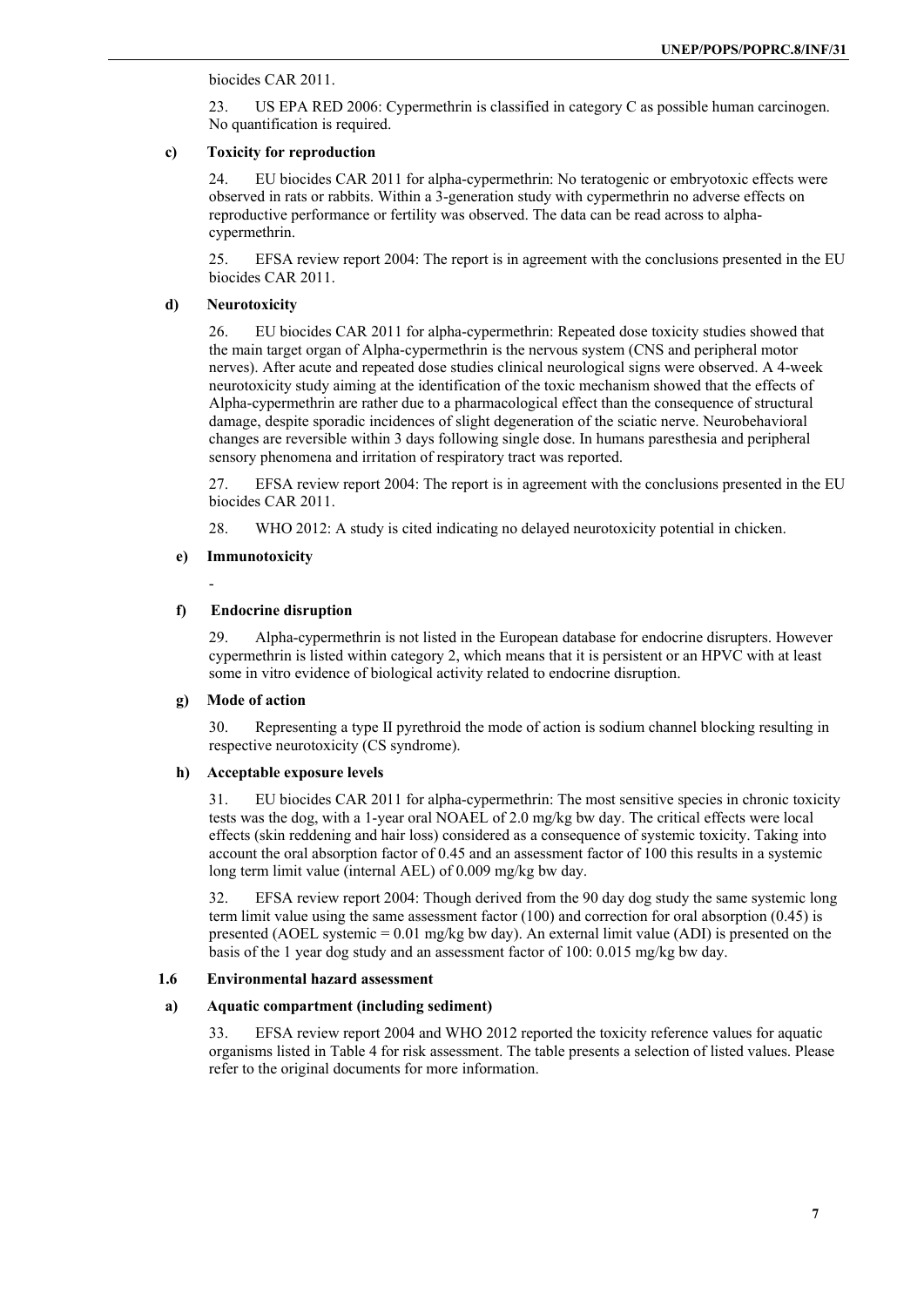| <b>Exposure</b>   | Organism              | Endpoint      | <b>Toxicity value</b> | Reference  |
|-------------------|-----------------------|---------------|-----------------------|------------|
| scenario/         | /Species              |               |                       |            |
| <b>Study type</b> |                       |               |                       |            |
| Acute 96 hour     | Fish                  | $LC_{50}$     | $2.8 \ \mu g/l$       | EFSA, WHO  |
| Chronic, 21 days  | Fish                  | <b>NOEC</b>   | $< 0.032 \mu g/l$     | EFSA, WHO  |
| Acute 48 hour     | Aquatic invertebrates | $EC_{50}$     | $0.3 \mu g/l$         | EFSA, WHO  |
| Chronic, 21 days  | Aquatic invertebrates | <b>NOEC</b>   | $0.03 \mu g/l$        | EFSA, WHO  |
| Acute 96 hour     | Sediment dwellers     | $LC_{50}$     | $0.0024 \mu g/l$      | EFSA, WHO  |
| Acute 72 hour     | Algae                 | EC50          | $> 100 \mu g/l$       | EFSA, WHO  |
| Mesocosm          | Aquatic community     | <b>NOEAEC</b> | $0.015 \mu g/l$       | EFSA, WHO  |
| 126 days          |                       |               |                       |            |
| Acute 96 hour     | Fish                  | $LC_{50}$     | $8.4 \mu g/l$         | <b>WHO</b> |
| Early life stage  | Fish                  | <b>NOEC</b>   | $0.03 \mu g/l$        | <b>WHO</b> |
| tox.              |                       |               |                       |            |
| Acute 24 hour     | Aquatic invertebrates | $EC_{50}$     | $0.14 \mu g/l$        | <b>WHO</b> |

**Table 4: Toxicity reference values for the aquatic compartment** 

#### **b) Terrestrial compartment**

34. EFSA review report 2004 and WHO 2012 used the toxicity reference values for terrestrial organisms listed in Table 10 for risk assessment. The table presents a selection of listed values. Please refer to the original documents for more information.

 **Table 5: Toxicity reference values for the terrestrial compartment** 

| Exposure /           | Organism     | <b>Endpoint</b> | <b>Toxicity value</b>     | <b>Reference</b> |
|----------------------|--------------|-----------------|---------------------------|------------------|
| <b>Study type</b>    | /Species     |                 |                           |                  |
| Acute, oral          | Rat          | $LD_{50}$       | $57 \text{ mg/kg}$        | <b>EFSA</b>      |
| Long term            | Rat          | <b>NOAEL</b>    | $5 \text{ mg/kg}$         | <b>EFSA</b>      |
| 2-generations        |              |                 |                           |                  |
| Acute                | <b>Birds</b> | $LD_{50}$       | $>$ 2025 mg/kg            | <b>EFSA</b>      |
| Reproduction         | <b>Birds</b> | <b>NOEC</b>     | 130 mg/kg food            | <b>EFSA</b>      |
| 20 weeks             |              |                 |                           |                  |
| Acute                | Earthworms   | $LC_{50}$       | $> 100$ mg/kg soil        | <b>EFSA</b>      |
| reproduction         | Earthworms   | <b>NOEC</b>     | $100$ g/kg soil           | <b>EFSA</b>      |
| Acute                | Earthworms   | $LC_{50}$       | 57,4 (39.2-84) mg/kg soil | <b>WHO</b>       |
| Dietary Toxicity     | <b>Birds</b> | $LC_{50}$       | $>5000$ mg/kg diet        | <b>WHO</b>       |
| Chronic reproduction | <b>Birds</b> | <b>NOEC</b>     | 150 mg/kg diet            | <b>WHO</b>       |

# **c) Toxicity to pollinators**

35. EFSA review report 2004 indicate high toxicity to bees and other pollinators. The acute oral toxicity is 0.059 μg/bee and the acute contact toxicity is 0.033 μg/bee.

# **1.7 Other information**

36. No further critical toxicological information is provided in the WHO 2012 report.

37. Toxicological information presented in the PAN –pesticides database and in the footprint database is largely consistent with the toxicological information summarized above, but they seem to lack the data on mutagenicity and carcinogencity and reproduction toxicity presented above.

# **1.8 References**

EFSA review report 2004: Alpha-Cypermethrin,SANCO/4335/2000 final; 13 February 2004 http://ec.europa.eu/food/plant/protection/evaluation/existactive/list\_alpha\_cypermethrin.pdf

WHO (2012) WHO specifications and evaluations for public health pesticides- Alpha-Cypermethrin, January 2012.

EU biocides CAR (2011) Evaluation Report Alpha-Cypermethrin, Product-type 18. 2011. available at http://ec.europa.eu/environment/biocides/annexi\_and\_ia.htm, 2012-03-26

EU Endocrine Disruption Database (2012) http://ec.europa.eu/environment/endocrine/strategy/short\_en.htm, 2012-04-16

PPDB (2012) Pesticide Properties Database: Cypermethrin http://sitem.herts.ac.uk/aeru/footprint/en/index.htm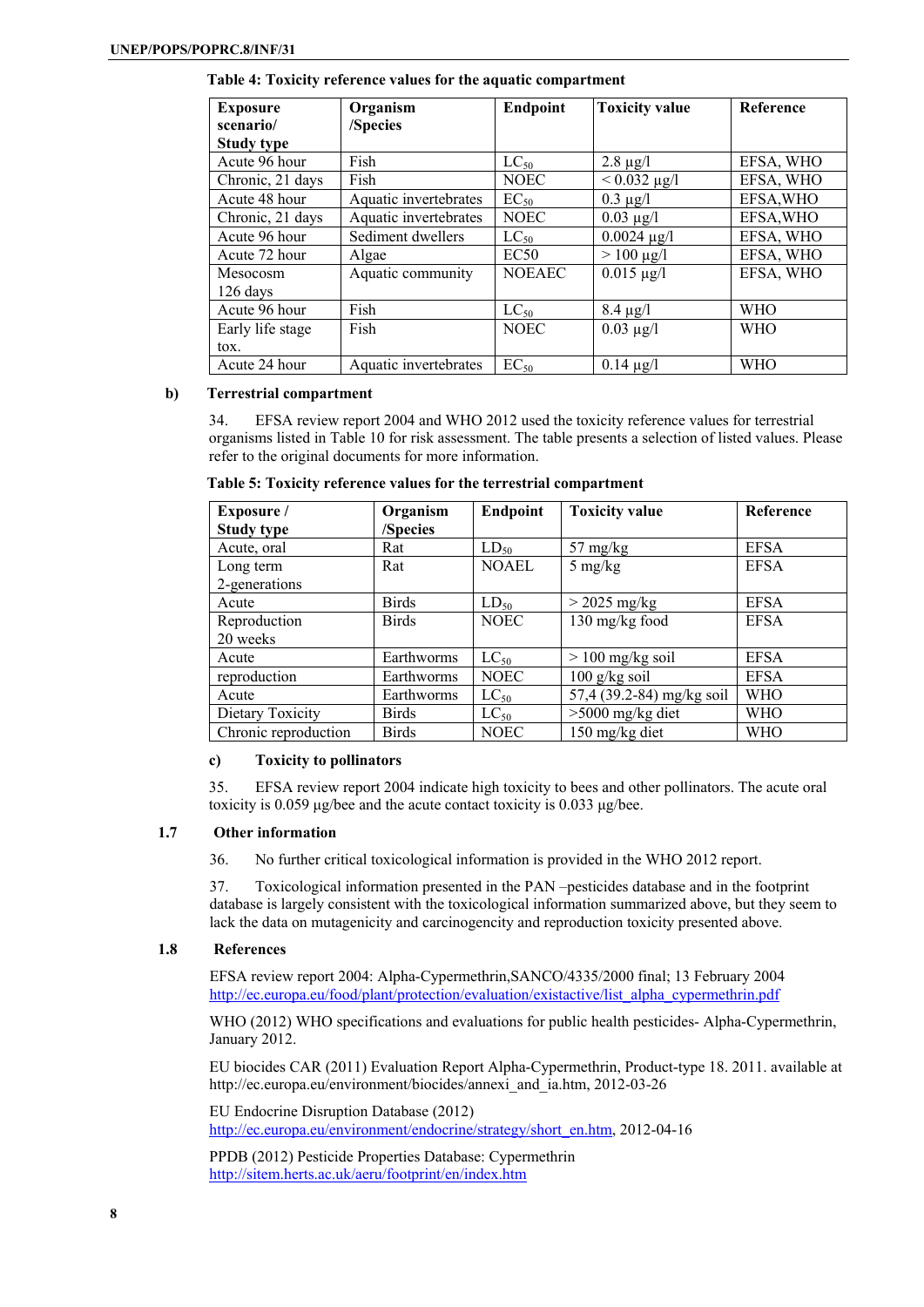# **2. Bendiocarb**

# **2.1 Summary of the assessment of POP properties – comparison with the criteria of Annex D and other hazard indicators**

# **a) Persistence**

38. Bendiocarb hydrolytically degraded depending on the pH with DT50 values of <1 day to maximum 47 days (at acidic pH). Photolysis was shown to be only a minor route of removal of bendiocarb, however on soil surfaces photolytic degradation was fast. DT50 values in laboratory soil studies range from a few days to weeks. Bendiocarb did degrade reasonably rapidly in the aquatic environment with a DT50 value of 9 days under aerobic conditions in a sediment/water system. Based on the experimental evidence it is concluded that bendiocarb does not meet the persistency criteria of Annex  $D_1$  (b) (i).

#### **b) Bioaccumulation**

39. Bendiocarb has a log Kow of 1.7 and an experimental derived BCF in fish of 6. Therefore, the bioaccumulation criterion according to Annex D 1 (c) (i) is not fulfilled.

# **c) Long-range environmental transport**

40. The fate of bendiocarb in air was investigated using the quantitative structure activity relationship estimation method which considers the reaction with the daily air concentrations of hydroxyl (OH) radicals. A maximum estimated half-life of 13.2 h was predicted, however the active substance is not considered volatile. Based on a calculated DT50 value <2 days it can be expected that bendiocarb does not meet the Annex D 1 (d) (iii) criterion.

#### **d) Ecotoxicity (including pollinator toxicity)**

41. Beendiocarb is highly toxic to aquatic organisms and is classified according to EU-GHS as aquatic acute and chronic category 1. According to the available data, the most sensitive chronic endpoint for bendiocarb is that derived for a 21 day Daphnia study (NOEC of 0.88  $\mu$ g /l). The compound is also (highly) toxic to terrestrial organism like birds, bees and earthworms. Based on its high ecotoxicity and toxicity to human health (see below) Annex D 1 (e) (ii) is considered to be fulfilled.

#### **e) Toxicity to human health (including mutagenicity, carcinogenicity and adverse effects on the reproductive, endocrine, immune or nervous systems)**

42. Bendiocarb is of acute systemic toxicity qualifying for GHS category 3. Available data indicate no skin sensitizing potential.

43. Bendiocarb is not classified for carcinogenicity or mutagenicity by EU-GHS and also the latest US EPA and WHO evaluations support this conclusion. Sufficient data are available.

44. Bendiocarb is also not classified for reproductive toxicity and the latest EU biocides assessment report (AR) supports this conclusion.

45. No immunotoxicity is reported. Bendiocarb is not listed in the EU endocrine disrupter database. No delayed neurotoxicity was observed in a respective study.

46. Belonging to the group of carbamates the critical effects appear to be cholinesterase inhibition and related neurotoxic effects. The latest proposed long term limit values is 0.0065 mg/kg bw day (EU Biocides AR) which is in a similar magnitude with the WHO proposal.

# **2.2 Identity of the substance and physical and chemical properties**

# **a) Name and other identifiers of the substance**

#### **Table 1: Substance identity**

| Bendiocarb<br>Common name: |                                                       |
|----------------------------|-------------------------------------------------------|
| <b>IIUPAC</b> name:        | $[2,2$ -dimethyl-1,3-benzodioxol-4-yl methylcarbamate |
| <b>CAS</b> number:         | $22781 - 23 - 3$                                      |
| Molecular weight:          | 223.23                                                |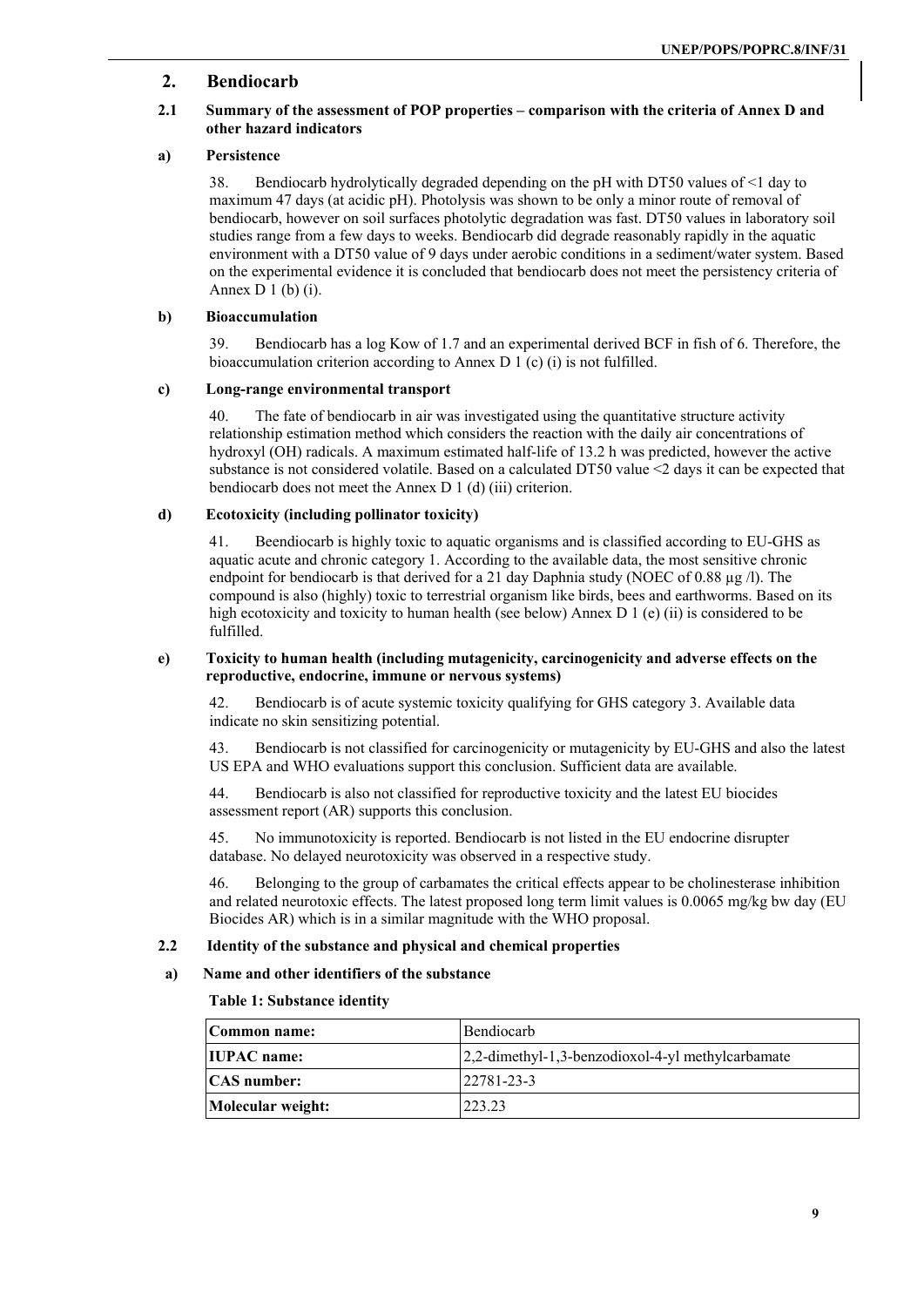

**a) Chemical group** 

Carbamate

# **b) Physico-chemical properties**

# **Table 2: Overview of selected physico-chemical properties**

| <b>Property</b>                      | Value                                                      | <b>Remarks and Reference</b> |
|--------------------------------------|------------------------------------------------------------|------------------------------|
| Vapour pressure                      | 1.9 $10^{-3}$ Pa at $20^{\circ}$ C                         | EU biocides AR 2011          |
| Water solubility                     | $0.3$ g/l                                                  | EU biocides AR 2011          |
| Partition coefficient n-             | 1.7                                                        | EU biocides AR 2011          |
| octanol/water (log value)            |                                                            |                              |
| Partition coefficient air/water (log | $-5.797$                                                   | EPI Suite v 4.1 (KOAWIN v.   |
| value)                               |                                                            | 1.10)                        |
| Partition coefficient air/octanol    | 7.5                                                        | EPI Suite v 4.1 (KOAWIN v.   |
| (log value)                          |                                                            | 1.10)                        |
| Henry's Law Constant                 | $1.54 \times 10^{-3}$ Pa $\overline{m^3 \text{ mol}^{-1}}$ | EU biocides AR 2011          |

# **2.3 Classification and labelling**

# **a) Harmonised Classification according to GHS**

Regulation (EC) No 1272/2008:

| Category                    | H-phrase         |                                                       |
|-----------------------------|------------------|-------------------------------------------------------|
| Acute Tox. 3                | H331             | Toxic if inhaled.                                     |
| Acute Tox. 3                | H <sub>301</sub> | Toxic if swallowed.                                   |
| Acute Tox. 4                | H312             | Harmful in contact with skin.                         |
| Aquatic Acute 1             | H <sub>100</sub> | Very toxic to aquatic life.                           |
| Aquatic Chronic $1 (M=100)$ | H410             | Very toxic to aquatic life with long lasting effects. |

# **2.4 Environmental fate**

# **a) Abiotic degradation**

# **b) Hydrolysis**

**-** 

47. EU biocides AR 2011: Bendiocarb has been shown to hydrolyse with a DT50 of 2 d (at 25°C and pH 7). At pH 7, a major hydrolysis product, NC 7312 (2,2-dimethyl-1,3-benzodioxol-4-ol) was identified, which was recorded to reach 88 % of the applied parent compound under the conditions tested. At pH 5 and pH 9 DT50 values were 1116 hours and 0.7 hours, respectively.

# **c) Phototransformation/photolysis**

48. EU biocides AR 2011: Photolysis was shown to be only a minor route of removal of bendiocarb with a DT50 of 187 days predicted from the available data after adjustment for natural sunlight. HSDB 2012 reported a photolysis half-life in water of 37 days and in soil of <1 day at 25°C.

# **d) Biodegradation**

49. EU biocides AR 2011: Biodegradation of bendiocarb was investigated under aerobic conditions in 3 soils, a sandy loam, a silty clay loam and sand and shown to be reasonably rapid with

<sup>3</sup> http://www.epa.gov/oppt/exposure/pubs/episuite.htm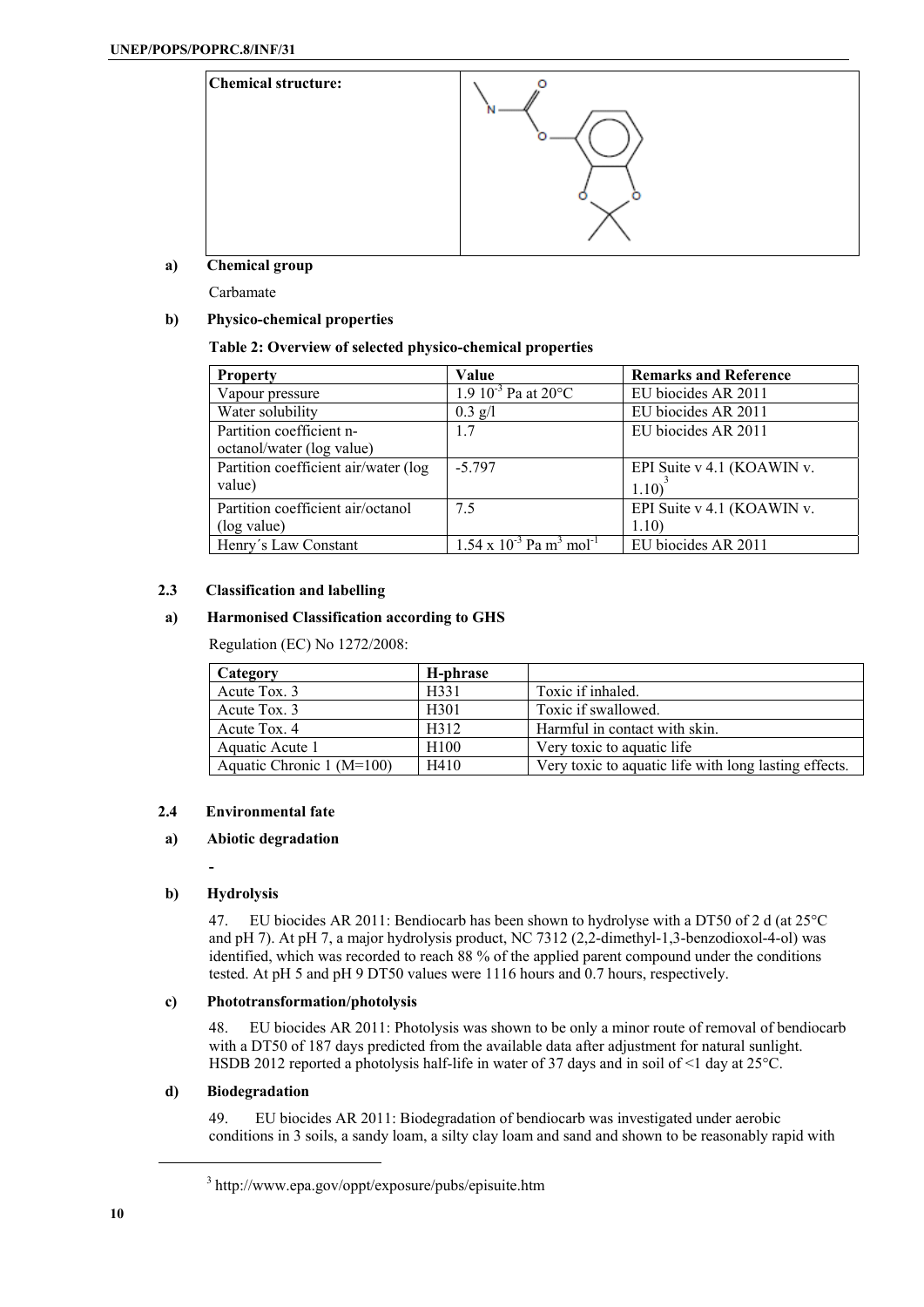DT50 values between 2 and 10 days (when adjusted to 12<sup>o</sup>C). PPDB 2012 reports varying literature values for half-lives in soil from a few days to a few weeks depending on soil type but states a DT50 (typical) of 3.5 days.

50. In water/sediment systems EU biocides AR 2011 identified a DT50 value of 9 days (whole system) and the metabolite NC 7312, which further degraded to  $CO<sub>2</sub>$  in aerobic sediment/water systems with DT50 values between 22.6 d (sediment-water system) to 132.8 d (filtered water) calculated for 12°C. Degradation of bendiocarb under anaerobic conditions was shown to follow the same route as under aerobic conditions but at a slightly higher rate (DT50 5 day).

# **e) Potential for long-range environmental transport**

51. EU biocides AR 2011: The fate of bendiocarb in air was investigated using the quantitative structure activity relationship estimation method which considers the reaction with the daily air concentrations of hydroxyl (OH) radicals (AOPWIN, EPI SUITE<sup>4</sup>). A maximum estimated half-life of 13.2 hours was predicted, however the active substance is not considered volatile, as shown by the reported vapour pressure of 1.9 mPa (at 20°C). Due to the lack of persistence no multimedia fate modelling with the OECD tool was performed.

# **f) Bioaccumulation**

52. EU biocides AR 2011 states that bendiocarb has a low potential to bioconcentrate and hence bioaccumulate in fish with a bioconcentration factor (BCF) of 6.0 found for the whole body of the fish. These findings are further supported by the results from calculating a BCF using a QSAR from the 'Technical Guidance Document on Risk Assessment in support of Commission Directive 93/67/EEC (new notified substances), Commission Regulation (EC) No 1499/94 (existing substances) and Directive 98/8/EC (biocidal products)' (EC, 2003). This returned a value of 5.6, which agrees very closely with the study results.

# **g) PB-score**

**-** 

# **2.5 Human health hazard assessment**

# **a) Acute toxicity**

53. EU biocides AR 2011: The data presented coincide with the EU-GHS classification, i.e. acute toxicity category 3 for the respiratory and oral route and category 4 for the dermal route. It does not show skin sensitizing properties in a Buehler test.

54. US EPA factsheet 1999: For oral exposure, bendiocarb is in Acute Toxicity Category I, the highest of four categories for this effect. In addition, bendiocarb is in Acute Toxicity Category II for dermal and inhalation routes of exposure, Acute Toxicity Category III for primary dermal irritation and Acute Toxicity Category IV for primary eye irritation.

# **b) Mutagenicity and carcinogenicity**

55. EU biocides AR 2011: Bendiocarb gave a positive result in an in vitro cytogenicity assay on human lymphocytes with metabolic activation. However, it was negative in several other in vitro (bacterial reverse mutation assays and unscheduled DNA synthesis assay) tests and in three in vivo assays (clastogenicity, chromosome aberrations in bone marrow and dominant lethal mutations in germ cells). Consequently the available data do not support GHS classification for mutagenicity. No treatment-related tumours were identified in lifetime studies in rats or mice exposed to bendiocarb in the diet.

56. US EPA factsheet 1999: There was no evidence of mutagenicity following in vivo or in vitro exposure to bendiocarb. It is classified as a "Group E" chemical, showing no evidence of carcinogenicity in laboratory animals or in humans.

# **c) Toxicity for reproduction**

57. EU biocides AR 2011: A fertility study did not indicate treatment-related effects on fertility and post-implantation losses occurred only in the presence of maternal toxicity in rats and rabbits. A slight delay in ossification in rabbit foetuses, secondary to maternal toxicity, was attributed to bendiocarb but was not sufficient to classify for developmental toxicity. Consequently the available data do not support GHS classification for reproductive toxicity.

<sup>4</sup> http://www.epa.gov/oppt/exposure/pubs/episuite.htm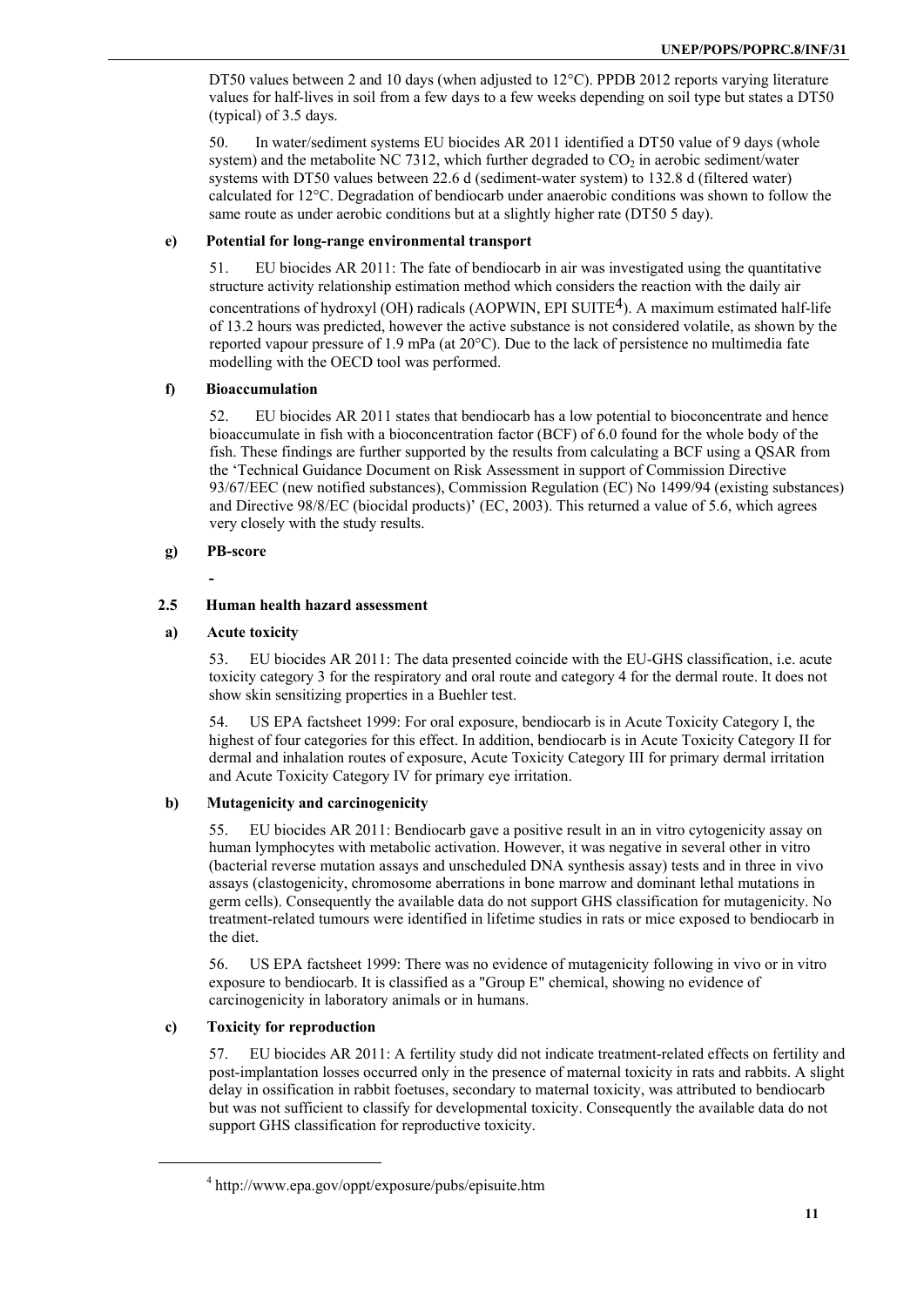58. US EPA factsheet 1999: Developmental and reproductive toxicity studies did not show evidence of increased susceptibility of rat or rabbit fetuses following in utero exposure or in offspring following pre- and/or post-natal exposure.

### **d) Neurotoxicity**

59. EU biocides AR 2011: No signs of delayed neurotoxicity were reported in hens following a single oral gavage dose of bendiocarb that resulted in mortalities. However Inhibition of erythrocyte and brain cholinesterase activity is directly attributable to its insecticidal mode of action and considered to be the most sensitive marker of toxicity in rats and dogs. This effect was critical for the derivation of the long term and medium term limit values (AEL).

60. US EPA factsheet 1999: The existing studies with acute and subacute administration of bendiocarb indicate a rapid onset of cholinesterase inhibition and accompanying symptoms.

### **e) Immunotoxicity**

-

# **f) Endocrine disruption**

61. Bendiocarb is not listed in the EU endocrine disrupter database 2012.

# **g) Mode of action**

62. EU biocides AR 2011: Inhibition of erythrocyte and brain cholinesterase activity is directly attributable to its insecticidal mode of action and considered to be the most sensitive marker of toxicity in rats and dogs.

# **h) Acceptable exposure levels**

63. EU biocides AR 2011: A long term limit value of 0.0065 mg/kg bw day was proposed on the basis of a 2 year dog study and application of an assessment factor of 100. Inhibition of cholinesterase activity was considered as the respective critical effect.

64. WHO 2009: An ADI of 0.004 mg/kg bw is reported from an evaluation from 1984.

65. US-EPA factsheet 1999: The chronic population adjusted dose (cPAD) is 0.0004 mg/kg/day. A total assessment factor of 300 was applied, where the additional to standard factor of 3 was used because of data gaps for acute and subchronic neurotoxicity studies in rats.

66. Preference is given to the later proposals of WHO and EU, which are in a similar magnitude.

# **2.6 Environmental hazard assessment**

# **a) Aquatic compartment (including sediment)**

Bendiocarb is highly toxic to aquatic organism (cf. Table 3)

# **Table 3: Toxicity reference values (most sensitive species of each group) Source: EU biocides AR 2011**

| Test compound/Species           | Time-scale | Endpoint                       | Toxicity                          |  |  |  |  |
|---------------------------------|------------|--------------------------------|-----------------------------------|--|--|--|--|
|                                 | Fish       |                                |                                   |  |  |  |  |
| Bendiocarb/Cyprinodon           | 96h        | $LC_{50}$                      | $0.86 \text{ mg}$ l <sup>-1</sup> |  |  |  |  |
| variegatus                      |            |                                |                                   |  |  |  |  |
| Bendiocarb/Salmo gairdneri      | 78 d       | NOEC <sub>larval</sub> growth  | $0.07 \text{ mg} l^{-1}$          |  |  |  |  |
| NC 7312/Salmo gairdneri         | 96 h       | $LC_{50}$                      | $10 \text{ mg} l^{-1}$            |  |  |  |  |
|                                 |            | <b>Invertebrates</b>           |                                   |  |  |  |  |
| Bendiocarb/Daphnia magna        | 48h        | $EC_{50}$                      | $0.038$ mg l <sup>-1</sup>        |  |  |  |  |
| Bendiocarb/Daphnia magna        | 21d        | NOEC <sub>reproduction</sub>   | $0.00088$ mg l <sup>-1</sup>      |  |  |  |  |
| NC 7312/Daphnia magna           | 48h        | $EC_{50}$                      | $25.4 \text{ mg}$ <sup>1-1</sup>  |  |  |  |  |
| <b>Straus</b>                   |            |                                |                                   |  |  |  |  |
| Algae                           |            |                                |                                   |  |  |  |  |
| Bendiocarb/                     | 72 h       | E <sub>r</sub> C <sub>50</sub> | $0.408$ mg l <sup>-1</sup>        |  |  |  |  |
| Pseudokirchneriella subcapitata |            | $NOErC*$                       | $0.087$ mg $l^{-1}$               |  |  |  |  |
| NC 7312/Desmodesmus             | 72 h       | E <sub>r</sub> C <sub>50</sub> | 88.3 mg $l^{-1}$                  |  |  |  |  |
| subspicatus                     |            | NOE <sub>r</sub> C             | $0.95$ mg $1^{-1}$                |  |  |  |  |

# **b) Terrestrial compartment**

67. EU biocides AR (2011) reported an acute toxicity (LC50) to earthworms of 188 mg/kg soil.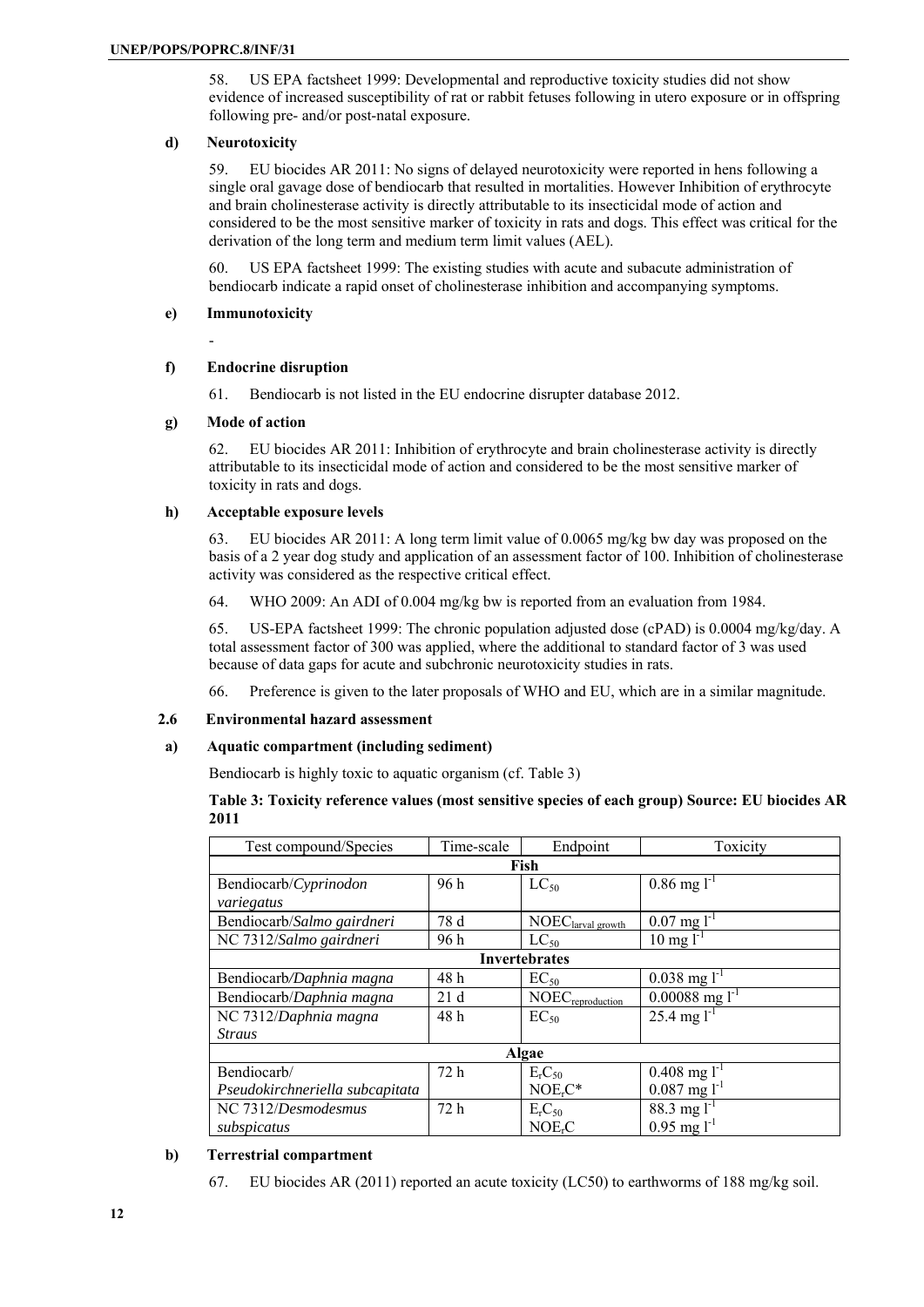US-EPA factsheet 1999 identified a high acute risk to birds after application of a product on turf. Bendiocarb is highly toxic to bees (US-EPA 2009). PPDB 2012 states an oral LD50 for honeybees of 0.1 µg/bee. According to PAN-UK 2012 bendiocarb is thus toxic to some beneficial organisms such as honeybees, but also to earthworms and predators of plant pest. There had been a number of bendiocarb related deaths reported to the Wildlife Incident Investigation Scheme, run by the UK government's Department for the Environment Food and Rural Affairs. Although reporting to this scheme is low. It has been confirmed that from 1999 to 2003, the use of bendiocarb has caused the death of 53 (bee) colonies in the UK. For earthworms bendiocarb is extremely toxic, in one study a standard rate was applied and it reduced the population by 90%.

# **2.7 Other information**

68. WHO 2009: does not contain further critical toxicological information.

69. Toxicological information presented in the PAN –pesticides database and in the footprint database is largely consistent with the toxicological information summarized above, but they point to the fact that some data are available indicating that there may be a concern for reproductive toxicity hazard.

### **2.8 References**

EU Endocrine Disruption Database (2012) http://ec.europa.eu/environment/endocrine/strategy/short\_en.htm, 2012-04-16

EU Biocides AR (2011) Assessment Report Bendiocarb PT18, September 2011, available at http://ec.europa.eu/environment/biocides/annexi\_and\_ia.htm

HSDB 2012 Hazardous Substance Database, TOXNET, http://toxnet.nlm.nih.gov/cgibin/sis/htmlgen?HSDB

PAN-UK (2012) Bendiocarb factsheet http://www.pan-uk.org/pestnews/Actives/Bendiocarb.htm, 2012-04-07

PPDB (2012) Pesticide Properties DataBase, University of Hertfordshire, http://sitem.herts.ac.uk/aeru/footprint/en/ 2012-04-18

US-EPA factsheet (1999) R.E.D. facts Bendiocarb, September 1999 http://www.epa.gov/oppsrrd1/REDs/factsheets/0409fact.pdf

WHO (2009) WHO specifications and evaluations for public health pesticides-Bendiocarb, January 2009, http://www.who.int/whopes/quality/Bendiocarb\_eval\_WHO\_jan\_2009.pdf, 2012-04-06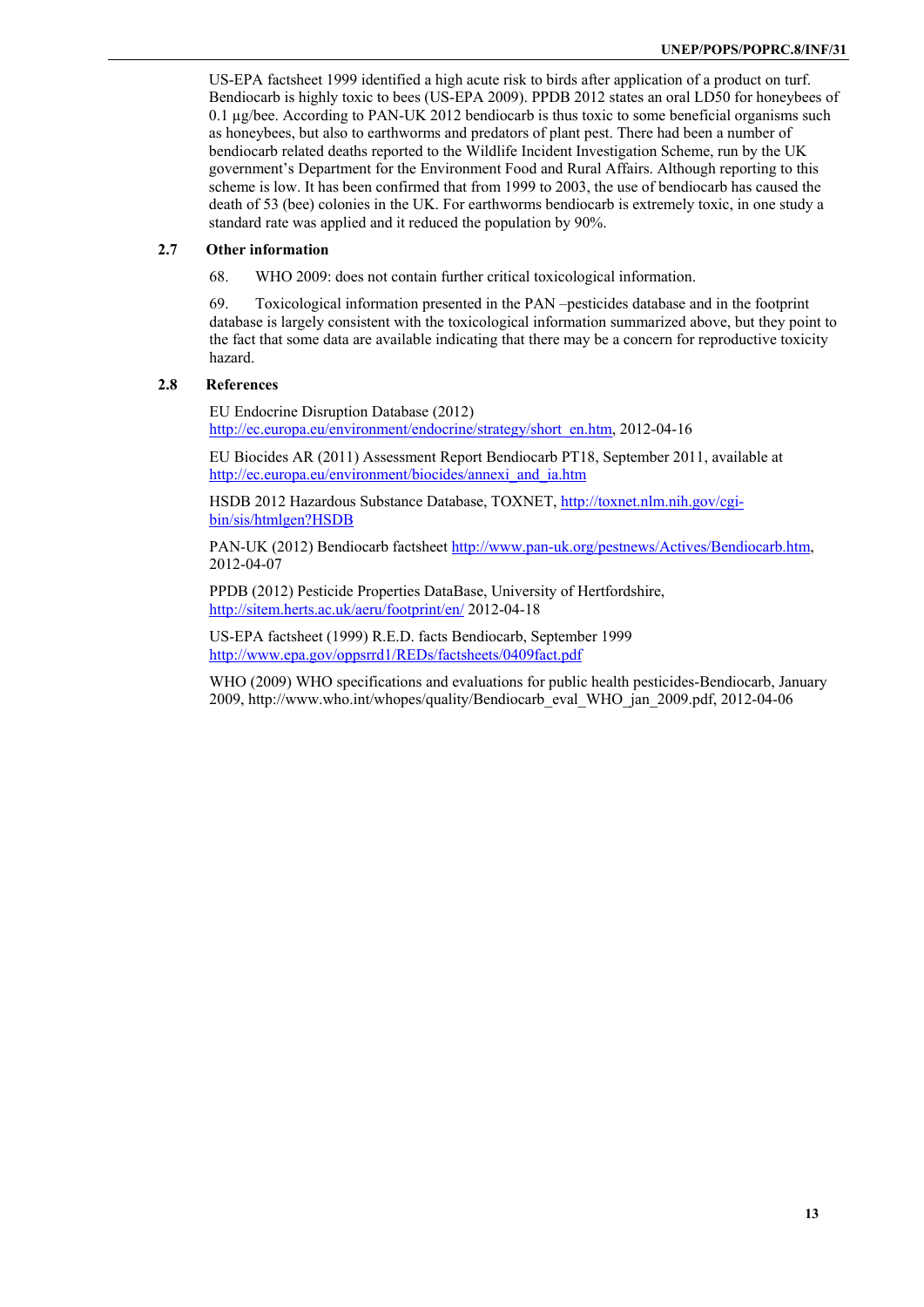# **3. Bifenthrin**

# **3.1 Summary of the assessment of POP properties – comparison with the criteria of Annex D and other hazard indicators**

70. Bifenthrin has been considered by the EU ad hoc working group on  $PBT<sup>5</sup>$ . 0Bifenthrin has been discussed in November 2007 at a meeting of the TC NES subgroup on identification of PBT and vPvB substances. The group concluded that bifenthrin fulfils the P, vP (very persistent) and T criteria. Concerning bioaccumulation there was no unanimity, a majority of the Working group described bifenthrin as a borderline case for the B criterion (trigger: BCF exceeds a value of 2 000 L/kg). It was concluded that bifenthrin is not considered as fulfilling the B criterion (EU biocides AR 2010)

# **a) Persistence**

71. The TC NES subgroup based their conclusion vP on DT50 values (12°C) in water/sediment studies that range from 176 to 524 days (for the whole system) and DT50 values (12°C) in soil degradation studies that range from 252 to 695 days (laboratory and field studies). Also without temperature adjustment to 12°C the DT50 values exceed 180 days in soil and water/sediment systems. Therefore it can be concluded that available experimental data show that bifenthrin is persistent and meets the Annex D 1 (b) (i) criterion.

# **b) Bioaccumulation**

72. To evaluate the B criteria, 3 tests on fish bioaccumulation were made available to the TC NES subgroup group. In addition, the applicant provided information on the sediment-bound characteristics of bifenthrin and a new study of fish fed with spiked sediment. In the BCF key study done with *Lepomis macrochirus* according to OECD 305 guideline, the steady-state BCF for uptake of bifenthrin estimated in whole fish was 1,414 L/kg. The Working group took notice of this new information but questioned the usefulness of these additional sediment data. While there was no unanimity, a majority of the Working group described bifenthrin as a borderline case for the B criterion and considered bifenthrin as not fulfilling the B criterion (BCF >2000) according to the EU biocides AR 2010.

73. Bifenthrin has a log Kow of 6.6. Experimental BCF values are reported that exceed 5,000 (i.e. BCF of 6090 in bluegill sunfish). However the modelled B-score of 0.38 suggest a lower bioaccumulation potential. Biomagnification through the aquatic food chain and a high risk from bioaccumulation through the terrestrial food chain could not be excluded based on the available information.

74. It can be concluded that available evidence is equivocal to conclude on the bioaccumulation of bifenthrin according to Annex D 1 (c) (i).

# **c) Long-range environmental transport**

75. The EU biocides AR 2010 on bifenthrin reported no indication of long-range environmental transport . Bifenthrin has a calculated DT50 in air of 13 hours that is below the threshold of 2 days. Therefore it is no likely that bifenthrin meets the Annex D 1 (d) (iii) criterion.

# **d) Ecotoxicity (including pollinator toxicity)**

76. The TC NES subgroup based their conclusion that bifenthrin fulfills the T-criteria on ecotoxicity data on *Daphnia magna*, NOEC (21 days, reproduction) =  $9.5 \times 10^{-4}$  µg/L (flow through). This is in line with the proposed EU-GHS classification as aquatic acute and chronic category 1 indicating high toxicity to aquatic organisms.Bifenthrin is highly toxic to bees, but slightly toxic on an acute basis to birds, terrestrial phase amphibians and reptiles. Bifenthrin showed no adverse effects to reproduction at the highest concentration tested for birds.

77. Based on the high aquatic toxicity and toxicity to human health of bifenthrin (see below) Annex D 1 (e) (ii) is fulfilled.

# **e) Toxicity to human health (including mutagenicity, carcinogenicity and adverse effects on the reproductive, endocrine, immune or nervous systems)**

78. No EU-GHS harmonised classification is actually available for bifenthrin.

79. However according to the actual EU biocides final AR from 2010 bifenthrin is acutely toxic qualifying for acute oral and respiratory GHS class 3. It is also a skin sensitizer when tested with the Magnusson and Kligmann test; it is negative in the Buehler test that applies a less stringent exposure

<sup>5</sup> http://esis.jrc.ec.europa.eu/index.php?PGM=pbt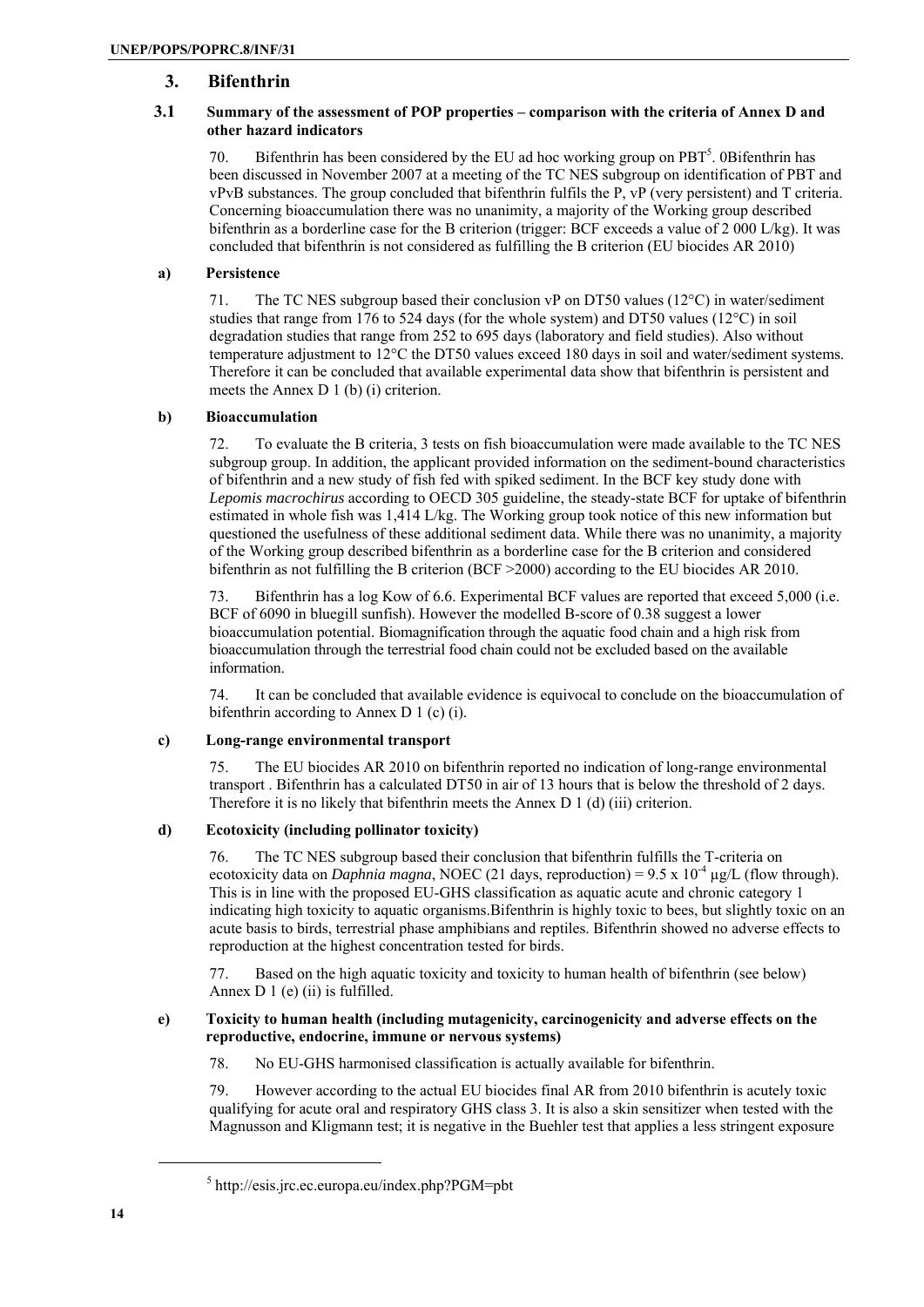regime.

80. Some positive or equivocal in vitro genotoxicity results were observed, but the in vivo genotoxicity results are negative which suggests the conclusion that there is no relevant mutagenic potential. Bifenthrin did not induce tumours in the rat, but in mice equivocal tumour findings were reported which might be considered as limited evidence of carcinogenicity qualifying for GHS category 2. On the same data basis US EPA characterised bifenthrin as "possible human carcinogen". In contrast WHO/JMPR concluded in their latest evaluation from 2012 that bifenthrin is unlikely to pose a carcinogenic hazard to humans.

81. Within reproductive toxicity studies reported in the most actual reviews from EU and US EPA or WHO no specific adverse fertility or developmental effects were observed.

82. Bifenthrin is listed in the EU endocrine disrupter database within category 1 which means it is persistent in the environment or produced at high volumes and shows evidence of endocrine disruption activity in at least one species using intact animals.

83. Bifenthrin did not induce delayed neurotoxicity. Within a developmental neurotoxicity study no specific sensitivity of developing or young rats was observed. The critical effect used for limit value derivation is the clinical neurotoxicity sign tremor. The long term external oral limit values (ADI) in the latest evaluations available are consistently about 0.015 mg/kg bw day. An internal limit value corrected for oral absorption of 0.0075 mg/kg bw day is proposed by the latest European evaluations. In line with the neurotoxic findings at low doses within the EU biocides AR specific target organ toxicity category 1 for the nervous system is proposed.

#### **3.3 Identity of the substance and physical and chemical properties**

### **a) Name and other identifiers of the substance**

# **Table 1: Substance identity**

| Common name:                  | <b>Bifenthrin</b>                                                                                                |  |  |
|-------------------------------|------------------------------------------------------------------------------------------------------------------|--|--|
| <b>IUPAC</b> name:            | 2-methyl-3-phenylbenzyl (1RS)-cis-3-(2-chloro-3,3,3-trifluroprop-1-enyl)-2,2-<br>dimethylcyclopropanecarboxylate |  |  |
| <b>CAS</b> number:            | 82657-04-3                                                                                                       |  |  |
| Molecular weight:             | 422.88                                                                                                           |  |  |
| <b>Chemical</b><br>structure: |                                                                                                                  |  |  |

#### **b) Chemical group**

Pyrethroid

# **c) Physico-chemical properties**

#### **Table 2: Overview of selected physico-chemical properties**

| <b>Property</b>           | Value                                    | <b>Remarks and Reference</b> |
|---------------------------|------------------------------------------|------------------------------|
| Vapour pressure           | 2.4x $10^{-5}$ at 25 <sup>o</sup> C (Pa) | EU biocides AR 2010          |
|                           | $1.8x10^{-7}$ mm Hg                      | <b>US EPA, 2010</b>          |
| Water solubility          | $\leq 1$ µg/L at 20 $\degree$ C, pH 4.05 | EU biocides AR 2010          |
| Partition coefficient n-  | 6.6                                      | EU biocides AR 2010          |
| octanol/water (log value) |                                          |                              |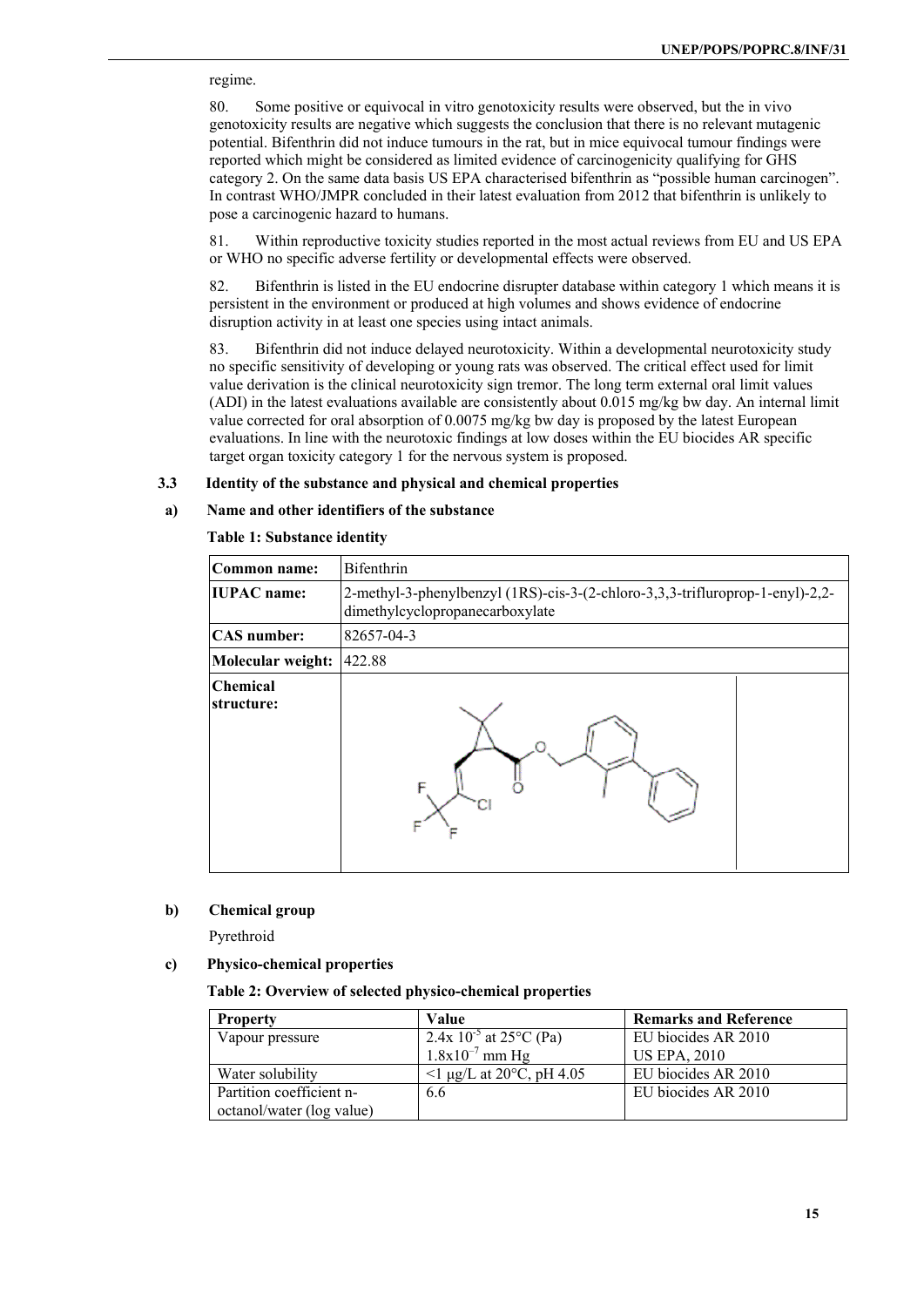**-** 

| <b>Property</b>                 | Value             | <b>Remarks and Reference</b> |
|---------------------------------|-------------------|------------------------------|
| Partition coefficient air/water | $-439$            | EPI Suite v 4.1 (KOAWIN v.   |
| (log value)                     |                   | $1.10$ <sup>6</sup>          |
| Partition coefficient           | 10.99             | EPI Suite v 4.1 (KOAWIN v.   |
| air/octanol (log value)         |                   | 1.10)                        |
| Henry's Law Constant            | 101 Pa $m^3$ /mol | EU biocides AR 2010          |

# **3.3 Classification and labelling**

# **a) Harmonised Classification according to GHS**

# **b) Proposal for harmonised classification according to EU-GHS (Regulation (EC) No 1272/2008**

84. Proposal from EU Biocides AR 2010:

| Category           | H-Phrase         |                                              |
|--------------------|------------------|----------------------------------------------|
| Carc.2             | H351             | Suspected of causing cancer                  |
| Acute Tox. 3       | H331             | Toxic if inhaled                             |
| Acute Tox. 3       | H301             | Toxic if swallowed                           |
| Skin Sens. 1       | H317             | May cause an allergic skin reaction          |
| STOT Rep. 1        | H372             | Causes damage to central nervous system      |
|                    | (nervous system) | through prolonged or repeated exposure by    |
|                    |                  | oral route                                   |
| Aquatic. Acute 1   | H400             | Very toxic to aquatic life                   |
| Aquatic. Chronic 1 | H410             | Very toxic to aquatic life with long lasting |
|                    |                  | effects                                      |

85. DAR 2010: The proposal is identical to the one presented above from the EU biocides review, with the exception that no STOT RE 1 is proposed.

# **3.4 Environmental fate**

# **a) Abiotic degradation**

**-** 

# **b) Hydrolysis**

86. EU biocides AR 2010: Bifenthrin showed hydrolytic stability.

# **c) Phototransformation/photolysis**

87. EU biocides AR 2010 states no UV/VIS absorption above 290 nm. However photolytic and photo-oxidative degradation of bifenthrin under artificial light yielded a DT50 of 10 days. Estimated half life under natural sunlight conditions was  $DT50 = 24.4$  days (40°N, Madrid conditions) and DT50  $= 209 - 300$  days (late summer 41°N).

# **d) Biodegradation**

88. EU biocides AR 2010 reported DT50 values in water/sediment systems of 93 to 276 days at 20°C. For the same endpoint EFSA 2011 cited DT50 whole system values of 85 to 324 days (n=4, geometric mean 161 days). In soil laboratory degradation studies the DT50 (geometric mean, n=4, 20°C, degradation kinetics according to best fit) was 192 days. Field DT50 values with a geometric mean of 85 days range from 47 to 267 days. PPDB 2012 and EFSA 2011 reported for lab studies a DT50 range of 54 to 174 days. According to US EPA 2010 bifenthrin is very persistent in both laboratory and filed studies. Half-life in soil ranged from 97 to 250 days. Under anaerobic conditions bifentrhin is considered to be stable (US EPA 2010b) Also EFSA 2011 reported high persistence in field studies. The range of the actual DT50 values from the reliable field dissipation studies were between 15 to 199 days, while the DT90 values were between 221 to 965 days.

# **e) Potential for long-range environmental transport**

89. EU biocides AR 2010 reported a calculated overall OH rate constant of 29.6 x  $10^{-12}$  cm<sup>3</sup> mol<sup>-1</sup> sec<sup>-1</sup>. Assuming a 24-h day and an OH concentration of 5.0 x  $10^5$  cm<sup>-1</sup> this gives a half-life of 0.54 days or 13 hours. Bifenthrin has a low volatility. It has a moderate volatility from water because its estimated Henry's law constant is 101 Pa  $m<sup>3</sup>$  mol<sup>-1</sup>which is equivalent with an air-water partition

<sup>6</sup> http://www.epa.gov/oppt/exposure/pubs/episuite.htm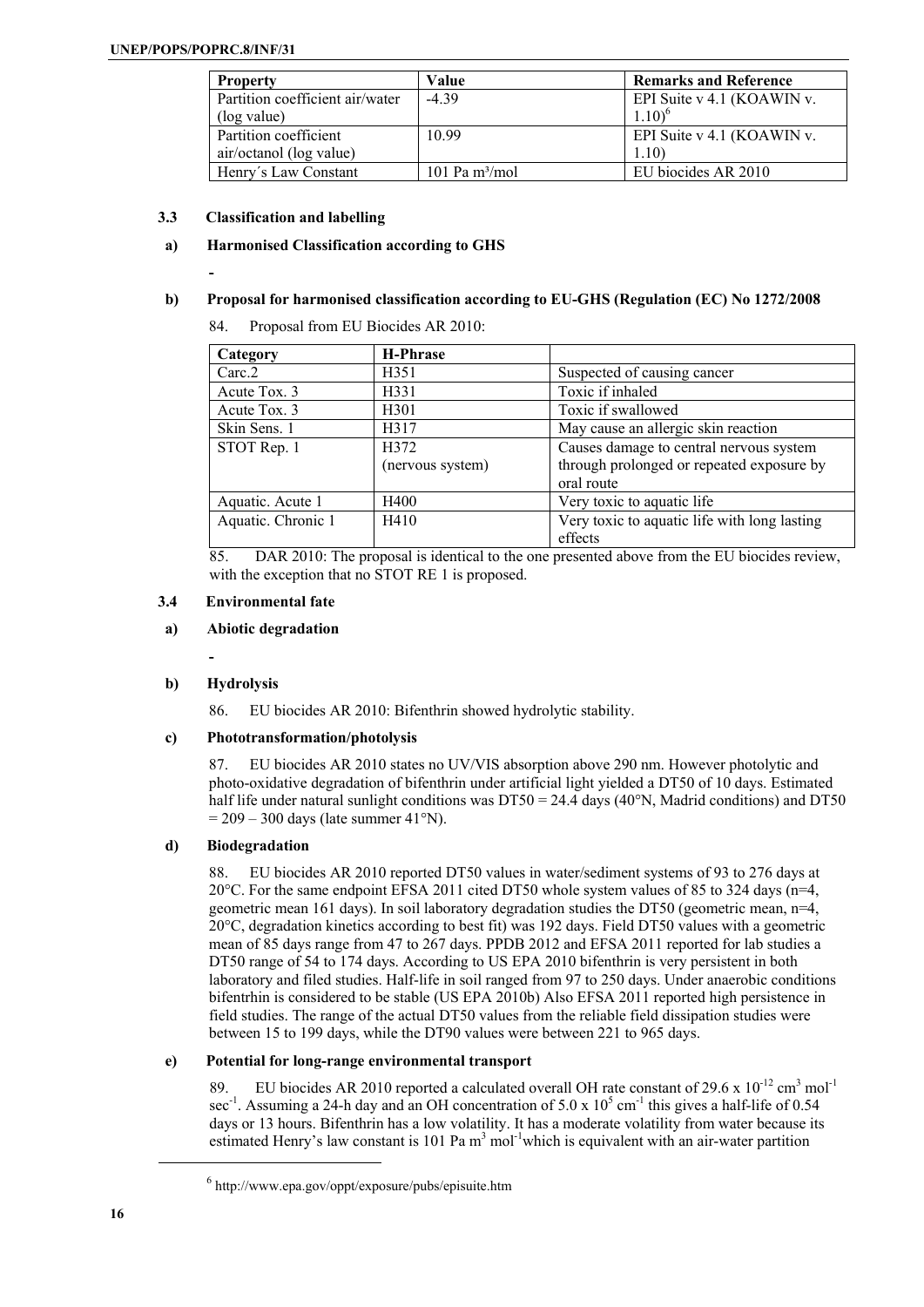coefficient of 0.04 L/L. However, emission from surface water to atmosphere is not expected because of the strong adsorption of bifenthrin to sediment.

#### **f) Bioaccumulation**

90. US EPA 2010 indicates that bifenthrin is very lipophilic and bioaccumulative. US EPA 2010b states a BCF of 6090, whole body - bluegill sunfish.

91. DAR 2006: Bioaccumulation was studied in rat for 70 days (15 days depuration phase). Maximum concentrations of radioactivity were detected in fat and skin. Estimated half-lives were around 50 days for fat and skin.

92. Laboratory studies in fish indicate a bioaccumulation potential with BCF ranging from 1,030 (*Cyprinus carpio*, 70 days accumulation phase, plateau reached) to 30,000 (*P. promelas*, 357 days, plateau not reached). Bioconcentration is a function of species, the life stage and the exposure level. All values were defined based on a ratio between fish or tissue and water concentrations; except for *L. macrochirus* for which the k1/k2 expressed BCF was 6,090 for the whole body. However, all available BCF represent the overall radioactivity measured including all bifenthrin and its metabolites. Thus no BCF specifically for bifenthrin is defined from the available data. Metabolism studies in *L. macrochirus* indicated that 67 to 87% of AR (applied radioactivity) corresponds to bifenthrin. Bioaccumulation in the presence of sediment seems to be lower (BCF in *P.promelas* if 45-63), however based on the opinion of the evaluating authority data are insufficient to ensure that the risk of bio-accumulation is low for aquatic species.

93. EU biocides AR 2010: In standard bioaccumulation assays, the bioaccumulation factor (BCF) for fish varies from 666 to 6,090. The higher value corresponds to an old study with the bluegill sunfish *Lepomis macrochirus*, which was redone by the applicant in order to met current standard. A BCF of 1,414 with *Lepomis macrochirus* was obtained. The maximum BCF measurement in carp was  $BCF = 1.082$ .

94. In a Full Life Cycle assay, fish exposed continuously during their complete life to bifenthrin exhibits a high BCF, reaching 28,000 after 254 days.

95. Conversely, a higher tier study shows that, in natural environment, the strong adsorption of bifenthrin to sediment can significantly lower the bioaccumulation of the substance in organisms.

96. In November 2007, the Technical Committee for PBT assessment evaluated the bioaccumulation status of this substance and concluded that bifenthrin does not fulfil the B criterion (BCF <2,000).

97. DAR 2010: In the reassessment of bioconcentration in 2010 a BCF of 1,709 was chosen for risk assessment with a clearance time (CT50) of 22 to 28 days in fish. This value is also recommended by EFSA 2011.

98. DAR 2010: A food web bioaccumulation model that has been evaluated against field data for fish measured in agricultural settings after extensive bifenthrin applications was applied using evaluative bioaccumulation and exposure assumptions. Time-dependent bioaccumulation and exposure calculations were determined by linking the output from a five-year FOCUS model scenario as input for the food web predictions. Bifenthrin is found in each level of the food chain but no biomagnification has been observed. There was no biomagnification into the highest trophic level (omnivorous fish) indicating that bifenthrin does not biomagnifiy over 5 years of simulated exposure. However EFSA 2011 identified a data gap concerning biomagnification in the aquatic food chain and a high risk from bioaccumulation through the food chain for aquatic organisms could not be excluded on the basis of the available data.

99. EFSA 2011 stated that a high risk from bioaccumulation through the terrestrial food chain was not excluded and a data gap for further assessment was identified for outdoor uses

# **g) PB-score**

100. Bifenthrin has a P-score of 0.9 and a B-score of 0.38 resulting in an overall B-score of 1,28.

#### **3.5 Human health hazard assessment**

# **a) Acute toxicity**

101. EU biocides AR 2010: The acute toxicity data presented are in agreement with GHS the classification proposal listed above: Acute toxicity category 3 for the oral and the inhalation route and skin sensitizing when tested with the Magnusson and Kligman test.

102. The DAR 2010 is in agreement with the information summarized in the EU biocides AR 2010.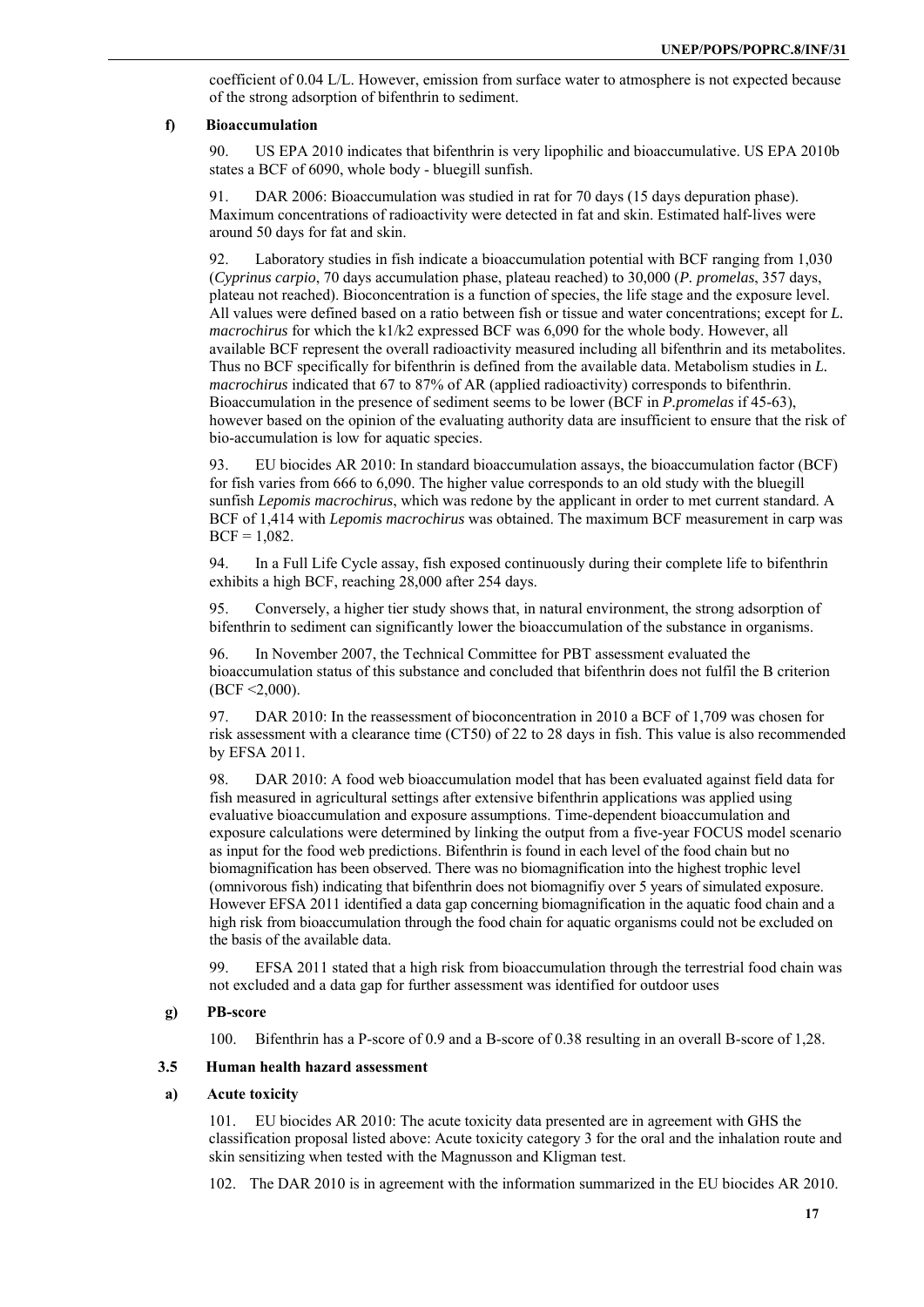In addition a negative Buehler test for skin sensitization is listed.

103. US EPA 2010: Bifenthrin has a moderate order of acute toxicity via the oral route (category II) and a low order of acute toxicity via the dermal route (category III) of exposure. There are no acute inhalation studies on bifenthrin technical; however, acceptable studies on the end-use products are available. Bifenthrin has a lower vapour pressure. Bifenthrin is neither an eye nor skin irritant, nor is it a dermal sensitizer.

### **b) Mutagenicity and carcinogenicity**

104. EU biocides AR 2010: Assays employed to evaluate the genotoxicity of bifenthrin technical were conducted in vitro using bacterial and mammalian cell lines and in vivo using rats and mice. The studies all yielded negative results, except for one mouse lymphoma assay and one unscheduled DNA synthesis (UDS) test. Equivocal results were obtained in another gene mutation assay on CHO cells (non-key study). Three in-vivo genotoxicity tests have been performed, a cytogenetic assay in rats, a micronucleus assay in mice, and an unscheduled DNA synthesis assay in rats. Based on these in-vivo studies, there is no convincing evidence that bifenthrin possesses mutagenic/clastogenic potential. In rats no treatment related tumors were observed but in mice equivocal response in the urinary bladder of the male mice (increased incidence of pericytoma, initially classified as leiomyosarcoma), which might be considered as limited evidence of carcinogenicity effects (GHS category 2).

105. The DAR 2010 is in agreement with the information summarized in the EU biocides AR 2010.

106. US EPA 2010: There was no conclusive evidence of carcinogenic potential of bifenthrin in the rat. A mouse oncogenicity study provided some evidence of carcinogenic potential in this species; therefore, the Agency has characterised bifenthrin as a "possible human carcinogen" and used the reference dose (RfD) approach for risk assessment purposes.

107. WHO 2012: Bifenthrin has been evaluated by the WHO IPCS [2000-2002, Report No.WHO/PCS/01.5] and by the FAO/WHO JMPR in 1992 and 2009. The JMPR concluded that the results of the long-term studies in rats and mice and a series of studies designed to evaluate genotoxicity indicated that bifenthrin is unlikely to pose a carcinogenic hazard to humans.

#### **c) Toxicity for reproduction**

108. EU biocides AR 2010: No specific developmental effects were observed in rabbits and rats when administered by the oral route. No effect on reproductive performance or fertility was observed in a two generation study at doses which produced maternal toxicity.

109. The DAR 2010 is in agreement with the information summarized in the EU biocides AR 2010.

# **d) Neurotoxicity**

110. EU biocides AR 2010: Bifenthrin was tested in an acute oral delayed neurotoxicity study and was not considered to be a delayed neurotoxicant when administered to adult hens up to doses of 5000 mg/kg bw. Within a developmental neurotoxicity study no specific sensitivity of developing or young rats was observed. Within repeated dose studies as well as carcinogenicity and reproductive toxicity studies the critical effect was tremor.

111. The DAR 2010 is in agreement with the information summarized in the EU biocides AR 2010.

112. US EPA 2010: The Agency received an acceptable developmental neurotoxicity test (DNT) for bifenthrin in 2006. The study does not show any evidence of increased susceptibility of offspring following exposure to bifenthrin. However, based on the Agency´s review of existing pyrethroid data, EPA has come to the conclusion that the DNT is not a particular sensitive study for comparing the sensitivity of young and adult animals to pyrethroids. The Agency is investigating the need for additional experimentation, specific to the mode of action and pharmacokinetic characteristics of pyrethroids, to evaluate the potential for increased susceptibility of young organisms.

# **e) Immunotoxicity**

-

# **f) Endocrine disruption**

113. EU Endocrine Disruption Database 2012: Listed as category 1 suspected endocrine disrupter, which means that it is persistent in the environment or produced at high volumes with evidence of endocrine disruption activity in at least one species using intact animals.

114. US EPA 2010: Bifenthrin is among the group of 58 pesticide active ingredients receiving endocrine disrupter screening program test orders.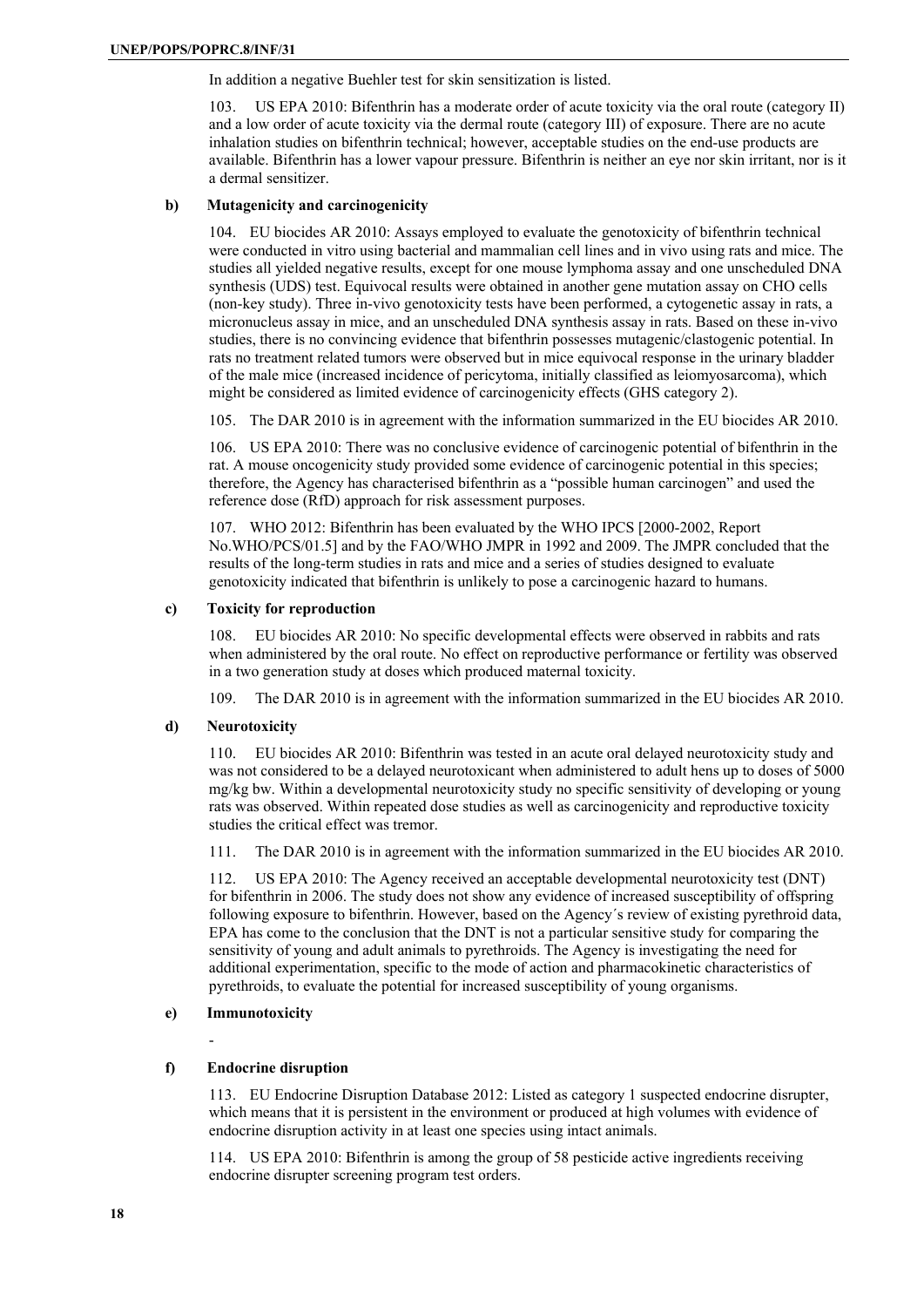# **g) Mode of action**

115. US EPA 2010: Bifenthrin is a Type I pyrethroid (i.e., it lacks a cyano group at the alpha carbon position of the alcohol moiety) neurotoxic pesticide. All pyrethroids act as axonic poisons, affecting both the peripheral and central nervous systems and share similar modes of action. Pyrethroids, including bifenthrin, stimulate repetitive action ain the nervous system by binding to voltage-gated sodium channels, prolonging the sodium ion permeability during the excitatory phase of the action potential.

#### **h) Acceptable exposure levels**

116. EU biocides AR 2010: The lowest NOAEL from all repeated dose studies including the 2 year mouse and rat studies stemmed from the 52 week dog study. The critical effects were clinical signs of neurotoxicity. On this basis a long term systemic limit value of 0.0075 mg/kg bw day was proposed considering oral absorption rate of 50% and an assessment factor of 100.

117. DAR 2010: The same study and value has been used as for biocides. In addition to the systemic limit value an external oral limit value (ADI) was derived on the same basis but not accounting for the reduced oral absorption rate, i.e. 2 times the internal value: 0.015 mg/kg bw day.

118. WHO 2012: An ADI was allocated on the basis of the NOAEL of 0 to 0.01 mg/kg/bw/day using a 100-fold safety factor. This result was supported by the same NOEL in the rat teratology study, although in the latter study gavage, rather than dietary administration, was used.

#### **3.6 Environmental hazard assessment**

### **a) Aquatic compartment (including sediment)**

119. Bifenthrin is highly toxic to aquatic organisms (cf. Table 3). This finding is in line with US EPA 2010 suggesting high toxicity on an acute and chronic basis to freshwater fish and invertebrates. High toxicity to estuarine/marine fish and invertebrates on an acute basis is also reported.

120. The table presents a selection of listed values. Please refer to the original documents for more information.

| <b>Exposure</b>      | Organism/Species |                     | <b>Endpoint</b> | <b>Toxicity value</b> |
|----------------------|------------------|---------------------|-----------------|-----------------------|
| scenario/Study type  |                  |                     |                 |                       |
| Acute, 96 hours (h)  | fish             | Rainbow trout       | LC50            | $0.1 \mu g/L$         |
| Chronic, 76 days (d) | Mammals          | Rainbow trout       | <b>NOEC</b>     | $0.012 \mu g/L$       |
| ELS, flow-through    |                  |                     |                 |                       |
| Chronic, 120d, flow  | <b>Birds</b>     | Fathead minnow      | <b>NOEC</b>     | $0.040 \mu g/L$       |
| through              |                  |                     |                 |                       |
| Chronic, 21d, flow   | Invertebra       | Daphnia magna       | <b>NOEC</b>     | $0.00095 \mu g/L$     |
| through              | tes              |                     |                 |                       |
| Chronic, 28d, flow   | Invertebra       | Mysidopsis bahia    | <b>NOEC</b>     | $0.0012 \mu g/L$      |
| through              | tes              |                     |                 |                       |
| Acute 10d, spiked    | Sediment         | Chironimus riparius | LC50            | $<$ 544 µg/Kg ww      |
| sediment             | dwellers         |                     | EC50 (growth)   | $170 \mu g/kg$ ww     |
| Chronic, 28d, spiked | Sediment         | Chironimus riparius | <b>NOEC</b>     | $1647 \mu g/kg$ ww    |
| water                | dwellers         |                     |                 |                       |

**Table 3: Toxicity reference values (data from EU biocides AR 2010)** 

#### **b) Terrestrial compartment**

121. US EPA 2010 classifies bifenthrin slightly toxic on an acute basis to birds, terrestrial phase amphibians and reptiles. Bifenthrin showed no adverse effects to reproduction at the highest concentration tested for birds (cf. Table 4).

**Table 4: Toxicity reference values (source: EU biocides AR 2010)** 

| <b>Exposure</b><br>scenario/Study type | Organism/Species |                | Endpoint     | <b>Toxicity value</b>   |
|----------------------------------------|------------------|----------------|--------------|-------------------------|
| Acute, 32-day dietary                  | Mammals          | Rat            | LD50         | $390 \text{ mg/kg}$     |
| <b>Chronic, teratology</b>             | Mammals          | Rabbit         | <b>NOAEL</b> | $25 \text{ mg a.s./kg}$ |
| study                                  |                  |                |              | bw/day                  |
| <b>Acute toxicity</b>                  | <b>Birds</b>     | Bobwhite quail | LD50         | 1800 mg $a.s./kg$ bw    |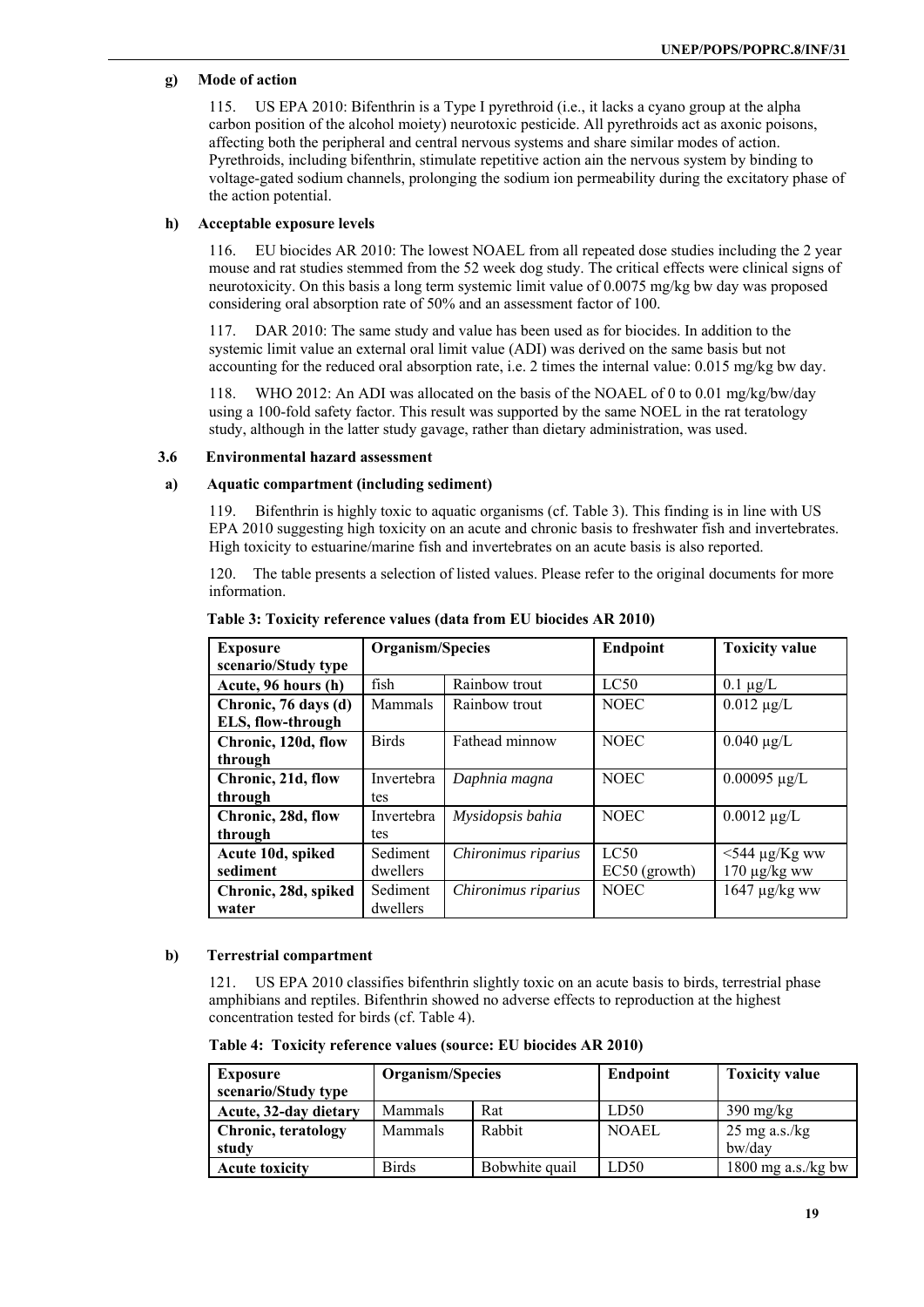| <b>Exposure</b><br>scenario/Study type | Organism/Species |                | Endpoint    | <b>Toxicity value</b> |
|----------------------------------------|------------------|----------------|-------------|-----------------------|
| Dietary toxicity                       | <b>Birds</b>     | Bobwhite quail | LD50        | $4450$ mg/kg diet     |
| Dietary toxicity                       | <b>Birds</b>     | Mallard duck   | LD50        | 1280 mg/kg diet       |
| <b>Reproductive toxicity</b>           | <b>Birds</b>     | Bobwhite quail | <b>NOEC</b> | $>75$ mg/kg diet      |
| <b>Chronic toxicity</b>                | Earthworms       | Eisenia sp.    | <b>NOEC</b> | $2.13$ mg/kg dw       |

#### **c) Toxicity to pollinators**

122. US EPA 2010 concludes that bifenthrin is highly toxic to terrestrial invertebrates, including beneficial insects such as honeybees (cf. Table 5).

#### **Table 5: Toxicity values**

| <b>Study type</b>    | Organism    | <b>Toxicity value</b>  | Reference           |
|----------------------|-------------|------------------------|---------------------|
| Acute oral           | <b>Bees</b> | $0.12 - 0.13 \mu g$    | EU biocides AR 2010 |
| toxicity             |             | a.s./bee               |                     |
| <b>Acute contact</b> | <b>Bees</b> | $0.044 - 0.11$ µg a.s. | EU biocides AR 2010 |
| toxicity             |             | /bee                   |                     |

# **3.7 Other information**

123. The summary provided above is in agreement with the toxicological information provided in the footprint database and in the PAN pesticides database with the exception that both of these databases indicate that reproductive toxicity results are unclear or positive, respectively.

# **3.8 References**

DAR (2006) Draft Assessment Report Bifenthrin, June 2006, available at http://dar.efsa.europa.eu/dar-web/provision

DAR (2010) BIFENTHRIN, Additional Report to the DAR, October 2010, available at http://dar.efsa.europa.eu/dar-web/provision

EFSA (2011) Conclusion on the peer review of the pesticide risk assessment of the active substance bifenthrin, EFSA Journal 9(5):2159 http://www.efsa.europa.eu/en/efsajournal/doc/2159.pdf

EU biocides AR (2010) Assessment Report Bifenthrin, Product-type 18, September 2010, available at http://ec.europa.eu/environment/biocides/annexi\_and\_ia.htm

EU Endocrine Disruption Database (2012)

http://ec.europa.eu/environment/endocrine/strategy/short\_en.htm, 2012-04-16

PPDB (2012) Pesticide Properties DataBase, University of Hertfordshire, http://sitem.herts.ac.uk/aeru/footprint/en/, 2012-04-18

US EPA (2010) Bifenthrin summary document, Registration Review: initial docket, June 2010. http://www.epa.gov/oppsrrd1/registration\_review/bifenthrin/index.html

US EPA (2010b) Revised EFED Registration Review Problem Formulation for Bifenthrin December 22, available at: http://www.regulations.gov/#!documentDetail;D=EPA-HQ-OPP-2010-0384-0033

Wegmann F. Cavin L, MacLeod M, Scheringer M, Hungerbühler K. (2009) Environmental Modeling & Software 24, 228-237

WHO (2012) WHO specifications and evaluations for public health pesticides- Bifenthrin, January http://www.who.int/whopes/quality/Bifenthrin\_WHO\_specs\_eval\_Jan\_2012.pdf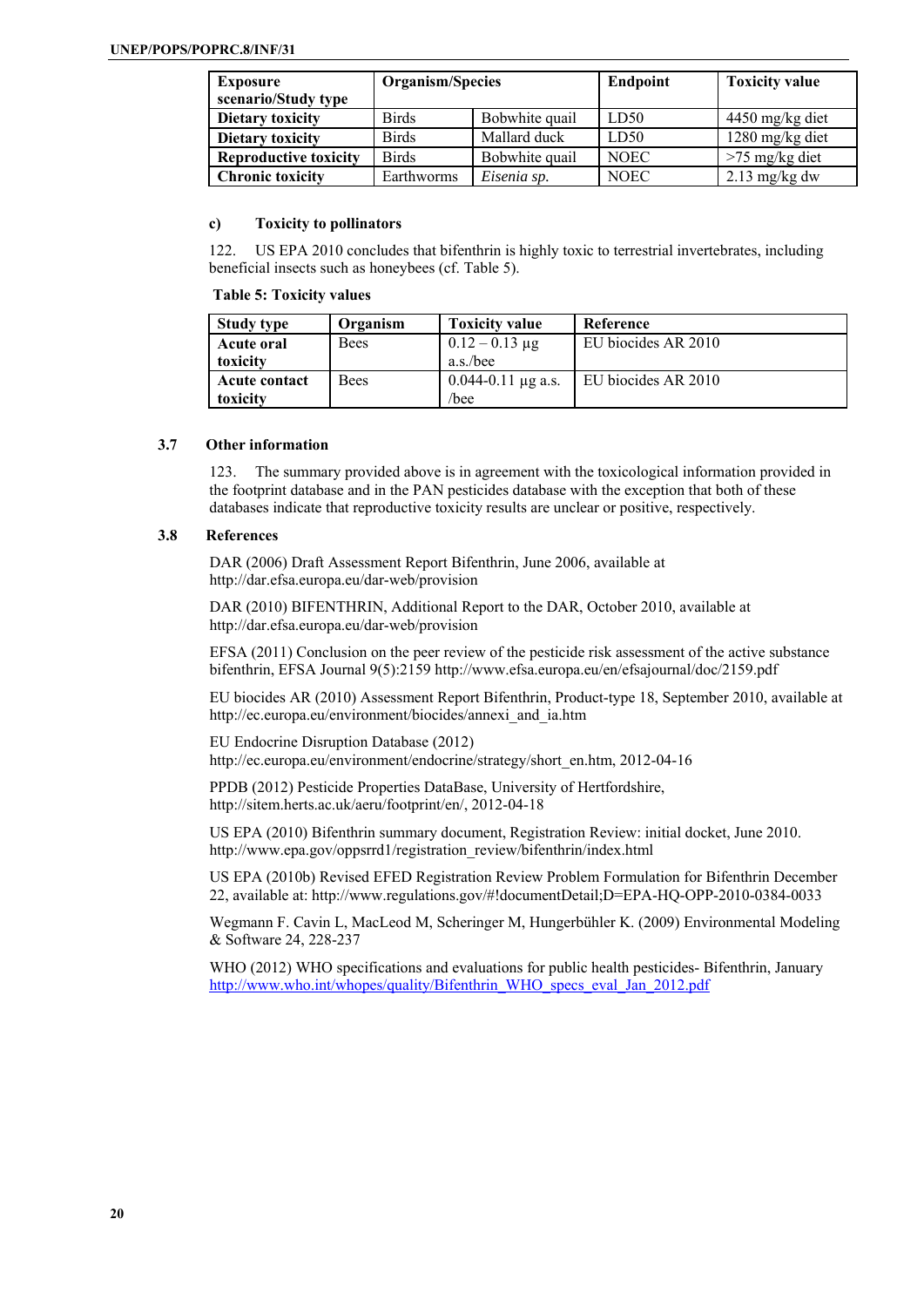# **4. Cyfluthrin**

# **4.1 Summary of the assessment of POP properties– comparison with the criteria of Annex D and other hazard indicators**

# **a) Persistence**

124. Cyfluthrin is susceptible to photolytic degradation in aqueous media and soil. Results from biodegradation studies indicates moderate persistence ( $DT50<sub>field</sub>$  are in the range from 26 to 40 days). If metabolites are included a DT50<sub>field</sub> based on total residues of 26 to 116 days could be observed. In water/sediment systems cyfluthrin showed rapid degradation. The modelled P-score is 0.92 indicating high persistency. The modelled result of 259 days for Pov (overall persistency independent from environmental media) from the OECD tool indicates this as well. However the P-score and Pov are related to ultimate mineralization and not to a DT50 value. Therefore it can be concluded that based on the presented experimental information cyfluthrin does not meet the persistency criterion of Annex D 1 (b) (i).

# **b) Bioaccumulation**

125. The log Kow of 6 indicate a potential of bioaccumulation, however the experimental derived BCF value in fish is 506 (with delayed elimination). The modelled B-score for cyfluthrin is 0.01 suggesting low bioaccumulation. Therefore cyfluthrin does not meet the bioaccumulation criterion of Annex D  $1$  (c) (i).

# **c) Long-range environmental transport**

126. Cyfluthrin has a calculated DT50 in air of 10 to 26 hours. Depending on the input parameters the results of the OECD multimedia fate model suggest a LRT potential below the reference POPs. But for target-oriented LRTP indicator (TE) the model limits for higher concern are exceeded. However the input value DT50 water is not derived from experimental findings and represents most likely an overestimation. The calculated DT50 in air is <2 days. Therefore it can be concluded that more information for cyfluthrin is needed to conclude on the Annex D 1 (d) criterion.

# **d) Ecotoxicity**

127. Cyfluthrin is highly toxic to aquatic species and is classified according to EU-GHS as aquatic acute and chronic category 1. For terrestrial vertebrates cyfluthrin is highly to moderately toxic to mammals. No toxic effects to birds after acute exposure, but higher toxicity for reproductive effects were observed. Cyfluthrin is considered as non-toxic to earthworms. Based on the high ecotoxicity and toxicity to human health (see below) it is concluded that cyfluthrin meets Annex D 1 (e) (ii).

#### **e) Toxicity to human health (including mutagenicity, carcinogenicity and adverse effects on the reproductive, endocrine, immune or nervous systems)**

128. Cyfluthrin is classified by EU-GHS for acute toxicity category 2 for oral and 3 for respiratory exposure. The substances are within the EU-GHS system not irritant on skin or eye and are not skin sensitizing when tested with the Magnusson and Kligman method.

129. Sufficient studies are available to estimate the genotoxic, carcinogenic and reproductive toxicity potential. It was concluded that Cyfluthrin is neither genotoxic nor carcinogenic nor a reproductive toxin. It is not listed in the EU endocrine disrupter database.

130. Cyfluthrin did not induce delayed neurotoxicity. It was concluded that for pyrethroids no adverse results are to be expected from developmental neurotoxicity studies. For risk assessment the critical effects are general behavioural disturbances and axonal degeneration in the CNS. The long term external oral limit values (ADI) in the latest evaluations available are in the range of 0.003 mg/kg bw day (EFSA) and 0.02 mg/kg bw day (WHO). Internal limit values of 0.002 mg/kg bw day and 0.000243 mg/kg bw day were proposed by EFSA for the oral and respiratory route, respectively.

# **4.2 Identity of the substance and physical and chemical properties**

# **a) Name and other identifiers of the substance**

# **Table 1: Substance identity**

| Common name:       | <b>Cyfluthrin</b>                                                                                                                            |
|--------------------|----------------------------------------------------------------------------------------------------------------------------------------------|
| <b>IUPAC</b> name: | $ (RS)$ ,- $\alpha$ -cyano-4-fluoro-3-phenoxybenzyl- $(1RS, 3RS, 1RS, 3SR)$ -<br>$3-(2,2$ -dichlorovinyl)-2,2-dimethycyclopropanecarboxylate |
| <b>CAS</b> number: | 68359-37-5 (unstated stereochemistry)                                                                                                        |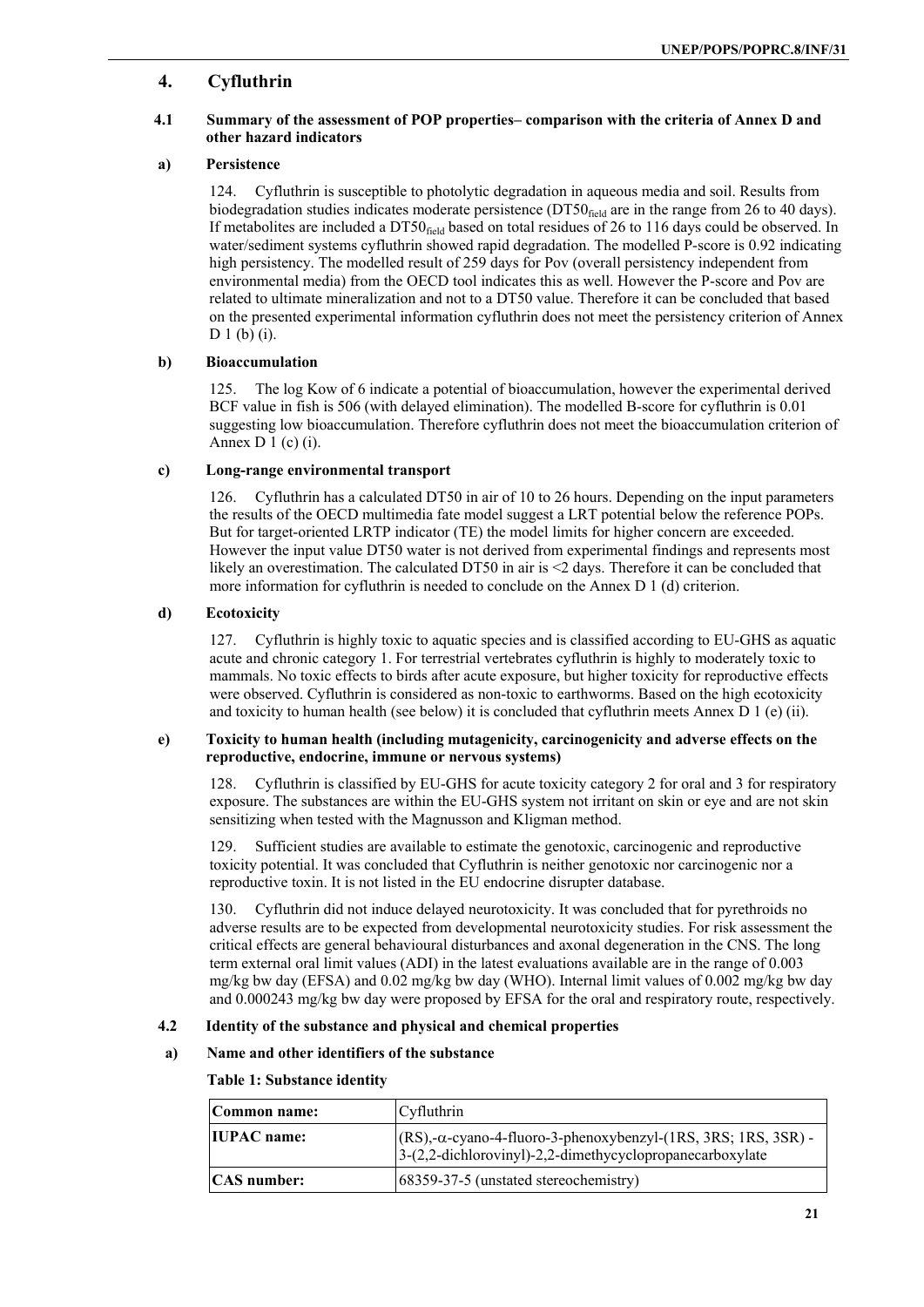

EFSA final review report 2002: Cyfluthrin is a mixture of four diastereoisomers and the ratio of each of the diastereoisomers to their sum shall be:

Diastereoisomer I (1*R*,3*R*,I*R* + 1*S*,3*S*,I*S* = 1:1; cis): 23-27% Diastereoisomer II (1*R*,3*R*,I*S* + 1*S*,3*S*,I*R* = 1:1; cis): 17-21%

Diastereoisomer III (1*R*,3*S*,I*R* + 1*S*,3*R*,I*S* = 1:1; trans): 32-36%

Diastereoisomer IV (1*R*,3*S*,I*S* + 1*R*,3*S*,I*R* = 1:1; trans): 21-25%

# **b) Chemical group**

Pyrethroid

# **c) Physico-chemical properties**

# **Table 2: Overview of selected physico-chemical properties**

| <b>Property</b>           | Value                                                        |                                   |               | <b>Remarks and Reference</b> |
|---------------------------|--------------------------------------------------------------|-----------------------------------|---------------|------------------------------|
| Vapour pressure           | Isomer I: $9.6 \cdot 10^{-7}$ Pa at 20 °C                    |                                   |               | EFSA review report 2002      |
|                           | II: $1.4 \cdot 10^{-8}$ Pa at 20 °C                          |                                   |               |                              |
|                           | III: 2.1 $\cdot$ 10 <sup>-8</sup> Pa at 20 °C                |                                   |               |                              |
|                           | IV: $8.5 \cdot 10^{-8}$ Pa at 20 °C                          |                                   |               |                              |
| Water solubility          | Isomers                                                      | $pH$ 3, 20 °C                     | pH 7, 20 °C   | EFSA review report 2002      |
|                           | I:                                                           | $2.5 \mu g/l$                     | $2.2 \mu g/l$ |                              |
|                           | $\Pi$ :                                                      | $2.1 \mu g/l$                     | $1.9 \mu g/l$ |                              |
|                           | III:                                                         | $3.2 \mu g/l$                     | $2.2 \mu g/l$ |                              |
|                           | IV:                                                          | 4.3 $\mu$ g/l                     | $2.9 \mu g/l$ |                              |
| Partition coefficient n-  |                                                              | Isomers I and III: 6.0 at 22 oC   |               | EFSA review report 2002      |
| octanol/water (log value) |                                                              | Isomers II and IV: $5.9$ at 22 oC |               |                              |
| Partition coefficient     | $-5.96$                                                      |                                   |               | EPI Suite $v$ 4.1            |
| air/water (log value)     |                                                              |                                   |               | (KOAWIN v. 1.10)             |
| Partition coefficient     |                                                              |                                   |               |                              |
| air/octanol (log value)   |                                                              |                                   |               |                              |
| Henry's Law Constant      | Isomers I: $1.9 \cdot 10^{-1}$ Pa $m^3$ mol <sup>-1</sup>    |                                   |               | EFSA review report 2002      |
|                           | II: $3.2 \cdot 10^{-3}$ Pa m <sup>3</sup> mol <sup>-1</sup>  |                                   |               |                              |
|                           | III: $4.2 \cdot 10^{-3}$ Pa m <sup>3</sup> mol <sup>-1</sup> |                                   |               |                              |
|                           | IV: $1.3 \cdot 10^{-2}$ Pa m <sup>3</sup> mol <sup>-1</sup>  |                                   |               |                              |

#### **4.3 Classification and labelling**

# **a) Harmonised Classification according to GHS**

Regulation (EC) No  $1272/2008 - 1<sup>nd</sup>$  amendment 2009: for cyfluthrin

| Category          | H-Phrase         |                                                      |
|-------------------|------------------|------------------------------------------------------|
| Acute Tox. 2      | H <sub>300</sub> | Fatal if swallowed                                   |
| Acute Tox. 3      | H331             | Toxic if inhaled                                     |
| Aquatic Acute 1   | H400             | Very toxic to aquatic life.                          |
| Aquatic Chronic 1 | $H410$ (M= 1000) | Very toxic to aquatic life with long lasting effects |

<sup>7</sup> http://www.epa.gov/oppt/exposure/pubs/episuite.htm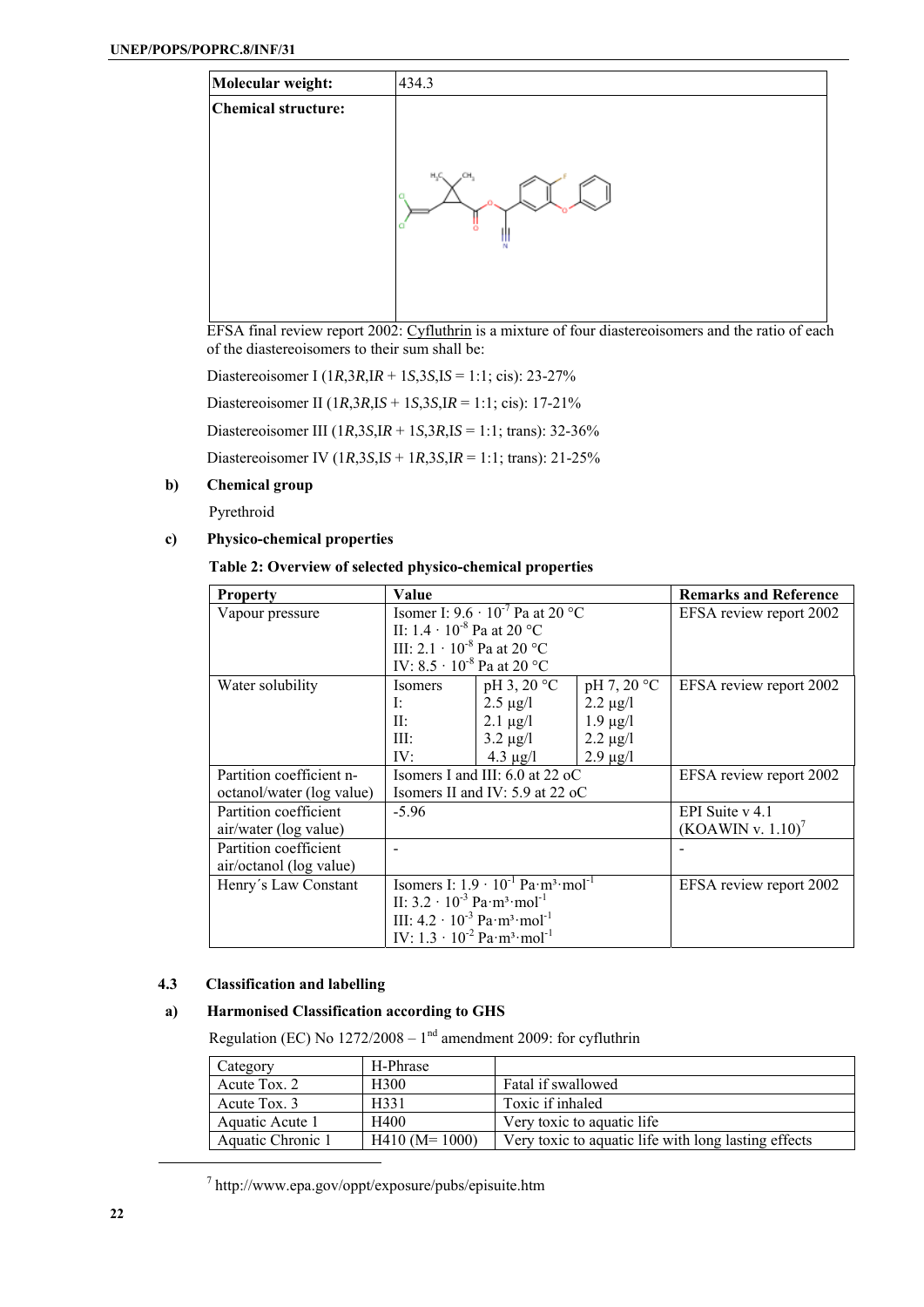# **4.4 Environmental fate**

# **a) Abiotic degradation**

**-** 

# **b) Hydrolysis**

131. EFSA review report 2002 states fast degradation at 20°C and pH 9 with a DT50 value of <2 days. At all other pH values no or very slow degradation occurs.

132. US EPA RED 2010 reports that the primary routes of dissipation are aqueous and soil photolysis (cf. section below) and hydrolysis in alkaline media.

# **c) Phototransformation/photolysis**

133. EFSA review report 2002 states that cyfluthrin photolytically degrades with a DT50 of 12 days (light source: medium-pressure mercury lamp). Under natural sunlight (August/September, Kansas, 38°49' North) the DT50 is <1 day. Main metabolites were FPBacid (4-fluoro-3-phenoxybenzoic acid), FPBald (3-phenoxy-4-fluoro-benzylaldehyde) and DCVA (3-(2,2-dichlorovinyl)-2,2-dimethylcyclopropanecarboxylic acid (permethric acid)).

#### **d) Biodegradation**

134. According to US EPA RED 2010 the terrestrial field dissipation data confirm the pattern observed in the laboratory studies indicating that the chemical follows mixed routes of dissipation in the field. Laboratory studies showed that cyfluthrin is moderately persistent. These finding is in line with recorded DT50 values for cyfluthrin in Table 3.

| <b>Study type</b>                                  | <b>Results</b>                                                                                                                                                                                          | Reference               | <b>Remarks</b>                                                                                                                          |
|----------------------------------------------------|---------------------------------------------------------------------------------------------------------------------------------------------------------------------------------------------------------|-------------------------|-----------------------------------------------------------------------------------------------------------------------------------------|
| $DT_{50}$ soil lab<br>(days):                      | Cyfluthrin: $4-54$ d (n=9,<br>depending on soil type,<br>moisture content and<br>temperature, mean=51 $d$ )<br>$(20^{\circ}C)$<br>DCVA: 12-62 d<br>DT50 FPBacid <dcva< td=""><td></td><td></td></dcva<> |                         |                                                                                                                                         |
| $DT_{50}$ soil field<br>(days):                    | Cyfluthrin: $26 - 40$<br>(Germany, $n=2$ )<br>Total residues DT50: 26-116<br>$d$ (USA, n=3)                                                                                                             | EFSA review report 2002 |                                                                                                                                         |
| $DT_{50}$ water<br>sediment/water<br>(days):       | Cyfluthrin: $<$ 1 d<br>FPBacid: app. 10 d                                                                                                                                                               |                         | Residues in sediment reached<br>a maximum of 68% of applied<br>after 6 hours, pH sediment<br>4.5/5 and 6.9/7, pH water 7.6<br>and $8.2$ |
| $DT_{50}$ water<br>sediment/whole<br>system(days): | Cyfluthrin: $\leq 1 - 4$ d                                                                                                                                                                              |                         | Apparently rapid degradation<br>of cyfluthrin in sediment -<br>more rapid than other<br>pyrethroids.                                    |

#### **Table 3: Biotic degradation of cyfluthrin and major metabolites**

#### **e) Potential for long-range environmental transport**

135. According to the EFSA review report 2002 the chemical lifetime in troposphere for cyfluthrin is 25.7 h (according to Atkinson, reaction with OH radicals, concentration:  $5x10^5$  OH/cm<sup>3</sup>)

136. Results of the Phototransformation in air according to EPI Suite TM v4.0 (AOPWIN v 1.92) are based on a 12h day are summarised in Table 4.

# **Table 4: Phototransformation in air**

| Guideline /   | Molecul  | Rate constant for reaction                                                 | Half-life $(t_{1/2})$ | <b>OH-radical</b>           |
|---------------|----------|----------------------------------------------------------------------------|-----------------------|-----------------------------|
| Test method   | $\rho$ / | with OH-radicals $(kOH)$                                                   | [h]                   | concentration               |
|               | radical  | $\lceil$ cm <sup>3</sup> molecule <sup>-1</sup> sec <sup>-1</sup> $\rceil$ |                       | $(OH\text{-}radicals/cm^3)$ |
| <b>AOPWIN</b> | OН       | 12.5011 E-12                                                               | 10.3                  | $1.5 \times 10^{6}$         |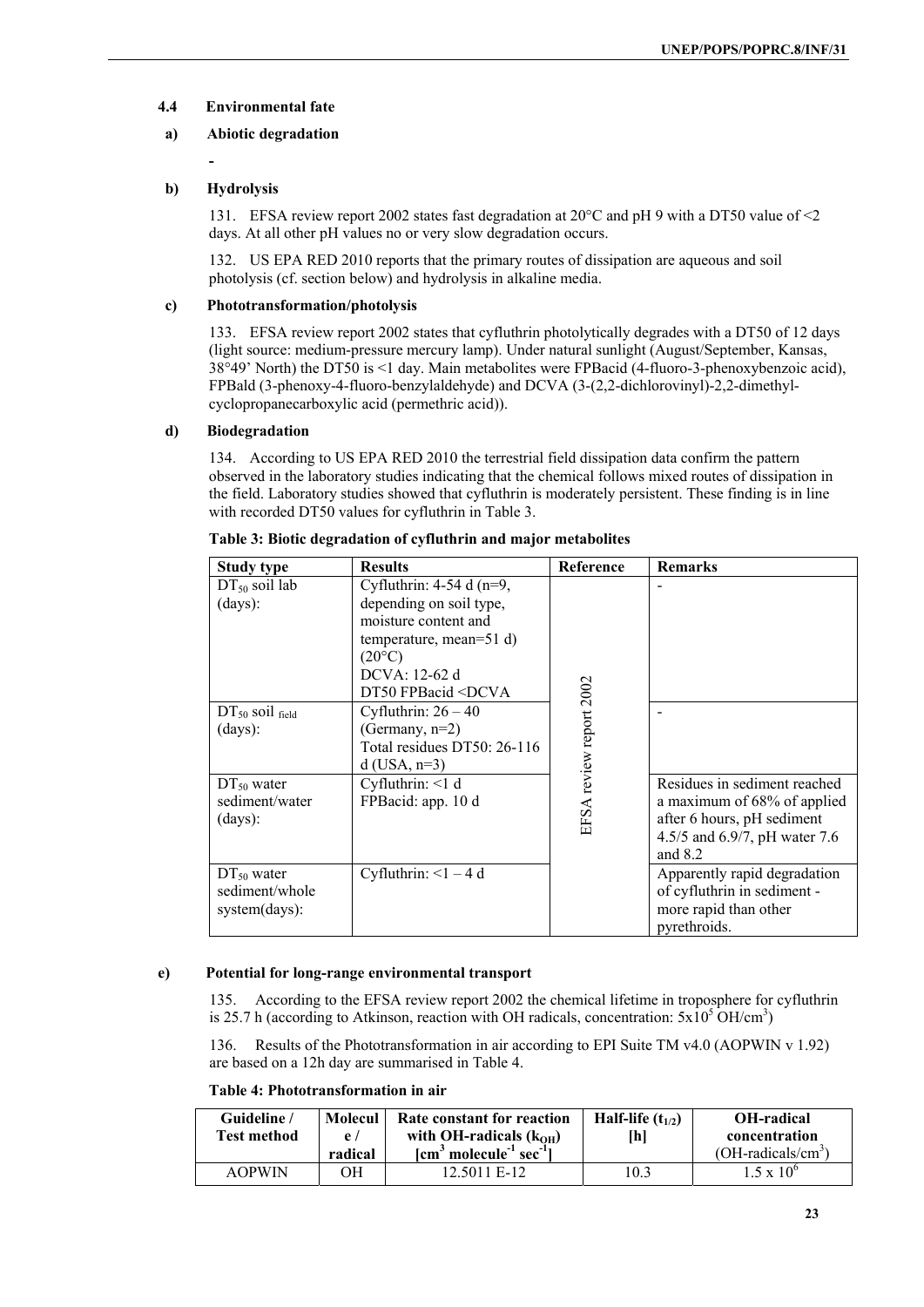137. The OECD "Pov and LRTP Screening Tool"<sup>8</sup> has been developed with the aim of using multimedia models for estimating overall persistence (Pov) and long-range environmental transport potential (LRTP) of organic chemicals at a screening level in the context of PBTs/POPs assessments. The result for cyfluthrin is plotted against the reference chemicals α-HCH, c-octaBDE and PeBD. The criteria lines were not modified and take as proposed in the tool (Pov limit: 195 days, CTD limit: 5096 km, TE limit: 2.25%).

138. The input parameters for Kow and Kaw were taken from Table 2, half-lives for water and soil are listed in Table 5.

**Table 5: Half-lives for air, water and soil (input parameters for the OECD Tool)** 

| <b>Half-Lives</b> | Value (h) | Source                    |
|-------------------|-----------|---------------------------|
| Water             | 4320      | PBT profiler <sup>9</sup> |
| Soil (DT50 lab)   | 1224      | Table 3                   |

139. Input parameter of a DT50 air of 25.7 hours resulted in a calculated CTD (characteristic travel distance) for cyfluthrin of 1438 km and lies below the proposed limits for CTD and the results of  $\alpha$ -HCH, c-octaBDE and PeBD. The calculated TE value is 4.1 %. Pov is 259 days. Therefore cyfluthrin can be assessed as a chemical with a potential for LRT lower than the reference POPs (see Figure 1).





140. According to Wegmann et al. 2009 compounds that are less problematic from an environmental exposure point of view are in the bottom-left corner (low Pov, low LRT), while substances of environmental concern are found in the upper right region (high Pov, high LRT). In the TE plot cyfluthrin is in the upper right quadrant (though on the boundaries) indicating POP-like persistence and LRT potential.

#### **f) Bioaccumulation**

141. EFSA review report 2002 states a BCF in fish of 506 with a depuration half-life (CT50) of 9 days. HSDB 2012 lists an estimated BCF of 170 in aquatic organisms.

# **g) PB-score**

142. Cyfluthrin has a P-score of 0.92 and a B-score of 0.01 resulting in an overall PB-score of 0.93.

# **4.5 Human health hazard assessment**

#### **a) Acute toxicity**

143. EFSA review report 2002: The acute systemic LD50 estimates are in the range of GHS class 2 or 3. The substance is non irritant on skin and eye and is not sensitizing when tested with the Magnusson and Kligman method.

144. US EPA RED 2010: The acute oral toxicity of cyfluthrin ranges from Toxicity Category I to III, depending on the administration vehicle. Inhalation toxicity categories also varied by vehicle from Category II to III. Toxicity was low (Category IV) via the dermal route. Cyfluthrin is a slight eye

 $^8$  http://www.oecd.org/document/24/0,3343,en\_2649\_34379\_45373336\_1\_1\_1\_1,00.html

<sup>9</sup> http://www.pbtprofiler.net/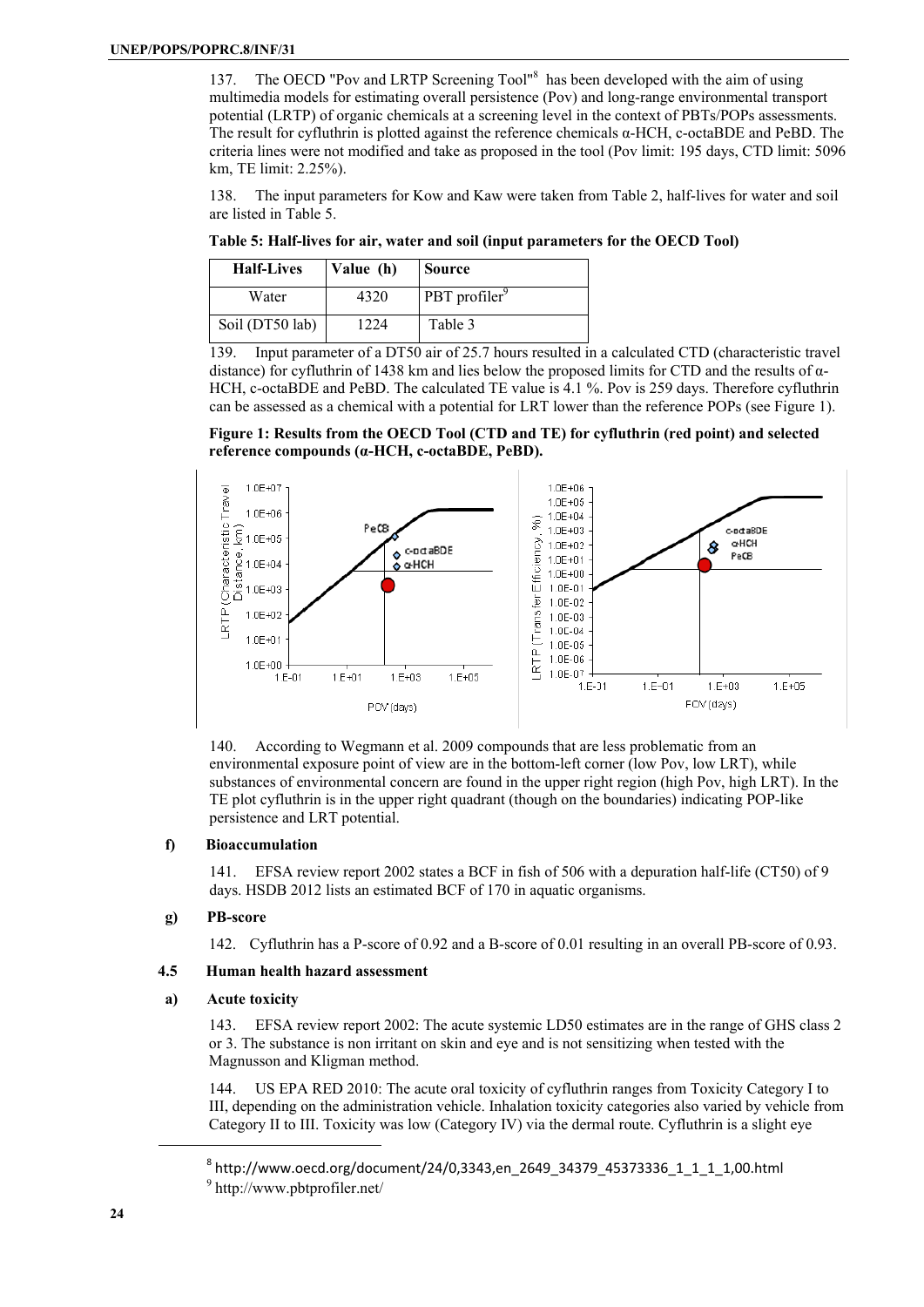(Category III) and dermal (Category IV) irritant, but neither is a dermal sensitizer.

145. WHO 2004: The hazards associated with cyfluthrin have been well characterized. The acute oral LD50 for rats varied from 16 to 1189 mg/kg body weight, depending on the vehicle used, showing that the formulating agent has a strong influence on the acute oral toxicity. Cyfluthrin is toxic by inhalation but acute toxicity by the dermal route is low. Cyfluthrin did not induce skin irritation in rabbits but case reports in humans have shown that local skin irritation can arise from exposure to cyfluthrin formulations. Cyfluthrin caused eye irritation in rabbits. It did not induce dermal sensitization in guinea pigs.

### **b) Mutagenicity and Carcinogenicty**

146. EFSA review report 2002: There is no evidence for genotoxic or carcinogenic potential.

147. US EPA RED 2010: The toxicity profile was sufficient for characterization of potential carcinogenic, mutagenic, developmental, and reproductive effects in the most recent risk assessments. Cyfluthrin is classified as "not likely to be carcinogenic to humans."

148. WHO 2004: Studies on mutagenicity in microbes, with or without metabolic activation, were consistently negative. Cyfluthrin did not induce micronuclei or dominant lethal mutations in mice. Cyfluthrin showed no potential for carcinogenicity.

#### **c) Toxicity for reproduction**

149. EFSA review report 2002: Reduced viability index and growth retardation of offspring, coarse tremors of pups during lactation as well as miscarriage and post-implantation resorptions (rabbit), delayed ossification and decreased foetal weights (rat) were observed only at parental toxic doses.

150. US EPA RED 2010: The toxicity profile was sufficient for characterization of potential developmental and reproductive effects in the most recent risk assessments.

151. WHO 2004: In a 3-generation study and in two developmental toxicity studies in rats, no effects on reproductive functions were observed and cyfluthrin showed no evidence of teratogenicity or embryotoxicity.

### **d) Neurotoxicity**

152. EFSA review report 2002: No evidence of delayed neurotoxicity in hens. For risk assessment the critical effects are general behavioural disturbances and axonal degeneration in the CNS.

153. US EPA registration review 2011: Based on the Agency's review of existing pyrethroid data, EPA has come to the conclusion that the development neurotoxicity study (DNT) is not a particularly sensitive study for comparing the sensitivity of young and adult animals to pyrethroids. EPA has recently determined that, as an alternative to the generation and submission of a new DNT study, pyrethroid registrants may instead choose to cite the six previously submitted DNT studies for pyrethroid pesticides. The Agency is also investigating the need for additional experimentation, specific to the mode of action and pharmacokinetic characteristics of pyrethroids, to evaluate the potential for increased susceptibility of young organisms.

#### **e) Immunotoxicity**

154. US EPA registration review 2011: The Agency anticipates requiring an immunotoxicity study.

#### **f) Endocrine disruption**

155. Cyfluthrin is not listed in the EU endocrine disrupter database.

#### **g) Mode of action**

156. US EPA RED 2010: Cyfluthrin is a Type II pyrethroid insecticide.

#### **h) Acceptable exposure levels**

157. EFSA review report 2002: A long term ADI of 0.003 mg/kg bw day is reported that was derived from a mouse study and application of an assessment factor of 100. A systemic inhalation AOEL of 0.000243 is reported that was derived from a 13 week inhalation study in rat and application of an assessment factor of 100. This is much lower compared to the systemic AOEL of 0.002 mg/kg bw day also using an assessment factor of 100.

158. US EPA RED 2010: In the most recent risk assessment, neurotoxic endpoints were chosen for all exposure scenarios, with the exception of the inhalation exposure which route-specific studies were used. The point of departure (POD) for the short-term inhalation exposure was chosen from the 28 day rat inhalation study and is based on decreased body weight. The POD for intermediate- and long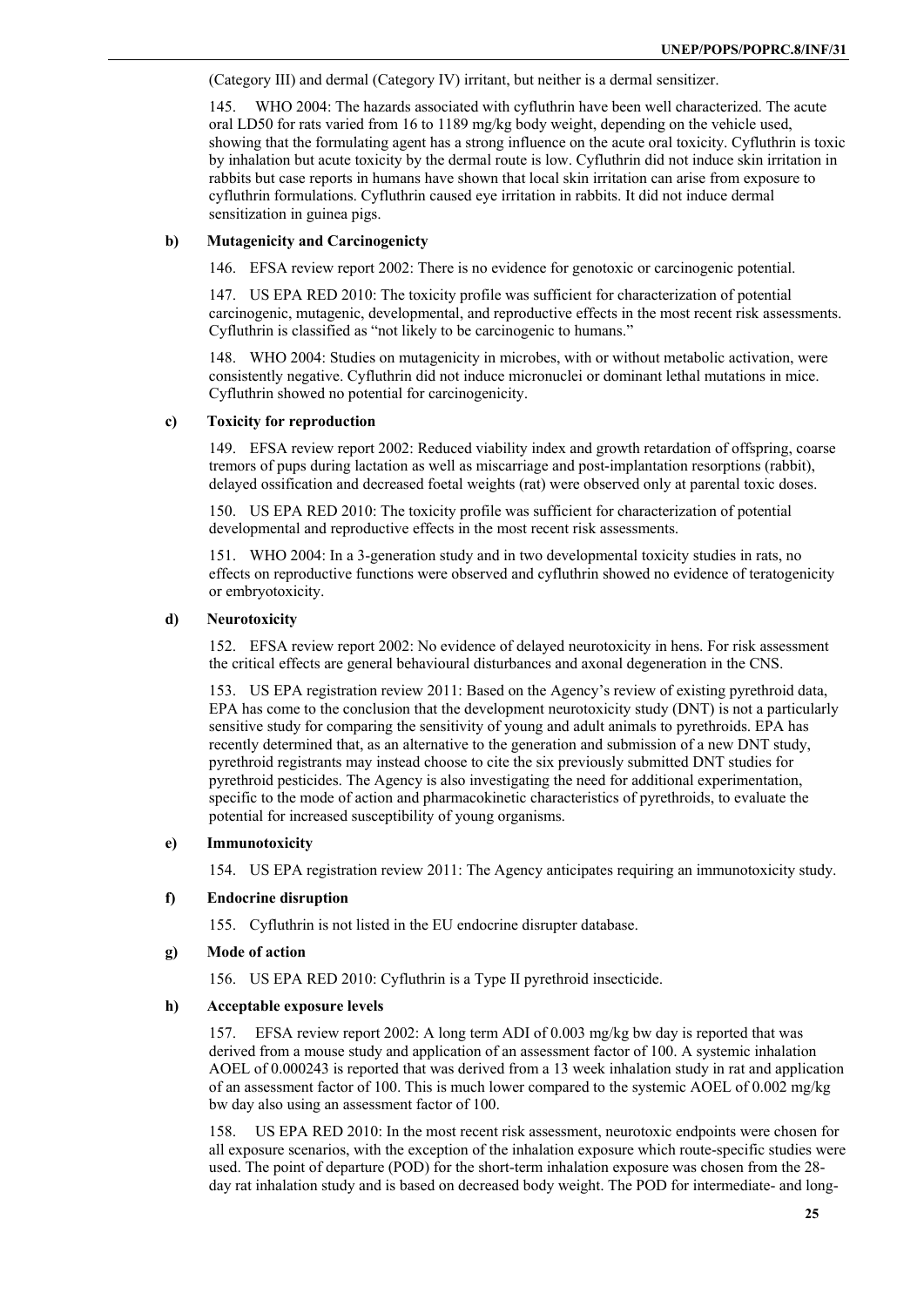term inhalation exposure is based on decreased body weight and body weight gain observed in the 90 day inhalation study in rats. A dermal study is available, but was not used for endpoint selection because developmental effects were not evaluated in that study.

159. WHO 2004: Toxicological evaluations by the FAO/WHO JMPR and the FAO/WHO JECFA established an ADI for cyfluthrin of 0-0.02 mg/kg body weight, based on the depression of body weight gain in a long-term feeding study on rats.

160. International limit values for worker protection (GESTIS-Database): 8 hours and short term limit values between 0.01 to 0.1 mg/m<sup>3</sup> for Germany and Switzerland

#### **4.6 Environmental hazard assessment**

# **a) Aquatic compartment (including sediment)**

161. US EPA RED 2010: For aquatic species, numerous aquatic studies have been submitted to the Agency. Cyfluthrin is classified as very highly toxic to aquatic organisms based on data for aquatic vertebrates and invertebrates. An acceptable toxicity study with green algae suggests that cyfluthrin has low toxicity to nonvascular aquatic plants. No vascular aquatic plant data has been submitted to the Agency. Toxicity reference values for aquatic species are listed in Table 5 (source: EFSA review report 2002).

| <b>Exposure</b><br>scenario/Study<br>type | Organism/Species     |                                   | Time<br><b>Scale</b><br>Endpoin | <b>Toxicity value</b> | Reference          |
|-------------------------------------------|----------------------|-----------------------------------|---------------------------------|-----------------------|--------------------|
| Acute, 96 hours<br>(h)                    | Fish                 | Rainbow trout                     | LC50                            | $0.00047$ mg/L        |                    |
| Acute, 48 h                               | Fish                 | Rainbow trout                     | LC50                            | $0.00068$ mg/L        |                    |
| Chronic, 307<br>days (d)                  | Fish                 | Fathead<br>minnow                 | <b>NOEC</b>                     | $0.040 \mu g/L$       |                    |
| Chronic, 58 d                             | Fish                 | Rainbow trout                     | <b>NOEC</b>                     | $0.00014$ mg/L        |                    |
| Chronic, 21 d                             | Invertebrates        | Daphnia<br>magna                  | <b>NOEC</b>                     | $0.00002$ mg/L        | review report 2002 |
| Acute 96 h                                | Algae                | <i>Scenedesmus</i><br>subspicatus | EC50                            | $>10 \text{ mg/L}$    | EFSA               |
| Chronic, 28 d                             | Sediment<br>dwellers | Chironimus<br>riparius            | EC <sub>5</sub>                 | $0.00011$ mg/L        |                    |

#### **Table 5: Toxicity reference values**

#### **b) Terrestrial compartment**

162. US EPA RED 2010: For terrestrial species, cyfluthrin is practically nontoxic to birds, moderately toxic to mammals, and highly toxic to terrestrial invertebrates on an acute basis. Chronic effects were seen in rats at levels as low as 150 ppm (cf. Table 6 lists also toxicity for acute time scale for mammals) and at 250 ppm for birds. No terrestrial plant data have been submitted to the Agency. Table 6 presents a selection of listed values from EFSA review report 2002. Please refer to the original documents for more information. EFSA review report 2002 indicates high acute toxicity to mammals.

|  |  |  | Table 6: Toxicity reference values (a.s.: active substance, bw: body weight) |  |  |
|--|--|--|------------------------------------------------------------------------------|--|--|
|  |  |  |                                                                              |  |  |

| <b>Exposure</b><br>scenario | Organism/Species |                           | <b>Time Scale</b><br><b>Endpoint</b> | <b>Toxicity value</b>                     | Reference      |
|-----------------------------|------------------|---------------------------|--------------------------------------|-------------------------------------------|----------------|
| Acute                       | Mammals          | Rat                       | LD50                                 | 16-155 mg/kg bw<br>(depending on vehicle) |                |
| <b>Acute toxicity</b>       | <b>Birds</b>     | <b>Bobwhit</b><br>e quail | LD50                                 | $>2000$ mg/kg bw                          | 2002<br>report |
| <b>Acute toxicity</b>       | <b>Birds</b>     | Canary                    | LD50                                 | $\sim 100$ mg/kg bw                       |                |
| <b>Dietary</b><br>toxicity  | <b>Birds</b>     | <b>Bobwhit</b><br>e quail | LD50                                 | 554 mg/kg bw/day                          | review         |
| Reproductive<br>toxicity    | <b>Birds</b>     | Mallard<br>duck           | <b>NOEL</b>                          | $250$ ppm                                 | EFSA           |
| <b>Acute toxicity</b>       | Earthworms       | Eisenia<br>foetida        | LC50                                 | $>1000$ mg/kg                             |                |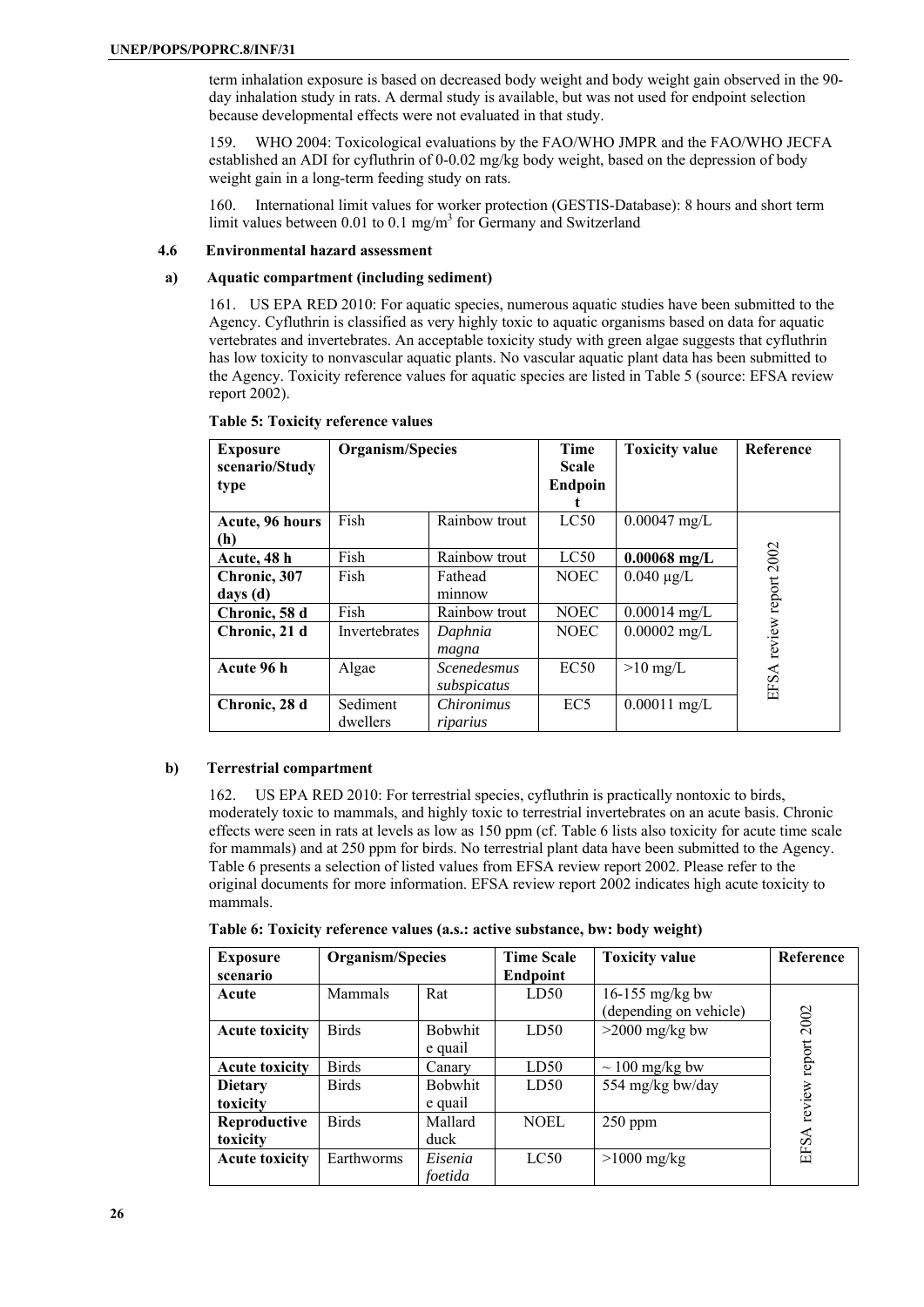| <b>Exposure</b><br>scenario | Organism/Species |                    | <b>Time Scale</b><br>Endpoint | <b>Toxicity value</b> | Reference |
|-----------------------------|------------------|--------------------|-------------------------------|-----------------------|-----------|
| <b>Chronic</b><br>toxicity  | Earthworms       | Eisenia<br>foetida | <b>NOEC</b>                   | $>100$ g a.s./ha      |           |

# **4.7 Other Information**

163. Toxicological information presented in the PAN –pesticides database and in the PPDB footprint database is largely consistent with the toxicological information summarized above.

# **4.8 References**

EFSA review report (2002) Cyfluthrin, 6843/VI/97-final; 2 Dec. 2002, http://ec.europa.eu/food/plant/protection/evaluation/existactive/list1-29\_en.pdf 2012-04-04

EU Endocrine Disruption Database (2012) http://ec.europa.eu/environment/endocrine/strategy/short\_en.htm, 2012-04-16

HSDB (2012) Hazardous Substances Data Bank http://toxnet.nlm.nih.gov/cgi-bin/sis/htmlgen?HSDB 2012-04-16

US EPA RED (2010) Summary document registration review; EPA-HQ-OPP-2010-0684, available at http://www.epa.gov/pesticides/chemicalsearch 2012-04-04

US EPA registration review (2011): Cyfluthrin final work plan registration review, EPA-HQ-OPP-2010-0684 available at http://www.epa.gov/pesticides/chemicalsearch 2012-04-04

Wegmann F. Cavin L, MacLeod M, Scheringer M, Hungerbühler K. (2009) Environmental Modeling & Software 24, 228-237

WHO (2004) Specifications and evaluations for public health pesticides- Cyfluthrin, November 2004 http://www.who.int/whopes/quality/en/Cyfluthrin\_spec\_eval\_WHO\_Nov\_2004.pdf 201204-016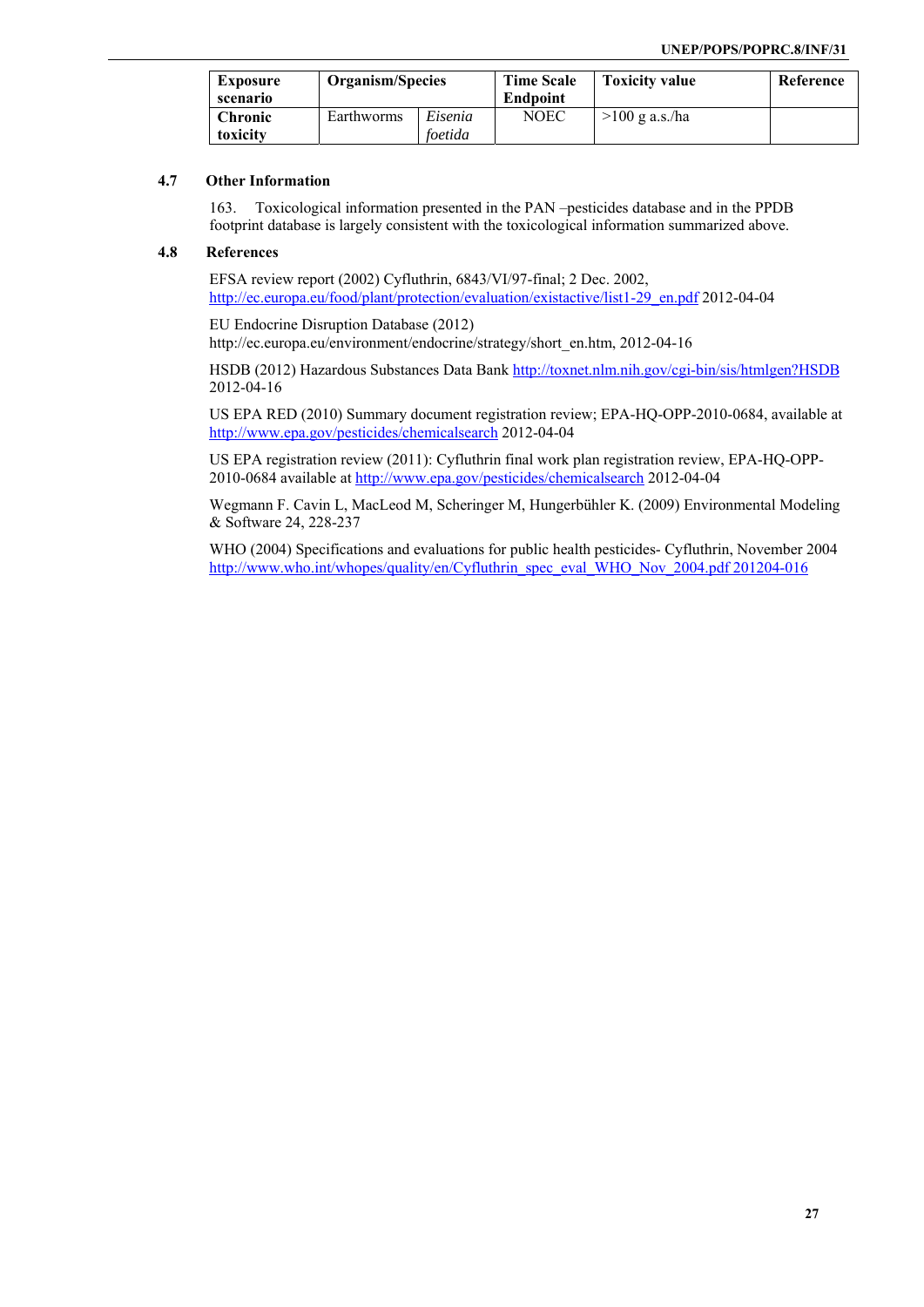# **5. Deltamethrin**

# **5.1 Summary of the assessment of POP properties– comparison with the criteria of Annex D and other hazard indicators**

# **a) Persistence**

164. Deltamethrin is stable to hydrolysis at pH 5 to 7. It is degraded fast at pH 9 (2.5 days) and pH 8 (DT50: 31 days) Photolysis is not considered an important removal process. In soil deltamethrin is degraded at a relatively fast to moderate rate and the substance is not expected to accumulate in soil. In water sediment studies, deltamethrin will rapidly partition to the sediment, to suspended organic matter and to biota. In water/sediment systems, the degradation DT50 was estimated to 45 and 141 days in two different systems at 20°C (whole system) and the dissipation DT50 in sediment to 55 and 133 days at 20°C. However the pH in the aqueous phase was high enough for hydrolysis. The modelled P-score for deltamethrin is 0.745, indicating persistency. Also findings suggesting high persistency of deltamethrin were reported: Deltamethrin has the potential to persist in aquatic environments, where it may partition to sediment (DT50 26-120 days in aerobic aquatic metabolism study, DT50 32-36 days in anaerobic soil metabolism). Deltamethrin appears to be moderately to highly persistent in terrestrial environments (terrestrial field dissipation 14 to 231 days). Therefore it can be concluded that experimental degradation data in soil may exceed the threshold of 180 days as specified in Annex D 1 (b) (i). Experimental data on persistence in water at pH≤7 were not assessed. Also modelled information suggests high persistency.

#### **b) Bioaccumulation**

165. Concerning the log Kow values of 4.6 and 6.2 are reported that indicate a potential of bioaccumulation. The experimental derived BCF value in fish is 1400. Bioaccumulation of deltamethrin in sediment dwellers was also observed (BAF of up to 305).The modelled B-score for deltamethrin is 0.129 not indicating a high bioaccumulation potential. Therefore it is likely that deltamethrin does not meet the bioaccumulation criterion of Annex D 1 (c) (i).

#### **c) Long-range environmental transport**

166. Deltamethrin has a calculated half-life in air of 16 hours (<2 days) indicating moderately fast degradation in air. Therefore it is unlikely that deltamethrin fulfils the Annex D 1 (d) (iii) criterion.

#### **d) Ecotoxicity (including pollinator toxicity)**

167. Deltamethrin is highly toxic to fish and arthropods (including daphnids and chironomids, bees and other terrestrial insects). It is classified according to EU-GHS as very toxic to aquatic life with acute and long lasting effects. Based on its high aquatic toxicity and toxicity to humans Annex D 1 (e) (ii) is fulfilled.

#### **e) Toxicity to human health (including mutagenicity, carcinogenicity and adverse effects on the reproductive, endocrine, immune or nervous systems)**

168. Deltamethrin was classified within the EU GHS system for acute toxicity category 3 for the oral and respiratory route. It was not irritating and not sensitizing when tested with the M&K and Buehler method.

169. Deltamethrin was not genotoxic within the standard in vitro test battery and the rat and mouse studies did not indicate evidence for carcinogenicity according to the European evaluations. IARC concluded that deltamethrin is not classifiable as to its carcinogenicity to humans (group 3). The available data indicated that developmental or reproductive effects were only observed at parentally toxic doses and no respective classification is proposed.

170. Deltamethrin is listed within category 1, which means that it is persistent in the environment or produced at high volumes with evidence of endocrine disruption activity in at least one species using intact animals. US EPA indicated that a new immunotoxicity study is required.

171. Representing a type II pyrethroid the critical effect is neurotoxicity. No delayed neurotoxicity study was required. Within acute and subchronic neurotoxicity studies clinical signs of neurotoxicity were observed, with the subchronic studies also in terms of alternations in the FOB. In higher doses also mortalities and reduced body weight gain were observed. Within a developmental neurotoxicity study adverse effects were only observed at parentally toxic doses. The clinical neurotoxicity effects in the 90 day and the 1-year dog studies were the basis for the derivation of a systemic long term limit value of 0.0075 mg/kg BW day. An assessment factor of 100 and an oral absorption rate of 75% was taken into consideration.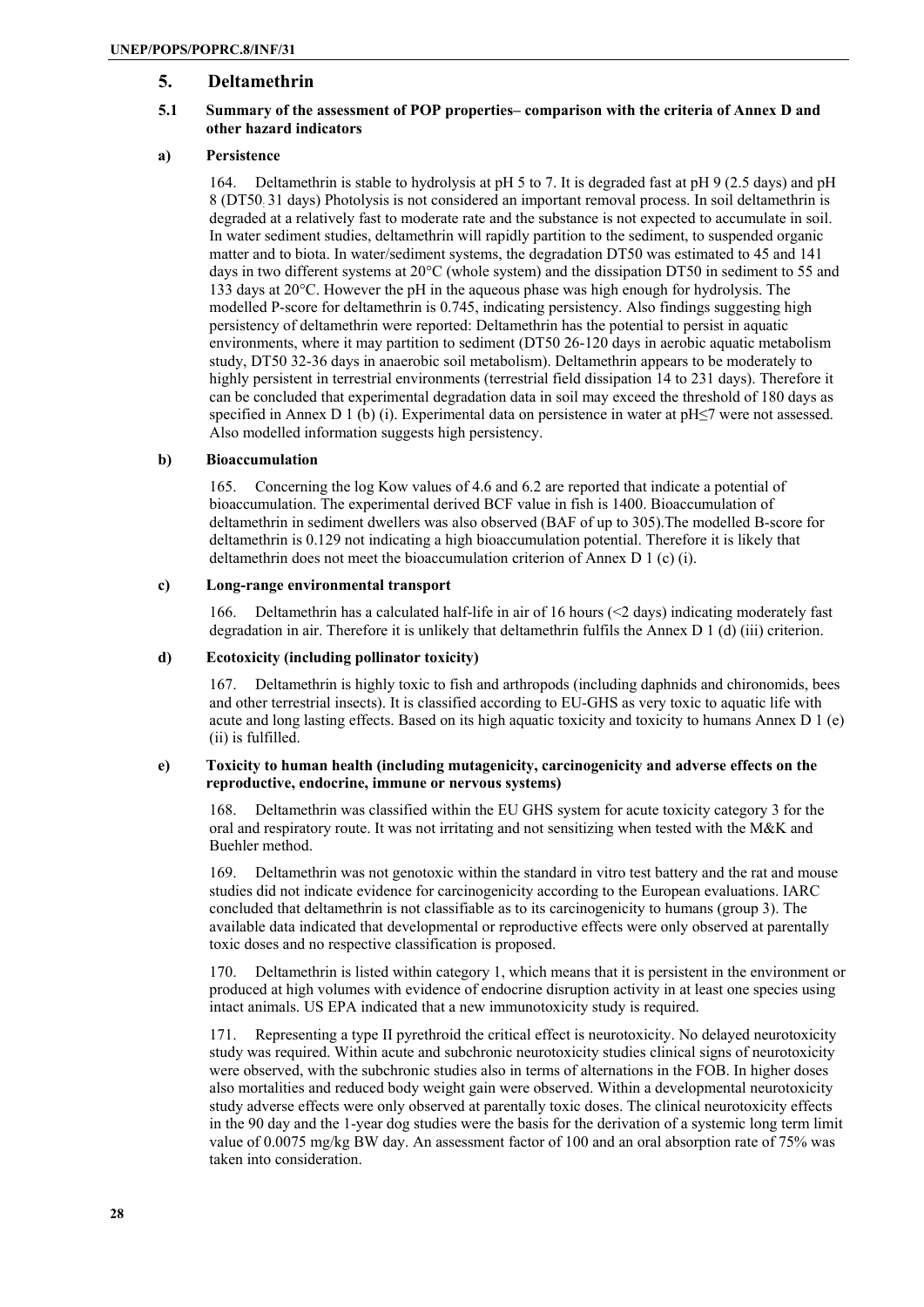- **5.2 Identity of the substance and physical and chemical properties**
- **a) Name and other identifiers of the substance**

# **Table 1: Substance identity**

| Common name:               | Deltamethirn                                                                                              |
|----------------------------|-----------------------------------------------------------------------------------------------------------|
| <b>IUPAC</b> name:         | (S)- $\alpha$ -cyano-3-phenoxybenzyl (1R,3R)-3-(2,2-dibromovinyl)-2,2-<br>dimethylcyclopropanecarboxylate |
| <b>CAS</b> number:         | 52918-63-5                                                                                                |
| Molecular weight:          | 505.2                                                                                                     |
| <b>Chemical structure:</b> | Ph<br><b>Br</b><br><b>Br</b>                                                                              |

# **b) Chemical group**

Pyrethroid

# **c) Physico-chemical properties**

# **Table 2: Overview of selected physico-chemical properties**

| <b>Property</b>                                                                | Value                  | <b>Remarks and Reference</b> |
|--------------------------------------------------------------------------------|------------------------|------------------------------|
| Vapour pressure at $25^{\circ}$ C (mPa)                                        | 0.0000124              | <b>PPDB 2012</b>             |
| Water solubility at $20^{\circ}$ C (mg/l)                                      | 0.0002                 | <b>PPDB 2012</b>             |
| Partition coefficient n-octanol/water (log value,<br>$pH 7, 20^{\circ}C$       | 4.6                    | <b>PPDB 2012</b>             |
| Partition coefficient n-octanol/water (log value)                              | 6.2                    | <b>HSDB 2012</b>             |
| Partition coefficient air/water (log value)                                    | $-3,69$                | EPI Suite v $4.0^{10}$       |
| Partition coefficient air/octanol (log value)                                  | 8.2                    | EPI Suite $v$ 4.0            |
| Henry's Law Constant at $25^{\circ}$ C (Pa.m <sup>3</sup> .mol <sup>-1</sup> ) | $3.10 \times 10^{-02}$ | <b>PPDB 2012</b>             |

# **5.3 Classification and labelling**

# **a) Harmonised Classification according to GHS**

Regulation (EC) No  $1272/2008 - 1<sup>nd</sup>$  amendment 2009

| Category          | Hazard-Phrase                                              |
|-------------------|------------------------------------------------------------|
| Acute Tox. $3 *$  | H331 Toxic if inhaled.                                     |
| Acute Tox. $3 *$  | H301 Toxic if swallowed.                                   |
| Aquatic Acute 1   | H400 Very toxic to aquatic life.                           |
| Aquatic Chronic 1 | H410 Very toxic to aquatic life with long lasting effects. |

# **5.4 Environmental fate**

<sup>10</sup> http://www.epa.gov/oppt/exposure/pubs/episuite.htm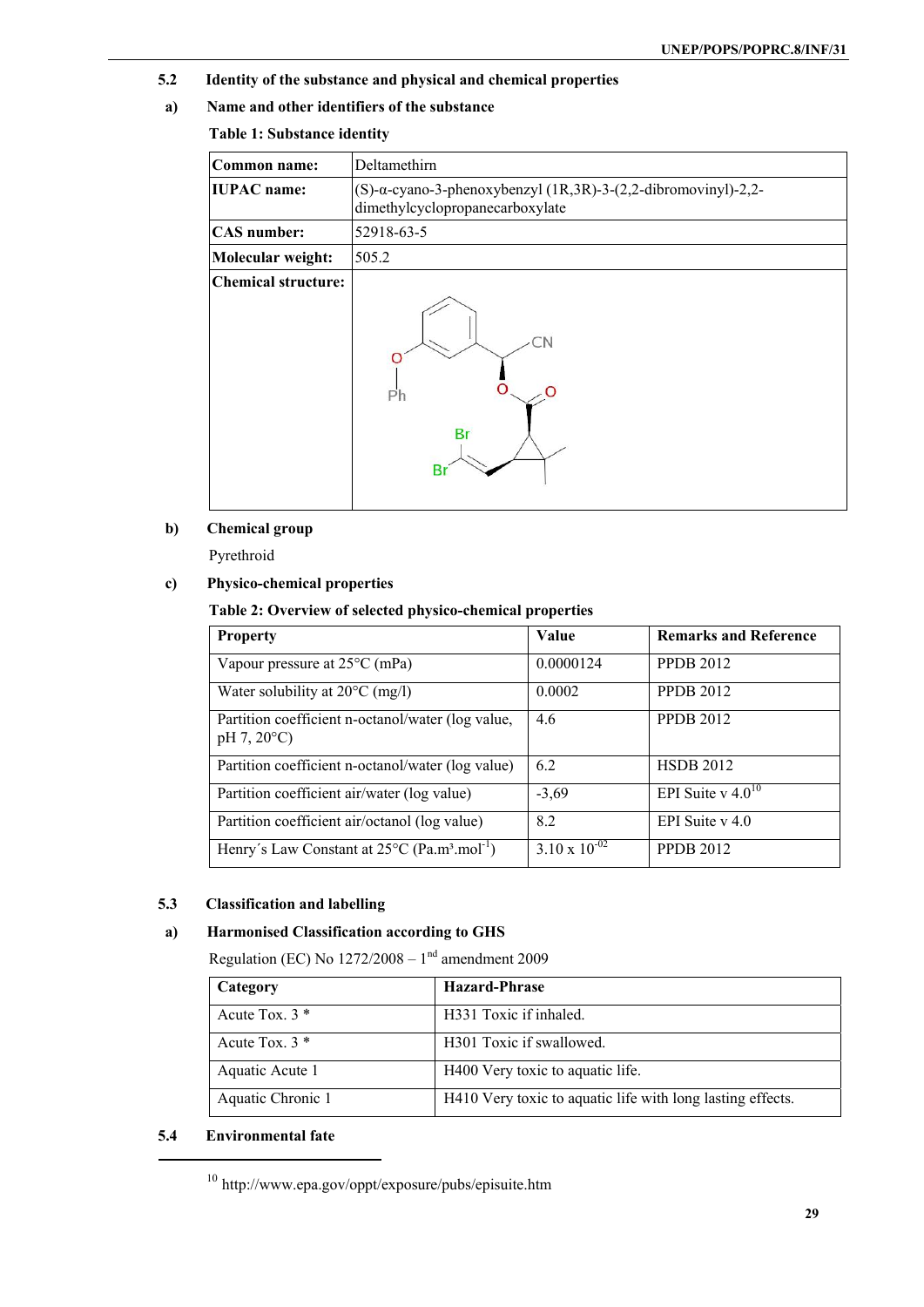#### **a) Abiotic degradation**

**-** 

# **b) Hydrolysis**

172. EU biocides AR 2011: The hydrolysis of deltamethrin was shown to be insignificant at pH 5 and 7. At pH 9, however, hydrolysis was significant with a half-life of 2.5 days ( $25^{\circ}$ C). At pH 8, the DT50 was 31 days (23°C).

173. PPDB 2012: Aqueous hydrolysis DT50 (days) at 20°C and pH 7: stable (pH sensitive: Stable pH 5 to pH 7, DT50 31 days at pH 8, 2.5 days at pH 9, 25°C)

### **c) Phototransformation/photolysis**

174. EU biocides AR 2011: Direct photochemical reactions do not occur at a rate that makes this a significant route of degradation of deltamethrin under natural conditions in water. In soil, direct and indirect photochemical reactions may contribute to the degradation of deltamethrin, but other routes of transformation account for the major loss of parent compound.

175. PPDB 2012: Aqueous photolysis DT50 (days) at pH 7: 48 days: stable

# **d) Biodegradation**

176. EU biocides AR 2011: Deltamethrin was not readily biodegradable in laboratory tests. In aquatic environments, deltamethrin will very rapidly partition to the sediment, to suspended organic matter and to biota. In water/sediment systems, the degradation DT50 was estimated to 45 and 141 days in two different systems at 20°C and the dissipation DT50 in sediment to 55 and 133 days at 20°C. The pH values of the aqueous phase of these systems were 8.0 to 9.1 and hydrolysis may have contributed to the degradation observed. So it cannot be excluded that the rate of degradation would be slower in more acidic/neutral systems. PH of the sediments was lower (7.1/7.5). The difference in degradation rate between the two systems probably reflects difference in amount of fine-textured material and amount of organic matter. DT50 $_{\text{soil}}$  from DAR 2002 are displayed in Table 3. EU biocides AR 2011 concluded that hydrolysis was probably an insignificant route of degradation in the soils. The DT50 values of the major metabolite of deltamethrin, Br2CA (decamethrinic acid), has been calculated to 0.7-11.6 days in three soils with a geometric mean of 2.0 days (normalised to 25°C and field capacity).

177. US EPA summary 2010: Deltamethrin has the potential to persist in aquatic environments, where it may partition to sediment (DT50 26-120 days in aerobic aquatic metabolism study, anaerobic soil metabolism 32-36 days). Deltamethrin appears to be moderately to highly persistent in terrestrial environments (terrestrial field dissipation 14 to 231 days). The metabolite Br2CA (observed in multiple studies) appears to persist much more than former compounds. It was observed in laboratory studies and in the field.

| Degradation 50%                          | days                                                                                                       | Reference        | Comment                                                                     |
|------------------------------------------|------------------------------------------------------------------------------------------------------------|------------------|-----------------------------------------------------------------------------|
| $DT_{50}$ soil lab                       | $20-35(3)$<br>studies, median<br>28), all $25^{\circ}$ C                                                   | DAR 2002         | main metabolite soil Br2CA (2,2-<br>dimethylcyclopropanecarboxylic<br>acid) |
| $DT_{50}$ soil field                     | 21                                                                                                         | <b>PPDB 2012</b> | Non Persistent                                                              |
| $DT_{50}$ water<br>sediment/water        | 17                                                                                                         | <b>PPDB 2012</b> | Slow                                                                        |
| $DT_{50}$ water<br>sediment/whole system | 65                                                                                                         | <b>PPDB 2012</b> | Moderately fast                                                             |
| $DT50$ soil field                        | 2-3 weeks US<br>(Minnesota),<br>both cropped<br>and bare soil 1-<br>4 weeks, 4 bare<br>soils in<br>Germany | <b>DAR 2002</b>  |                                                                             |
| $DT_{50}$ sediment                       | 55 and 133                                                                                                 | EU biocides AR   | 2 experimental systems with                                                 |

**Table 3: DT50 values of deltamethrin in soil, water and sediment**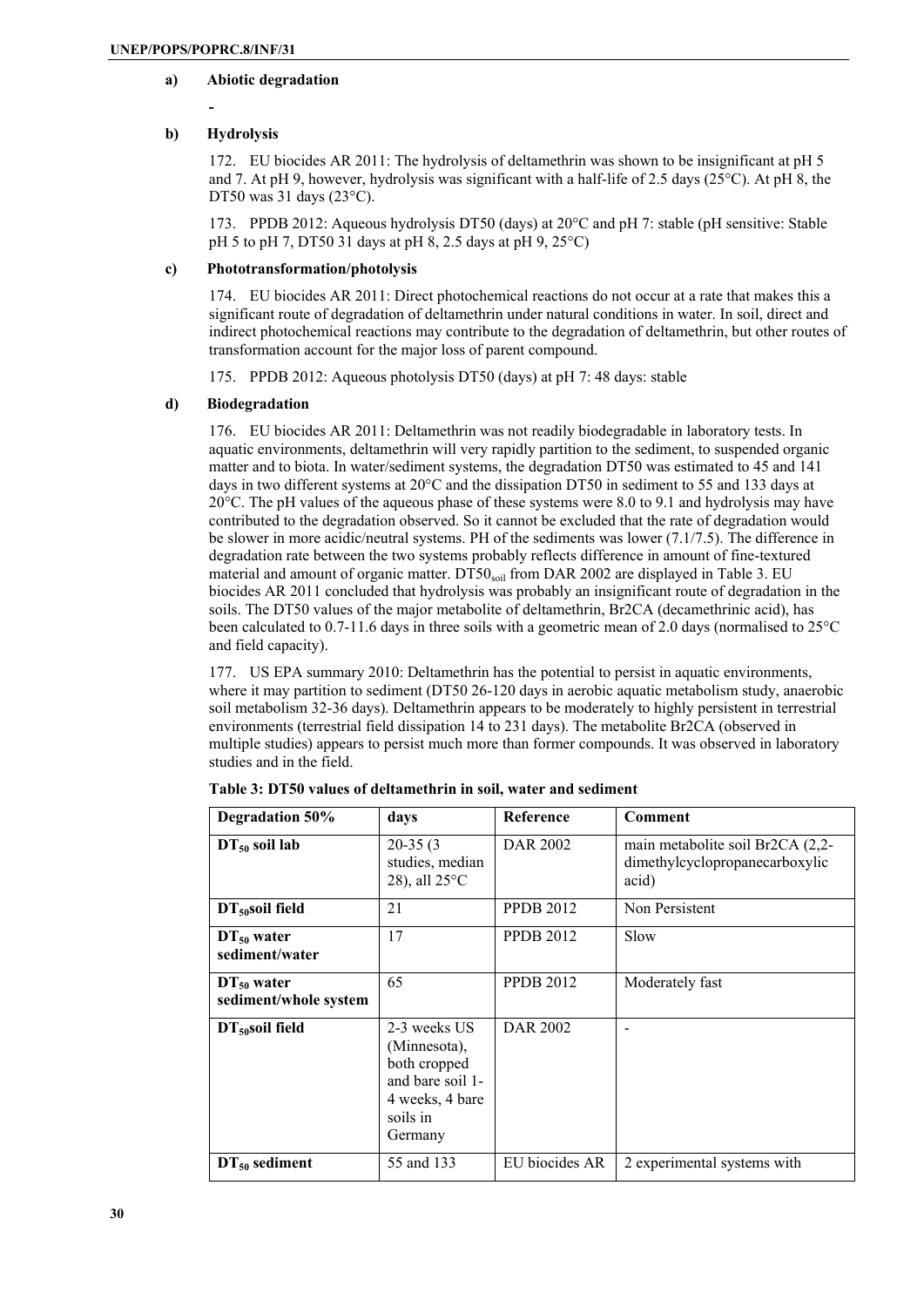|                                                             | $(20^{\circ}C)$               | 2011                   | different carbon content                                                                        |
|-------------------------------------------------------------|-------------------------------|------------------------|-------------------------------------------------------------------------------------------------|
| $\parallel$ DT <sub>50</sub> water<br>sediment/whole system | 45 and 141<br>$(20^{\circ}C)$ | EU biocides AR<br>2011 | 60% of the applied radioactivity<br>was found in the sediments<br>immediately after application |

### **e) Potential for long-range environmental transport**

178. EU biocides AR 2011: Due to its low vapour pressure, deltamethrin is not expected to volatilise to air from plants and soil at significant levels, which was confirmed in a wind tunnel study. However, the calculated Henry's law constant is  $1.252 \times 10^{-3}$  Pa.m<sup>3</sup>.mol<sup>-1</sup>, indicating that deltamethrin has a tendency to volatilise from water. If present in air, the data on indirect photooxidation indicate degradation when reacting with hydroxyl radicals with a DT50 of 16 hours (reference to Atkinson, AOPWIN-model). Based on the moderate degradation rate in air no multimedia fate modelling was performed.

#### **f) Bioaccumulation**

179. DAR, 2002: Deltamethrin showed a high potential for bioaccumulation with a laboratory BCF (*Lepomis macrochirus*) of 1400 (whole fish). Bioconcentration in fish at this level was confirmed in a microcosm study. Bioconcentration (of total  ${}^{14}$ C) in chironomids from spiked sediments has also been shown. Micro/mesocosm studies also showed a significant and rapid uptake in plants. Thus, at continuous or repeated exposure to deltamethrin, there is a clear risk for bioaccumulation in biota. BCF/BAF values are 1400 (fish) as total  $^{14}$ C. Major part of  $^{14}$ C consisted of deltamethrin; 213-305 (chironomidae, sediment-exposed, 24 h value, based on total <sup>14</sup>C), 145-303 (chironomidae, overlaying water, 24 hour value, based on total  $^{14}$ C)

#### **g) PB-score**

180. Deltamethrin has a P-score of 0.745 and a B-score of 0.129 resulting in an overall B-score of 0.875.

# **5.5 Human health hazard assessment**

#### **a) Acute toxicity**

181. EU biocides AR 2011: The data presented are in agreement with the actual EU GHS classification: category 3 for oral and respiratory exposure, no skin or eye irritation, not sensitizing when tested with the M&K method and the Buehler method.

182. EFSA review report 2002: The conclusions presented are in agreement with the EU biocides final CAR 2011.

183. WHO 2012: Deltamethrin is not a skin/eye irritant, nor a skin sensitizer.

# **b) Mutagenicity and carcinogenicity**

184. EU biocides CAR 2011: Within the available in vitro test battery deltamethrin was not genotoxic. The available rat and mice carcinogenicity studies did not indicate evidence for carcinogenicity.

185. EFSA review report 2002: The conclusions presented are in agreement with the EU biocides final CAR 2011.

186. IARC 1999: Deltamethrin induced micronuclei and chromosomal aberrations in bone marrow and abnormal sperm morphology in mice treated in vivo. The only other indication of genotoxic potential was induction of chromosomal aberrations in plants. Deltamethrin was tested for carcinogenicity in one experiment in mice and in one experiment in rats by oral administration. In mice, no increase in tumour incidence was seen. In rats, a statistically significant increase in the incidence of unspecified thyroid adenomas was observed in low-dose males and high-dose females. Conclusively there was inadequate evidence for the carcinogenicity of deltamethrin in experimental animals. No data were available from studies in humans. Therefore Deltamethrin was considered as not classifiable as to its carcinogenicity to humans (Group 3).

187. WHO 2012: There is no evidence of genotoxic, carcinogenic or mutagenic effects.

#### **c) Toxicity for reproduction**

188. EU biocides CAR 2011: No developmental toxicity was observed at maternal toxic doses in rats and rabbits. In mice an increased incidence of supernumerary ribs at maternal toxic doses was observed. Within a reproductive toxicity study in rat increased pup mortality, reduced lactation index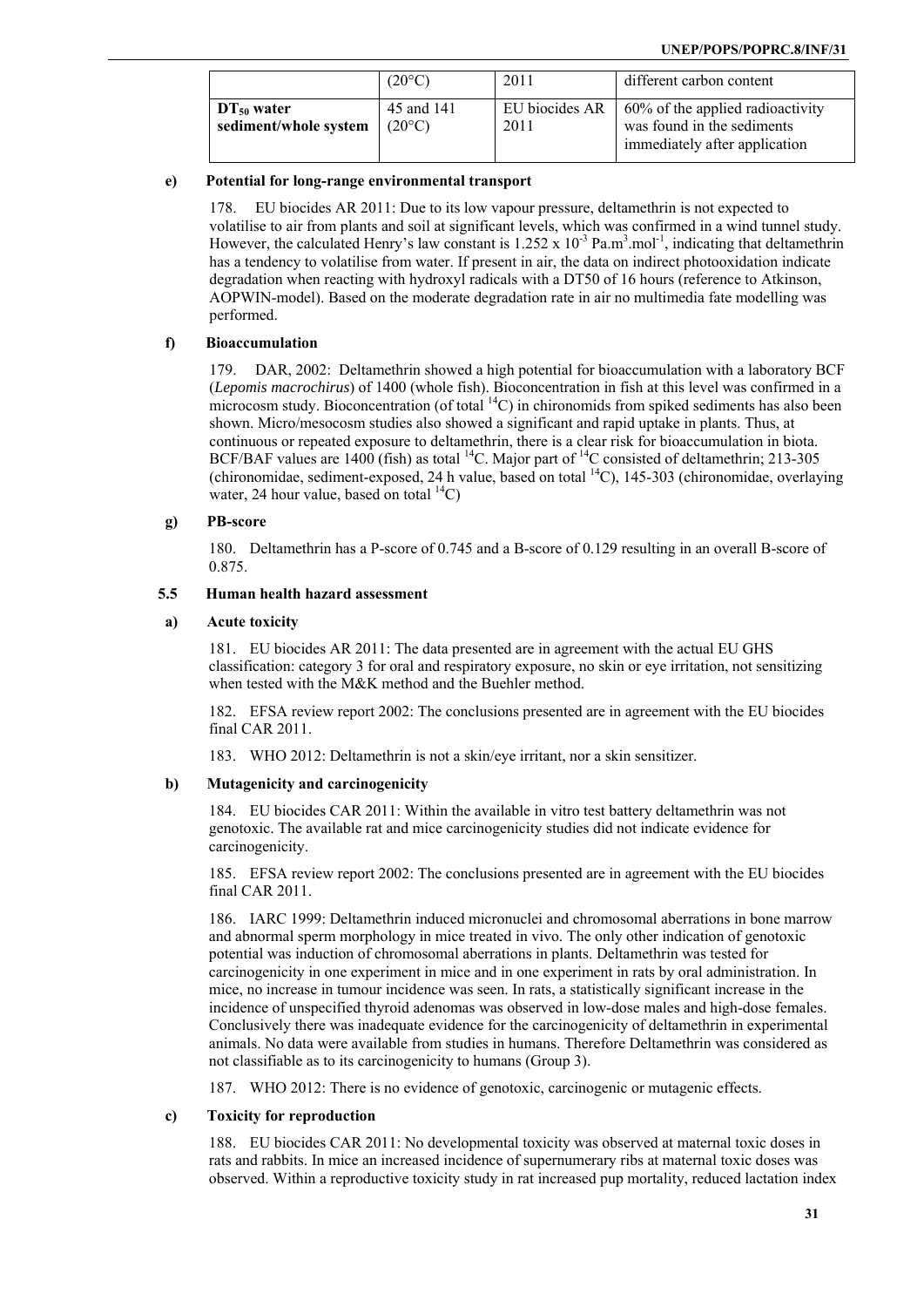and reduced pup weight were only observed at parental toxic dose levels.

189. EFSA review report 2002: The conclusions presented are in agreement with the EU biocides final CAR 2011.

190. WHO 2012: There is no evidence of teratogenic or reproductive toxicity effects.

# **d) Neurotoxicity**

191. EU biocides CAR 2011: No delayed neurotoxicity study or data were required or available. Within an acute and subchronic neurotoxicity study in rats neurotoxic effects in terms of clinical signs and functional alternations in functional observation batteries were observed that were in higher doses accompanied with mortalities and reduced body weight gain. Within a developmental neurotoxicity study in rats vocalizations in male pups and delayed onset of balanopreputial separation at maternal toxic dose were observed. Medical data from manufacturing, formulating and packaging plants indicate that transitory skin sensations were the most prevalent finding (paraesthesia, transient local burning, tingling, pickling sensations, itching, numbness of the facial skin – erythema in some cases). Cases of intoxications (mostly occupational due to inappropriate handling of products) have been reported. Two cases of occupational acute deltamethrin poisoning died of convulsions and another died of pulmonary oedema. No late sequeala of pyrethroid poisoning have been described in the scientific literature.

192. EFSA review report 2002: The conclusions presented are in agreement with the EU biocides final CAR 2011.

#### **e) Immunotoxicity**

193. US EPA summary 2010: the toxicology database for deltamethrin is essentially complete, with the exception of the immunotoxicity data. The Agency expects to require an immunotoxicity study (Guideline # 870.7800).

#### **f) Endocrine disruption**

194. EU Endocrine Disruption Database 2012: Listed within category 1, which means that it is persistent in the environment or produced at high volumes with evidence of endocrine disruption activity in at least one species using intact animals.

195. EU biocides CAR 2011: As part of the evaluation of the application for the inclusion of Deltamethrin in Annex I of the Biocidal Products Directive (98/8/EC) toxicology and ecotoxicology data have been assessed. It is concluded that there was no evidence of endocrine disruption effects from these studies. However, it should be noted that due to limitations in the test guidelines available at the time, the potential for endocrine effects may not have been fully investigated.

# **g) Mode of action**

196. ATSDR 2003: The primary site of action for pyrethrins and pyrethroids is the sodium channel of nerve cells, Type II pyrethroids include a cyano group; their effects in rodents are usually characterized by pawing and burrowing behavior, followed by profuse salivation, increased startle response, abnormal hindlimb movements, and coarse whole body tremor that progresses to sinuous writhing (choreoathetosis). Clonic seizures may be observed prior to death. Body temperature is not increased, but may decrease. The term CS-syndrome (from choreoathetosis and salivation) has been applied to Type II responses.

#### **h) Acceptable exposure levels**

197. EU biocides CAR 2011: A systemic long term internal limit dose value (AEL) of 0.0075 mg/kg bw day was derived from the clinical neurotoxicity effects in the 1-year dog study, considering an oral absorption rate of 75% and a standard assessment factor of 100.

198. EFSA review report 2002: The same systemic long term limit dose value (AOEL systemic) of 0.075 mg/kg bw day was developed on the basis of the neurotoxic effects in the 1 year dog study and the 90 day dog study and the standard assessment factor of 100. An external long term limit dose value (ADI) of 0.01 mg/kg bw day was developed on the basis of the same studies and assessment factor.

199. WHO 2010: the FAO/WHO JMPR has allocated an ADI of 0.01 mg/kg bw.

# **5.6 Environmental hazard assessment**

# **a) Aquatic compartment (including sediment)**

200. Toxicity data for aquatic species are for example available from EFSA review report 2002 and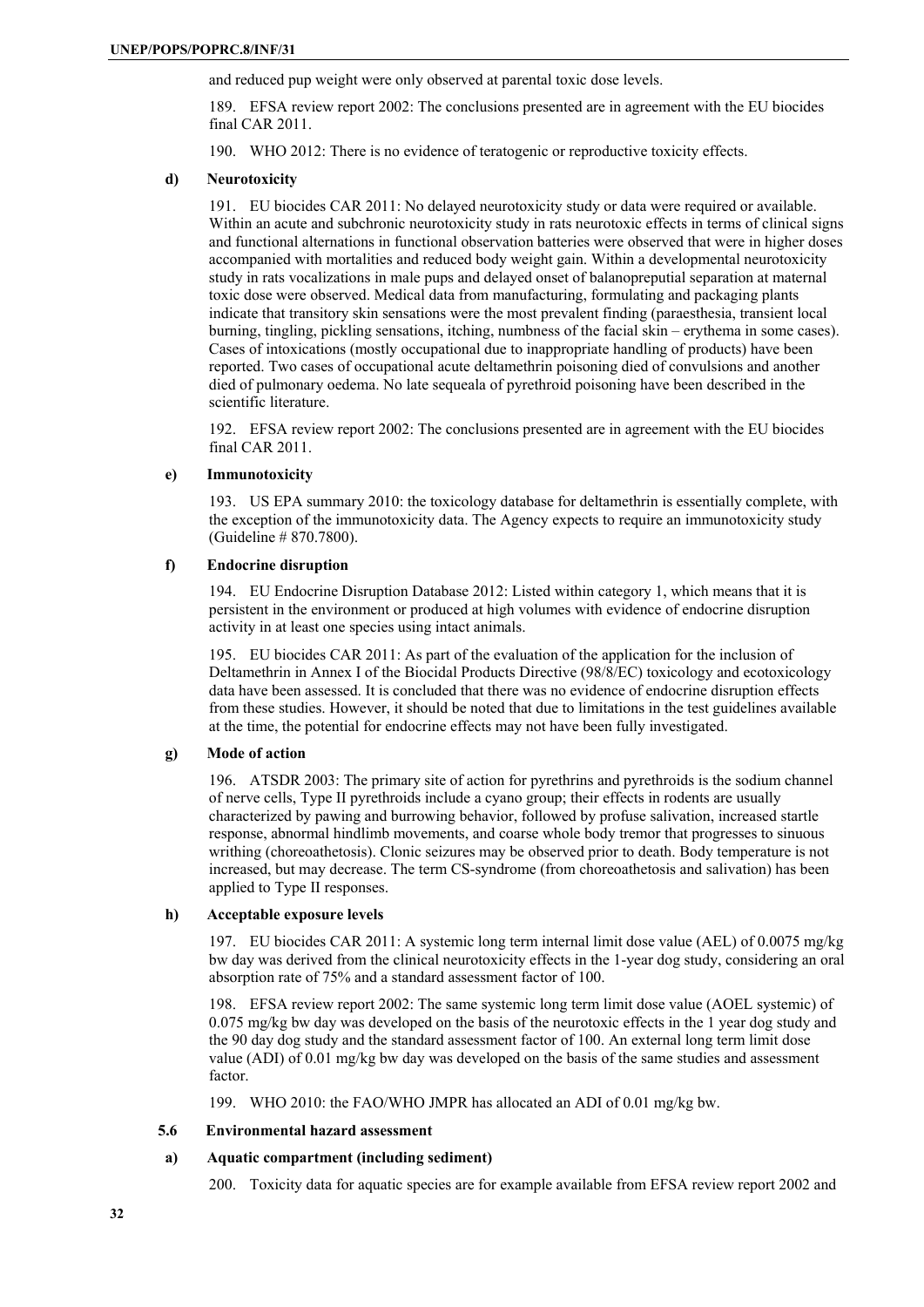EU biocides CAR 2011 and PPBD 2012. The compound is classified as very highly toxic to aquatic organisms based on data for aquatic vertebrates and invertebrates. Toxicity reference values for aquatic species are listed in Table 4.

| Exposure scenario/<br><b>Study type</b> | Organism<br>/Species              | <b>Endpoint</b>                          | <b>Toxicity value</b>                   | Reference                      |
|-----------------------------------------|-----------------------------------|------------------------------------------|-----------------------------------------|--------------------------------|
| Acute 96 hour                           | Fish                              | $LC_{50}$                                | $0.00026$ mg/l<br>$(0.26 \,\mu g/l)$    | <b>PPBD</b>                    |
| Chronic, 21 days                        | Fish                              | <b>NOEC</b>                              | $< 0.032$ mg/l<br>$(32 \mu g/l)$        | <b>PPBD</b>                    |
| Acute 48 hour                           | Aquatic<br>invertebrates          | $EC_{50}$                                | $0.00056$ mg/l $(0.56 \text{ µg/l})$    | <b>PPBD</b>                    |
| Chronic, 21 days                        | Aquatic<br>invertebrates          | <b>NOEC</b>                              | $0.0041$ mg/l $(4.1 \mu g/l)$           | <b>PPBD</b>                    |
| Acute 96 hour                           | Aquatic<br>crustaceans            | $LC_{50}$                                | $0.0000017$ mg/l $(0.0017 \mu g/l)$     | <b>PPBD</b>                    |
| Acute 96 hour                           | Sediment<br>dwellers              | $LC_{50}$                                | $0.01$ mg/l $(10 \mu g/l)$              | <b>PPBD</b>                    |
| Acute 72 hour                           | Algae                             | EC50                                     | 9.1 mg/l (9100 µg/l)                    | <b>PPBD</b>                    |
| Mesocosm                                | Aquatic<br>community              | <b>NOEAEC</b>                            | $0.0032$ mg/l $(3.2 \mu g/l)$           | <b>PPBD</b>                    |
| Chronic<br>28 day                       | Sediment<br>dwelling<br>organisms | <b>NOEC</b>                              | $0.0000035$ mg/l<br>$0.0035$ µg/l based | <b>EU CAR</b>                  |
| Chronic<br>28 day                       | Sediment<br>dwelling<br>organisms | <b>NOEC</b>                              | 31 µg/kg ww sediment                    | <b>EU CAR</b>                  |
| Chronic<br>Chronic                      | Mesocosm<br>Mesocosm              | <b>NOEC</b><br>NOEC <sub>mortality</sub> | $0.0048 \,\mu g/l$<br>$0.009 \mu g/l$   | <b>EU CAR</b><br><b>EU CAR</b> |

**Table 4: Toxicity reference values for the aquatic compartment** 

#### **b) Terrestrial compartment**

201. Toxicity reference values for the terrestrial compartment derived from PPDB 2012 and the EU biocides CAR 2011 are summarized in Table 5. Deltamethrin shows low toxicity to birds at short as well as long-term exposure.

|  |  |  | Table 5: Toxicity reference values for the terrestrial compartment |
|--|--|--|--------------------------------------------------------------------|
|  |  |  |                                                                    |

| <b>Exposure</b><br>scenario/ | Organism<br>/Species | <b>Endpoint</b> | <b>Toxicity value</b> | <b>Reference</b> |
|------------------------------|----------------------|-----------------|-----------------------|------------------|
| <b>Study type</b>            |                      |                 |                       |                  |
| Acute, oral                  | Rat                  | $LD_{50}$       | $87 \text{ mg/kg}$    | <b>PPBD</b>      |
| Acute, dietary               | Rat                  |                 | $2.5 \text{ mg/kg}$   | <b>PPBD</b>      |
| Acute                        | <b>Birds</b>         | $LD_{50}$       | $>$ 2250 mg/kg        | <b>PPBD</b>      |
| Acute, dietary               | <b>Birds</b>         | $LD_{50}$       | $> 5620$ ppm          | <b>PPBD</b>      |
|                              |                      |                 | mg/kg                 |                  |
| Acute/14 day                 | Earthworms           | $LC_{50}$       | $>1290$ mg/kg         | EU-CAR           |
| Chronic                      | <b>Birds</b>         | <b>NOEL</b>     | 55-70 mg/kg           | <b>EU-CAR</b>    |
| Reproduction                 |                      |                 |                       |                  |
| Chronic/28 days              | Soil dwellers        | <b>NOEC</b>     | $0.78$ mg/kg          | EU-CAR           |
|                              | (spring tails)       |                 |                       |                  |
| Chronic/28 days              | microorganisms       | NOEC            | $> 0.5$ mg/kg soil    | EU-CAR           |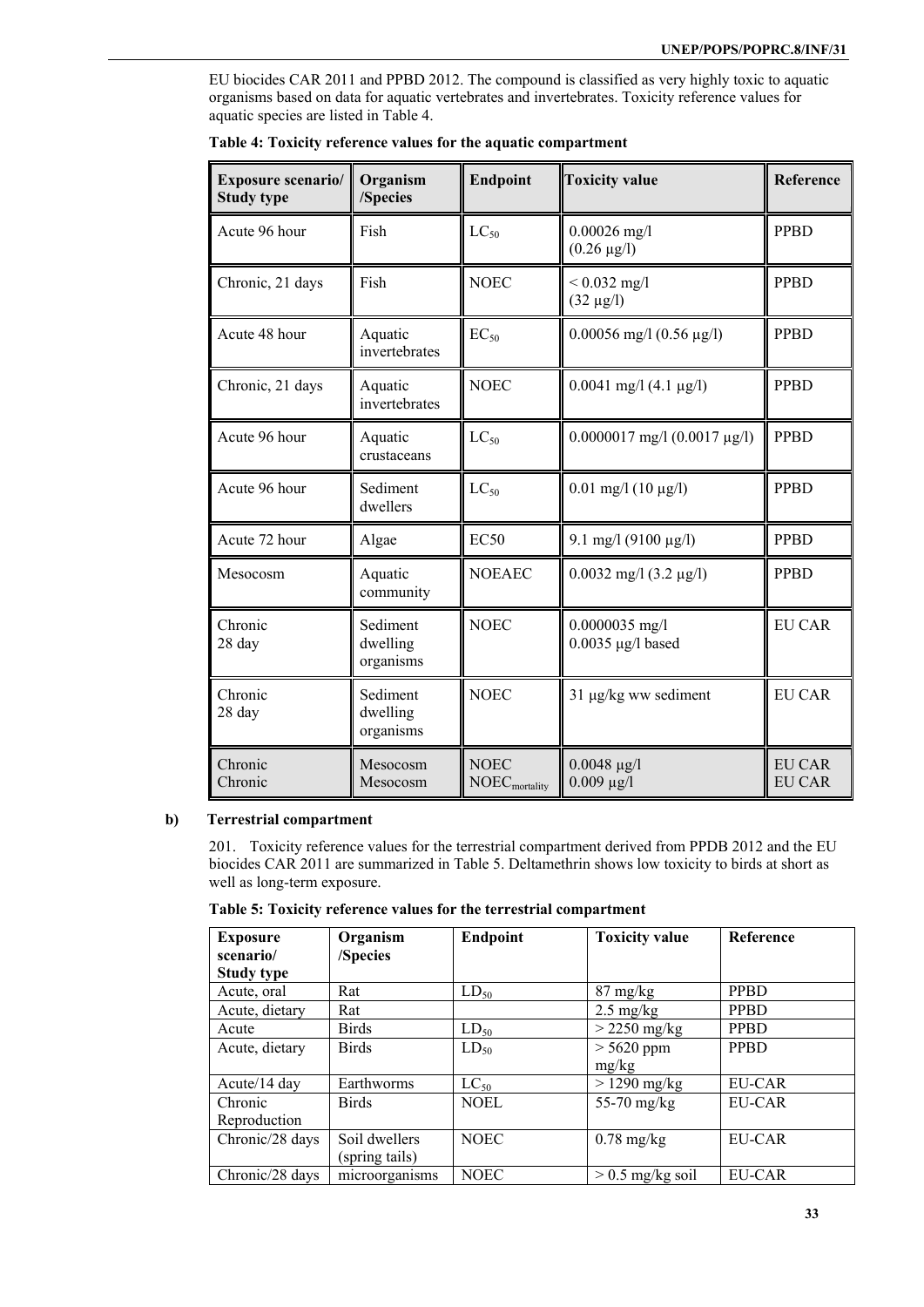# **c) Toxicity to pollinators**

202. DAR 2002: Deltamethrin showed very high contact and oral toxicity to honey bee, *Apis mellifera*, in laboratory studies. Acute oral toxicity: LD50 79 ng/bee; LD50 (48 h): 280 ng /bee; Acute contact toxicity: LD50 (48 h) 1.5 ng/bee: LD50 (48 h) 10 ng/bee

203. Deltamethrin showed very high contact toxicity (almost 100% mortality at an application rate of 13.5 g/ha) to some terrestrial arthropods (*Coccinella septempunctata, Chrysoperla carnea* and *Trichogramma cacoeciae*) in laboratory studies. According to both EPPO and Annex VI to Directive 91/414/EEC there is a high predicted risk if more than 30% of the individuals are affected. Also in the field studies there were effects observed, although those results were somewhat difficult to quantify due to different practical circumstances.

# **5.7 Other information**

204. Toxicological information presented in the PAN –pesticides database and in the footprint database is largely consistent with the toxicological information summarized above with the exception that the reproductive toxicity and developmental study results summarized from EFSA above seem not respected or insufficient for a conclusion in these two databases.

### **5.8 References**

ATSDR (2003) TOXICOLOGICAL PROFILE FOR PYRETHRINS AND PYRETHROIDS, September 2003, http://www.atsdr.cdc.gov/toxprofiles/tp.asp?id=787&tid=153

DAR (2002) Draft Assessment Report. Deltamethrin. 2002, http://dar.efsa.europa.eu/darweb/provision, 2012-03-26

EU biocides CAR (2011) Competent Authority Report, Deltamethrin. Product-type 18 (Insecticides), 2011.

EU Endocrine Disruption Database (2012) http://ec.europa.eu/environment/endocrine/strategy/short\_en.htm, 2012-04-16

EFSA review report (2002) Deltamethrin 6504/VI/99-final October 2002, available at http://ec.europa.eu/sanco\_pesticides/public/index.cfm?event=activesubstance.selection

PPDB (2012) Pesticide Properties DataBase, University of Hertfordshire, http://sitem.herts.ac.uk/aeru/footprint/en/ 2012-04-18

IARC (1999) IARC Monographs on the Evaluation of Carcinogenic Risks to Humans, Volume 53, Occupational Exposures in Insecticide Application, and Some Pesticides , available at http://monographs.iarc.fr/ENG/Monographs/PDFs/index.php

US EPA summary (2010) Deltamethrin Summary Document, Registration Review; Initial Docket March 2010, EPA-HQ-OPP2009-0637-0002, available at http://www.epa.gov/pesticides/chemicalsearch

WHO Report (2010) available at http://www.who.int/whopes/quality/newspecif/en/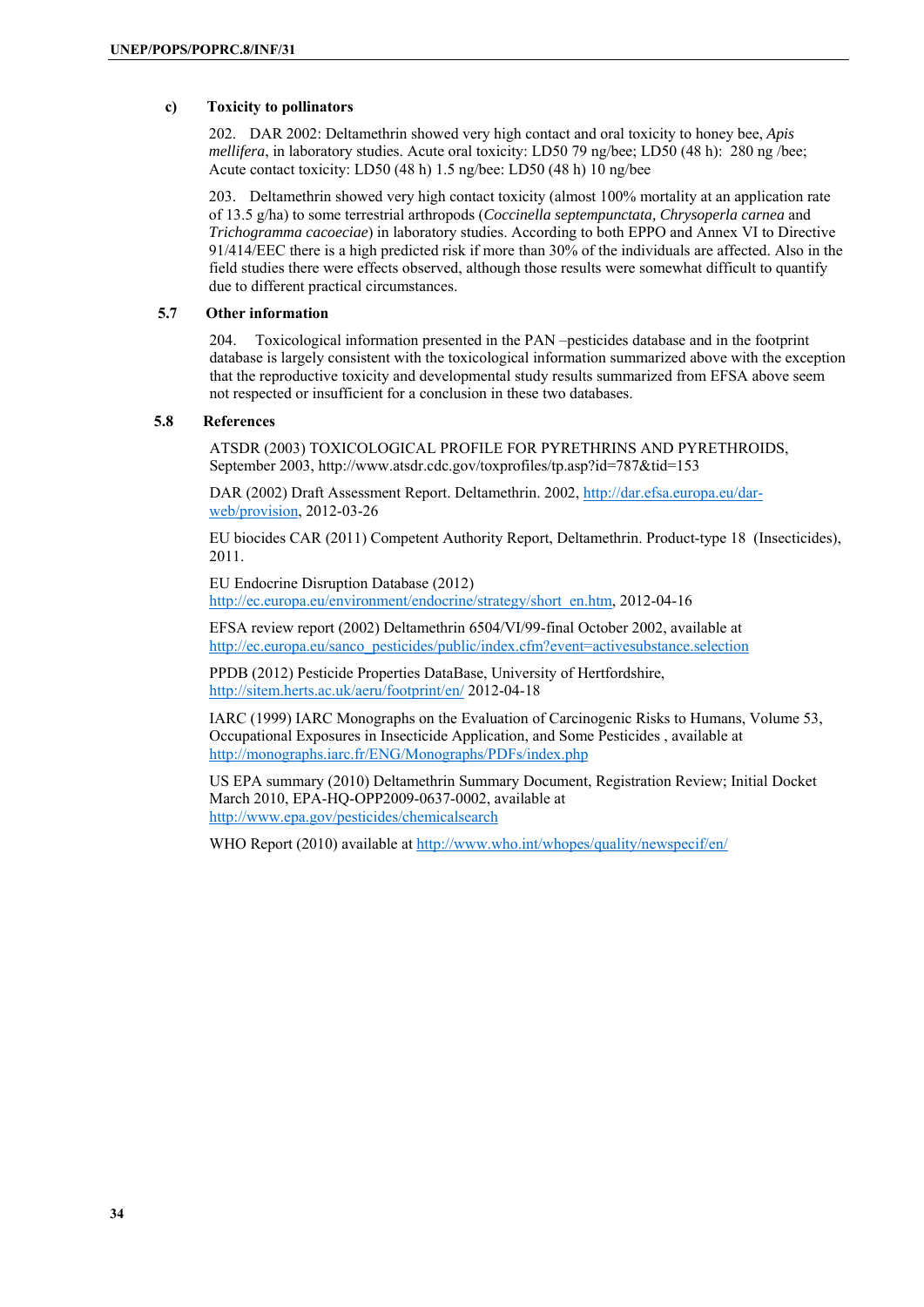# **6. Etofenprox**

# **6.1 Summary of the assessment of POP properties– comparison with the criteria of Annex D and other hazard indicators**

# **a) Persistence**

205. Etofenprox is hydrolytically stable but degrades according to the results from aquous and soil photolysis studies. An evaluated comprehensive dataset demonstrates that etofenprox is rapidly and completely degraded in soil without giving rise to significant or persistent degradation products. DT50 values in water-sediment systems of etofenprox and its metabolite are in the same range than results from soil studies for water and whole system. DT50 in sediment is longer with a maximum of 56 days (for the metabolite). Though etofenprox has a P-score of 0.7 (based on mineralization) it can be concluded that etofenprox does not meet the Annex D criterion 1 (b) (i).

### **b) Bioaccumulation**

206. Etofenprox has a log Kow >5 indication a potential for bioaccumulation. The BCF in fish is 3,921. However this value is based on a single study. The modelled B-score of 0.5 is in agreement with the experimental high BCF value. Based on the (limited) available data it can be concluded that etofenprox does not meet the criterion 1 (c) (ii) of Annex D.

#### **c) Long-range environmental transport**

207. Etofenprox has a calculated half-life in air of 2 hours (<2 days). Therefore it is unlikely that etofenprox fulfils the Annex D 1 (d) (iii) criterion.

# **d) Ecotoxicity (including pollinator toxicity)**

208. Etofenprox shows high toxicity to aquatic organisms that qualify for EU-GHS classification acute and chronic category 1. Etofenprox is of low toxicity to birds. Etofenprox shows no effects on earthworms up to 47 mg/kg dry artificial soil. Etofenprox is toxic to bees. Based on its high aquatic toxicity Annex D 1 (e) (ii) is fulfilled.

#### **e) Toxicity to human health (including mutagenicity, carcinogenicity and adverse effects on the reproductive, endocrine, immune or nervous systems)**

209. Etofenprox was of low acute toxicity, did not induce skin or eye irritation or skin sensitization with the M&K test. No GHS classification is necessary for acute toxicity. It did not show genotoxic potential within a series of in vitro and in vivo tests. In a rat 2 year study thyroid tumors were observed but the available mode of action data support the assumption o f a threshold and low relevance form humans. By weight of evidence the renal tumors in the mouse were not considered significant and overall the European evaluations conclude that there is no concern for carcinogenicity. US EPA concludes that etofenprox is not likely to be carcinogenic to humans at doses that do not alter thyroid homeostasis. Based on a weight of evidence analysis etofenprox is not considered a specific reproductive toxicant however haemorrhage effects observed in weanlings and kinetic data supporting high milk excretion rates might indicate a hazard for breast fed children and a respective need for GHS labelling. Though representing structurally a pyrethroid-like pesticide etofenprox did not appear neurotoxic, neither in acute nor repeated dose studies. Within the developmental neurotoxicity study some minor functional neurological effects appeared at dose levels causing also adverse parental effects. Etofenprox is listed in the EU database for endocrine disrupters within category 3b, which means that insufficient data are available for an evaluation of respective effects.

210. A systemic and external long term limit value of 0.03 mg/kg bw day was proposed consistently throughout several evaluations based on either the long term rat or the mouse study and assessment factor of 100. The critical target organs were liver, kidney and thyroid.

# **6.2 Identity of the substance and physical and chemical properties**

# **a) Name and other identifiers of the substance**

| Table 1. Substance Relitiv |                                                         |
|----------------------------|---------------------------------------------------------|
| Common name:               | Etofenprox                                              |
| <b>IIUPAC</b> name:        | 2-(4-ethoxyphenyl)-2-methylpropyl 3-phenoxybenzyl ether |
| <b>CAS</b> number:         | 80844-07-1                                              |
| Molecular weight:          | 376.49                                                  |

# **Table 1: Substance identity**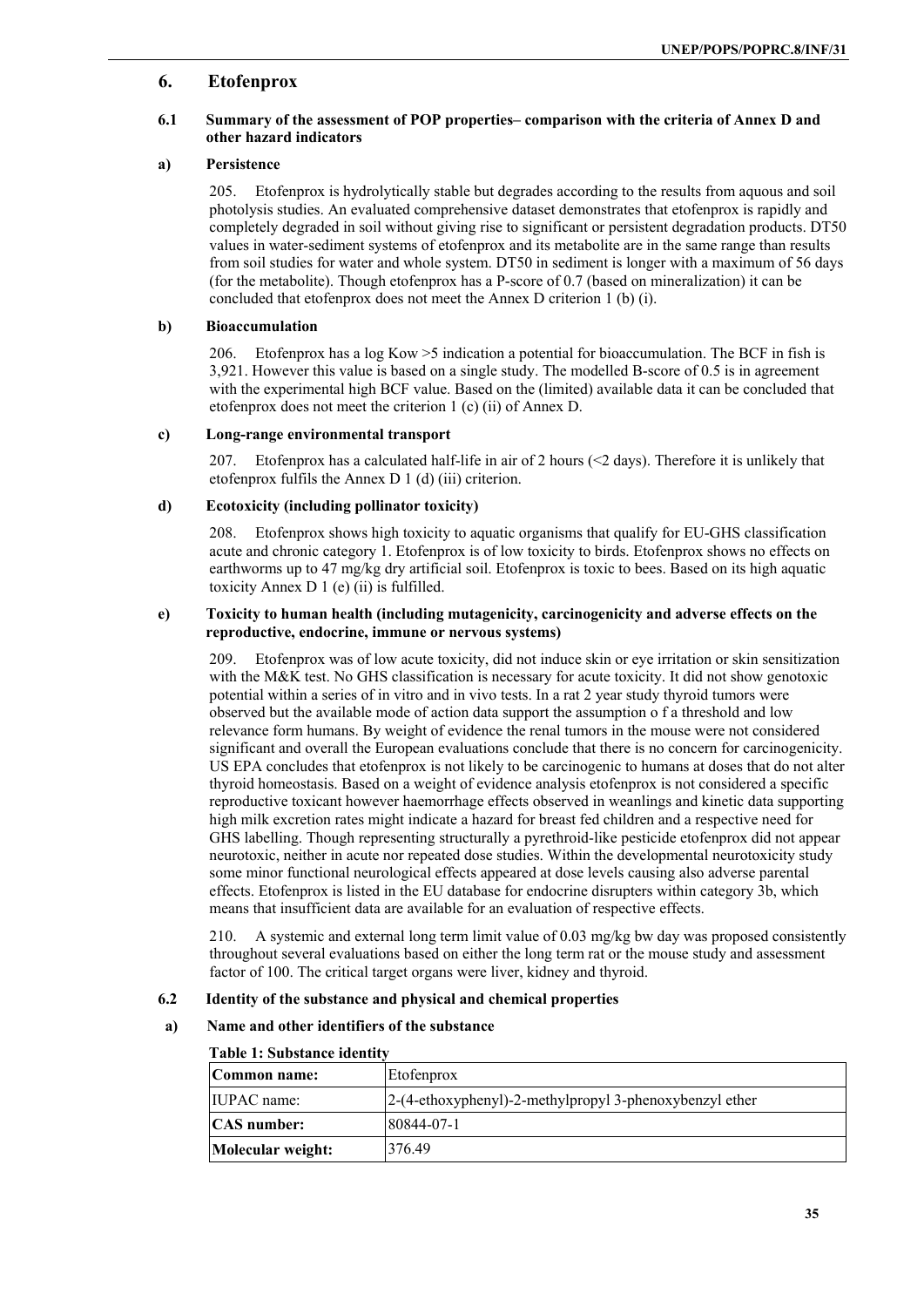

# **b) Chemical group**

Pyrethroid-ether

### **c) Physico-chemical properties**

# **Table 2: Overview of selected physico-chemical properties**

| <b>Property</b>                                                   | Value                  | Reference                                          |
|-------------------------------------------------------------------|------------------------|----------------------------------------------------|
| Vapour pressure at $25^{\circ}$ C (mPa)                           | $8.13 \times 10^{-04}$ | <b>PPDB 2012</b>                                   |
| Water solubility at $20^{\circ}$ C (mg/l)                         | 0.0225                 | <b>PPDB 2012</b>                                   |
| Partition coefficient n-octanol/water                             | 6.9                    | <b>PPDB 2012</b>                                   |
| (log value, pH $7, 20^{\circ}$ C)                                 |                        |                                                    |
| Partition coefficient air/water (log value)                       | $-6.03$                | EPI Suite v 4.1 (KOAWIN v.<br>$1.10$ <sup>11</sup> |
| Partition coefficient air/octanol (log value)                     | 12.93                  | EPI Suite v 4.1 (KOAWIN v.<br>1.10)                |
| Henry's Law Constant at 25°C (Pa.m <sup>3</sup> .mol <sup>-</sup> | 0.0136                 | <b>PPDB 2012</b>                                   |

# **6.3 Classification and labelling**

# **a) Harmonised Classification according to GHS**

#### **b) Proposed classification**

**-** 

211. EU biocides CAR 2011 (according to Regulation (EC) No 1272/200):

| Category                     | <b>Hazard-Phrase</b>                                             |
|------------------------------|------------------------------------------------------------------|
| <b>STOT RE2</b>              | H373 – May cause damage to organs (liver, kidney)                |
|                              | H362 – May cause harm to breast fed children                     |
| Aquatic acute $1 (M=100)$    | H400 - Very toxic to aquatic life                                |
| Aquatic chronic $1 (M=1000)$ | $H410 - V$ ery toxic to a aquatic life with long lasting effects |

212. This classification proposal is actually in discussion within the ECHA/RAC process and especially the human toxicology classification proposals are challenged.

# **c) Self classification**

213. ECHA CLP inventory

| Category          | <b>Hazard-Phrase</b>                                                |
|-------------------|---------------------------------------------------------------------|
| Aquatic acute 1   | H400 - Very toxic to aquatic life                                   |
| Aquatic chronic 1 | $H410 - V$ ery toxic to a aquatic life with long lasting effects or |
| or 2              | H411                                                                |

#### **6.8 Environmental fate**

# **a) Abiotic degradation**

 $^{11}$ http://www.epa.gov/oppt/exposure/pubs/episuite.htm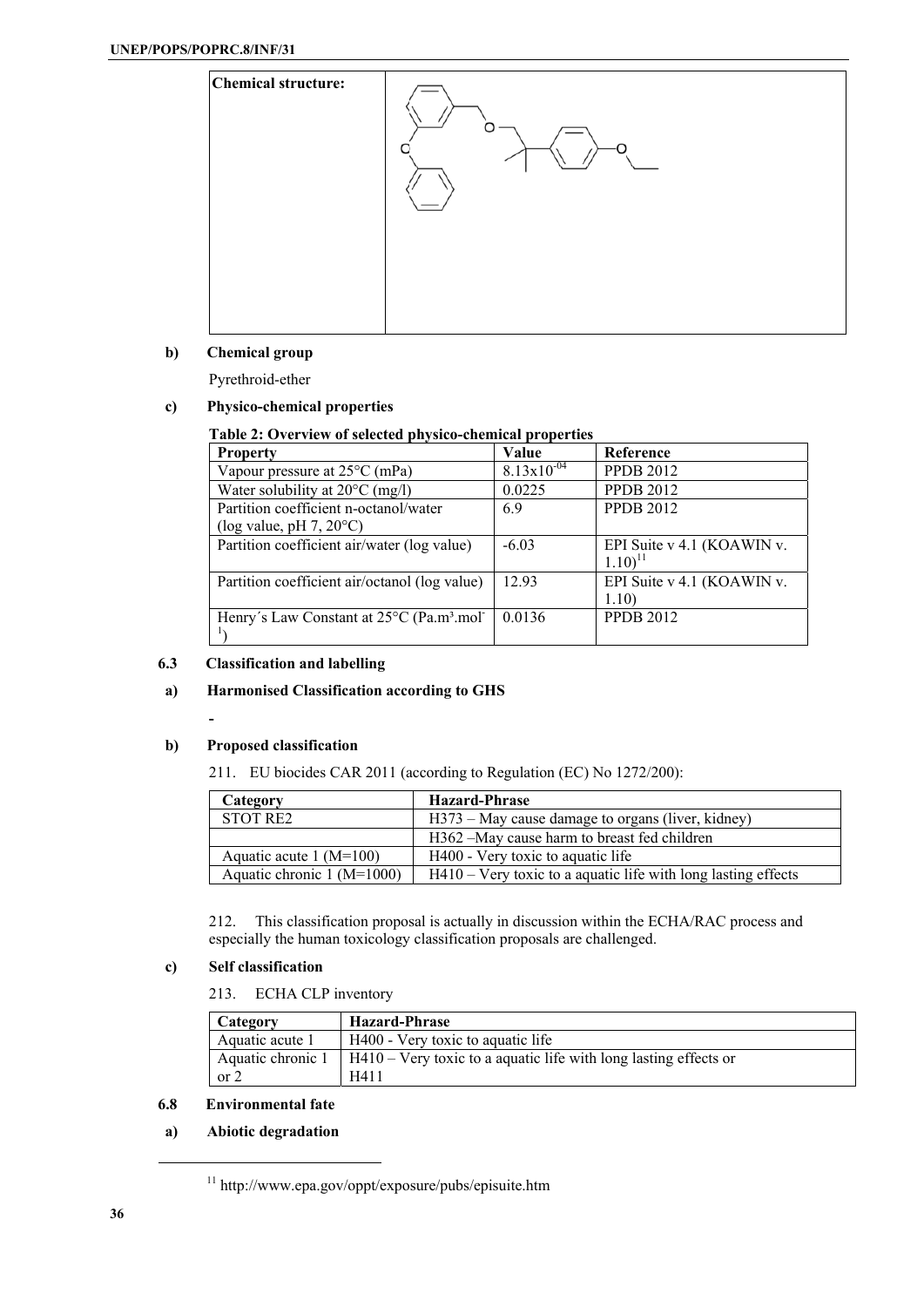# **b) Hydrolysis**

**-** 

214. AR 2007 states that etofenprox is hydrolytically stable under relevant environmental conditions.

# **c) Phototransformation/photolysis**

215. AR 2007 reported for photo-chemically degradation a DT50 of 4.7 days for buffer solution and 7.8 days for pond water. Etofenprox degrades in aqueous solution predominantly to α-CO (2-(4 ethoxyphenyl)-2-methylpropyl 3-phenoxybenzoate). This finding is in line with DAR 2005. Etofenprox also degrades in a soil photolysis study.

### **d) Biodegradation**

216. DAR 2005: The comprehensive database demonstrates that etofenprox is rapidly and completely degraded in soil without giving rise to significant or persistent degradation products. AR 2007 confirms that etofenprox is of short persistence in the environment (cf. Table 3) and potential effects of exposure of fish and aquatic invertebrates are the main areas of concern.

| <b>Study type</b>                                          | <b>Results</b>                                                 | Reference | <b>Remarks</b>                                                                           |
|------------------------------------------------------------|----------------------------------------------------------------|-----------|------------------------------------------------------------------------------------------|
| $DT_{50}$ soil lab (days):                                 | 7-25 (20 $^{\circ}$ C, aerobic):<br>geometric mean: $12$ (n=4) | AR 2007   |                                                                                          |
| $DT_{50}$ water (days)<br>from<br>water/sediment<br>study: | Etofenprox: 2.1-10.5<br>$(n=2)$                                |           | Etofenprox partitioned fast<br>into the sediment (after 0d<br>$63 - 70\%)$               |
| $DT50$ sediment<br>(days) from<br>water/sediment<br>study: | Etofenprox: $18-32$<br>$4'$ -OH: 26-56 (n=2)                   |           | $4'$ -OH: 2-(4-ethoxyphenyl)-<br>2-methylpropyl 3-(4-<br>hydroxy) phenoxybenzyl<br>ether |
| $DT_{50}$ water<br>sediment/whole<br>system (days):        | Etofenprox: $6.5-20$ (n=2)<br>$4'$ -OH: 22-30                  |           |                                                                                          |

#### **Table 3: Biotic degradation of etofenprox and major metabolite**

#### **e) Potential for long-range environmental transport**

217. AR 2007: The photo-chemical degradation of etofenprox in air has been estimated to be very fast. The calculated DT50 is 2.07 hours. In addition etofenprox has a moderate persistence in the environment; therefore no multimedia fate modelling was performed.

# **f) Bioaccumulation**

218. Etofenprox has a log Kow of 6.9 indicating a bioaccumulation potential. The experimental derived BCF is 3,951 in whole fish according to AR 2007. In edibles a value of 1,554 and in nonedibles a BCF of 7,213 was recorded. Also DAR 2005 indicates that etofenprox has a potential for bioaccumulation according to the results of the same bluegill sunfish study, but states reversible accumulation with depuration factors of 9 to16 days.

219. No other studies and/or information on terrestrial bioaccumulation are available.

#### **g) PB-score**

220. Etofenprox has a P-score of 0.7 and a B-score of 0.5 resulting in an overall B-score of 1.5.

# **6.5 Human health hazard assessment**

#### **a) Acute toxicity**

221. EU biocides CAR 2011: The LD50 values for all routes are above the limits requiring classification, the substance is not irritant and not skin sensitising with the M&K test.

#### **b) Mutagenicity and carcinogenicity**

222. EU biocides CAR 2011: The substance did not show genotoxic potential in any *in vitro* and *in vivo* assays employed (Ames-Test, in vitro cytogenicity test with human lymphocytes, in vitro gene mutation test V79 cells, in vitro UDS, in vivo micronucleus test). In the 2 year rat study thyroid follicular cell adenoma were observed but the available MOA data support the assumption of a threshold and low relevance for humans. Some renal tumor findings appeared in the carcinogenic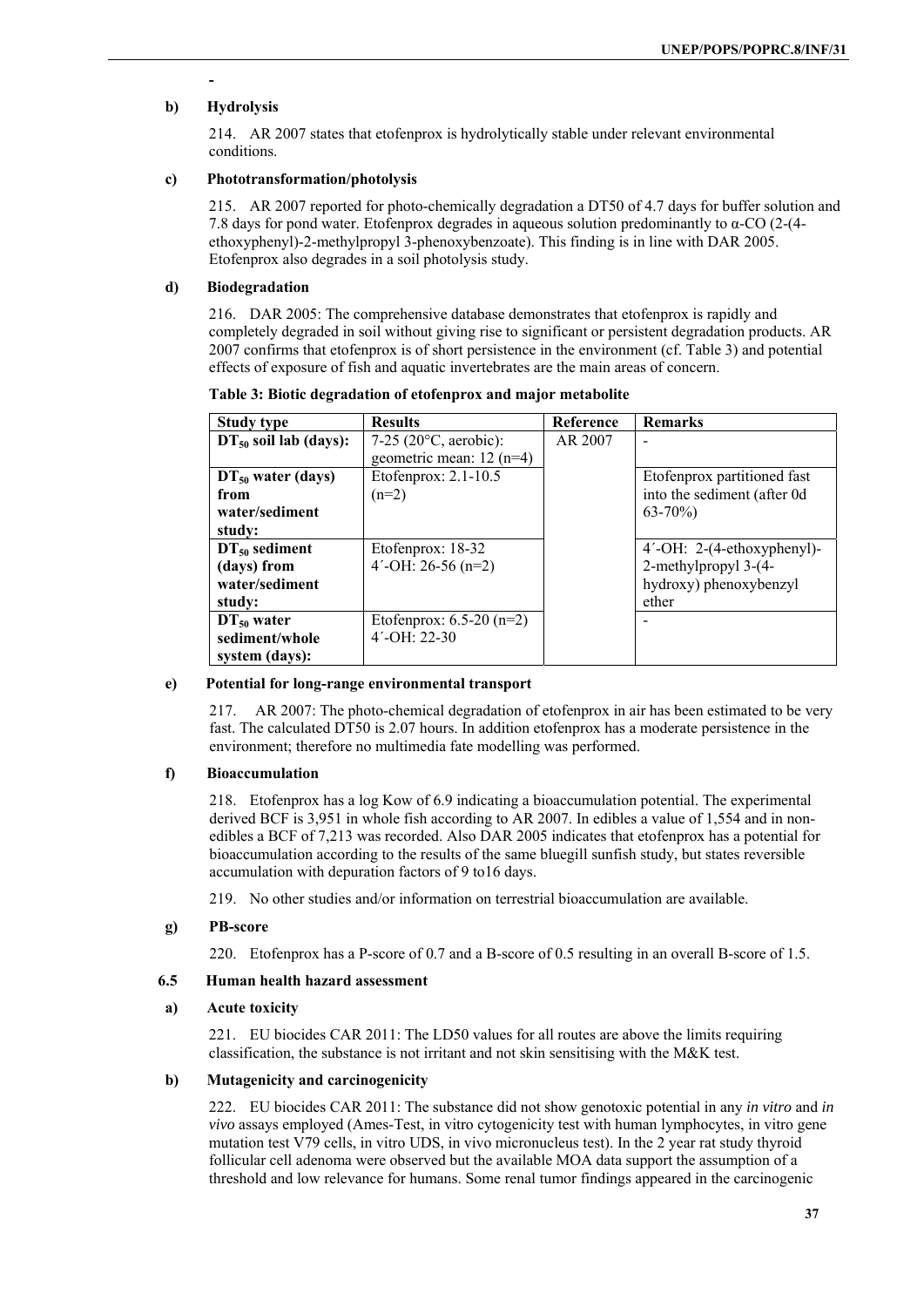mouse study but the weight of evidence analysis including statistical considerations it was concluded that there was no evidence for carcinogenic potential in the mouse.

223. US EPA summary document 2007: The Committee classified etofenprox as "Not likely to be carcinogenic to humans at doses that do not alter thyroid homeostasis."

#### **c) Toxicity for reproduction**

224. EU biocides CAR 2011: Several developmental and reproductive toxicity studies were summarized. Adverse effects on the offspring in the absence of parental toxicity were observed but on the basis of a total weight of evidence analysis it was concluded that there is no concern for specific reproductive toxicity requiring classification. However since haemorrhage effects were observed in weanlings and the kinetic data support high milk excretion rates a label for H362 – may cause harm to breast fed babies is proposed. The C&L proposal is actually challenged in the ECHA / RAC process.

#### **d) Neurotoxicity**

225. EU biocides CAR 2011: No data are available for delayed neurotoxicity since the substance has no structural similarities known or implicated in producing this type of effect. No neurotoxic effects were observed in the rat studies for acute neurotoxicity or in the 13-week neurotoxicity rat study at the highest doses tested, that were 2000 and 604 mg/kg bw, respectively. Within the developmental neurotoxicity study some minor functional neurological effects appeared in the developing rat with NOAELs that were the same as the overall parental NOAELs which indicated that the developing animal was not more susceptible that the parental animals.

226. Etofenprox is structurally a pyrethroid-like substance but the typical neurotoxic type I (C syndrome) or II (CS syndrome) effects were not observed.

#### **e) Immunotoxicity**

227. -

# **f) Endocrine disruption**

228. Etofenprox is listed in the EU database for endocrine disrupters 2012 within category 3b, which means that insufficient data are available for an evaluation of respective effects.

#### **g) Mode of action**

229. US EPA summary document 2007: Etofenprox is a synthetic pyrethroid-like substance. It differs in structure from pyrethroids in that it lacks a carbonyl group. Etofenprox contains an ether moiety whereas pyrethroids contain ester moieties. Its mode of action against insects is very similar to that of pyrethroids, and its main action site is the neuronal axon; however, its toxicity in test animals is different from that of a pyrethroid.

# **h) Acceptable exposure levels**

230. EU biocides CAR 2011: The systemic long term limit dose (AEL) of 0.037 mg/kg bw day was proposed on the basis of a 2 year rat feeding study and application of an assessment factor of 100 to the NOAEL. The liver was the respective critical target organ.

231. EFSA review report 2009: An external long term limit dose (ADI) of 0.03 mg/kg bw day is proposed.

232. US EPA summary document 2007: An external long term limit dose (RfD) of 0.037 is proposed on the basis of the same study as the EU biocides draft CAR 2011 and the application of an assessment factor of 100. The LOAEL of this critical study is at 25.5 mg/kg/day and is based on increased thyroid weights. Related to increased liver weights and histopathological changes in liver and thyroid that occurred at the higher dose.

233. WHO 2007: An external long term limit dose (ADI) of 0-0.03 mg/kg bw/day was allocated by the JMPR, based on a long term study in mice and a 100 fold safety factor.

#### **6.6 Environmental hazard assessment**

# **a) Aquatic compartment (including sediment)**

234. AR 2007: Etofenprox is highly toxic to fish, daphnids and chironomids in standard laboratory aquatic tests and less toxic to algae. The metabolite α-CO is less acutely toxic to fish, daphnids or algae than the active ingredient itself (cf. Table 4). The metabolite  $\alpha$ -CO is less acutely toxic to fish, daphnids or algae than the active ingredient itself. The metabolite 4'-OH shows lower toxicity to chironomids than etofenprox. DAR 2005 and US EPA summary document 2007 confirm high toxicity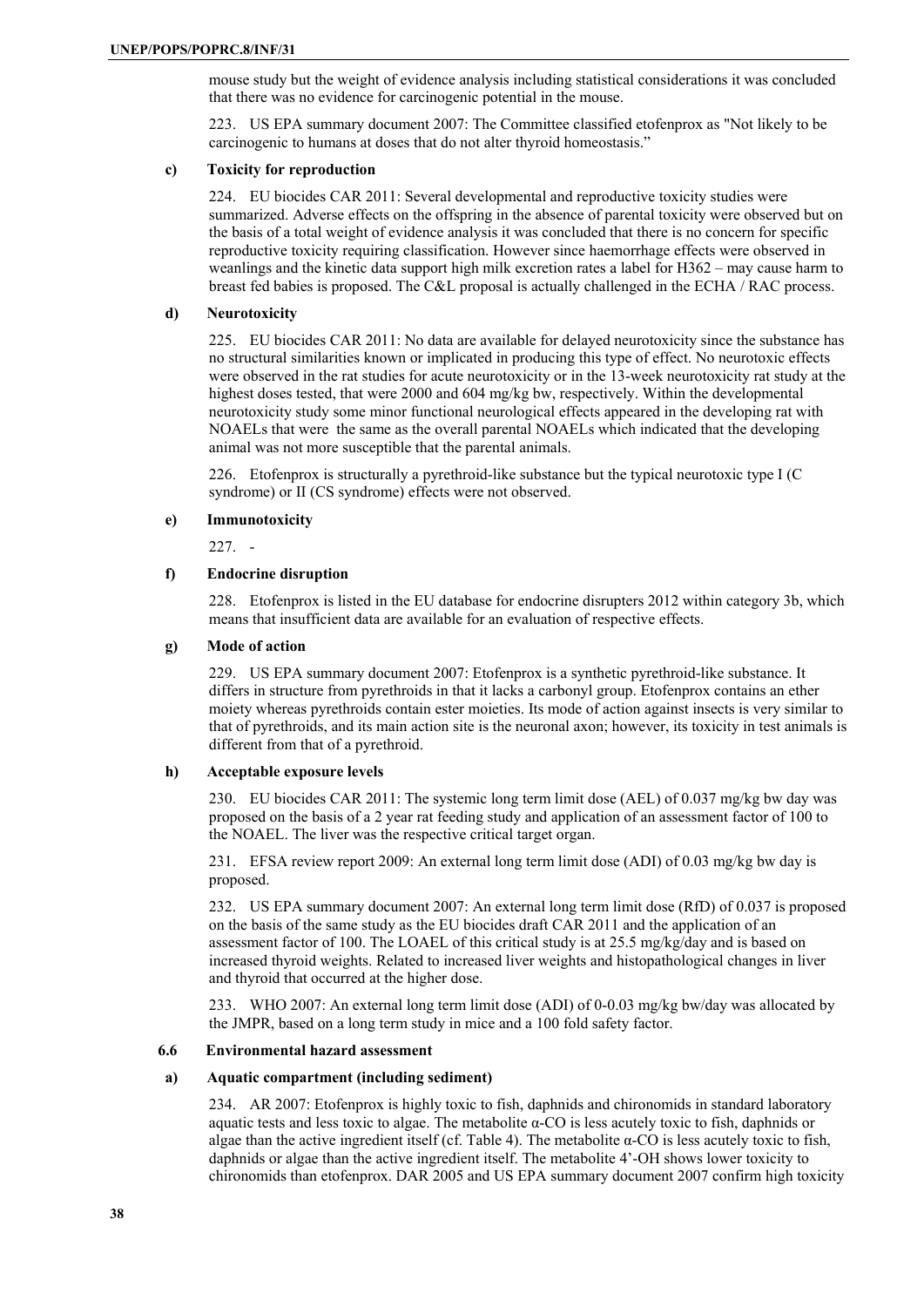# **Species** Time-scale Endpoint Toxicity (mg/l) **Fish – Test substance: etofenprox**  *Oncorhynchus mykiss* | 96 h, flow-through | Mortality, LC<sub>50</sub> 0.0027 *Brachydanio rerio* 40 d, flow-through Mortality and development, NOEC 0.025 **Fish – Test substance: metabolite α-CO**  *Oncorhynchus mykiss* 96 h, flow-through Mortality,  $LC_{50}$   $> 0.048$ **Invertebrates – Test substance: etofenprox**  *Daphnia magna* 48 h, static renewal Mortality,  $EC_{50}$  0.0012 *Daphnia magna* 21 d, semi-static Reproduction, NOEC 0.000054 **Invertebrates – Test substance: metabolite α-CO** *Daphnia magna*  $\vert$  48 h, static Mortality, EC<sub>50</sub>  $\vert$  > 0.044 **Algae – Test substance: etofenprox**  *Pseudokirchneriella subcapitata* 72 h, static Biomass,  $E_bC_{50}$   $>0.05625$ *Pseudokirchneriella subcapitata* 72 h, static Biomass, NOEC 0.05625 **Algae – Test substance: metabolite α-CO**  *Pseudokirchneriella subcapitata* 96 h, static Biomass,  $E_bC_{50}$  >0.053 **Sediment dwelling organisms – Test substance: etofenprox**  *Chironomus riparius* 10 d, static watersediment system Mortality,  $EC_{50}$   $>0.0209$ *Chironomus riparius* 25 d, static watersediment system Emergence, Development , NOEC 0.0038 **Sediment dwelling organisms – Test substance: metabolite 4'-OH** *Chironomus riparius* 48 h, static Mortality, LC<sub>50</sub> 0.0502 **Microorganisms – Test substance: etofenprox**  *Activated sludge* 3 h, static Respiration rate, NOEC ≥100 mg/l or ≥water solubility

# to aquatic organisms.

#### **b) Terrestrial compartment**

235. US EPA summary document 2007: Etofenprox is practically acute non-toxic to mallard ducks. Two avian subacute dietary toxicity tests also show that etofenprox is practically non-toxic to avian test species (cf. toxicity reference values in Table 5).

| <b>Exposure</b><br>scenario | Organism/Species |                                       | <b>Time Scale</b><br><b>Endpoint</b> | <b>Toxicity value</b>             | Reference               |
|-----------------------------|------------------|---------------------------------------|--------------------------------------|-----------------------------------|-------------------------|
| Acute toxicity              | birds            | mallard<br>duck                       | $LD_{50}$                            | $>$ 2000 mg/kg bw                 |                         |
| Dietary<br>toxicity         | birds            | Mallard<br>duck,<br>bobwhite<br>quail | $LC_{50}$                            | $LC_{50}$ > 5000 mg<br>as/kg diet | 2007<br>$\overline{AB}$ |

**Table 5: Toxicity reference values (bw: body weight)**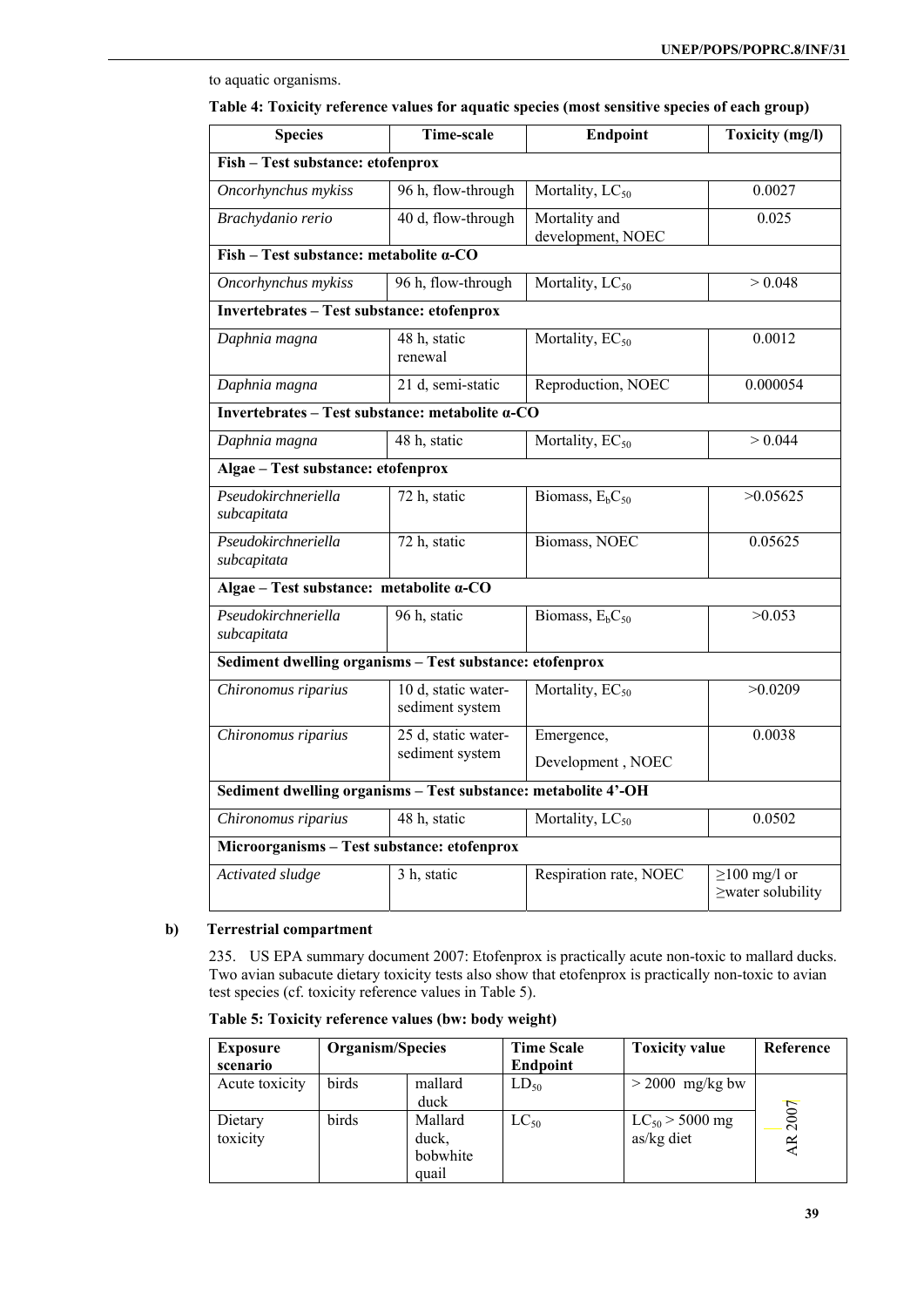| <b>Exposure</b><br>scenario | Organism/Species |                   | <b>Time Scale</b><br><b>Endpoint</b> | <b>Toxicity value</b> | Reference |
|-----------------------------|------------------|-------------------|--------------------------------------|-----------------------|-----------|
| Reproductive<br>toxicity    | birds            | bobwhite<br>quail | NOEL                                 | $1000$ mg/kg diet     |           |
| Acute toxicity              | earth-           | Eisenia           | $LC_{50}$                            | $>47.2$ mg/kg dry     |           |
|                             | worms            | foetida           |                                      | soil (measured)       |           |

### **c) Toxicity to pollinators**

236. DAR 2005 states that the 24-hour acute oral and contact  $LD<sub>50</sub>$ values of etofenprox technical were 0.27 and 0.13  $\mu$ g a.i./bee, respectively.

### **6.7 Other information**

237. The toxicological information provided in the DAR 2005 is in agreement with the EU biocides CAR 2011. However no classification proposal is presented.

238. The toxicological information provided in the US EPA summary document 2007 is in agreement with the EU biocides draft CAR 2011. However no classification proposal is presented with regard to STOT RE or risk for breast fed babies.

239. The summary provided above is in agreement with the toxicological information provided in the PPDB database and in the PAN pesticides database with the exception that both of these databases indicate that reproductive toxicity results are unclear or positive, respectively and the latter database presents the US EPA conclusion that at high doses etofenprox is likely to be carcinogenic.

# **6.8 References**

AR (2007) Assessment Report, Etofenprox, Product-type 8 (Wood preservatives), September 2007, available at http://ec.europa.eu/environment/biocides/annexi\_and\_ia.htm, 2012-03-26

DAR (2005) Draft Assessment Report Etofenprox, June 2005 http://dar.efsa.europa.eu/darweb/provision, 2012-03-26

EFSA review report 2009, Review report for the active substance etofenprox, 22 October 2009 http://ec.europa.eu/sanco\_pesticides/public/index.cfm?event=activesubstance.selection, 2012-03-26

EU Endocrine Disruption Database (2012) http://ec.europa.eu/environment/endocrine/strategy/short\_en.htm, 2012-04-16

EU biocides draft CAR 2011 Etofenprox Product-type PT 18 (Insecticide),

http://ec.europa.eu/environment/biocides/evaluation\_reports.htm, 2012-04-16

PPDB (2012) Pesticide Properties DataBase, University of Hertfordshire, http://sitem.herts.ac.uk/aeru/footprint/en/ 2012-04-18

US EPA summary report (2007) Summary Document Registration Review: Initial Docket, Case Number 7407, EPA-HQ-OPP-2007-0804, August 2007 http://www.epa.gov/pesticides/chemicalsearch

WHO (2007) WHO SPECIFICATIONS AND EVALUATIONS FOR PUBLIC HEALTH PESTICIDES ETOFENPROX, http://www.who.int/whopes/quality/en/Etofenprox\_eval\_WHO\_july\_2007.pdf, 2012-04-16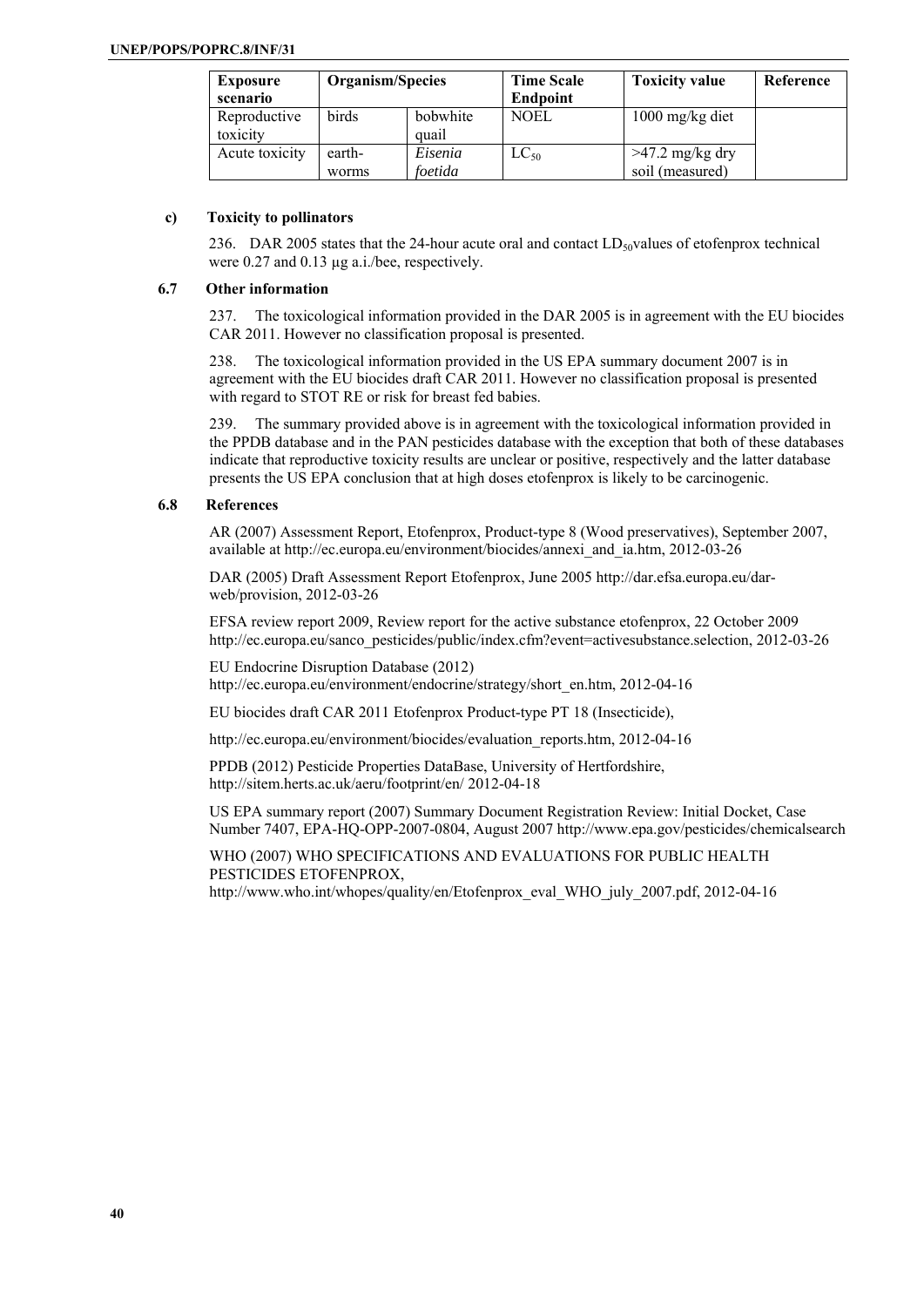# **7. Fenitrothion**

# **7.1 Summary of the assessment of POP properties– comparison with the criteria of Annex D and other hazard indicators**

### **a) Persistence**

240. Hydrolysis is of minor importance for fenitrothion elimination in the environment (pH dependant DT50 values of 100-200 days). Photochemical half-lives in water of 3 to 4 days indicate there may be some potential for photolysis to contribute towards degradation of free fenitrothion in the aquatic environment. In soil the active substance is rapid degraded with DT50 values of 2 days. However also longer DT50 values (up to 48 days) are reported. In water/sediment systems fenitrothion and its residues are expected to degrade with short DT values of <10 days. Therefore it can be concluded that fenitrothion does not meet Annex D criterion 1 (b) (i).

#### **b) Bioaccumulation**

241. Fenitrothion has a log Kow value <5. Experimental BCFs in the range of 20 to 450 for a number of different aquatic species were reported. Depuration in fish is considered to be fast. Based on these findings fenitrothion does not meet the criterion 1 (c) (ii) of Annex D.

#### **c) Long-range environmental transport**

242. The half-life in air was calculated as <6 hours indicating that fenitrothion is not expected to persist in air or pose a risk of long-range environmental transport in air. Therefore it is unlikely that fenitrothion fulfils the Annex D 1 (d) (iii) criterion.

# **d) Ecotoxicity (including pollinator toxicity)**

243. Fenitrothion shows high toxicity to aquatic organisms that qualify for EU-GHS classification acute and chronic category 1 suggesting long lasting very toxic effects to aquatic life. Fenitrothion is considered highly toxic to honeybees and earthworms. Fenitrothion is very toxic to birds. Chronic effects in avian reproductive testing were observed. Based on its high aquatic toxicity and toxicity to terrestrial species (e.g. birds) as well as toxicity to human health (see below) Annex D 1 (e) (ii) is fulfilled.

#### **e) Toxicity to human health (including mutagenicity, carcinogenicity and adverse effects on the reproductive, endocrine, immune or nervous systems)**

244. Fenitrothion is of low acute systemic toxicity qualifying for GHS category 4. In the EU GHS system it is actually not classified for skin sensitization though data are available that support respective classification.

245. Fenitrothion is not classified for carcinogenicity or mutagenicity by EU-GHS and also the latest US EPA and IPCS evaluation support this conclusion. Sufficient data are available.

246. Fenitrothion is also not classified for reproductive toxicity. No immunotoxicity is reported.

247. However Fenitrothion is listed in the EU endocrine disrupter database within category 1 which means it shows evidence of endocrine disruption activity in at least one species using intact animals.

248. No delayed neurotoxicity was observed in a respective study. However representing an organophosphorous compound the critical effect is cholinesterase inhibition. Proposed long term limit values range between 0.0013 mg/kg bw day (US EPA) and 0.005 mg/kg bw day (DAR).

# **7.2 Identity of the substance and physical and chemical properties**

# **a) Name and other identifiers of the substance**

#### **Table 1: Substance identity**

| Common name:       | Fenitrothion                                           |
|--------------------|--------------------------------------------------------|
| <b>IUPAC</b> name: | $[O,O$ -dimethyl $O$ -4-nitro-m-tolyl phosphorothioate |
| <b>CAS</b> number: | $122 - 14 - 5$                                         |
| Molecular weight:  | 277.24                                                 |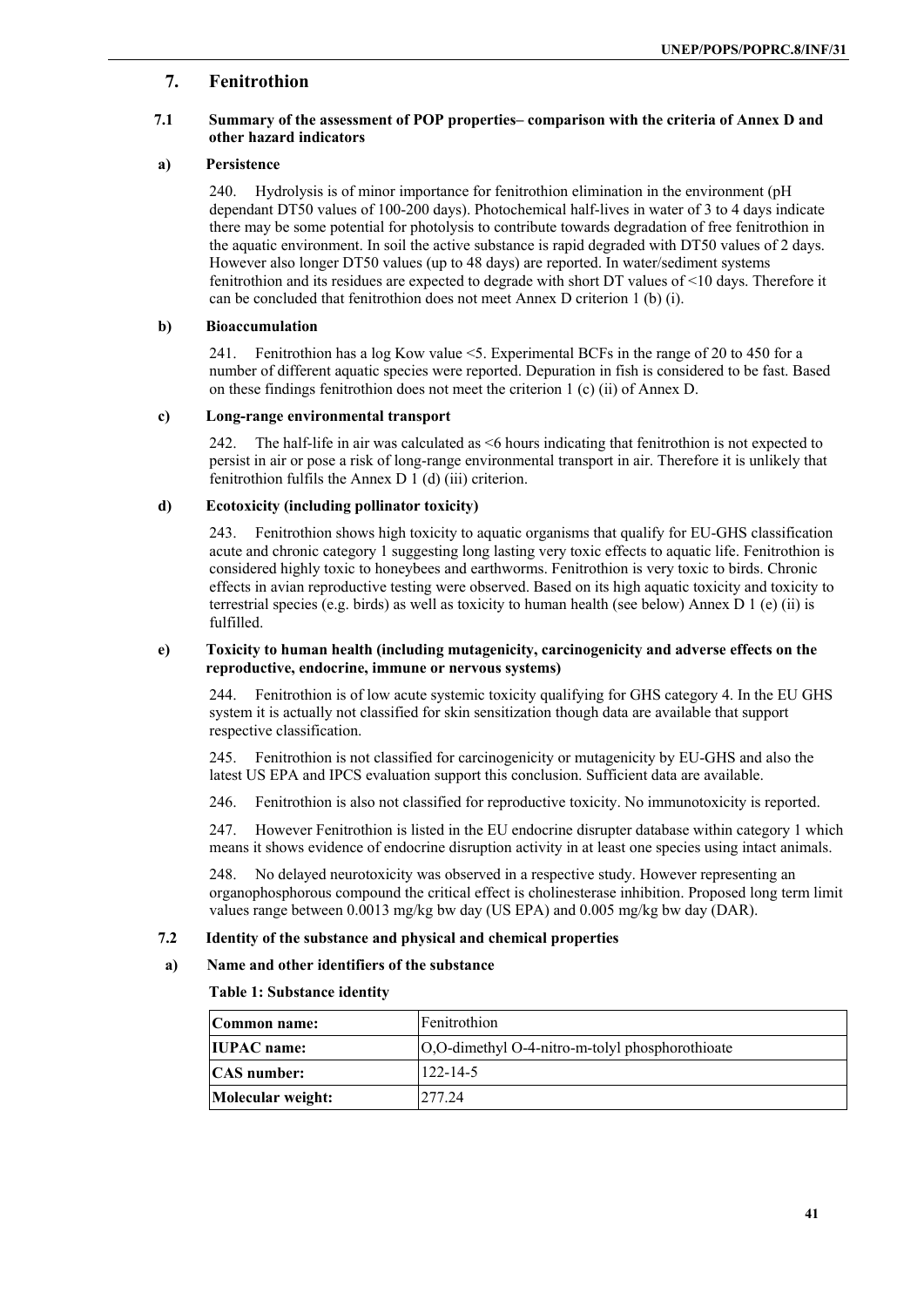

# **b) Chemical group**

Organophosphate

# **c) Physico-chemical properties**

# **Table 2: Overview of selected physico-chemical properties**

| <b>Property</b>           | Value                                  | <b>Remarks and Reference</b> |
|---------------------------|----------------------------------------|------------------------------|
| Vapour pressure           | $5.40E^{-05}$ mmHg                     | $20^{\circ}$ C, EXP          |
| Water solubility          | 14 mg/L at $30^{\circ}$ C              | <b>US EPA 2009</b>           |
| Partition coefficient n-  | 2.69                                   | <b>US EPA 2009</b>           |
| octanol/water (log value) | 3.43                                   |                              |
| Partition coefficient     | $-4.42$                                | EPI Suite v 4.1 (KOAWIN v.   |
| air/water (log value)     |                                        | 1.10                         |
| Partition coefficient     | 7.72                                   | EPI Suite v 4.1 (KOAWIN v.   |
| air/octanol (log value)   |                                        | 1.10)                        |
| Henry's Law Constant      | $9.30E^{-07}$ atm-m <sup>3</sup> /mole | $25^{\circ}$ C, EST          |

# **7.3 Classification and labelling**

### **a) Harmonised Classification according to GHS**

| Regulation (EC) No 1272/2008: Category | <b>Hazard-Phrase</b>                               |
|----------------------------------------|----------------------------------------------------|
| Acute Tox. 4                           | H302- Harmful if swallowed                         |
| Aquatic Acute 1                        | H400- Very toxic to aquatic life                   |
| Aquatic Chronic 1                      | H410- Very toxic to aquatic life with long lasting |
|                                        | effects                                            |

# **7.4 Environmental fate**

249. According to DAR 2005 the following major metabolites (>10% of applied) were identified:

250. In soil: NMC (3-methyl-4-nitrophenol, in surface water: A-NMC (*O*-acetyl-3-methyl-4 nitrophenol), AM-FNT (*O*-(4-amino-3-methylphenyl) *O*,*O*-dimethyl phosphorothioate) and DM-AM-FNT (*O*-(4-amino-3-methylphenyl) *O*-hydrogen *O*-methyl phosphorothioate) and in sediment: NMC.

251. US EPA 2009: Fenitrothion has the potential for formation of the toxic degradation products through an oxidative desulfonation reaction. Two oxon degradation products were identified in several of the environmental fate studies, fenitrooxon and desmethyl fenitrooxon. Based upon applied radioactivity the two oxons - fenitrooxon (<4.3% applied) and desmethyl fenitrooxon (<4.3% applied) are minor degradation products.

# **a) Abiotic degradation**

# **b) Hydrolysis**

 **-** 

252. DAR 2005: Fenitrothion was only slowly hydrolysed in buffer solutions at pH 5, 7 and 9 at 25C. Mean DT50 values were extrapolated well beyond the end of the study as 195.5, 183 and 100.5 days, respectively. Therefore, at environmentally relevant pH and temperature, it is unlikely that hydrolysis will contribute significantly to the degradation of fenitrothion in water.

# **c) Phototransformation/photolysis**

253. DAR 2005 states a half-life in water of 3.3-3.6 days for photolysis. The one major degradate CA-FNT, which was not found in the dark control, declined to not detectable levels by the study end. These results indicate there may be some potential for photolysis to contribute towards degradation of free fenitrothion in the aquatic environment, perhaps more in Southern than Northern Europe.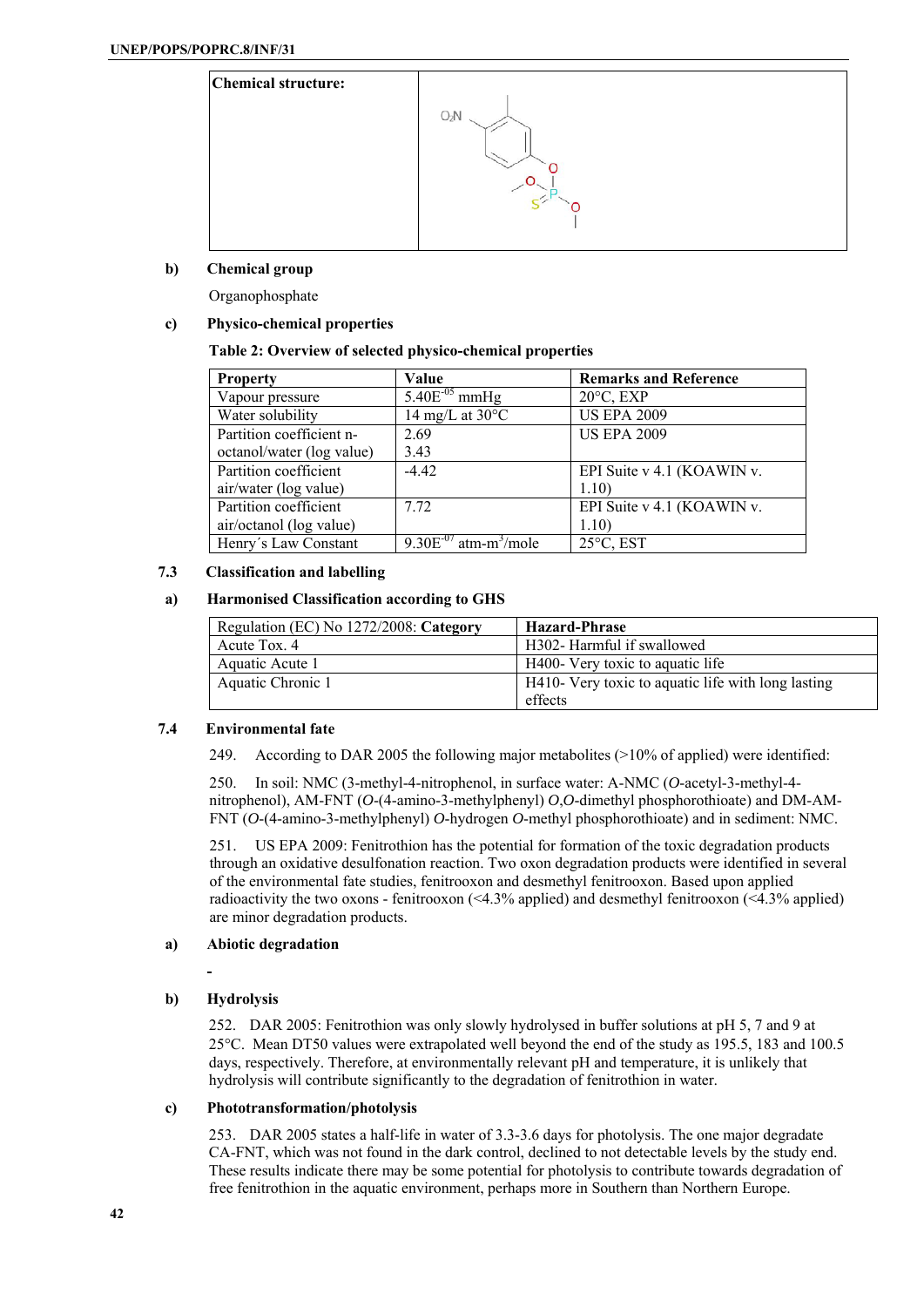# **d) Biodegradation**

254. DAR 2005: Aerobic degradation of fenitrothion in soil under laboratory conditions is considered to be rapid, with DT50 values of around 2 days in 5 soils at 20-25°C. Only one major soil metabolite was formed under these conditions, NMC, which also degraded rapidly with DT50 values of up to 3.3 days. Under anaerobic laboratory conditions, fenitrothion also degraded rapidly, with a first order DT50 of 0.8 days at 25°C (in sandy loam).

255. US EPA 2009 reported <1% (of applied) fenitrooxon and desmethyl fenitrooxon in the soil metabolism study. However somewhat longer aerobic metabolism half-lives from other reports are cited (DT50 24 to 48 days from three or more studies).

256. In water/sediment systems DAR 2005 states that fenitrothion declined rapidly in the total system and in both the water and sediment phases with first order DT50 values of  $\leq$  days. In the water phase and total system, single phase and 2-phase exponential models respectively, were used with an accumulation phase, to estimate degradation rates for the major metabolites. The resulting DT50 values were <10 days.

# **e) Potential for long-range environmental transport**

257. DAR 2005: The half-life in air was calculated as <6 hours indicating that fenitrothion is not expected to persist in air or pose a risk of long-range environmental transport in air. Based on this finding no multimedia fate modeling was performed.

#### **f) Bioaccumulation**

258. US EPA 2009 reports log Kow values of 2.69 and 3.43 indicating a low potential for bioaccumulation. DAR 2005: The BCF was 30 at 0.05 mg/L in a fish bioconcentration study. The depuration of fenitrothion was rapid (90% elimination in whole fish in less than 7 days). IPCS 1992 states BCFs for fenitrothion with continuing exposure to range from 20 to 450 for a number of different aquatic species.

#### **g) PB-score**

-

# **7.5 Human health hazard assessment**

#### **a) Acute toxicity**

259. DAR 2005: Acute systemic toxicity and skin/eye irritation results are in agreement with the actual EU-CLP entry with the exception that the dermal LD50 would qualify the substance in addition for acute dermal category 4 (H312) and the results from the Magnusson and Kligman maximisation test for skin sensitization may be considered sufficient for respective classification.

260. US EPA Registration review 2009: Fenitrothion is acutely toxic (Toxicity Category II) via the oral, dermal, and inhalation routes of exposure, causes minor eye and dermal irritation, and is not a dermal sensitizer.

261. IPCS 1992: Fenitrothion is an insecticide of moderate toxicity with oral LD50 values in rats and mice ranging from 330 to 1416 mg/kg body weight. Acute dermal toxicity in rodents ranged from 890 mg/kg body weight to more than 2500 mg/kg body weight. Fenitrothion is only minimally irritating to the eyes and is nonirritating to the skin. The chemical showed dermal sensitizing potential in one of two studies on guinea-pigs.

#### **b) Mutagenicity and carcinogenicity**

262. DAR 2005: On the basis of bacterial and mammalian in vitro tests and in vivo and somatic germ cells fenitrothion is not considered as genotoxic. On the basis of studies in rats and mice it is also not considered as carcinogenic.

263. US EPA Registration review 2009: Fenitrothion is not classified as a carcinogen. No evidence of carcinogenicity was seen in the mouse and rat carcinogenicity studies. There is no concern for mutagenicity.

264. IPCS 1992: No carcinogenic effects were found in any of the long-term studies reported. Fenitrothion was not mutagenic in *in vitro* and *in vivo* studies.

#### **c) Toxicity for reproduction**

265. DAR 2005: Effects on pup body weight, viability and lactation in rats and incidence of abortions was observed only at maternally toxic doses and not considered as specific effect.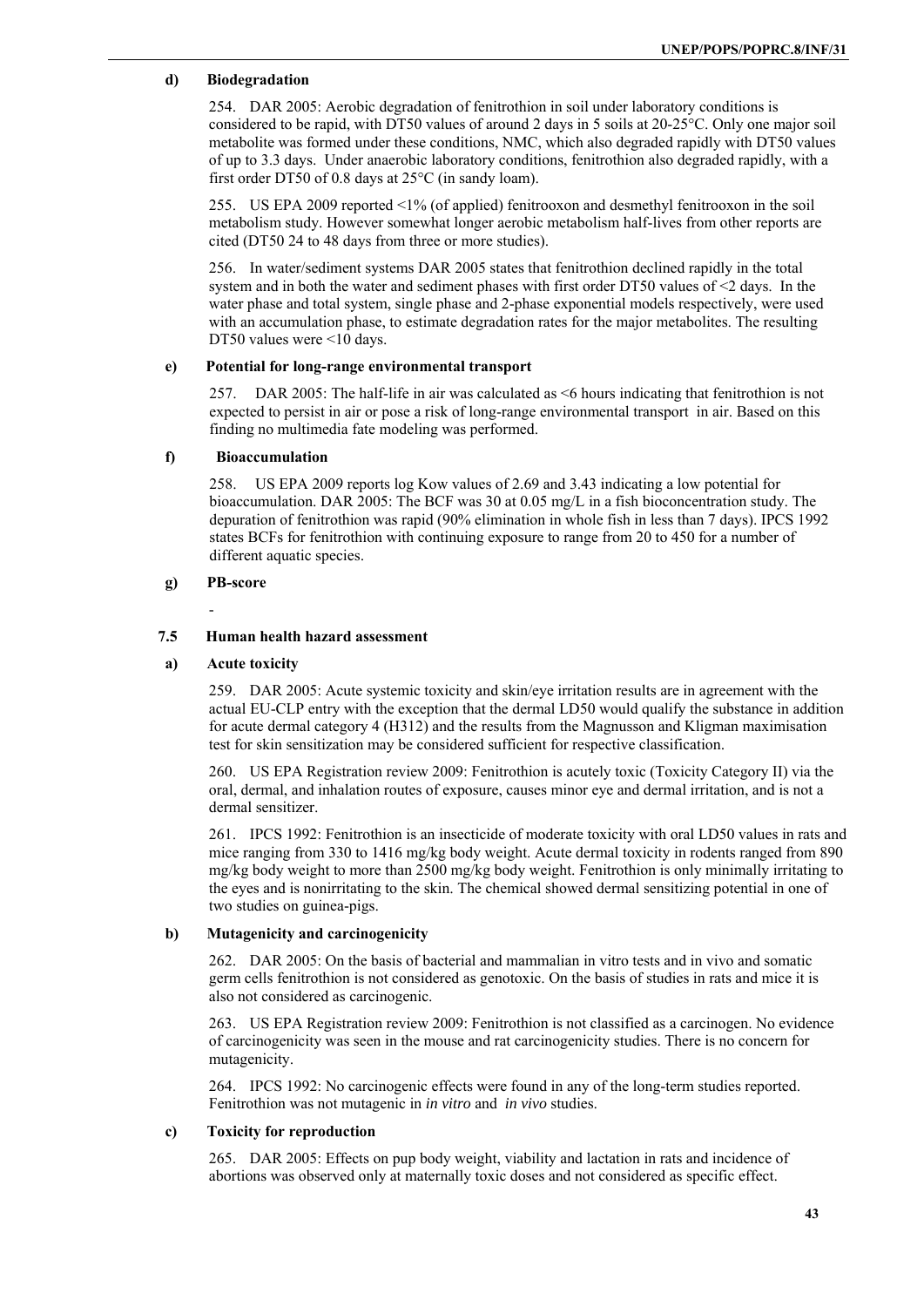266. IPCS 1992: Fenitrothion has not been found to be teratogenic at doses of up to 30 mg/kg body weight in rabbits and up to 25 mg/kg body weight in rats. Dose levels exceeding 8 mg/kg body weight were maternally toxic.

267. Developing young rats exhibited behavioral deficits post-natally following *in utero* exposure. A NOEL for this effect was established at 5 mg/kg body weight per day.

268. Multigeneration reproduction studies on rats did not indicate any morphological effects. A NOAEL of 120 mg/kg diet, based on reproductive parameters, was demonstrated in these studies.

# **d) Neurotoxicity**

269. DAR 2005: There was no evidence of delayed neurotoxicity in hens after acute or subacute exposure. In acute neurotoxicity study in rats tremors, reduced body temperature and motor activity were observed at  $\geq$  50 mg/kg bw in both sexes but there were no findings in males at 12.5 mg/kg bw and no neuropathological changes in both sexes. In a sub-chronic neurotoxicity study in rats with neuropathological assessments a NOAEL of 20 ppm (1.32 mg/kg bw/day)was identified based on impaired body weight gain and reduction in erythrocyte and brain cholinesterase at 60 ppm (3.99 mg/kg bw/day). Inhibition of cholinesterase activity was the critical effect for long and medium term limit dose derivation.

270. IPCS 1992: Delayed neurotoxicity has not been reported as a result of exposure to fenitrothion. Fenitrothion has been tested in short-term studies on rats, dogs, guinea-pigs, and rabbits and in longterm carcinogenicity studies on rats and mice. In short-term studies on rats and dogs ,the no-observedadverse-effect levels (NOAELs), based on brain-ChE activity, were, respectively, 10 mg/kg diet and 50 mg/kg diet.

271. Long-term studies on rats and mice indicated a NOAEL (based on brain ChE activity) of 10 mg/kg diet.

# **e) Immunotoxicity**

272. -

# **f) Endocrine disruption**

273. EU Endocrine Disruption Database (2012): Fenitrothion was listed as category 1 suspected endocrine disrupter, i.e. produced at high volumes with evidence of endocrine disruption activity in at least one species using intact animals.

# **g) Mode of action**

274. US EPA Registration review 2009: As with other OPs, the principal toxic effects induced by fenitrothion are related to its cholinesterase-inhibiting activity.

275. IPCS 1992: Fenitrothion is an organophosphate and causes cholinesterase activity depression in plasma, red blood cells, and brain and liver tissues. It is metabolized to fenitrooxon, which is more acutely toxic. Its toxicity may be potentiated by some other organophosphate compounds.

# **h) Acceptable exposure levels**

276. DAR 2005: The following long and medium term limit dose values were derived on the basis of acetyl cholinesterase inhibition as critical effect and application of an assessment factor of 100: ADI = 0.005 mg/kg bw day;  $ARfD = 0.013$  mg/kg bw day

277. US EPA Reregistration Review 2009: Population adjusted dose (PAD) acute, dietary = 0.13 mg/kg bw day; PAD chronic, dietary  $= 0.0013$  mg/kg bw day. For both PADs an assessment factor of 100 was used. The critical effects were tremors and impaired motor coordination for the acute exposure value and Plasma ChE inhibition and histophathology changes of the lymph nodes for the chronic exposure value.

278. International limit values for worker protection (GESTIS-Database, 2012): The limit values for 8 hours are 1 mg/m3 in Austria and 0.02 mg/m3 in Poland, a short term limit value of 0.1 mg/m3 is reported for Poland.

# **7.6 Environmental hazard assessment**

# **a) Aquatic compartment (including sediment)**

279. IPCS 1992: Fenitrothion is highly toxic for aquatic invertebrates in both freshwater (cf. Table 3) and seawater with LC50 values of a few µg/litre for most species tested. Field observations and studies on experimental ponds have shown effects on populations of invertebrates. However, most of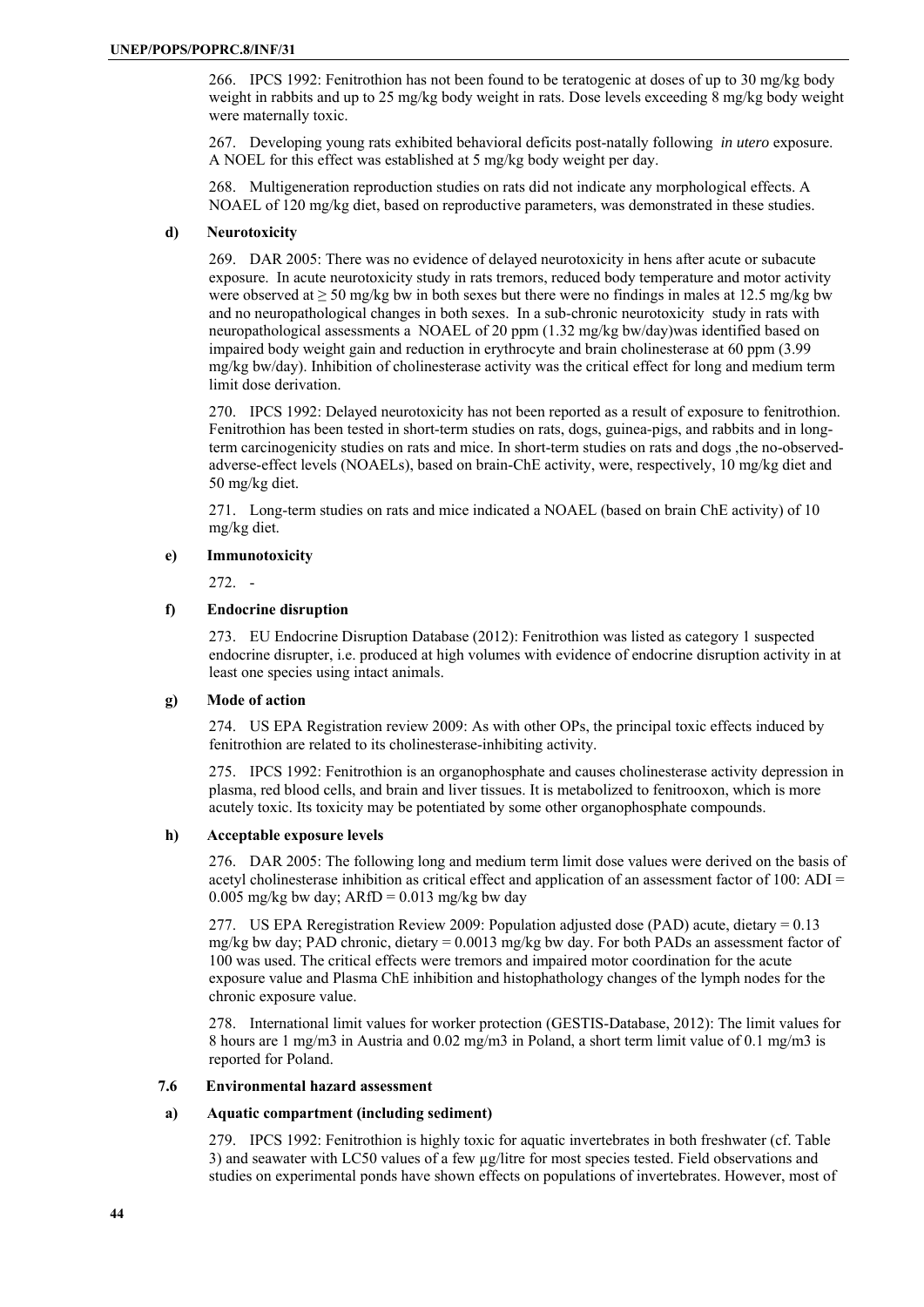the changes observed were temporary, even at concentrations considerably higher than those likely to occur after recommended usage. Fish are less sensitive to fenitrothion than invertebrates. The most sensitive life stage is the early larva. Field studies after application of fenitrothion to forests showed no effects on wild populations of fish or on the survival of caged test fish with measured water concentrations of fenitrothion of up to 0.019 mg/litre. Repeated application of fenitrothion to forests had no effect on fish populations.

280. US EPA 2009 identified the most conservative toxicological endpoint for aquatic species is 1.5 ppb from an acute toxicity study with brown shrimp, a marine/estuarine species.

281. Concerning toxicity of identified metabolites (cf. Table 3) DAR 2005 reports a 48 h EC50 for fenitrothion of 8.6 µg a.s./l and the 48 h EC50 for AM-FNT (the precursor to DM-AM-FNT) was 5.88 mg/l. AM-FNT was therefore three orders of magnitude less toxic than fenitrothion.

Table 3: Toxicity reference values for aquatic species, most sensitive species of each group (Table from DAR 2005) (a.s....active substance)

| Group                                                                      | Test<br>substance         | <b>Time-scale</b> | <b>Endpoint</b> | <b>Toxicity</b><br>(mg/l) |
|----------------------------------------------------------------------------|---------------------------|-------------------|-----------------|---------------------------|
| Laboratory tests                                                           |                           |                   |                 |                           |
| Oncorhynchus<br>mykiss                                                     | Technical<br>fenitrothion | Acute             | LC50 (96h)      | $1.3$ mg a.s./L           |
| Daphnia magna                                                              | Technical<br>fenitrothion | Acute             | EC50 (48h)      | $0.0086$ mg a.s./L        |
| Selenastrum<br>capricornutum                                               | Technical<br>fenitrothion | Acute             | EbC50 (72h)     | $1.3$ mg a.s./L           |
| <i><b>Oncorhyncus</b></i><br>mykiss                                        | Technical<br>fenitrothion | Chronic           | NOEC (96 days)  | $0.088$ mg a.s./L         |
| Daphnia magna                                                              | Technical<br>fenitrothion | Chronic           | NOEC (21 days)  | $0.087 \mu g$ a.s./L      |
| Daphnia magna                                                              | AM-FNT                    | Acute             | EC50(48h)       | 5.8 mg metabolite/l       |
| Daphnia magna                                                              | NMC                       | Acute             | EC50(48h)       | 18 mg metabolite/L        |
| Microcosm or mesocosm tests                                                |                           |                   |                 |                           |
| Microcosm study conducted with Daphnia magna – NOEC = $0.17 \mu$ g a.s./l. |                           |                   |                 |                           |

#### **b) Terrestrial compartment**

282. NRA (1999): Reports from acute, dietary and reproductive testing in quail and mallards are available. Laboratory and field information for a large number of species has been obtained from the scientific literature. Fenitrothion is slightly to very highly toxic to birds by acute oral and dietary routes. Chronic effects in avian reproductive testing were observed. Available field data from Scotland, Canada and Senegal indicate that a proportion of the bird population will receive a significant exposure to fenitrothion in sprayed areas, and that some birds will die and others suffer sub-lethal effects. US EPA 2009 indicated in bobwhite quail an acute oral LD50 of 23 mg/kg bw, for subactue dietary an LC50 of 157 ppm and a chronic NOAEC/LOAEC of 13/17 ppm based on reduced egg production (most sensitive species).

283. Fenitrothion is considered highly toxic to honeybees and earthworms.

#### **c) Toxicity to pollinators**

284. DAR 2005 states that the acute oral and contact LD50 values of fenitrothion were 0.20 and 0.16 µg a.i./bee, respectively.

# **7.7 Other Information**

285. Toxicological information present in the PAN –pesticides database and in the footprint database are consistent with the CMR, endocrine and neurotoxicity information summarized above.

#### **7.8 References**

DAR (2005) Draft Assessment Report Fenithrothion, January 2005 http://dar.efsa.europa.eu/darweb/provision, 2012-03-26

EU Endocrine Disruption Database (2012) http://ec.europa.eu/environment/endocrine/strategy/short\_en.htm, 2012-04-16

GESTIS-Database (2012) http://gestis-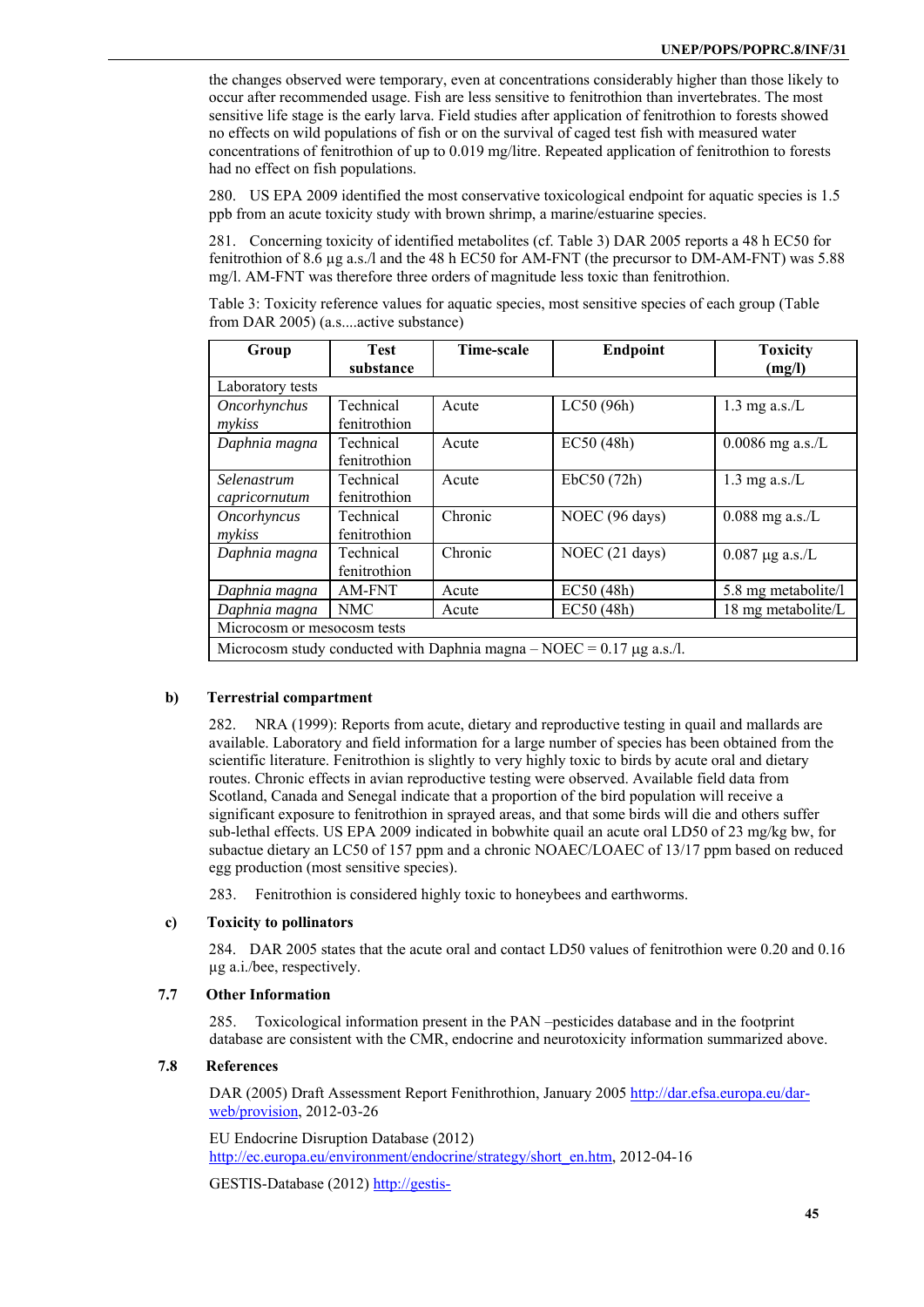en.itrust.de/nxt/gateway.dll/gestis\_en/000000.xml?f=templates\$fn=default.htm\$3.0, 2012-04-16

NRA (1999) The NRA review of fenitrothion, Interim Report, June 1999, http://www.apvma.gov.au/products/review/docs/fenitrothion\_summary.pdf, 2012-04-16

IPCS (1992) INTERNATIONAL PROGRAMME ON CHEMICAL SAFETY, ENVIRONMENTAL HEALTH RITERIA 133, FENITROTHION, WHO Geneva, 1992 http://www.inchem.org/documents/ehc/ehc/ehc133.htm 2012-04-20

US EPA (2009) Registration Review – Problem formulation for the Ecological Risk Assessment of Fenitrothion February 2009 http://www.epa.gov/pesticides/chemicalsearch 2012-04-16

US EPA Reregistration Review (2009) US EPA Fenitrothion Summary Registration review: initial docket March 2009, Docket Number: EPA-HQ-OPP-2009-0172 http://www.epa.gov/pesticides/chemicalsearch, 2012-04-16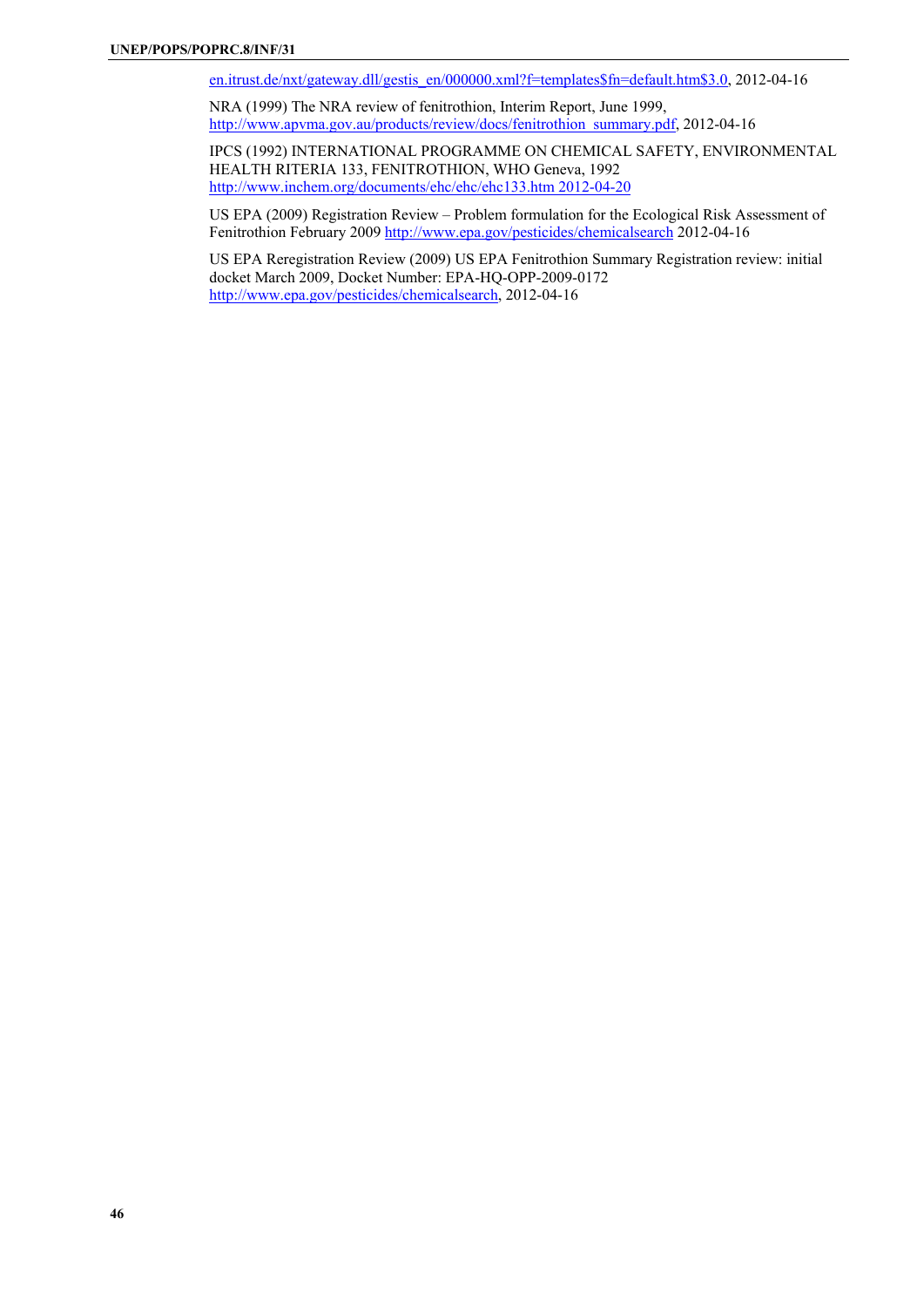# **8. Lambda-cyhalothrin**

# **8.1 Summary of the assessment of POP properties– comparison with the criteria of Annex D and other hazard indicators**

### **a) Persistence**

286. Based on a combination of data for cyhalothrin, lambda-cyhalothrin and gamma-cyhalothrin these active substances are moderately persistent in the environment and degrade slowly through a combination of biotic and abiotic mechanisms. (Reported findings for cyhalothrin suggest no photolysis). Lambda-cyhalothrin is stable to aqueous hydrolysis below pH 7; however also fast hydrolytic degradation at low pH values was reported. Photolysis may contribute to the removal of lambda-cyhalothrin in water. Under both aerobic and anaerobic soil metabolism conditions, cyhalothrin, lambda-cyhalothrin and gamma-cyhalothrin biodegrade at moderate rates, with comparable half-lives of several weeks. In aquatic metabolism conditions, lambda-cyhalothrin and gamma-cyhalothrin may biodegrade at moderate rates under aerobic condition, with half-lives in the order of about 21-53 days (aerobic, both chemicals), but more slowly under anaerobic condition, with a half-life of 142 days (lambda-cyhalothrin only). The modelled P-score is 0.92 indicating high persistency. However the P-score is related to ultimate mineralization and not to a DT50 value. Therefore it can be concluded that based on the presented experimental information cyhalothrin, lambda- cyhalothrin and gamma-cyhalothrin do not meet the persistence criterion of Annex D 1 (b) (i). However there are indications that under anaerobic conditions in aquatic environment half-lives are prolonged and persistency under low temperatures cannot be excluded.

#### **b) Bioaccumulation**

287. The log Kow of >5 and the experimental derived BCF values of 1660 -2240 indicate high potential of bioaccumulation. Also higher reported values for cyhalothrin, bioaccumulation  $\sim$ 4600x, based on a study performed in fish are available. The modelled B-scores are 0.581 suggesting bioaccumulation potential as well. Based on the reported BCF values in fish cyhalothrin, lambdacyhalothrin and gamma-cyhalothrin do not meet the Annex D 1 (c) (i) criterion. However log Kow>5 for all three compounds are reported and the highest BCF of 4600 is close to the Annex D threshold of 5000.

#### **c) Long-range environmental transport**

288. The estimated reported DT50 values in air for lamda cyhalothrin are 4 and 12 hours. These values can be considered for screening for cyhalothrin and gamma cyhalothrin as well. Therefore it is unlikely that these active substances will meet the Annex 1 (c) (iii) criterion.

### **d) Ecotoxicity (including pollinator toxicity)**

289. Lambda-cyhalothrin and gamma-cyhalothrin are highly toxic to aquatic species and lambdacyhalothrin is classified according to EU-GHS as aquatic acute and chronic category 1. For terrestrial vertebrates lambda-cyhalothrin is highly toxic to mammals. No toxic effects to birds after acute exposure, but higher toxicity for reproductive effects were observed. Lambda-cyhalothrin is considered as non-toxic to earthworms. Based on the high toxicity to aquatic organisms and toxicity to human health (see below) it is concluded that lambda-cyhalothrin, cyhalothrin and gamma-cyhalothrin meet the Annex D criterion 1 (e) (ii).

#### **e) Toxicity to human health (including mutagenicity, carcinogenicity and adverse effects on the reproductive, endocrine, immune or nervous systems)**

290. Read across between cyhalothrin and lambda-cyhalothrin is considered justified based on the similarity of effects observed in subchronic lambda-cyhalothrin and cyhalothrin studies as well as comparative toxicokinetic and metabolism studies. In terms of acute oral toxicity gamma-cyhalothrin is estimated as 2 times more toxic compared to lambda cyhalothrin and the latter 3 times more toxic compared to cyhalothrin. However long term limit values were derived from lambda-cyhalothrin so that there is no critical impact on risk assessment for long term exposure and for short term exposure the point of departure for gamma-cyhalothrin should be reduced by a factor of 2. Based on the US EPA summary the other available data support that toxicities of lambda-cyhalothrin and gammacyhalothrin are comparable which allows combining the respective databases.

291. Lambda-cyhalothrin is classified for acute toxicity category 4 for the dermal route, category 3 for the oral route and category 2 for the respiratory route. It is not irritating and not sensitizing within a guinea pig maximisation test (M&K method). For cyhalothrin and gamma-cyhalothrin no harmonised EU GHS classification is available.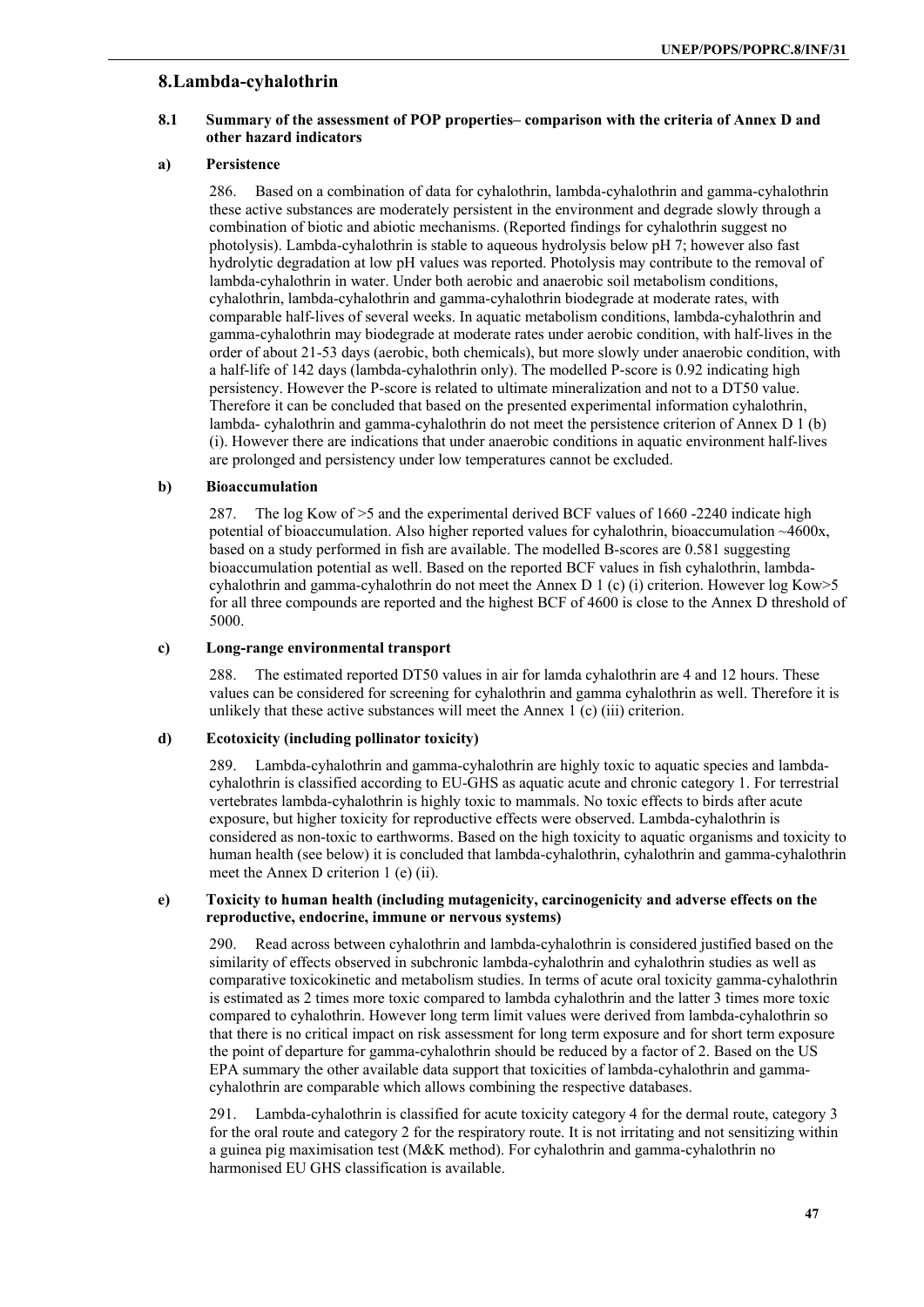292. Cyhalothrin did not induce genotoxic effects in vitro or in vivo and there was no evidence of carcinogenicity in rats. Some equivocal carcinogenic effects were observed in a mouse study. However the European evaluations did not consider these sufficient for classification. US EPA concluded from the studies with cyhalothrin that cyhalothrin, lambda-cyhalothrin and gammacyhalothrin as "not likely to be carcinogenic to humans"

293. With cyhalothrin no teratogenic or reproductive toxicity effects were observed within developmental rat and rabbit studies or a 3 generation rat study. Nevertheless lambda-cyhalothrin is listed within the EU endocrine disrupter database within category 1, which means that it is persistent in the environment or produced at high volumes with evidence of endocrine disruption activity in at least one species using intact animals.

294. Representing a type II pyrethroid the critical effect is neurotoxicity. No delayed neurotoxicity study was required. Within a developmental neurotoxicity study with lambda-cyhalothrin adverse effects were only observed at parentally toxic doses. The clinical neurotoxicity effects accompanied with gastrointestinal effects and reduced food intake in the 90 day and the 1-year dog studies with lambda-cyhalothrin were the basis for the derivation of a systemic long term limit value of 0.0025 mg/kg bw day. An assessment factor of 100 and an oral absorption rate of 50% was taken into consideration. The value was considered reliable also for cyhalothrin and gamma-cyhalothrin.

# **8.2 Identity of the substance and physical and chemical properties**

#### **a) Name and other identifiers of the substance**

295. Lambda-cyhalothrin is the pure cis 1R-alphaS and cis 1S-alphaR enantiomeric pair whereas cyhalothrin is a 50/50 mixture of lambda-cyhalothrin and the cis 1R-alphaR and cis 1S-alphaS enantiomeric pair.

| Common name:                                | Cyhalothrin                                                                                                                                                                                                                                                       |
|---------------------------------------------|-------------------------------------------------------------------------------------------------------------------------------------------------------------------------------------------------------------------------------------------------------------------|
| <b>IUPAC</b> name:                          | $(RS)$ -a-cyano-3-phenoxybenzyl (1RS,3RS)-3- $[(Z)$ -2-chloro-3,3,3-<br>trifluoropropenyl]-2,2-dimethylcyclopropanecarboxylate                                                                                                                                    |
| <b>CAS</b> number:                          | 68085-85-8                                                                                                                                                                                                                                                        |
| Molecular weight:                           | 449.85                                                                                                                                                                                                                                                            |
| <b>Chemical structure:</b>                  | (6) elcohol (2)-(I/?)-cis-ecid<br>F<br>(Fo)-adcohol (Z) (IS) ais acid<br>O<br>н                                                                                                                                                                                   |
| Common name:                                | Lambda-cyhalothrin                                                                                                                                                                                                                                                |
| <b>IUPAC</b> name:                          | $(R)$ -a-cyano-3-phenoxybenzyl (1S)-cis-3-[ $(Z)$ -2-chloro-3,3,3-<br>trifluoropropenyl]-2,2-dimethylcyclopropanecarboxylate and (S)-a-<br>cyano-3-phenoxybenzyl $(1R)$ -cis-3- $[(Z)$ -2-chloro-3,3,3-<br>trifluoropropenyl]-2,2-dimethylcyclopropanecarboxylate |
| <b>CAS</b> number:                          | 91465-08-6                                                                                                                                                                                                                                                        |
| Molecular weight and<br>chemical structure: | See above                                                                                                                                                                                                                                                         |
| Common name:                                | Gamma-cyhalothrin                                                                                                                                                                                                                                                 |

#### **Table 1: Substance identity**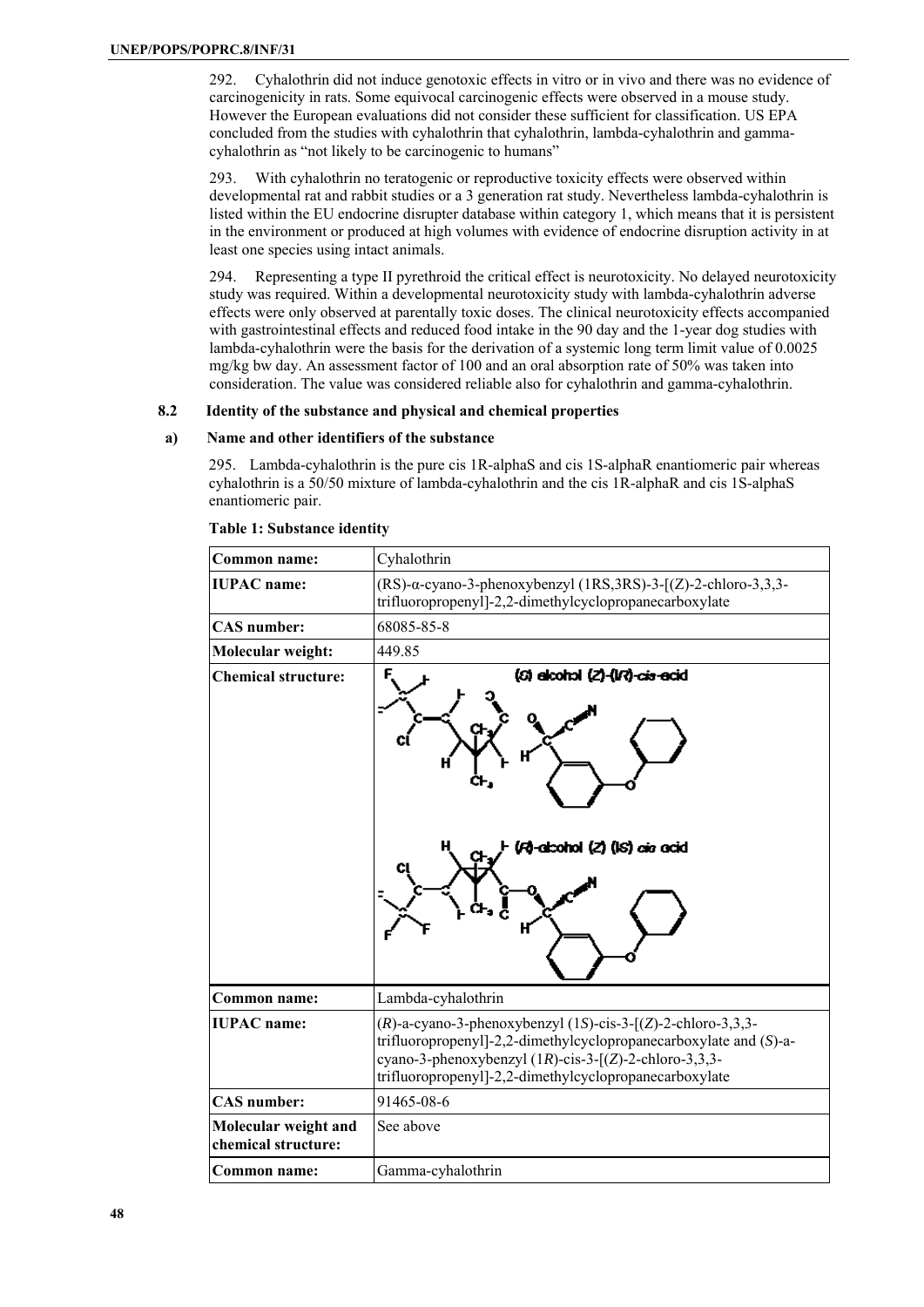| <b>IUPAC</b> name:         | (S)- $\alpha$ -cyano-3-phenoxybenzyl (1R,3R)-3-[(Z)-2-chloro-3,3,3-<br>trifluoropropenyl]-2,2-dimethylcyclopropanecarboxylate |
|----------------------------|-------------------------------------------------------------------------------------------------------------------------------|
| <b>CAS</b> number:         | 76703-62-3                                                                                                                    |
| Molecular weight:          | 449.85 g.mol <sup>-1</sup>                                                                                                    |
| <b>Chemical structure:</b> | CΝ<br>$-O_{\nu_{\nu_{\alpha}}}\right)$                                                                                        |

# **b) Chemical group**

# **c) Physico-chemical properties**

# **Table 3: Overview of selected physico-chemical properties**

| <b>Property</b>                                                                   | Cyhalothrin            | Lamda-<br>cyhalothrin  | Gamma-<br>cyhalothrin                     | <b>Reference</b>       |
|-----------------------------------------------------------------------------------|------------------------|------------------------|-------------------------------------------|------------------------|
| Vapour pressure at 25°C<br>(mPa)                                                  | $1.00 \times 10^{-09}$ | 0.0002                 | $3.45 \times 10^{-04}$                    | <b>PPDB 2012</b>       |
| Water solubility at $20^{\circ}$ C<br>(mg/l)                                      | 0.004                  | 0.005                  | 0.000002                                  | <b>PPDB 2012</b>       |
| Partition coefficient n-<br>octanol/water<br>(log value, pH $7, 20^{\circ}$ C)    | 6.8                    | 6.9                    | 4.96 (range 4.96-<br>5.65)                | <b>PPDB 2012</b>       |
| Partition coefficient<br>air/water (log value)                                    | $-422$                 | $-422$                 | $-4.21$                                   | EPI Suite v $4.0^{12}$ |
| Partition coefficient<br>air/octanol (log value)                                  | 11.02                  | 11.12                  | 997                                       | EPI Suite $v$ 4.0      |
| Henry's Law Constant at<br>$25^{\circ}$ C (Pa.m <sup>3</sup> .mol <sup>-1</sup> ) | $1.80 \times 10^{-02}$ | $2.00 \times 10^{-02}$ | $3.19 \times 10^{-02}$<br>(Dimensionless) | <b>PPDB 2012</b>       |

# **8.3 Classification and labelling**

# **a) Harmonised Classification according to GHS**

296. No harmonised classification according to EU-GHS for cyhalothrin and gamma-cyhalothrin available.

297. Regulation (EC) No  $1272/2008 - 1<sup>nd</sup>$  amendment 2009: Lambda cyhalothrin:

| Category          | <b>Hazard-Phrase</b>                                       |
|-------------------|------------------------------------------------------------|
| Acute Tox. 2      | H330 Fatal if inhaled.                                     |
| Acute Tox. 3      | H301 Toxic if swallowed.                                   |
| Acute Tox. 4      | H312 Harmful in contact with skin.                         |
| Aquatic Acute 1   | H400 Very toxic to aquatic life.                           |
| Aquatic Chronic 1 | H410 Very toxic to aquatic life with long lasting effects. |

# **8.4 Environmental fate**

- **a) Abiotic Degradation**
- -

 $^{12}$ http://www.epa.gov/oppt/exposure/pubs/episuitedl.htm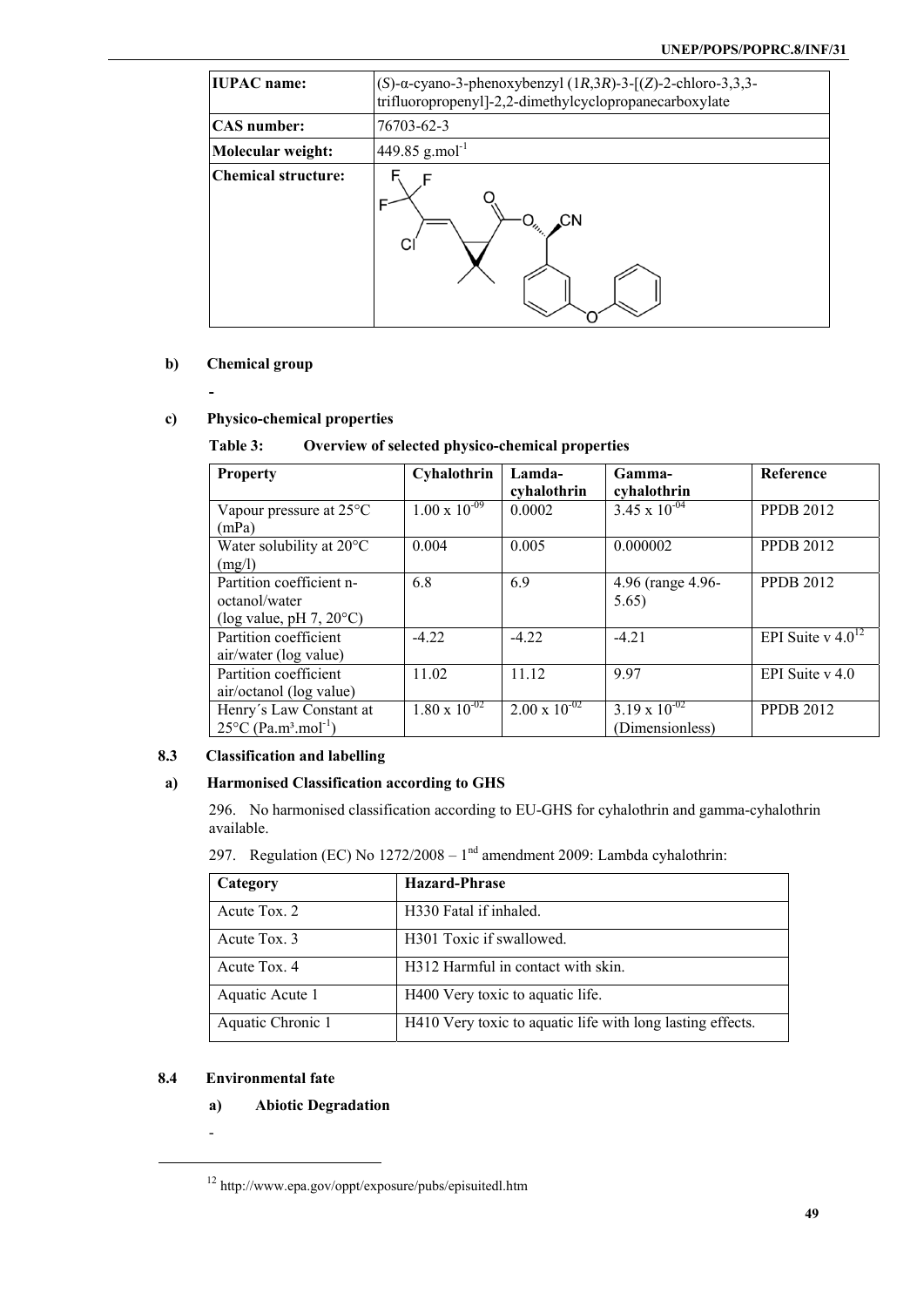# **b) Hydrolysis**

298. Cyhalothrin: PPDB 2012: Hydrolysed slowly at pH 7 to pH 9, faster at pH 9

299. Lamda-cyhalothrin: PPDB 2012: Very Persistent: pH 5.2 and pH 6.9,  $DT_{50} \sim 7$  days at pH 9. These findings are in line with the EFSA review report 2001. However WHO, 2006 reported half-live values according to the OECD 111 test method for lambda-cyhalothrin: pH4: 4.27 days at 20°C, pH 7: 5.03 days at 20°C, and pH 9: 3.36 days at 20°C suggesting fast hydrolytic degradation.

300. Gamma-cyhalothrin: PPDB 2012: Aqueous hydrolysis  $DT_{50}$ : 136 days at 20 $^{\circ}$ C and pH 7 (persistent), stable at pH 5, 1.1 days at pH 9

# **c) Phototransformation/photolysis**

301. Cyhalothrin: PPDB 2012: stable to phototransformation/photolysis

302. Lamda-cyhalothrin: EFSA review report 2001: Indicated  $DT_{50}$  in water 13 days (latitudes 40 and 50°N). Average quantum yield at 270-290 nm 0.092. Calculated  $DT_{50}$  values in European waters range from 5 days (summer) to 75 days (winter). However photolysis is considered to be negligible under field conditions.

# **d) Biodegradation**

303. US EPA 2010 concluded that based on a combination of data for lambda-cyhalothrin and gamma-cyhalothrin, they are moderately persistent in the environment and degrade slowly through a combination of biotic and abiotic mechanisms. On soil, lambda-cyhalothrin is fairly stable (with very little degradation on the order of only  $\sim$ 13% in 35 days). Under both aerobic and anaerobic soil metabolism conditions, cyhalothrin, lambda-cyhalothrin and gamma-cyhalothrin biodegrade at moderate rates, with comparable half-lives of several weeks. Various aerobic soil studies are available with all three test substances. Lambda-cyhalothrin and gamma-cyhalothrin may biodegrade more slowly under anaerobic conditions with a half-life of 142 days (lambda-cyhalothrin only).

304. PPDB (2012) states that for cyhalothrin lab soil studies indicate a DT50 range of 32 to 82 days (geometric mean: 57 days, 20°C).

| 305. Degradation values for lambda-cyhalothrin are displayed in Table 3. |  |  |  |
|--------------------------------------------------------------------------|--|--|--|
|                                                                          |  |  |  |

| Degradation 50%                                                                  | days                  | Reference              | Comment                                                                                                        |
|----------------------------------------------------------------------------------|-----------------------|------------------------|----------------------------------------------------------------------------------------------------------------|
| $DT_{50}$ soil lab (20°)                                                         | 56 $(29-100)$         |                        |                                                                                                                |
| $DT50$ soil field                                                                | $23(6-40)$            | report                 | Soils from Germany and US $(n=10)$                                                                             |
| $DT_{50}$ water<br>sediment/water<br>$DT_{50}$ water<br>sediment/whole<br>system | $\leq 1$<br>7-15 days | review<br>2001<br>EFSA | Rapid dissipation from water: after 1 day 10-<br>13% of applied<br>was present the water phase<br>pH dependent |

# **Table 3: Degradation estimates of lambda-cyhalothrin in soil, water and sediment**

306. Degradation values for gamma-cyhalothrin are similar to lambda-cyhalothrin and range according to PPDB (2012) from a DT50 lab (20°C) of 42 days (geometric mean) to a DT50 typical of 50 days. The DT50 from the water phase only is given with 15 days, however no pH values is stated in PPDB (2012).

# **e) Potential for long-range environmental transport**

307. According to EU biocides AR 2011 the estimated T1/2 in air of lambda-cyhalothrin is 0.51 days (12.2 hours) based on rate constant for gas-phase reaction with hydroxyl radicals 31.46 cm<sup>3</sup>/molecule x sec and assuming a global (day and night) annual average OH-radical concentration of 0.5 x 10<sup>6</sup> molecules/cm<sup>3</sup>. EFSA review report 2001 lists a DT50 value for photo-oxidative degradation of 4.1 hours.

308. This value can be considered for screening for cyhalothrin and gamma-cyhalothrin as well. The estimation program AOPWIN<sup>13</sup> do not considered specific isomeric forms.

# **f) Bioaccumulation**

<sup>13</sup> http://www.epa.gov/oppt/exposure/pubs/episuite.htm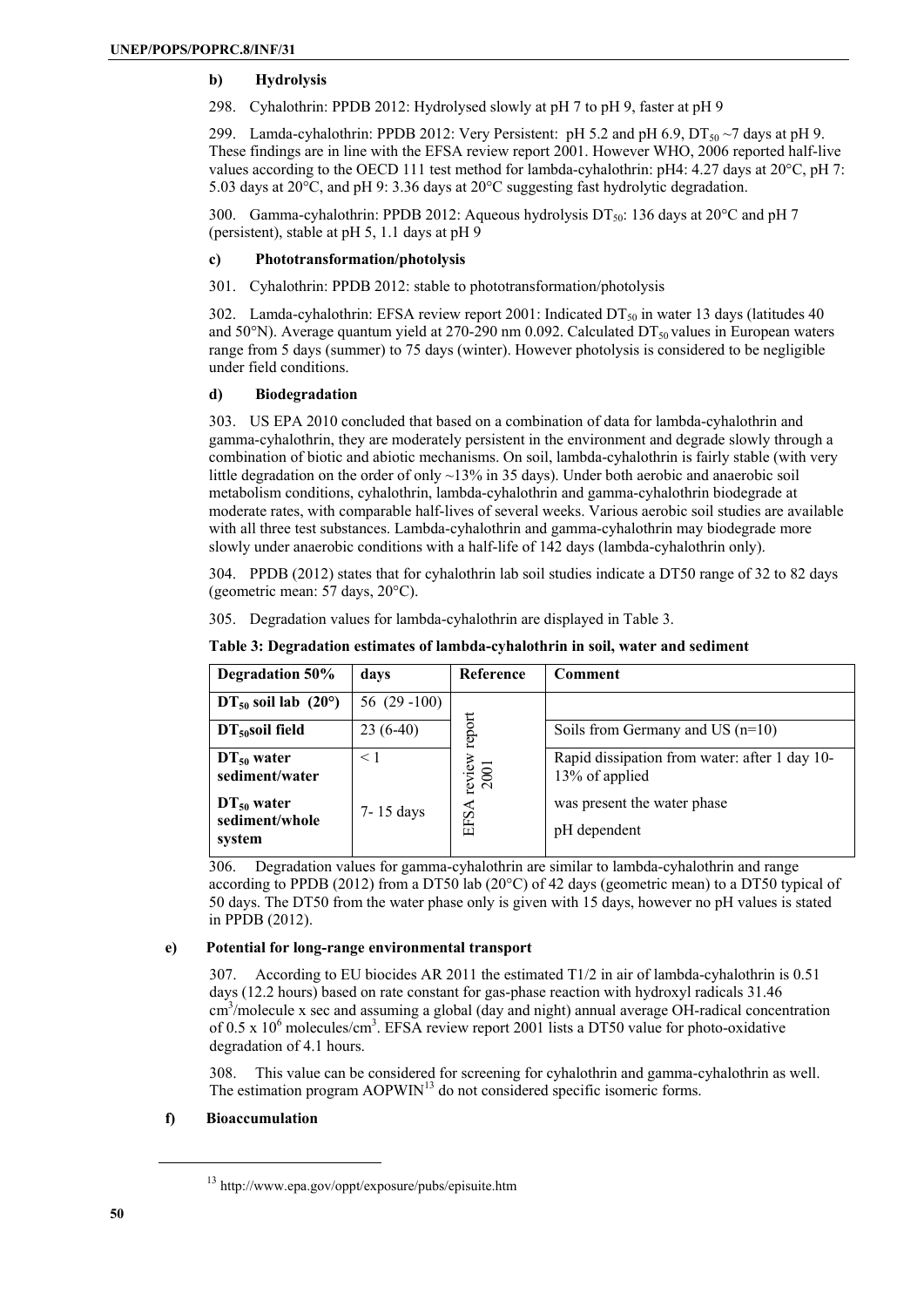309. Cyhalothrin: PPDB 2012: BCF: 1950 in whole fish assuming high bioaccumulation potential (this value is also recorded for the other two compounds). However a higher value was identified by US EPA 2010.

310. Lambda-cyhalothrin: EFSA review report 2001 BCF: 1660-2240 (whole fish). US EPA 2010 also lists BCF values from open literature in *Chironomus riparius* that range from 1300 to 3400.

311. US EPA 2010: Lambda-cyhalothrin and gamma-cyhalothrin are highly bioaccumulative (~4600x), based on a study performed with cyhalothrin in fish, and they depurate at moderately slow rates (~9 days). There is the potential for bioaccumulation and biomagnification.

#### **g) PB-score**

312. Lambda-cyhalothrin has a P-score of 0.919 and a B-score of 0.581 resulting in an overall Bscore of 1.500. The same values were reported for cyhalothrin.

### **8.5 Human health hazard assessment**

313. EU biocides CAR 2011: The human health effect assessment of lambda-cyhalothrin is based on data obtained for lambda-cyhalothrin or cyhalothrin. Lambda-cyhalothrin is the pure cis 1R-alphaS and cis 1S-alphaR enantiomeric pair whereas cyhalothrin is a 50/50 mixture of lambda-cyhalothrin and the R157836 (the cis 1R-alphaR and cis 1S-alphaS) enantiomeric pair. Read across between the two substances is considered justified based on the similarity between effects observed in the two 90 day studies performed in rats with identical dose levels of either lambda-cyhalothrin or cyhalothrin. Read across is further supported by a bridging study demonstrating that the absorption, tissue distribution, metabolism and excretion of lambda-cyhalothrin and cyhalothrin is quantitatively and qualitatively similar in rat. However lambda-cyhalothrin appears to be approximately three times more potent than cyhalothrin in both rats and mice when comparing the acute oral toxicity of lambdacyhalothrin reported in this dossier to the acute oral toxicity of cyhalothrin reported in literature. Since all reference values used were derived from NOAELs obtained in studies performed with lambda-cyhalothrin, the difference in potency has no impact on the risk assessment of the representative formulations containing lambda-cyhalothrin.

314. US EPA summary document 2010: The relative toxicities of lambda-cyhalothrin and gammacyhalothrin are comparable, making it possible for the **Agency to combine** the toxicity databases for purpose of risk assessment. The database for gamma-cyhalothrin was supplemented by available data for lambda-cyhalothrin and vice versa because the toxicity profiles of lambda-cyhalothrin and gamma-cyhalothrin are expected to be similar to each other.

# **a) Acute toxicity**

315. EU biocides CAR 2011: The acute toxicity data are in agreement with the actual EU GHS classification: category 4 for the dermal route, category 3 for the oral route and category 2 for the respiratory route. The substance was not sufficiently irritant to skin or eye to require respective classification. The substance was not sensitizing within a guinea pig maximisation test (M&K method).

316. EFSA review report 2001: The conclusions presented were in agreement with EU biocides CAR 2011.

317. US EPA summary document 2010: The acute toxicity profiles for the cyhalothrins were similar. Oral, dermal and inhalation routes of exposure resulted in toxicity category II. Only gammacyhalothrin was slightly more toxic (category I) for inhalation. Cyhalothrin and lambda-cyhalothrin were moderately irritating to the eye (category III). They were mildly irritating to the skin (category IV). Gamma-cyhalothrin appeared to be more irritating (category I and II, for eye and skin irritation, respectively). None of the cyhalthrins were dermal sensitizers.

318. WHO 2011: WHO/IPCS has evaluated lambda-cyhalothrin and classified it as 'Moderately Hazardous' (Class II), on the basis of acute oral toxicity data. The hazards and risks were summarised as follows: Harmful, irritating to eyes, skin and upper respiratory system.

#### **b) Mutagenicity and carcinogenicity**

319. EU biocides CAR 2011: Genotoxicity and carcinogenicity studies and were carried out with cyhalothrin. No genotoxic effects were observed in the standard in vitro test package, reinforced with an additional UDS test and in vivo mouse micronucleus test. There is also no evidence of carcinogenicity in rats. An increased incidence of mammary adenocarcinomas was observed in female mice (above incidence in concurrent and historical controls). However the results of the studies performed do not give sufficient evidence for classification of lambda cyhalothrin as a carcinogenic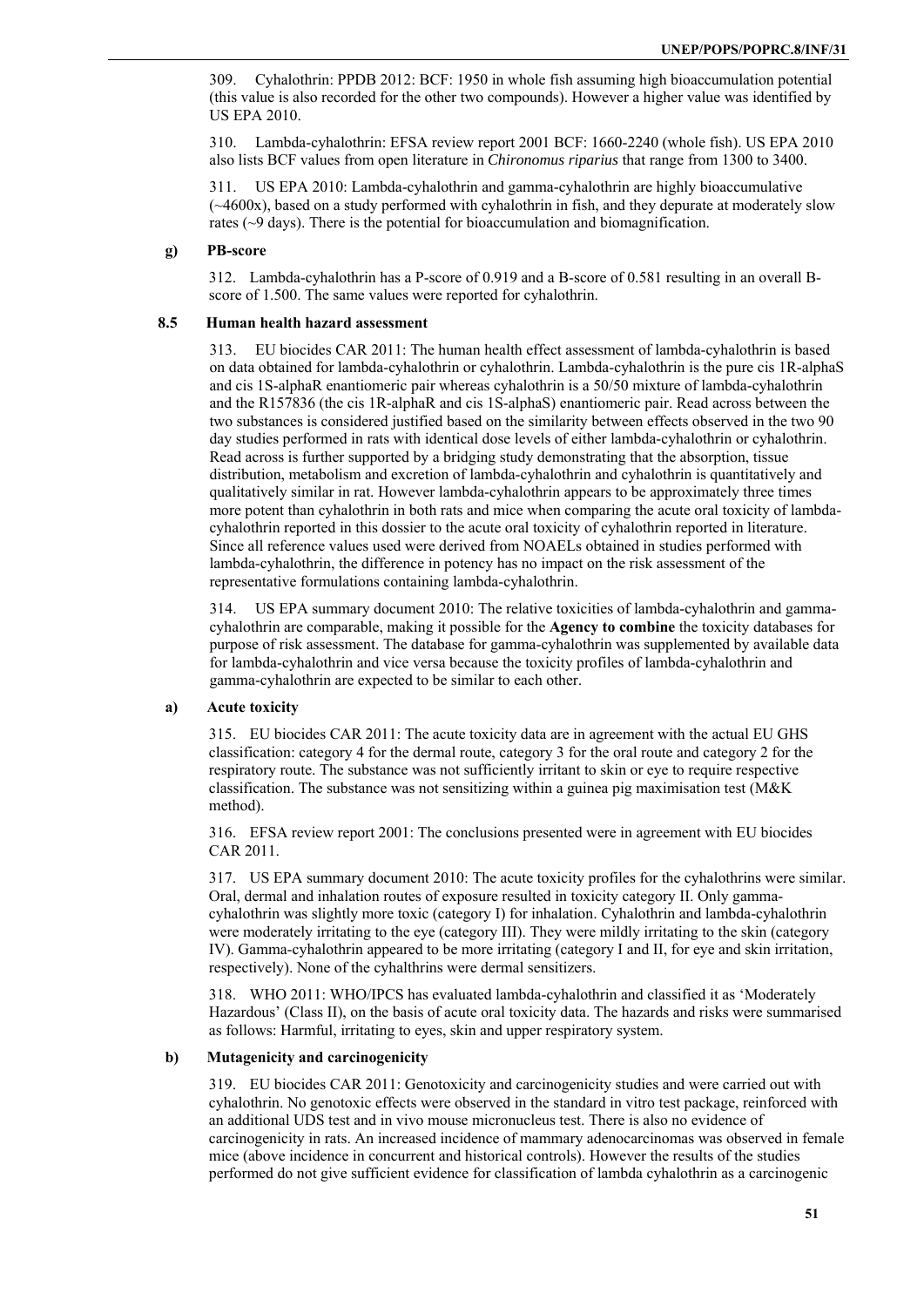substance.

320. EFSA review report lambda-cyhalothrin 2001: The conclusions presented were in agreement with EU biocides CAR 2011.

321. US EPA summary document 2010: The agency classified cyhalothrin, lambda-cyhalothrin and gamma-cyhalothrin as "not likely to be carcinogenic to humans" based on the lack of evidence of carcinogenicity in mice and rats. Carcinogenicity studies are not available for lambda- or gammacyhalothrin. However the general cyhalothrin carcinogenicity studies in rats and mice were considered to be sufficient for classification as "not likely to be carcinogenic to humans". There is no evidence of mutagenicity for cyhalothrin, lambda-cyhalothrin or gamma-cyhalothrin.

# **c) Toxicity for reproduction**

322. EU biocides CAR 2011: Reduced bodyweights with associated effects on mean litter weight were observed in a three generation rat study with cyhalothrin. It was concluded that there were no adverse effects on adult fertility or reproduction. The teratogenicity studies performed with cyhalothrin on rats and rabbits did not reveal any foetal effects.

323. EFSA review report 2001: The conclusions presented were in agreement with EU biocides CAR 2011.

# **d) Neurotoxicity**

324. EU biocides CAR 2011: Clinical signs of neurotoxicity from lambda-cyhalothrin were reported in dogs and rats. Within the developmental neurotoxicity study no respective specific effects were observed with lambda-cyhalothrin. Cases of subjective facial sensation (also known as 'SFS' or paraesthesia) were reported to have occurred at all stages of *lambda*-cyhalothrin handling, from smallscale laboratory work to commercial synthesis and formulation operations. Subjective facial sensation is a collection of skin-associated symptoms, including itching, tingling, burning, cold or numbness due to skin contact with *lambda*-cyhalothrin. The face was most commonly affected. These symptoms can cause discomfort and may in some individuals last for up to 24 hours after exposure. Recovery was apparently complete and there was no evidence of lasting damage.

325. EFSA review report 2001: The conclusions presented were in agreement with EU biocides CAR 2011.

326. US EPA summary document 2010: The number of reported incidents involving lambdacyhalothrin is relatively large. The majority of health effects involved dermal, neurological, gastrointestinal and respiratory symptoms. These symptoms were of low to moderate severity, however, two of the incidents resulted in death. Most of the cases occurred at home in a residual setting, although there were cases that occurred in occupational settings as well. This exposure occurred while the patients were applying or using the product either indoors or outdoors. Many incidents appeared to occur because the product was used improperly. A moderate number of low severity incidents involving gamma-cyhalothrin have been reported. In addition, the number of high severity incidents is low. Most of the cases occurred at home in a residential setting. Patients reported inhaling the product, or accidentally getting the product on their faces, hands, arms and/or legs. These exposures occurred while the patients were applying or using the products either indoors or outdoors.

327. WHO 2011: Ingestion could lead to neurological symptoms such as tremors and convulsions.

# **e) Immunotoxicity**

328. US EPA summary document 2010: The agency anticipates requiring an immunotoxicity study (GLN 870.7800) in order to conduct a complete human health risk assessment for lambda-cyhalothrin and gamma-cyhalothrin.

#### **f) Endocrine disruption**

329. EU Endocrine Disruption Database (2012): Listed within category 1, which means that it is persistent in the environment or produced at high volumes with evidence of endocrine disruption activity in at least one species using intact animals.

330. EU biocides CAR 2011: As part of the evaluation of the application for the inclusion of lambda-cyhalothrin in Annex I of the Biocidal Products Directive (98/8/EC) toxicology and ecotoxicology data are assessed. It is concluded that there was no clear evidence of endocrine disruption effects from these studies. However, it should be noted that due to limitations in the test guidelines available at the time, the potential for endocrine effects may not have been fully investigated.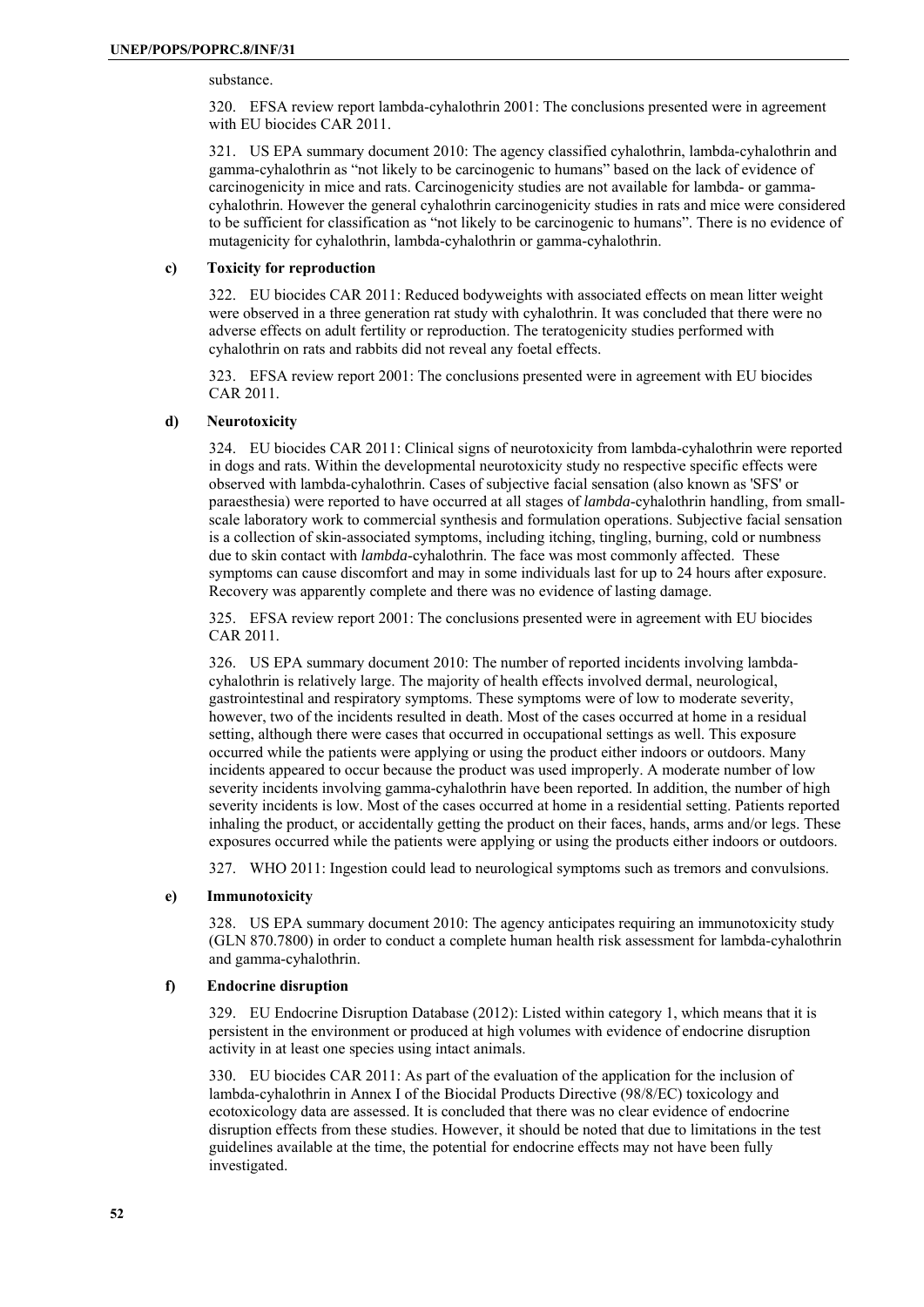### **g) Mode of action**

331. ATSDR 2003: The primary site of action for pyrethrins and pyrethroids is the sodium channel of nerve cells, Type II pyrethroids include a cyano group; their effects in rodents are usually characterized by pawing and burrowing behaviour, followed by profuse salivation, increased startle response, abnormal hindlimb movements, and coarse whole body tremor that progresses to sinuous writhing (choreoathetosis). Clonic seizures may be observed prior to death. Body temperature is not increased, but may decrease. The term CS-syndrome (from choreoathetosis and salivation) has been applied to Type II responses.

332. US EPA summary document 2010: As with the other pyrethroids, lambda- and gammacyhalothrin cause neurotoxicity in insects and mammals by the modulation of nerve axon sodium channels. Pyrethroids interfere with the ability of the nervous system to relay nerve transmissions, potentially resulting in tremors, conclusions, salivation and other clinical effects. Based on similar mammalian toxicity profiles for cyhalothrin technical, lambda-cyhalothrin and gamma-cyhalothrin, the toxicity databases were combined for purposes of risk assessment. Endpoints for risk assessment were based on neurological effects observed in lambda-cyhalothrin studies. However, the points of departure were reduced by a factor of 2 for acute dietary, dermal and inhalation scenarios because of the increased toxicity observed and/or presumed in rat gamma-cyhalothrin studies. There was no evidence of increased quantitative and qualitative susceptibility in rats or rabbits. The endpoints chosen for risk assessment were considered protective, and the degree of concern and residual uncertainties were low.

#### **h) Acceptable exposure levels**

333. EU biocides CAR 2011: A systemic long term limit value (AEL) of 0.0025 mg/kg bw/day was derived based on the NOAEL obtained in the one-year dog study, an oral absorption of 50% and an assessment factor of 100. The respective critical effects were neurological effects (unsteadiness, lack of muscular co-ordination), gastro-intestinal effects and reduced food intake. In the long term rat studies also neurological effects were observed as critical, but they were accompanied with hepatic changes including increased liver weight and reduced body weight.

334. EFSA review report 2001: The same systemic long term limit value (AOEL systemic) was derived on the same data and assessment factors. In addition an external long term limit value (ADI) of 0.05 mg/kg bw day was derived on the same data without consideration of the oral absorption rate

335. WHO 2011: The JMPR allocated an ADI of 0-0.02 mg/kg bodyweight for cyhalothrin, based on short term and chronic testing on rats, mice, rabbits, guinea pigs and dogs. The data were considered by the JMPR and WHO to be applicable to lambda-cyhalothrin.

#### **8.6 Environmental hazard assessment**

336. According to US EPA (2010) *lambda*-cyhalothrin and *gamma*-cyhalothrin has the following

337. Environmental Hazards statement: This pesticide is extremely toxic to fish and aquatic organisms and toxic to wildlife

#### **a) Aquatic compartment (including sediment)**

338. Toxicity data for aquatic species are for example available from EFSA review report 2001 and EU biocides AR 2011. Lambda-cyhalothrin is classified as very highly toxic to aquatic organisms based on data for aquatic vertebrates and invertebrates as well as for sediment dwelling organisms. Toxicity reference values for aquatic species are listed in Table 4. Toxicity values reported for cyhalothrin and gamma-cyhalothrin are within the same range (deviation factor max. of 10) suggesting high toxicity in chronic exposure conditions to invertebrates.

339. US EPA summary document 2010: Gamma-cyhalothrin is very highly toxic to fish and aquatic invertebrates. Chronic toxicity data for sensitive freshwater fish species as well as invertebrates are lacking, also no data on aquatic plants are available. There are concerns of increased toxic effects of gamma- and lambda-cyhalothrin together with piperonyl butoxide on nontarget species.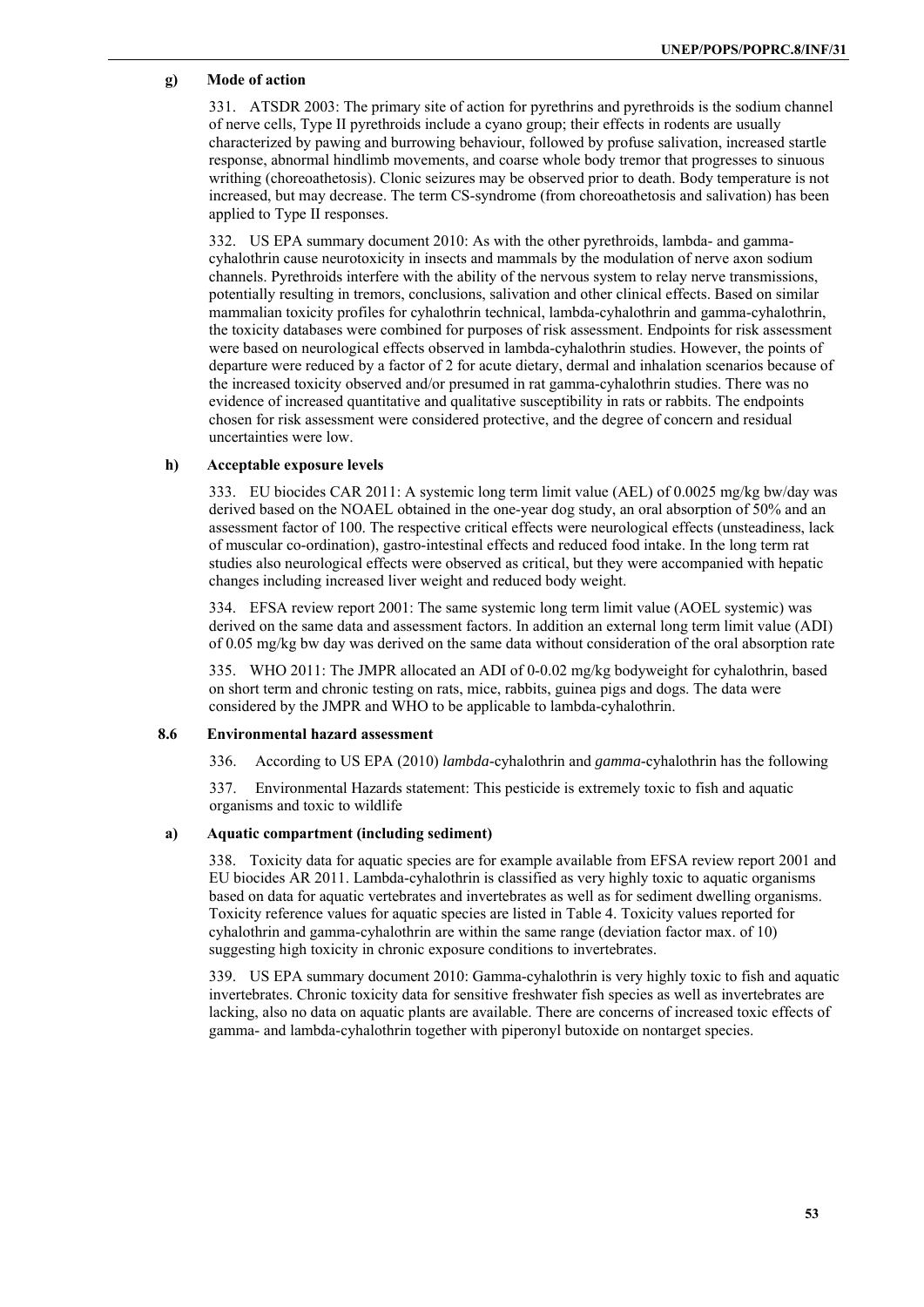| <b>Exposure scenario/</b><br><b>Study type</b> | Organism<br>/Species             | Endpoint                    | <b>Toxicity value</b> | Reference                          |
|------------------------------------------------|----------------------------------|-----------------------------|-----------------------|------------------------------------|
| Acute 96 hour                                  | Fish                             | $LC_{50}$                   | $0.21 \mu g/l$        |                                    |
| Chronic, 21 days                               | Fish                             | <b>NOEC</b>                 | $0.25 \mu g/l$        |                                    |
| Acute 48 hour<br>Aquatic<br>invertebrates      |                                  | $EC_{50}$                   | $0.36 \mu g/l$        |                                    |
| Acute 96 hour                                  | Neonate aquatic<br>invertebrates | $EC_{50}$                   | $0.016 \mu g/l$       | EFSA review report 2001            |
| Acute 96 hour                                  | Neonate aquatic<br>invertebrates | <b>NOEC</b>                 | $0.006 \mu g/l$       |                                    |
| Chronic, 21 days                               | Sediment dwelling<br>organisms   | <b>NOEC</b>                 | $0.16\mu g/l$         |                                    |
| Acute 96 hour                                  | Algae                            | EC50                        | $>0.3$ mg/l           |                                    |
| Acute 96 hour                                  | Aquatic crustaceae               | $LC_{50}$                   | $0.003\mu g/l$        | <b>PPDB 2012</b>                   |
| Chronic, 21 days                               | Aquatic<br>invertebrates         | <b>NOEC</b><br>reproduction | $0.00198 \,\mu g/l$   |                                    |
| Chronic, 21 days                               | Sediment dwelling<br>organisms   | <b>NOEC</b>                 | $0.0175 \mu g/l$      | EU biocides AR<br>$\overline{201}$ |
| Field study, 14 days                           | Various species                  | <b>NOAEC</b>                | 0.0175                |                                    |

**Table 4: Toxicity reference values for the aquatic compartment** 

# **b) Terrestrial compartment**

340. EFSA review report 2001 and EU biocides AR 2011: Lambda-cyhalothrin is toxic to vertebrates and highly toxic to bees and other arthropods. Chronic toxicity field studies with earthworms revealed a low NOEC of 29 µg/kg soil (ww). The chronic dietary intake NOEC for birds in a reproduction study was estimated to be 3 mg/kg bw/day. Acute LD50 for cyhalothrin and gamma cyhalothrin suggested no acute toxicity to birds (PPDB 2012). The low chronic NOEC for earthworms of gamma-cyhalothrin is in line with the finding in Table 5 for lambda-cyhalothrin.

|  |  |  | Table 5: Toxicity reference values for the terrestrial compartment for lambda-cyhalothrin |  |
|--|--|--|-------------------------------------------------------------------------------------------|--|
|--|--|--|-------------------------------------------------------------------------------------------|--|

| <b>Exposure scenario/</b><br><b>Study type</b> | Organism<br>/Species | <b>Endpoint</b> | <b>Toxicity value</b>               |                        |
|------------------------------------------------|----------------------|-----------------|-------------------------------------|------------------------|
| Acute, oral                                    | Mice                 | $LD_{50}$       | $20 \text{ mg/kg}$                  |                        |
| Short term dietary                             | Rat                  | <b>NOEL</b>     | $0.7$ mg/kg/d                       | review report 2001     |
| Acute                                          | <b>Birds</b>         | $LD_{50}$       | $>3950$ mg/kg                       |                        |
| Dietary                                        | <b>Birds</b>         | $LC_{50}$       | $>5300$ mg/kg                       |                        |
| Reproduction                                   | <b>Birds</b>         | <b>NOEC</b>     | $>30$ mg/kg /food                   | EFSA                   |
| Acute 14 day                                   | Earthworms           | $LC_{50}$       | $>1000$ mg/kg                       |                        |
| Short term Dietary                             | <b>Birds</b>         | $LC_{50}$       | $>$ 3978 mg/kg                      |                        |
| Reproduction                                   | <b>Birds</b>         | <b>NOEC</b>     | $>$ 30mg/kg<br>/food $=3mg/kg/bw/d$ | EU biocides<br>AR 2011 |
| Acute 14 day                                   | Earthworms           | $LC_{50}$       | $>247$ mg/kg                        |                        |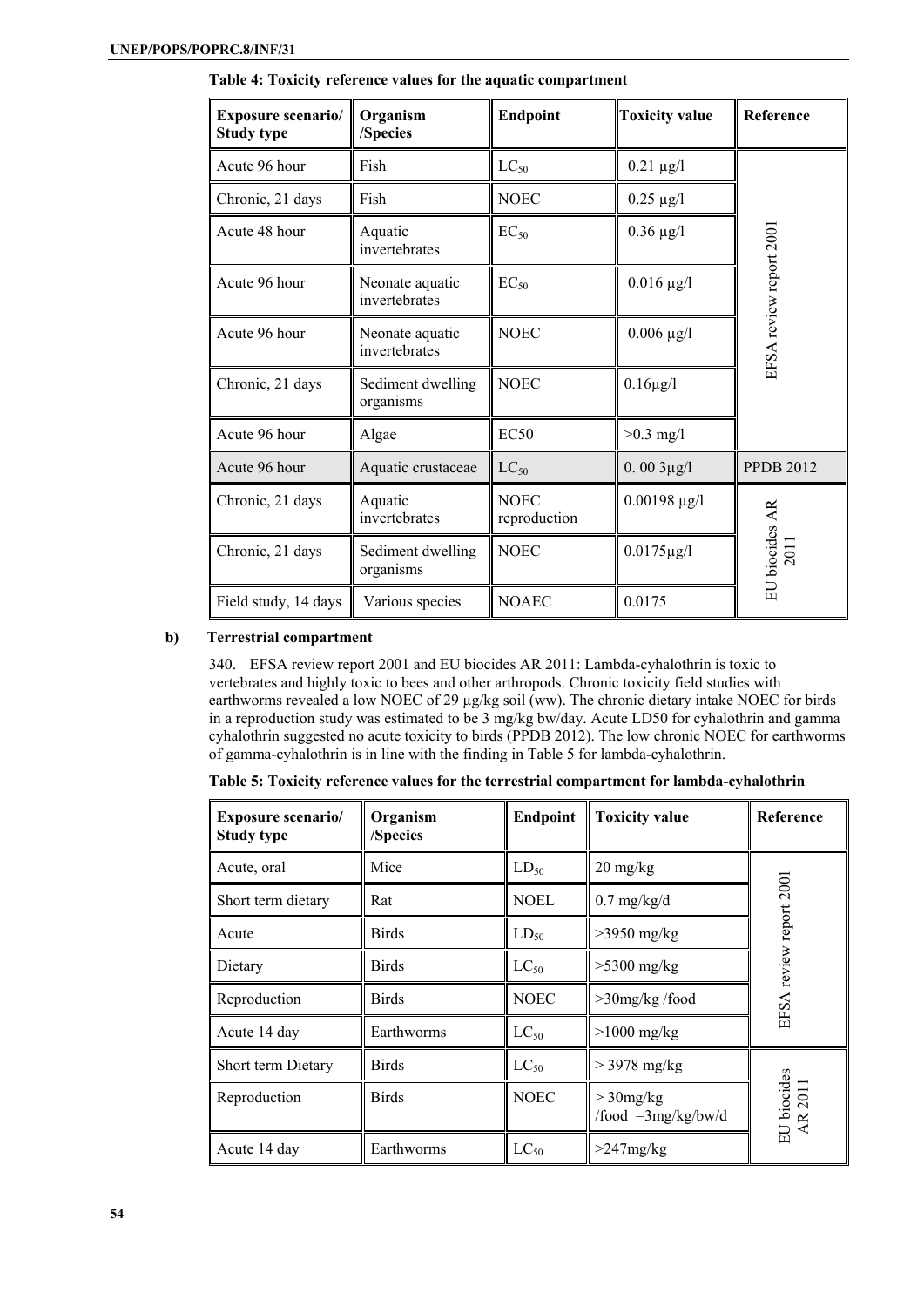| <b>Exposure scenario/</b><br><b>Study type</b> | Organism<br>/Species       | <b>Endpoint</b> | <b>Toxicity value</b>     | Reference |
|------------------------------------------------|----------------------------|-----------------|---------------------------|-----------|
| Chronic 3 years                                | Earthworms, field<br>study | <b>NOEC</b>     | $0.029$ mg/kg<br>/ww soil |           |
| 28 days reproduction                           | Soil dwelling<br>arthropod | <b>NOEC</b>     | $1.29$ mg/kg<br>/ww soil  |           |
| 28 days                                        | Plants                     | $EC_{50}$       | $0.11$ mg/kg ww soil      |           |
| 28 days                                        | Microorganisms             | $EC_{50}$       | 1.1 mg/kg ww soil         |           |

# **c) Toxicity to pollinators**

- 341. Cyhalothrin and gamma-cyhalothrin: PPDB 2012: Acute 48 hour LD50 contact  $= 0.005 \mu g$ /bee
- 342. Lambda-cyhalothrin: EFSA review report 2001: Acute oral toxicity: LD50 (48 h) = 0.91 μg/bee
- 343. Acute contact toxicity: LD50  $(48 h) = 0.038 \text{ µg/bee}$

344. EU biocides AR 2011: The most sensitive of the other tested arthropod species was the predatory mite *T. pyri*, with a 48 hour LR50 = 0.0037 g a.s./ha in a study with direct exposure of dried residues on glass plates.

#### **8.7 Other Information**

345. Toxicological information presented in the PAN –pesticides database and in the footprint database is largely consistent with the toxicological information summarized above with the exception that the reproductive toxicity and developmental study results summarized above seem not respected or insufficient for a conclusion in the PAN database and the negative conclusion on carcinogenicity and the EU endocrine disruption database listing was not acknowledged in the footprint database. It seems that read across between the cyhalothrin and the lambda- and gamma- enantiomers was not similarly taken into consideration for these databases.

346. In the review report of the EC work programme for review of existing active substances provided for the placing of plant protection products on the market, it is mentioned that for the protection of aquatic organisms, risk mitigation measures should be applied. For the protection of bees Member States should prescribe appropriate risk mitigation measures (e.g. buffer zones) if products containing lambda-cyhalothrin are applied at high doses. Depending on crop and application rate, Member States should prescribe appropriate risk mitigation measures to avoid unacceptable effects on non-target arthropods when authorisations are granted for plant protection products containing this active substance.

# **8.8 References**

EU biocides AR (2011) Assessment Report for lambda-cyhalothrin. Product-type 18. (Insecticide) May 2011, available at http://ec.europa.eu/environment/biocides/annexi\_and\_ia.htm

EU biocides CAR (2011) Competent Authority Report lambda-cyhalothrin, Product-type 18, May 2011.

EU Endocrine Disruption Database (2012) http://ec.europa.eu/environment/endocrine/strategy/short\_en.htm, 2012-04-16

EFSA review report (2001) Review report for the active substance lambda-cyhalothri,. 7572/VI/97 final January 2001, available at

http://ec.europa.eu/sanco\_pesticides/public/index.cfm?event=activesubstance.selection

US EPA summary document (2010) Lambda-Cyhalothrin Summary Document Registration Review: Initial Docket December 2010. http://www.regulations.gov/#!docketDetail;D=EPA-HQ-OPP-2010- 0480

US EPA (2010) EFED Registration Review Problem formulation for Lambda-Cyhalotrin and Gamma-Cyhalothrin November 2010. http://www.regulations.gov/#!documentDetail;D=EPA-HQ-OPP-2010-0480-0005

WHO (2011) Specifications and evaluations for public health pesticides. Lambda- Cyhalothrin. available at http://www.who.int/whopes/quality/newspecif/en/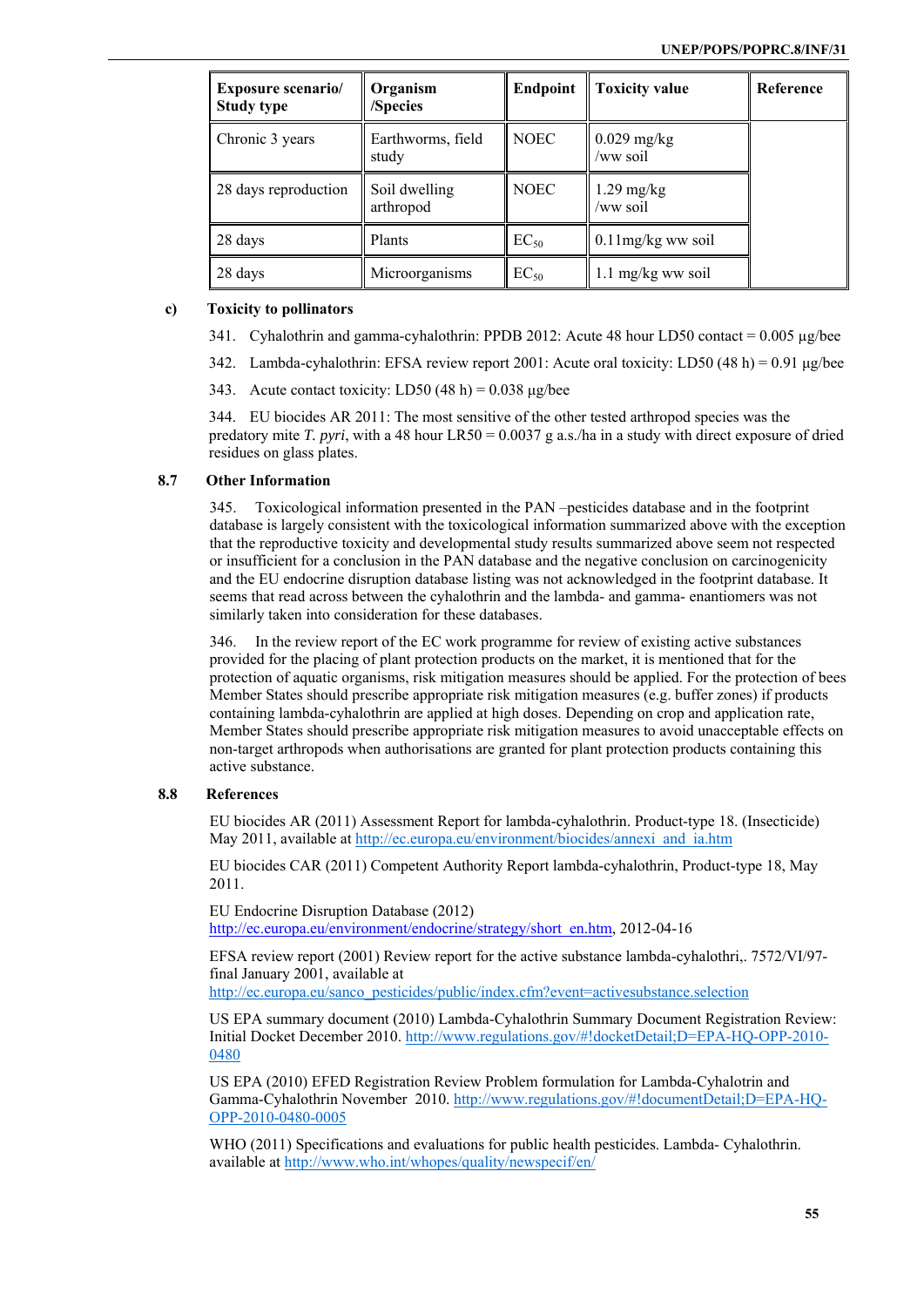PPDB (2012) Pesticide Properties Database, http://sitem.herts.ac.uk/aeru/footprint/en/index.htm, 2012-04-18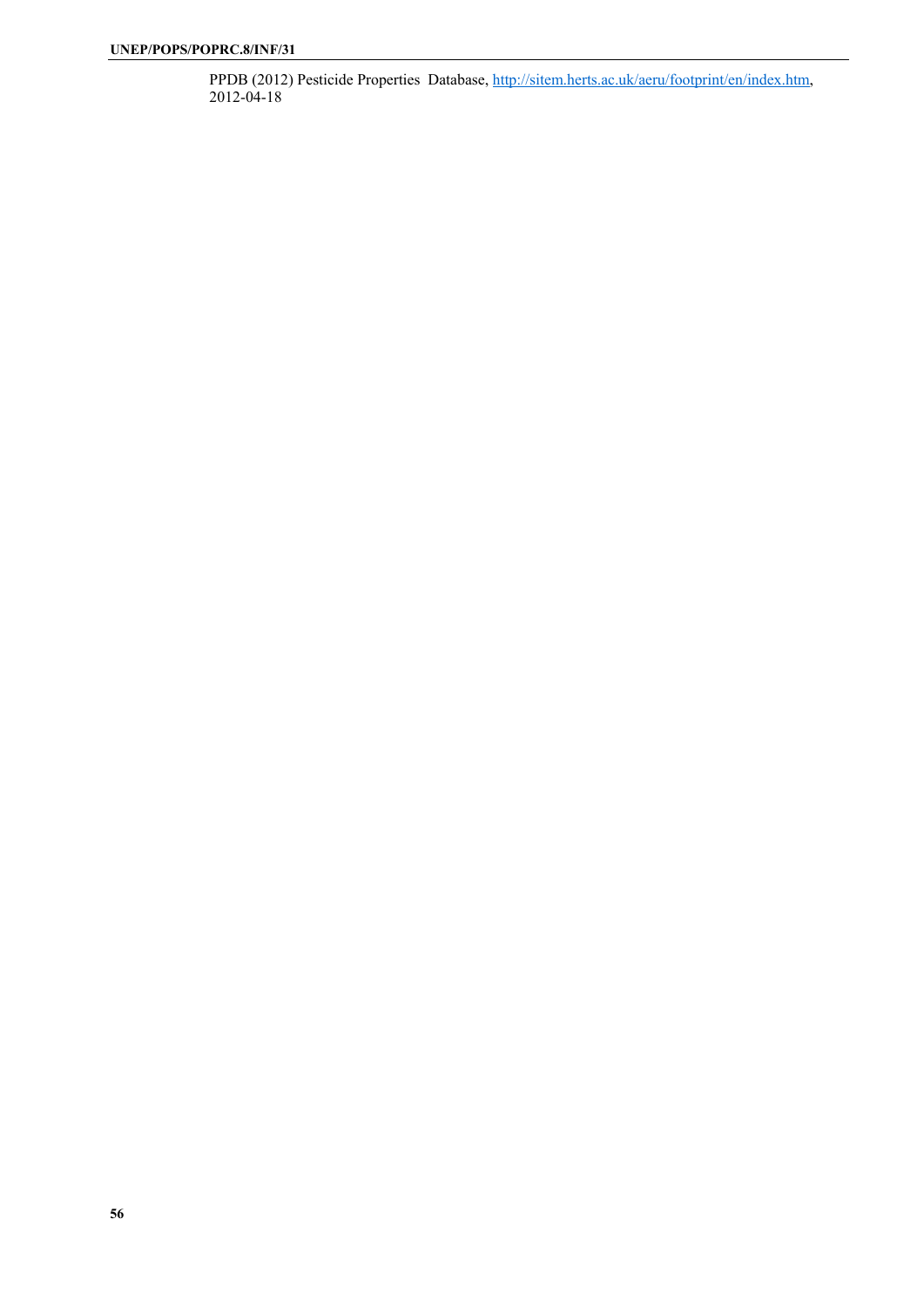# **9. Malathion**

### **9.1 Summary of the assessment of POP properties– comparison with the criteria of Annex D and other hazard indicators**

### **a) Persistence**

347. Malathion is susceptible to pH dependant hydrolytic degradation (DT50 values range from 107 days at pH 5 to 0.49 days at pH 9). The parent compound and its metabolites are degraded in laboratory soil test with DT50 values form <1 day to 11 days. Also results from water/sediment studies suggest rapid break-down for malathion ( $DT50 \leq 1$  day). The modelled P-score of malathion is also low. Based on the presented information it can be concluded that malathion does not meet the persistence criterion of Annex D 1 (b) (i).

#### **b) Bioaccumulation**

348. Malathion does not fulfil the Annex D 1 (c) (i) criterion on bioaccumulation based on a log Kow of 2.75 and an experimentally derived BCF of 103. In addition the modelled B-score is 0.00.

### **c) Long-range environmental transport**

349. Malathion has a calculated a half-life in air of 0.8 hours. According to the rapid degradation of malathion in air  $\ll$  days) and a lack of experimental evidence of persistency the LRT potential of malathion is considered to be low. Therefore it can be concluded that malathion does not fulfill the Annex D 1 (d) (iii) criterion.

#### **d) Ecotoxicity (including pollinator toxicity)**

350. Malathion is highly toxic to aquatic organisms and is classified according to GHS as aquatic acute and chronic category 1. For terrestrial vertebrates on a chronic basis, malathion is moderately toxic to avian species and less toxic to mammals. However DAR- 2009 considers a reproduction NOEC of 13.5 mg a.s./kg bw/day for Bobwhite quail relevant for risk assessment that is below the dietary value of 2400 ppm from the dietary study used by US-EPA Red 2009.Malathion is acutely slightly toxic to earthworms, but its toxicity to bees is high.

351. Based on its high ecotoxicity and toxicity to human health (see below) Annex D 1 (e) (ii) is fulfilled

#### **e) Toxicity to human health (including mutagenicity, carcinogenicity and adverse effects on the reproductive, endocrine, immune or nervous systems)**

352. Malathion is of low acute systemic toxicity qualifying for acute oral GHS class 4.

353. Malathion is not classified for carcinogenicity, mutagenicity or reproductive toxicity according to the GHS system in the EU.

354. The in vitro genotoxicity results are inconclusive, but the in vivo genotoxicity results are negative which suggests the conclusion that there is no relevant mutagenic potential. Some carcinogenicity findings lead to IARC class 3 (evidence inadequate in humans and inadequate or limited in animals) and US-EPA conclusion for "suggestive evidence for carcinogenicity". Genotoxicity of the impurity Isomalathion cannot be excluded.

355. Within reproductive toxicity studies decreased pup weights in rats and increased resorptions in the rabbit were reported but the results were considered not sufficient for a classification proposal.

356. Malathion is listed in the EU endocrine disrupter database within category 2. This means that it is persistent or a HPVC chemical with at least some in vitro evidence of biological activity related to endocrine disruption.

357. Some literature studies are indicated that show that malathion can affect immune function, but this was not considered as important for risk quantification by US EPA.

358. Malathion is classified for skin sensitization.

359. The substance did not induce delayed neurotoxicity. The critical effect used for limit value derivation is cholinesterase inhibition. In the latest evaluation available this lead to an lowest ADI proposal of 0.03 mg/kg bw day.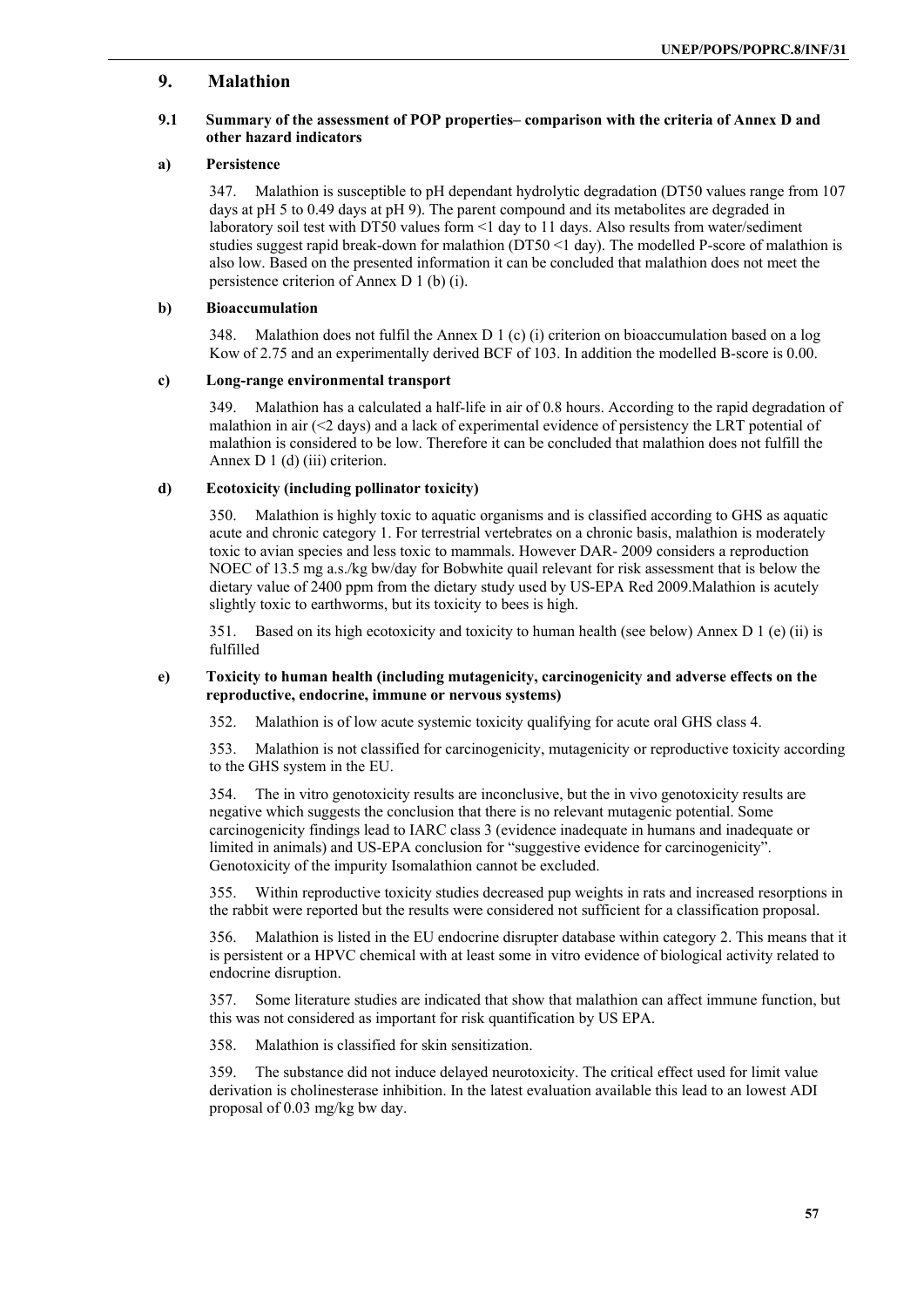- **9.2 Identity of the substance and physical and chemical properties**
- **a) Name and other identifiers of the substance**

# **Table 1: Substance identity**

| Common name:              | malathion (ISO)                                                      |  |  |  |
|---------------------------|----------------------------------------------------------------------|--|--|--|
| <b>IUPAC</b> name:        | 1,2-bis(ethoxycarbonyl)ethyl O,O-dimethyl phosphorodithioate         |  |  |  |
| <b>CAS</b> number:        | $121 - 75 - 5$                                                       |  |  |  |
| Molecular weight:         | 330.6                                                                |  |  |  |
| <b>Chemical structure</b> | e<br>$H_3C$<br>CH <sub>3</sub><br>CH <sub>3</sub><br>CH <sub>3</sub> |  |  |  |

# **Table 2: Toxicological relevant impurities**

| <b>Impurities</b> | <b>Typical concentration</b> | <b>Remarks</b>                                 |
|-------------------|------------------------------|------------------------------------------------|
| Isomalathion      | must not exceed 2 g/kg       | DAR2009: acetyl cholinesterase inhibitor which |
|                   | (EFSA review report 2010-    | enhances the toxicity of malathion. Positive   |
|                   | $01-22)$                     | results in genotoxicity studies may be due to  |
|                   | $\leq$ 0.03 % isomalathion   | isomalathion, this has been reported also in   |
|                   | (Annex VI to EU CLP          | literature.                                    |
|                   | regulation)                  |                                                |
| malaoxon          | must not exceed 1 g/kg       | DAR 2009: acetyl cholinesterase inhibitor      |
|                   | (EFSA review report 2010-    | which enhances the toxicity of malathion.      |
|                   | $01-22)$                     |                                                |
|                   |                              |                                                |

# **b) Chemical group**

Organophosphate

# **c) Physico-chemical properties**

# **Table 3: Overview of selected physico-chemical properties**

| <b>Property</b>                   | Value                                                                      | <b>Remarks and Reference</b> |
|-----------------------------------|----------------------------------------------------------------------------|------------------------------|
| Vapour pressure                   | $4.5 \times 10^{-4}$ Pa                                                    | <b>PPDB 2012</b>             |
| Water solubility                  | 148 mg/L $(25^{\circ}C)$                                                   | DAR 2009                     |
| Partition coefficient n-          | 2.75                                                                       | <b>PPDB 2012</b>             |
| octanol/water (log value)         |                                                                            |                              |
| Partition coefficient n-air/water | $-6.7$                                                                     | EPI SUITE <sup>14</sup>      |
| (log value)                       |                                                                            |                              |
| Partition coefficient n-          | 9.45                                                                       | <b>EPI SUITE</b>             |
| octanol/air (log value)           |                                                                            |                              |
| Henry's Law Constant at 25°C      | $\overline{1.00 \text{ X}}$ $10^{-03}$ Pa m <sup>3</sup> mol <sup>-1</sup> | <b>PPDB 2012</b>             |

# **9.3 Classification and labelling**

# **a) Harmonised Classification according to GHS**

Regulation (EC) No  $1272/2008 - 1<sup>nd</sup>$  amendment 2009

| Category          | <b>Hazard-Phrase</b> |
|-------------------|----------------------|
| Acute Tox. 4      | H302                 |
| Skin Sens. 1      | H317                 |
| Aquatic Acute 1   | H400                 |
| Aquatic Chronic 1 | $H410$ , $M=1000$    |

 $^{14}$ http://www.epa.gov/oppt/exposure/pubs/episuite.htm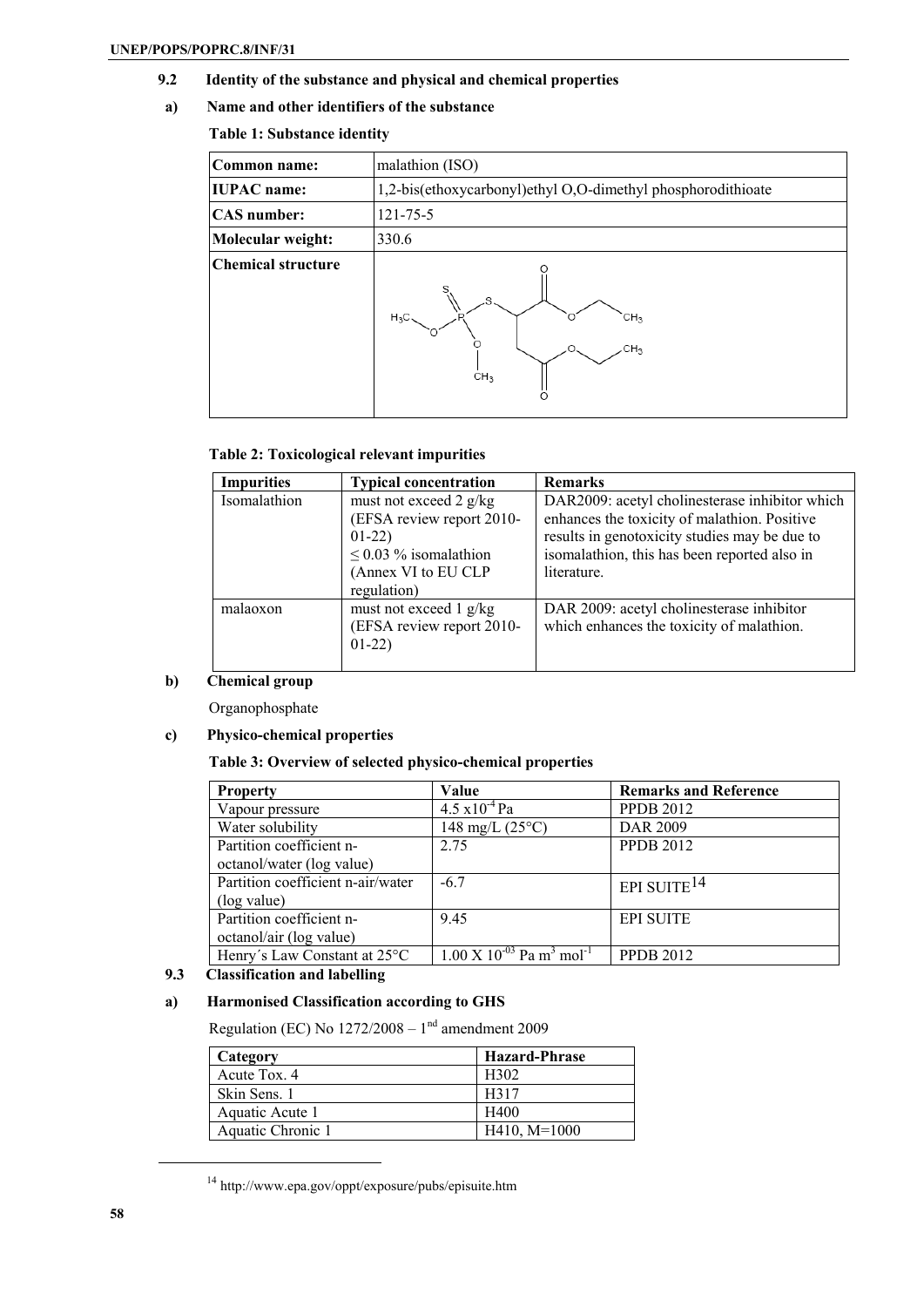# **9.4 Environmental fate**

# **a) Abiotic degradation**

**-** 

# **b) Hydrolysis**

360. PPDB 2012: Aqueous hydrolysis DT50 at 20°C and pH 7 is 6.2 days. The degradation is pH sensitive and the DT50s range from 107 days at pH 5 to 0.49 days at pH 9, all at 25°C.

# **c) Phototransformation/photolysis**

361. EnviChem 2012: Aquatic photolysis half-lives from 833 days to 41.3 days at pH 6 for summer sunlight 30 °N (source: Howard 1991). PPDB 2012 lists a DT50 value of 98 days at pH7.

# **d) Biodegradation**

362. EFSA 2006: The available data demonstrate that in soil malathion degrades to the major (>10% applied radioactivity (AR)) metabolites malathion monocarboxylic acid (MMCA) malathion dicarboxylic acid (MDCA). In soil malathion and MMCA exhibited very low persistence and MDCA exhibited low persistence. (cf. Table 4) In sediment water systems malathion exhibited very low persistence breaking down to the major metabolites MMCA (which exhibited low persistence) and MDCA (which exhibited medium persistence). All the compounds remained primarily in the water phase of the test sediment water system. US EPA 2006 state that Malathion is generally nonpersistent; but open literature studies suggest that its persistence is longer on soil that is of dry, sandy, low nitrogen, low carbon, and acidic quality.

| <b>Study type</b>           | <b>Results</b>                    | Reference         | <b>Remarks</b>           |
|-----------------------------|-----------------------------------|-------------------|--------------------------|
| $DT_{50}$ soil lab (days):  | Malathion: <1 d $(20^{\circ}C)$   | <b>EFSA DAR-</b>  |                          |
|                             | $MMCA: \leq 1$ d                  | <b>LOEP 2009</b>  |                          |
|                             | MDCA: 3 d (geometric              |                   |                          |
|                             | mean, $n=4$ )                     |                   |                          |
| $DT_{50}$ soil lab (days):  | Malathion: $\leq 1$ to $\sim 11d$ | <b>US-EPA RED</b> | $\overline{\phantom{0}}$ |
|                             |                                   | 2009              |                          |
| $DT_{50}$ water (days) from | Malathion: $<1$ d                 | <b>EFSA DAR-</b>  | Malathion remained in    |
| water/sediment study:       | $MMCA: 3-4d$                      | <b>LOEP 2009</b>  | the water phase          |
|                             | $MDCA:15-17d$                     |                   |                          |
| $DT_{50}$ water             | Malathion: $\leq 1$ d             | <b>EFSA DAR-</b>  |                          |
| sediment/whole system       | $MMCA: 3-4d$                      | <b>LOEP 2009</b>  |                          |
| (days):                     | $MDCA:13-21d$                     |                   |                          |

#### **Table 4: Biotic degradation of malathion and major metabolites**

# **e) Potential for long range transport**

363. Results of the Phototransformation in air according to EPI Suite TM v4.0 (AOPWIN v 1.92) are based on a 12h day are summarised in table 5.

# **Table 5: Phototransformation in air**

| Guideline<br>Test<br>method | Molecule /<br>radical | Rate constant for reaction<br>with OH-radicals $(kOH)$<br>$\lceil$ cm <sup>3</sup> molecule <sup>-1</sup> sec <sup>-1</sup> $\rceil$ | Half-life $(t_{1/2})$<br>ldl | <b>OH-radical</b><br>concentration              |
|-----------------------------|-----------------------|--------------------------------------------------------------------------------------------------------------------------------------|------------------------------|-------------------------------------------------|
| <b>AOPWIN</b>               | ЭH                    | 77.4198 E-12                                                                                                                         | 014                          | $1.5 \times 10^{6}$ OH-radicals/cm <sup>3</sup> |

364. According to these results malathion is rapidly degraded by photochemical processes. Du to the lack of persistency no multimedia fate modelling with the OECD tool was performed.

# **f) Bioaccumulation**

365. According to PPDB 2012 a BCF of 103 was estimated. EnviChem 2012 listed a range for BCF of 1.3 - 21.0 in *Cyprinus carpio* (source: AQUIRE 1994)

# **g) PB-score**

366. Malathion has a P-score of 0.11 and a B-score of 0.00 resulting in an overall B-score of 0.11.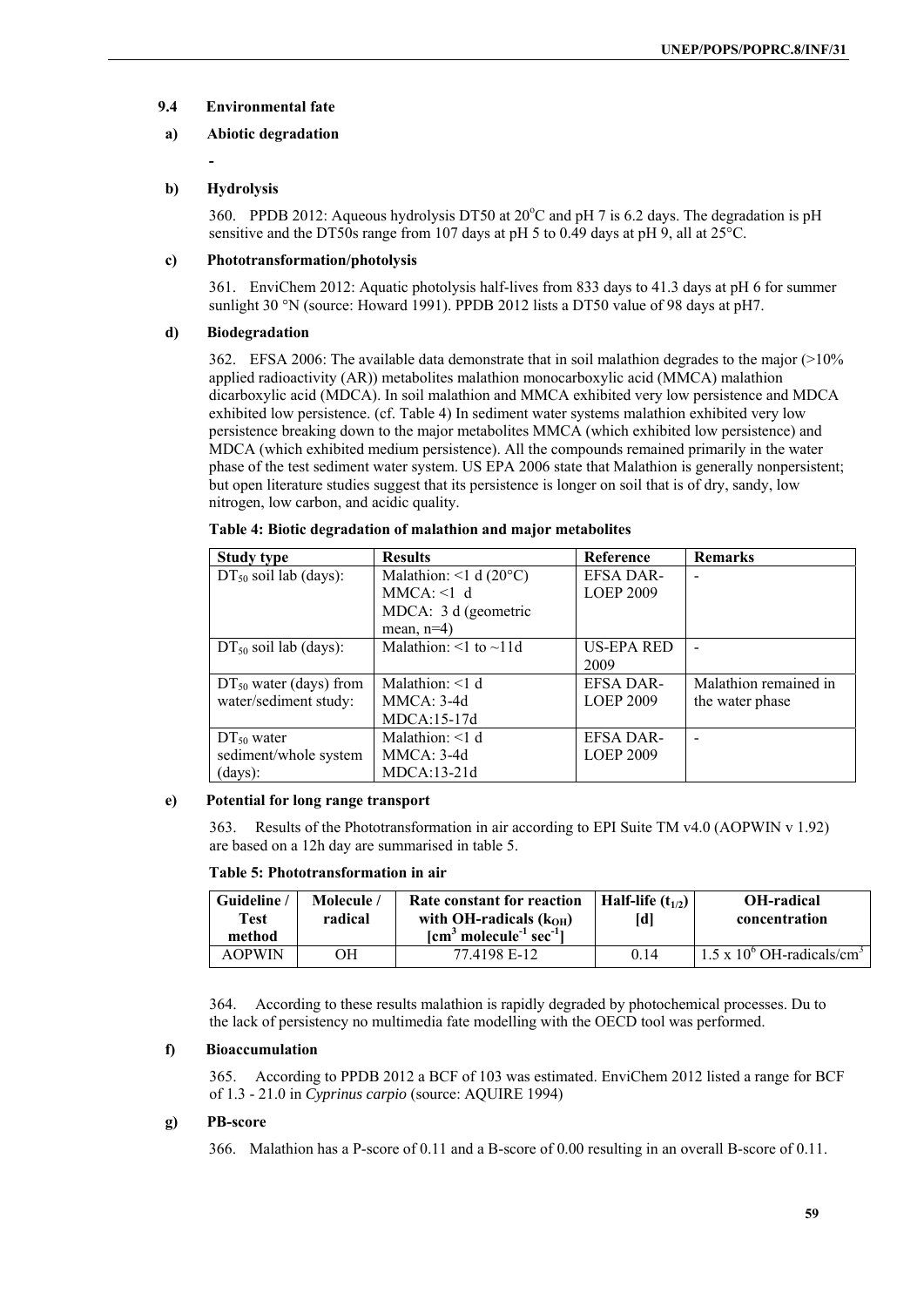# **9.5 Human health hazard assessment**

#### **a) Acute toxicity**

367. DAR 2009: Acute systemic toxicity and skin/eye irritation results are in agreement with the actual EU-CLP entry. In the Magnusson and Kligman test for skin sensitization a response was observed that was considered sufficient for classification.

368. US EPA RED 2009: Malathion exhibits low acute toxicity via the oral, dermal, and inhalation routes (Toxicity Category III or IV, LD50 oral > 5000 mg/kg bw, LD50 dermal > 2000mg/kg bw, LC50 respiratory  $> 5.2$  mg/L). It exhibits only slight eye and dermal irritation and is not a dermal sensitizer.

#### **b) Mutagenicity and carcinogenicity**

369. DAR 2009: In vitro results appear inconclusive with negative AMES and UDS tests but a positive mouse lymphoma gene mutation test and a positive in vitro chromosome aberration tests. However an in vivo chromosome aberration study in rat bone marrow and an in vivo UDS test were negative which suggests that there is no genotoxic potential and no classification is proposed.

370. Increased nasal tumors were observed in the rat as well as liver tumors at high dose levels. The nasal tumors were probably secondary to a local irritation. The content of the impurity isomalathion is considered to be critical also with regard to genotoxicity of the compound. The results were not considered sufficient for a classification proposal.

371. US EPA RED 2009: Malathion has been classified as having "suggestive evidence of carcinogenicity" in accordance with the EPA Proposed Guidelines for Carcinogen Risk Assessment (July 1999; i.e. less than likely to be carcinogenic or carcinogenic to humans). The classification is based on the following evidence: 1) the occurrence of liver tumors in mice and rats only at excessive doses; 2) the presence of a few rare tumors in rats, which cannot be distinguished as either treatment related or due to random occurrence; 3) the evidence for mutagenicity is not supportive of a mutagenic concern in carcinogenicity; and 4) malaoxon, a structurally related chemical, is not carcinogenic in rats. The chronic dietary risk assessment is considered protective of any potential carcinogenic effects.

372. IARC Monograph 1987: The substance is listed as group 3 carcinogen, which means not classifiable as to its carcinogenicity to humans. All substances not qualifying for group 4 (noncarcinogen) or groups 1 and 2 (at least possibly carcinogenic to humans) are listed in this group 3.

# **c) Toxicity for reproduction**

373. DAR 2009: Malathion induced a decrease in rat pup weights at non maternally toxic dose levels and increased incidence of resorptions in the rabbit that were considered not related to maternal toxic effects. However the results appeared not sufficient for a classification proposal.

# **d) Neurotoxicity**

374. DAR 2009: No indications of delayed neurotoxicity were observed. Brain acetyl cholinesterase inhibition was observed as well as clinical signs and results in behavioral assessment in a rat developmental study. Though accompanied with kidney and liver effects the acetyl cholinesterase inhibition was observed as the most dominant effect and consequently the basis for limit dose derivation (ADI, AOEL).

375. US EPA RED 2009: ChE inhibition provides the critical effect for determining the point of departure for the oral, dermal and inhalation (aggregate only) routes of exposure. The comparative ChE in the young demonstrate that juvenile animals are more sensitive than adults.

# **e) Immunotoxicity**

376. US EPA RED 2009: "Published literature studies have shown that malathion can affect immune function, depending on route, magnitude, and frequency of administration. … Although the immunotoxicity study is identified as a data gap, it is not considered important to the quantification of risk from malathion. Rather it will be used to further characterize the hazard from malathion in terms of its effects on the immune system, and it is not expected to have an effect on the hazard values used in the risk assessment. Therefore, no additional safety factor is necessary to account for the lack of a guideline immunotoxicity study."

#### **f) Endocrine disruption**

377. EU Endocrine Disruption Database 2012: The substance is listed within category 2, which means that it is persistent or an HPVC with at least some in vitro evidence of biological activity related to endocrine disruption.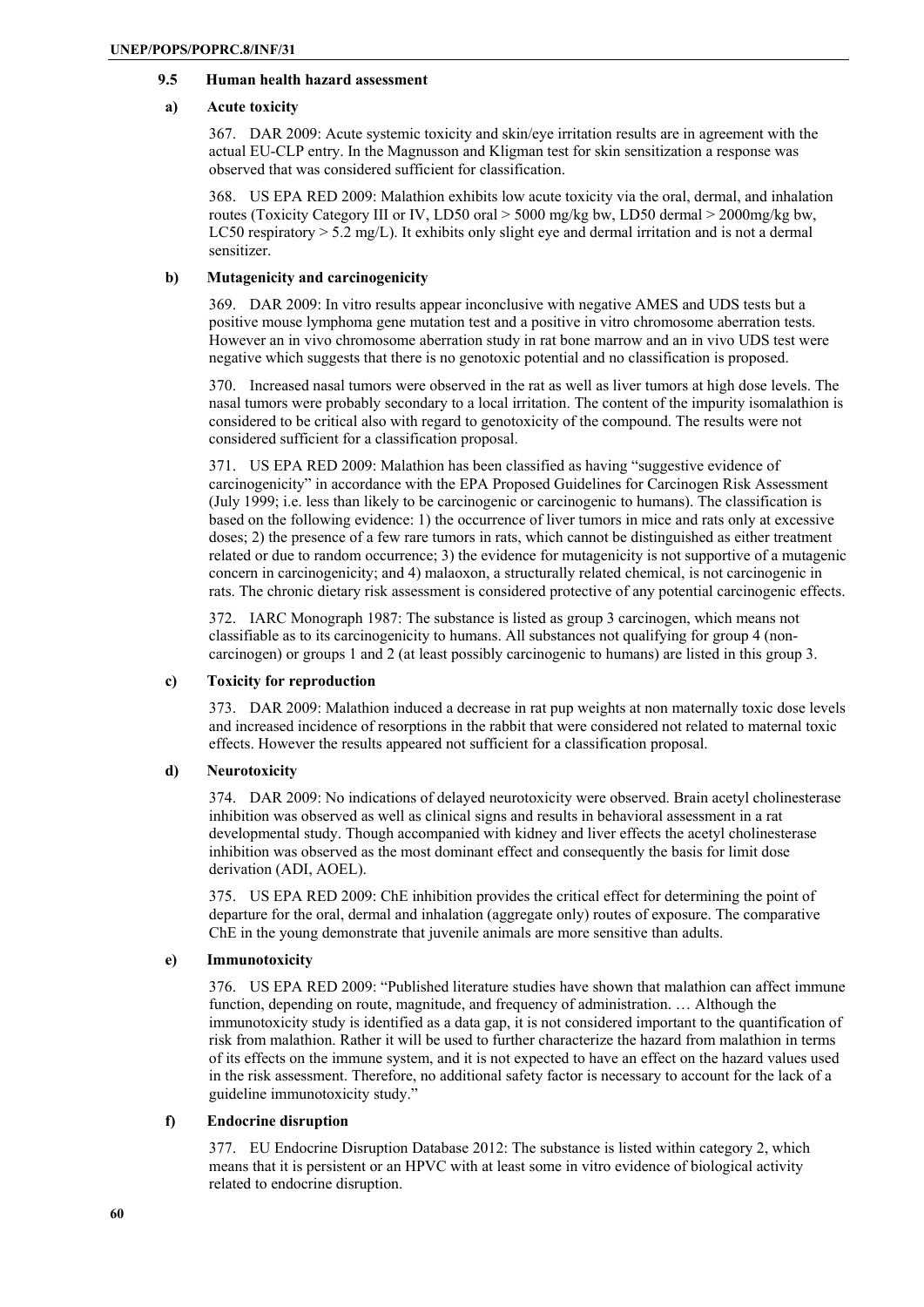378. US EPA RED 2009: In the available toxicity studies on malathion, there was no estrogen or androgen mediated toxicity. Thyroid effects were observed in the combined chronic/carcinogenicity study in rats, which included an increase in parathyroid hyperplasia in male and female rats, and a significant trend in thyroid follicular cell adenomas and/or carcinomas and thyroid c-cell carcinomas (all in males). However, the FIFRA SAP did not consider the thyroid effects of concern or necessarily related to malathion exposure.

# **g) Mode of action**

379. DAR 2009, US EPA RED 2009: Malathion belongs to a group of pesticides called organophosphates (OPs), which share a common mechanism of toxicity by affecting the nervous system via cholinesterase inhibition.

### **h) Acceptable exposure levels**

380. DAR 2009: A long term limit value (ADI) and a medium term limit value (AOEL) of 0.03 mg/kg bw of were proposed on the basis of a rat 2year study and a rat 90 day study, respectively. An assessment factor of 1000 was used for both values due to the uncertainties for the toxicological impact of the impurity isomalathion in the relevant studies. The acetyl cholinesterase inhibition was considered as the critical effect.

381. US EPA RED 2009: Lowest AEL: incidental oral children: 0.07 mg/kg bw day, several other AELs available for adults, and dermal and respiratory exposure. The acetyl cholinesterase inhibition was considered as the critical effect.

382. International limit values for worker protection (GESTIS-Database): 1-15 mg/m<sup>3</sup> for 8 hours

### **9.6 Environmental hazard assessment**

#### **a) Aquatic compartment (including sediment)**

383. US EPA RED 2009 used the toxicity reference values for aquatic organisms listed in Table 6 for risk assessment. The findings by US EPA are in line with DAR 2009 indicating that malathion is extremely toxic to fish (lowest LC50 0.022  $\mu$ g/l) and daphnia (EC50 0.72  $\mu$ g/l) in the laboratory (21 studies for aquatic toxicity were submitted). The NOEC of the mesocom study was 5.0 µg a.s./l and the EAC (Ecologically Acceptable Concentration) was set as  $30 \mu g$  a.s./l (long term effects were not observed).

| <b>Exposure</b><br>Scenario | <b>Species</b>                  | <b>Exposure</b><br><b>Duration</b> | <b>Toxicity</b><br><b>Reference Value</b> | <b>Toxicity Category/Effect</b> |  |  |
|-----------------------------|---------------------------------|------------------------------------|-------------------------------------------|---------------------------------|--|--|
|                             | <b>Freshwater Fish</b>          |                                    |                                           |                                 |  |  |
| Acute                       | Bluegill sunfish                | 69 hr                              | $LC_{50} = 30$ ppb                        | Very highly toxic               |  |  |
| Chronic                     | Rainbow trout                   | 97 day                             | NOEC 21 ppb                               | $LOEC = 44$ ppb                 |  |  |
|                             | <b>Freshwater Invertebrates</b> |                                    |                                           |                                 |  |  |
| Acute                       | Water flea,<br>Daphnia magna    | 48 hr                              | $EC_{50} = 1.0$ ppb                       | Highly toxic                    |  |  |
| Chronic                     | Water flea,<br>Daphnia magna    | $21$ day                           | $NOEC = 0.06$ ppb                         | $LOEC = 0.01$ ppb               |  |  |

#### **Table 6: Toxicity reference values (source: USEPA RED 2009)**

# **b) Terrestrial compartment**

384. US-EPA RED 2009 and DAR 2009 used the toxicity reference values for terrestrial organisms listed in Table 7 for risk assessment. The table presents a selection of listed values. Please refer to the original documents for more information.

| <b>Exposure</b><br>scenario/Stud<br>y type | Organism/Species |                 | <b>Time Scale</b><br><b>Endpoint</b> | <b>Toxicity</b><br>value | <b>Reference</b>          |
|--------------------------------------------|------------------|-----------------|--------------------------------------|--------------------------|---------------------------|
| Acute, 32-day<br>dietary                   | Mammals          | Rat             | LD50                                 | $390 \text{ mg/kg}$      | <b>US EPA RED</b><br>2009 |
| Chronic,                                   | <b>Mammals</b>   | Rabbit          | <b>NOAEL</b>                         | $25 \text{ mg a.s/kg}$   | DAR 2009                  |
| teratology<br>study                        |                  |                 |                                      | bw/day                   |                           |
| <b>Acute toxicity</b>                      | <b>Birds</b>     | <b>Bobwhite</b> | LD50                                 | $359 \text{ mg}$ as/kg   | DAR 2009                  |

#### **Table 7: Toxicity reference values**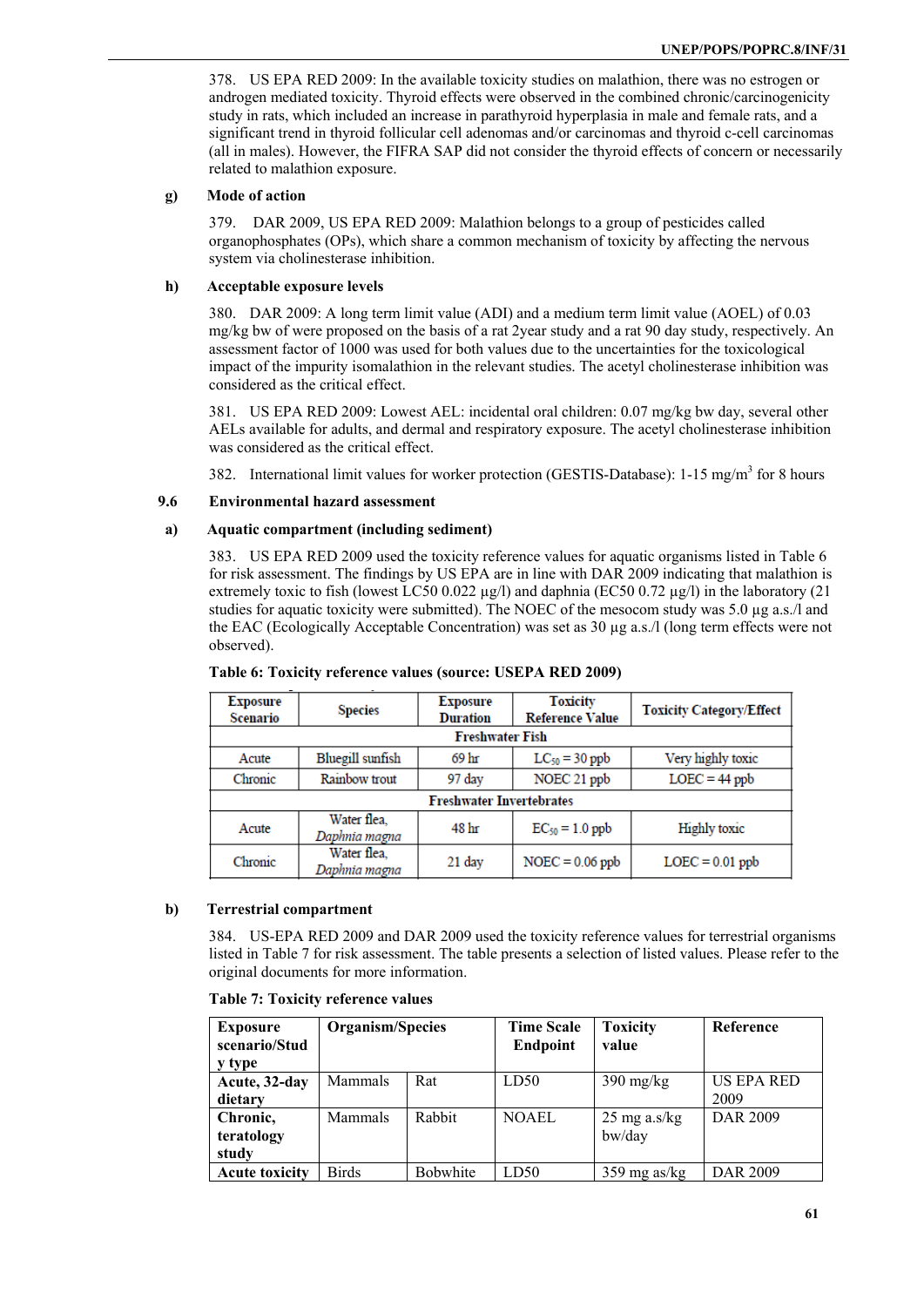| <b>Exposure</b><br>scenario/Stud<br>y type | Organism/Species |                             | <b>Time Scale</b><br><b>Endpoint</b> | <b>Toxicity</b><br>value       | Reference                 |
|--------------------------------------------|------------------|-----------------------------|--------------------------------------|--------------------------------|---------------------------|
|                                            |                  | quail                       |                                      |                                |                           |
| <b>Dietary</b><br>toxicity                 | <b>Birds</b>     | <b>Bobwhite</b><br>quail    | LD50                                 | 554 mg/ $kg$<br>bw/day         | DAR 2009                  |
| Reproductive<br>toxicity                   | <b>Birds</b>     | <b>Bobwhite</b><br>quail    | <b>NOEC</b>                          | $13.5 \text{ mg/kg}$<br>bw/day | DAR 2009                  |
| Acute, 8-day<br>dietary                    | <b>Birds</b>     | Ring-<br>necked<br>pheasant | LC50.                                | 2369 ppm                       | <b>US-EPA RED</b><br>2009 |
| Chronic, 21-<br>week dietary               | <b>Birds</b>     | <b>Bobwhite</b><br>quail    | LOEL                                 | $2400$ ppm                     | <b>US EPA RED</b><br>2006 |
| <b>Acute toxicity</b>                      | Earthworm<br>s   |                             | LC50                                 | $116 \text{ mg/kg}$            | <b>DAR 2009</b>           |

# **c) Toxicity to pollinators**

385. EFSA 2006 states that the toxicity to bees is high and risk mitigations measures are also needed to protect other non-target arthropods off field. Table 8 displays toxicity values.

| <b>Study type</b> | Organism    | <b>Time Scale</b> | <b>Toxicity value</b>              | Reference |
|-------------------|-------------|-------------------|------------------------------------|-----------|
|                   |             | <b>Endpoint</b>   |                                    |           |
| Acute oral        | <b>Bees</b> | Acute oral        | $0.40 \mu$ g a.s./bee (formulation | DAR 2009  |
| toxicity          |             |                   | tested)                            |           |
| Acute             | <b>Bees</b> | Acute contact     | $0.16 \mu$ g a.s. /bee             | DAR 2009  |
| contact           |             |                   | (formulation tested)               |           |
| toxicity          |             |                   |                                    |           |

#### **9.7 Other information**

386. US-EPA RED 2009: Human RA for outdoor Mosquito control measures available, acceptable risks indicated.

387. The toxicological summary provided above is in agreement with the toxicological information provided in the footprint database and in the PAN pesticides database.

388. WHO specifications and evaluations for public health pesticides- Malathion 2003: does not contain further critical toxicological information

### **9.8 References**

DAR (2009) Additional Report to the DAR Malathion. February 2009 http://dar.efsa.europa.eu/darweb/provision

EnviCHem (2012) Data bank of Environmental Properties of Chemicals – EnviChem http://www.ymparisto.fi/default.asp?contentid=141944&lan=en 2012-04-06.

EFSA (2006) Scientific Report, Conclusion on the peer review of malathion, Efsajournal, 63, 1-86, January 2006 http://www.efsa.europa.eu/de/efsajournal/pub/63r.htm

EU Endocrine Disruption Database (2012) http://ec.europa.eu/environment/endocrine/strategy/short\_en.htm, 2012-04-16

IARC Monograph (1987) Monograph 30, Sup 7 http://monographs.iarc.fr/ENG/Monographs/PDFs/index.php

PPDB (2012) Pesticide Properties DataBase, University of Hertfordshire, http://sitem.herts.ac.uk/aeru/footprint/en/ 2012-04-18

US EPA RED (2009): Reregistration Eligibility Decision for Malathion, Case No. 0248. http://www.epa.gov/oppsrrd1/REDs/malathion\_red.pdf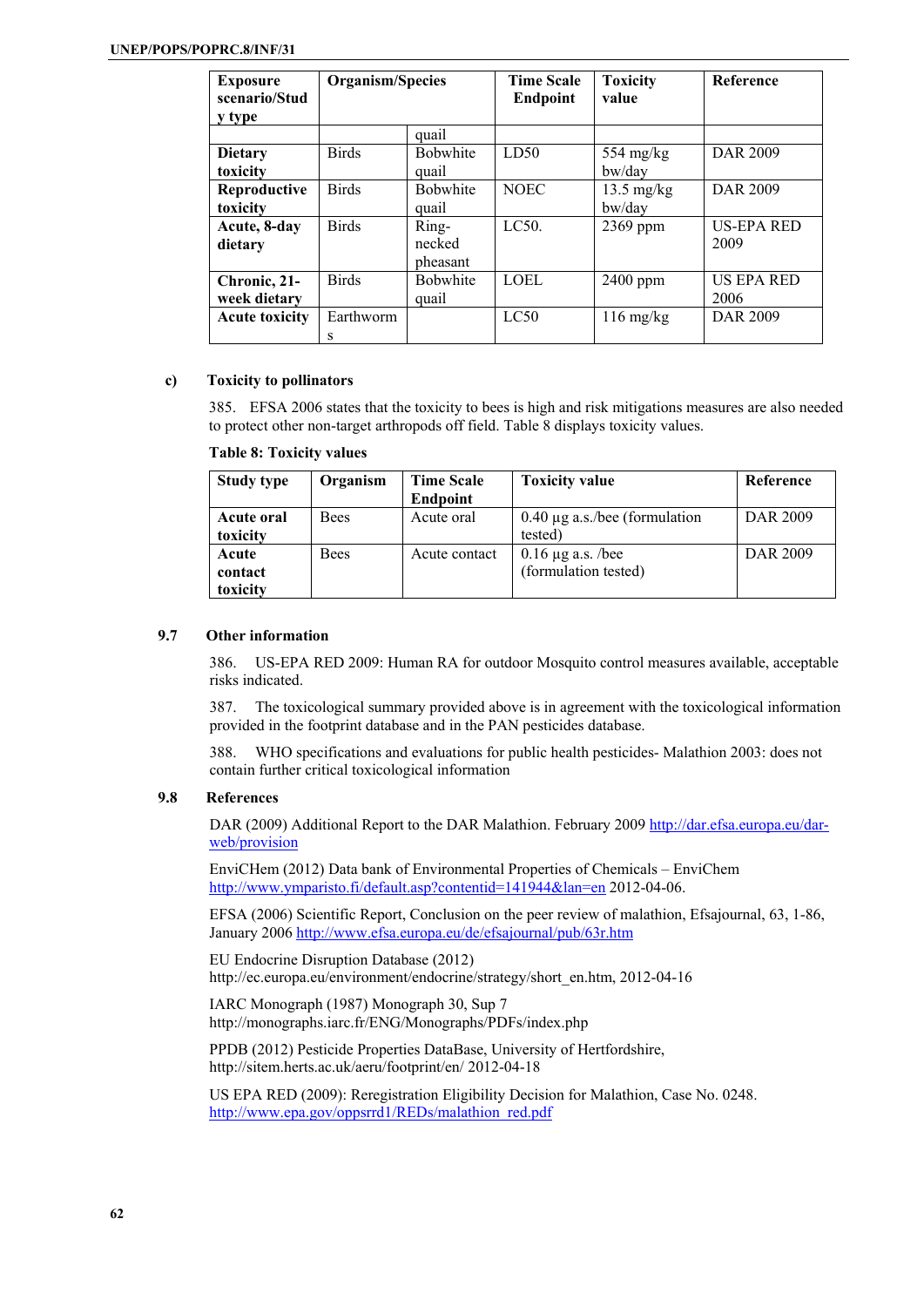# **10. Pirimiphos-methyl**

# **10.1 Summary of the assessment of POP properties– comparison with the criteria of Annex D and other hazard indicators**

# **a) Persistence**

389. Pirimiphos-methyl is susceptible to photolysis and pH-dependant hydrolytic degradation (DT50 from 7 to 79 days). The parent compound is degraded in laboratory soil tests with DT50 values of 3 to 21 days. Dissipation half-lives in field studies range from 18 to 67 days. Pirimiphos-methyl is suspected to volatilize from soil surfaces. No experimental DT50 values for water were available, however adsorption and volatilization will contribute in addition to hydrolyses to removal from the water phase. The modelled P-score of 0.52 is slightly above the trigger of 0.5, however based on the overall evidence it is concluded that pirimiphos-methyl does not meet the persistence criterion of Annex  $D_1(b)$  (i).

# **b) Bioaccumulation**

390. Pirimiphos-methyl has a log Kow in the range of 3.9-4.2. Its estimated BCFs are below 1000. The modelled B-score is 0.17. Thus the parent compound does not fulfill the Annex D 1 (c) (i) criterion on bioaccumulation.

# **c) Long-range environmental transport**

391. The calculated a half-life in air was 0.8 hours. According to the rapid break-down of pirimiphos-methyl in air  $( $2 \text{ days}$ ) the potential for LRT is considered to be low. Therefore$ pirimiphos-methyl does not meet the Annex D 1 (d) (iii).

# **d) Ecotoxicity**

392. Pirimiphos-methyl is highly toxic to birds, aquatic species and invertebrates. It is classified according to EU-GHS as aquatic acute and chronic category 1. Based on its high ecotoxicity and toxicity to human health (see below) Annex D 1 (e) (ii) is fulfilled.

### **e) Toxicity to human health (including mutagenicity, carcinogenicity and adverse effects on the reproductive, endocrine, immune or nervous systems)**

393. Pirimiphos-methyl is of low acute systemic toxicity that qualifies for GHS category 4. It is not sensitizer and is not classified for carcinogenicity, mutagenicity or reproductive toxicity or specific target organ toxicity according to the GHS system in the EU.

394. The data reported indicate no concern for mutagenicity and no or equivocal carcinogenicity findings in animals. Similarly the data reported do not indicate specific reproductive or developmental toxicity.

395. The standard repeated dose studies did not indicate specific immunotoxicity and the substance is not listed in the EU endocrine disrupter database

396. The substance did not induce delayed neurotoxicity. The critical effect used for limit value derivation is cholinesterase inhibition in brain and erythrocytes. In the latest evaluation available this lead to an ADI proposal of 0.004 mg/kg bw day.

# **10.2 Identity of the substance and physical and chemical properties**

# **a) Name and other identifiers of the substance**

**Table 1: Substance identity** 

| Common name:       | Pirimiphos-methyl                                                            |
|--------------------|------------------------------------------------------------------------------|
| <b>IUPAC</b> name: | $ O-(2-diethylamino-6-methylpyrimidin-4-yl)O,O-dimethyl$<br>phosphorothioate |
| <b>CAS</b> number: | $129232 - 93 - 7$                                                            |
| Molecular weight:  | 305.34                                                                       |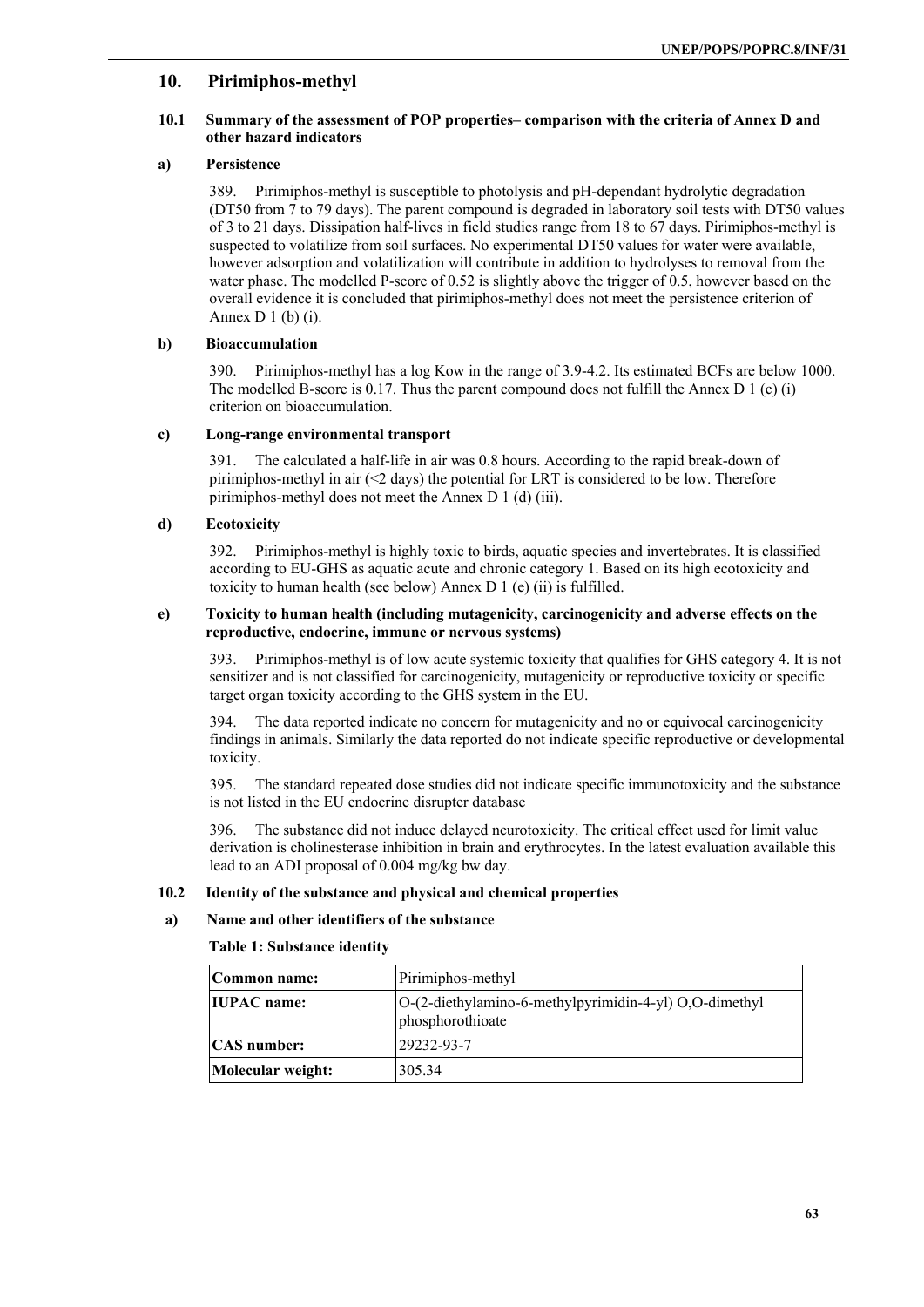

# **b) Chemical group**

Organophosphate

# **c) Physico-chemical properties**

#### **Table 2: Overview of selected physico-chemical properties**

| <b>Property</b>                   | Value                                     | <b>Remarks and Reference</b> |
|-----------------------------------|-------------------------------------------|------------------------------|
| Vapour pressure                   | $0.002$ Pa                                | with $20^{\circ}$ C, EXP     |
| Water solubility                  | $8.6 \text{ mg/L}$                        | with $20^{\circ}$ C, EXP     |
| Partition coefficient n-          | 3.9                                       | PPDB, 2012                   |
| octanol/water (log value)         | 4.2                                       | EPISUITE, EXP                |
| Partition coefficient air/water   | $-4.54$                                   | EPI Suite v 4.0              |
| (log value)                       |                                           |                              |
| Partition coefficient air/octanol | 8.44                                      | EPI Suite $v$ 4.0            |
| (log value)                       |                                           |                              |
| Henry's Law Constant              | 7.01 x $10^{-7}$ atm-m <sup>3</sup> /mole | with $25^{\circ}$ C, EST     |

#### **10.3 Classification and labelling**

# **a) Harmonised Classification in Annex VI of the CLP**

Regulation (EC) No 1272/2008:

| Category          | <b>Hazard-Phrase</b> |                                      |
|-------------------|----------------------|--------------------------------------|
| Acute Tox. 4      | H302                 | Harmful if swallowed                 |
| Aquatic Acute 1   | H400                 | Very toxic to aquatic life.          |
| Aquatic Chronic 1 | H410                 | Very toxic to aquatic life with long |
|                   |                      | lasting effects                      |

#### **10.4 Environmental fate**

### **a) Abiotic degradation**

**-** 

# **b) Hydrolysis**

397. US EPA RED 2006: Pirimiphos-methyl hydrolyzes rapidly at acidic pHs and is relatively stable at neutral and alkaline pH; calculated half-lives are 7.3 days at pH 5, 79.0 days at pH 7, and 54-62 days in pH 9. A degradate, O-2-diethylamino-6-methylpyrimidin-4-yl o-methyl-phosphorothioate, was recovered at significant amounts in the pH 7 and pH 9 solutions that did still contain the organophosphate moiety and therefore, may still have significant toxicological activity.

# **c) Phototransformation/photolysis**

398. DAR 2005: The active substance is photolabile with a DT50 <30 minutes at pH 5 and 7 in a photolysis study.

#### **d) Biodegradation**

399. PPDB 2012 states a DT50 (geometric mean) of 12 day (range 3-21 days) for laboratory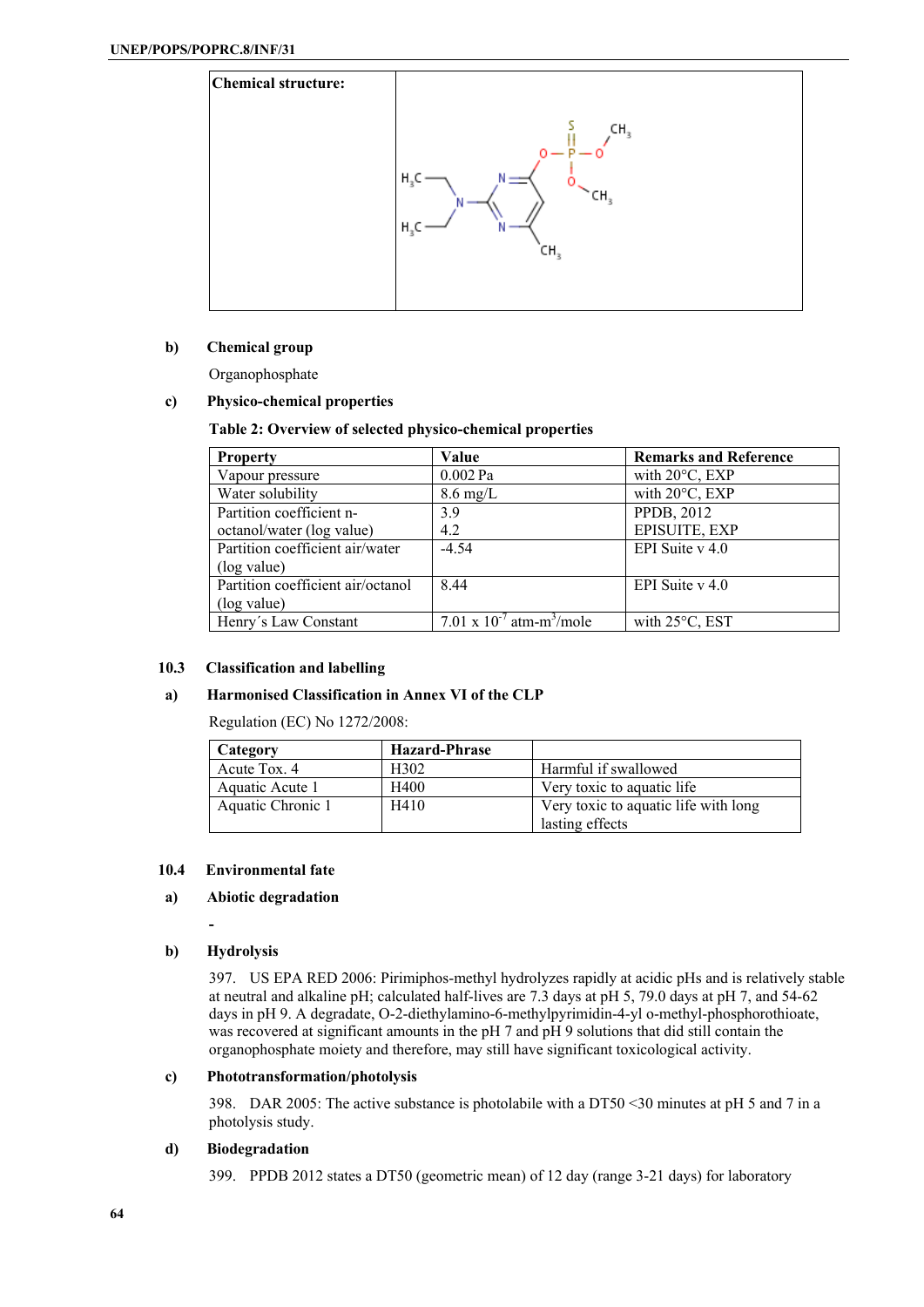degradation studies at 20°C and a DT50 field of 39 days (range 18-67 days). HSDB 2012 reported a dissipation half-life of pirimiphos-methyl of 5.2-5.9 days on soil, but more that 40% of the loss of pirimiphos-methyl within 24-hrs may be attributed to volatilization coupled with photodegradation from the surface soil. This finding is in agreement with DAR 2005 where pirimiphos-methyl was significantly volatilised from soil and leaf surfaces in a laboratory study.

400. No DT50 for water was identified, however based on its physico-chemical properties and observed hydrolyzes it is not expected that the parent compound will persist in aquatic environments. According to DAR 2005 no water/sediment study was submitted. If released into water, pirimiphosmethyl is expected according to HSDB 2012 to adsorb to suspended solids and sediment based upon the estimated Koc. 89.2% of pirimiphos-methyl was lost in a water/sediment mixture in 1 day; however, the primary loss mechanisms were by adsorption and volatilization rather than biodegradation (HSDB, 2012).

### **e) Potential for long-range environmental transport**

DAR 2005: Calculations of the chemical lifetime in the troposphere with hydroxyl radicals (AOPWIN Program version 1.8) resulting in a half life of <0.067 days using a 12 hour day (1.5 x 10<sup>6</sup>)  $HO/cm<sup>3</sup>$ ) or 0.8 hours. According to these results pirimiphos-methyl is rapidly degraded by photochemical processes. Du to the lack of persistency no multimedia fate modelling with the OECD tool was performed.

#### **f) Bioaccumulation**

402. PPDB 2012 estimates the BCF of 741 L/kg ww, the BCF modelled with EPISUITE (based on a log Kow of 4.2) yields a value of 274 L/kg ww. No experimental derived value was available in the indicated information sources.

#### **g) PB-score**

403. Pirimiphos-methyl has a P-score of 0.52 and a B-score of 0.17 resulting in an overall B-score of 0.67.

#### **10.5 Human health hazard assessment relevant for the PBT assessment**

#### **a) Acute toxicity**

404. DAR 2005: Acute systemic toxicity and skin/eye irritation results are in agreement with the actual EU-CLP entry. In the Magnusson and Kligman test for skin sensitization a weak response was observed that was not considered sufficient for a classification proposal.

405. US EPA RED 2006: Acute systemic toxicity results are not in agreement with the actual EU-CLP entry. However there is agreement that the substance is not a dermal sensitizer.

|                   | EPA Toxicity category | Results                                              |
|-------------------|-----------------------|------------------------------------------------------|
| Acute dermal      | Ш                     | LD50 $\geq$ 3.5 g/Kg for females and between 2.2-3.5 |
|                   |                       | $g/kg$ for males                                     |
| Acute oral        | Ш                     | LD502.4 g/kg                                         |
| Acute inhalation  | IV                    | $LC50 \geq 4.7$ mg/L                                 |
| Eye irritation    | Н                     | Irritant                                             |
| Dermal irritation | Ш                     | Moderate irritant                                    |
| Dermal sensitizer | N/A                   | Non-sensitizer                                       |

# **b) Mutagenicity and carcinogenicity**

406. DAR 2005: Positive bacterial mutation results in the literature were not reproduced in a well performed unpublished study. Equivocal increases in SCE (sister chromatide exchange, questionable biological significance) were observed but the weight of in vitro evidence is negative. Also the in vivo genotoxicity is negative. Carcinogenicity studies were negative in mice and in rat an equivocal brain and pancreas tumour incidence was observed in a poorly reported rat study. The latter could qualify the substance for GHS class 2 classifications, however a respective evaluation and decision is still pending.

407. No IARC monograph is available.

# **c) Toxicity for reproduction**

408. DAR 2005: The substance was not toxic to reproduction and not teratogenic. Shifted pelvic position was observed at a maternally toxic dosage (cholinesterase inhibition) in rabbits (borderline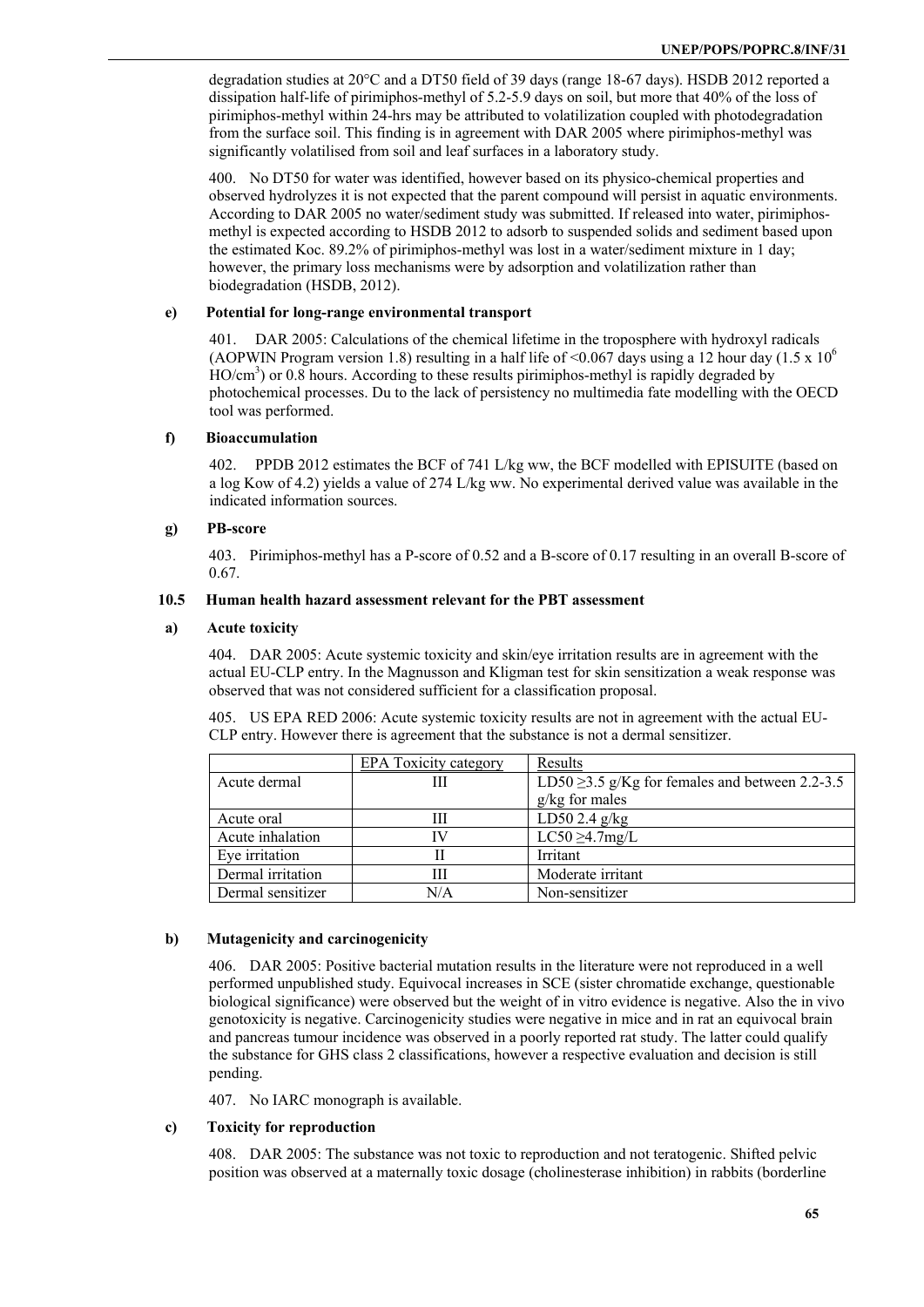effect, considered to be a variation rather than a malformation).

#### **d) Neurotoxicity**

409. DAR 2005: The substance did not induce delayed neurotoxicity. Brain and erythrocyte cholinesterase inhibition was observed in animals and in humans. It represents the critical effect leading to the proposals for the ADI of 0.004 mg/kg bw day ( $AF = 100$ ), for the AOEL of 0.02 mg/kg bw day and for the ARfD of 0.15 mg/kg bw day.

410. US EPA RED 2006: Marked plasma, RBC and brain cholinesterase inhibition was observed at the lowest dose levels in the short term dermal and inhalation studies (15 mg/kg bw day) and in the intermediate dermal and inhalation studies (0.2 mg/kg bw day).

#### **e) Immunotoxicity**

411. DAR 2005: Toxicological findings from repeated dose studies on lymphocyte and leukocyte counts were isolated, inconsistent and seen in the presence of other toxicity. Therefore these findings were not considered indicative of specific immunotoxicity.

#### **f) Endocrine disruption**

412. The substance is not listed in the EU Endocrine Disrupter Database 2012.

#### **g) Mode of action**

413. US EPA RED 2006: The substance is an organophosphate insecticide which causes cholinesterase inhibition by all routes of exposure.

#### **h) Acceptable exposure levels**

414. EFSA review report 2011: ADI 0.004 mg/kg bw; ARfD 0.15 mg/kg bw; AOEL 0.02 mg/kg bw

415. Assessment factors of 100 were used accounting for the standard uncertainties. The critical effect was the acetyl cholinesterase inhibition.

416. US EPA RED 2006: Population adjusted dose (PAD) acute, dietary = 0.005 mg/kg bw day; PAD chronic, dietary = 0.000067 mg/kg bw day. For both PADs an assessment factor of 3000 was used, accounting in addition to the standard uncertainties also for LOAEL-NOAEL extrapolation and the lack of complete toxicity database. The critical effect was the acetyl cholinesterase inhibition.

417. International limit values (GESTIS): No international limit value listed in GESTIS

# **10.6 Environmental hazard assessment**

# **a) Aquatic compartment (including sediment)**

418. According to US EPA RED 2006 pirimiphos-methyl is highly toxic to aquatic species and invertebrates. Table 3 lists toxicity reference values according to DAR 2005 and PPDB 2012.

| Group               | Time-scale | Endpoint           | <b>Toxicity</b>     | Reference        |
|---------------------|------------|--------------------|---------------------|------------------|
|                     |            |                    | (mg/l)              |                  |
| Oncorhynchus mykiss | 96 hours   | LC50               | $0.404$ mg a.s./L   | <b>DAR 2005</b>  |
| Oncorhynchus        | 96 hours   | LC50               | $0.20$ mg a.s./L    |                  |
| mykiss              |            |                    |                     |                  |
| Cyprinus carpio     | 96 hours   | LC50               | 1.4 mg a.s./L       |                  |
| Daphnia magna       | 48 hours   | EC50               | $0.00021$ mg a.s./L |                  |
| Selenastrum         | 96 hours   | EC <sub>h</sub> 50 | $1.0$ mg a.s./L     |                  |
| capricornutum       |            |                    |                     |                  |
| Oncorhynchus mykiss | 21 days    | <b>NOEC</b>        | $0.023$ mg a.s/L    | <b>PPDB 2012</b> |
| Daphnia magna       | 21 days    | <b>NOEC</b>        | $0.08 \mu$ g s.s/L  | <b>PPDB 2012</b> |
| Chironimus riparius | 96 hours   | LC50               | $0.039$ mg a.s/L    | <b>PPDB 2012</b> |

#### **Table 3: Toxicity reference values**

#### **b) Terrestrial compartment**

419. US EPA RED 2006 Pirimiphos-methyl is highly toxic to birds. A LC50 in Bowhite quail of 207 ppm was reported (CCID, 2012). Pirimiphos-methyl is much less acutely toxic to mammals than it is to birds. The LD50 value for mammals is 2,400 mg/kg.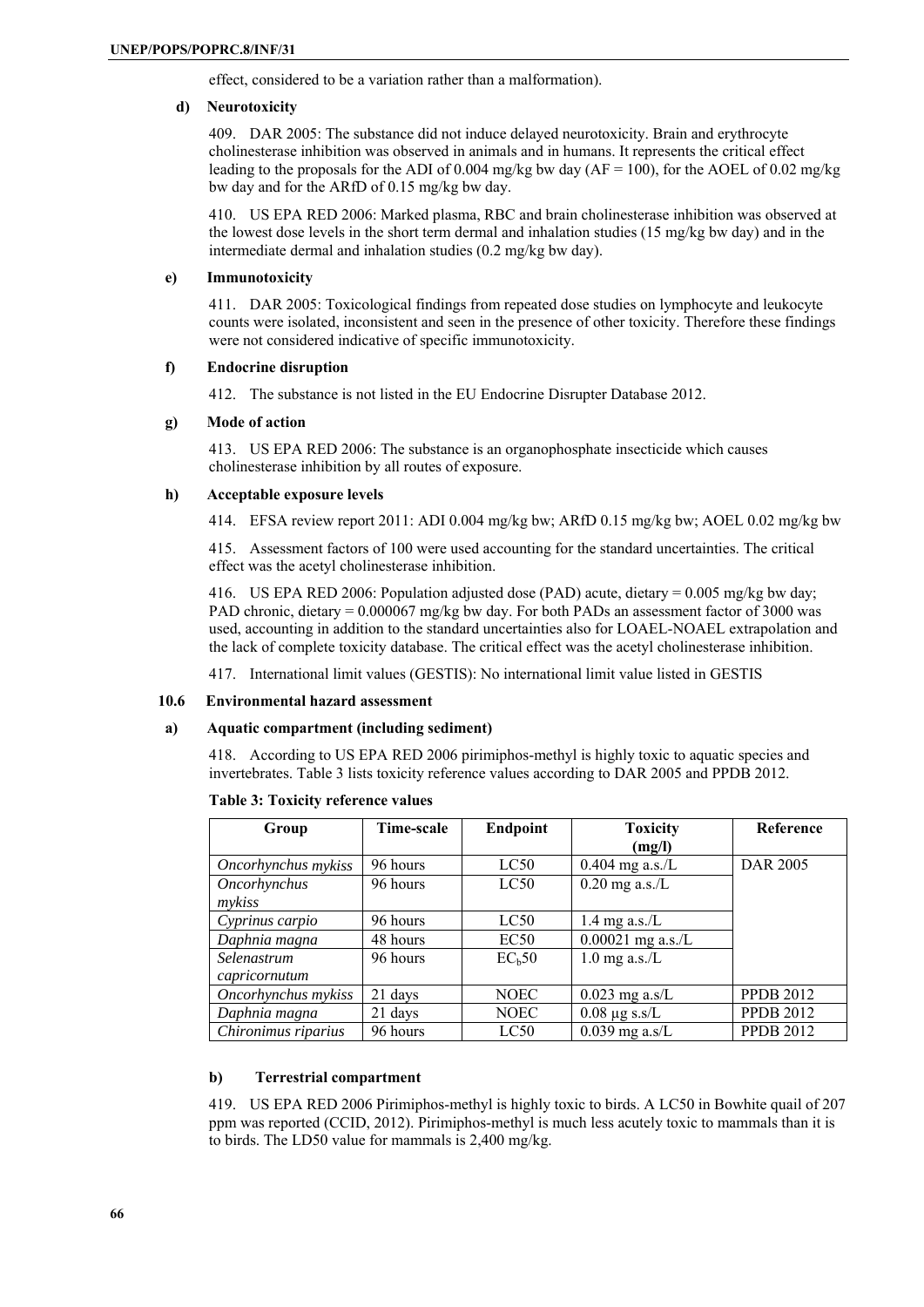# **10.7 Other Information**

420. WHO specifications and evaluations for public health pesticides-Pirimiphos-methyl 2004: does not contain further critical toxicological information

421. Toxicological information present in the PAN –pesticides database and in the PPDB database are largely consistent with the toxicological information summarized above.

422. There are no significant agricultural approved outdoor uses in the US and European Union.

### **10.8 References**

CCID (2012) New Zealand EPA HSNO Chemical Classification and Information Database, April 2012. http://www.epa.govt.nz/search-databases/Pages/HSNO-CCID.aspx, 2012-04-16

DAR (2005) Pirimiphos-methyl Draft Assessment Report, February 2005. http://dar.efsa.europa.eu/dar-web/provision

EFSA review report (2011) Review report for the active substance pirimiphos-methyl, January 2011, http://ec.europa.eu/food/plant/protection/evaluation/existactive/list1\_pirimiphos-methyl\_en.pdf

EU Endocrine Disruption Database (2012) http://ec.europa.eu/environment/endocrine/strategy/short\_en.htm, 2012-04-16

Gestis (2012) Gestis-databse on hazardous substances, http://ww.dguv.de/ifa/en/gestis/stoffdb/index.jsp, 2012-04-16

HSDB (2012) Hazardous Substances Data Bank,Toxnet, http://toxnet.nlm.nih.gov/cgi-bin/sis/search 2012-04-02

PPDB (2012) Pesticide Properties DataBase, University of Hertfordshire, http://sitem.herts.ac.uk/aeru/footprint/en/ 2012-04-18

US EPA RED (2006) Reregistration Eligibility Decision for Pirimiphos-methyl, http://www.epa.gov/oppsrrd1/REDs/pirimiphos\_methyl\_red.pdf

WHO (1983) DATA SHEETS ON PESTICIDES No. 49, PIRIMIPHOS-METHYL, IPCS Inchem, http://www.inchem.org/documents/pds/pds/pest49\_e.htm 2012-04-02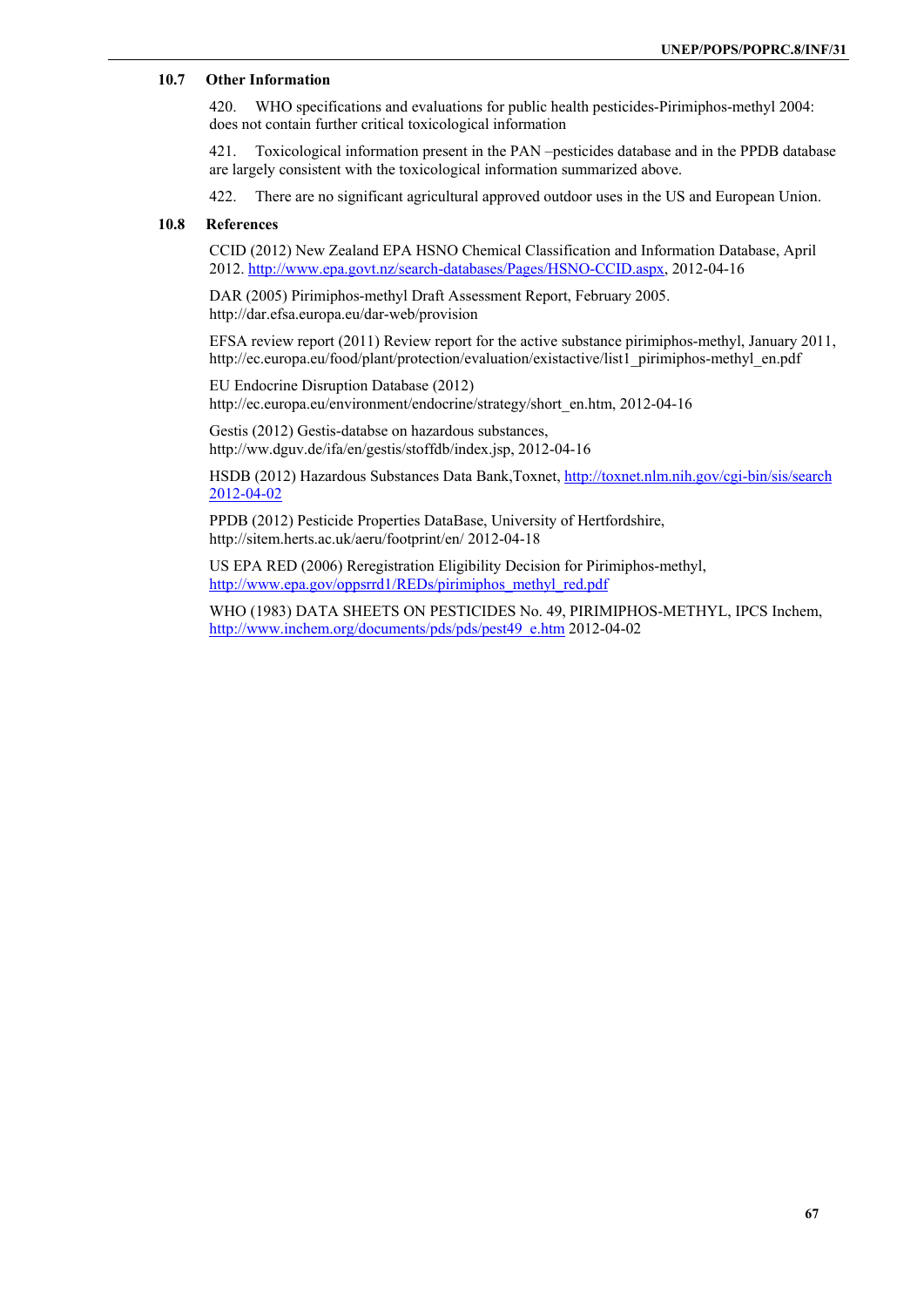# **11. Propoxur**

# **11.1 Summary of the assessment of POP properties– comparison with the criteria of Annex D and other hazard indicators**

# **a) Persistence**

423. Propoxur is persistent to hydrolysis at acid and neutral pH values. The compound is degraded under laboratory soil test conditions with DT50 values of 30-79 days, assuming moderate persistence. Concerning the degradation of propoxur in water or sediment a DT50 value of 2 days (for whole system in a water/sediment study) has been reported (but no information on pH available to proof biodegradation below pH <7). Based on the presented information it can be concluded that propoxur does not meet the persistence criterion of Annex D 1 (b) (i), however there exists no proof of biodegradation in aquatic environments below a pH value of 7.

#### **b) Bioaccumulation**

424. Propoxur does not fulfil the Annex D 1 (c) (i) criteria on bioaccumulation based on an estimated BCF of 75 and a log Kow of 0.14.

#### **c) Long-range environmental transport**

425. Propoxur has a calculated half-life in air of 4 hours (<2 days). Therefore it is unlikely that propoxur fulfils the Annex D 1 (d) (iii) criteria.

# **d) Ecotoxicity (including pollinator toxicity)**

426. Propoxur is highly toxic to aquatic organisms and is classified according to GHS as aquatic acute and chronic category 1. Also the acute toxicity of propoxur for birds and mammals is high. It reveals moderate toxicity to honey bees and is assumed to be harmful for other arthropods. Based on its high ecotoxicity and toxicity to human health (see below) Annex D 1 (e) (ii) is fulfilled.

#### **e) Toxicity to human health (including mutagenicity, carcinogenicity and adverse effects on the reproductive, endocrine, immune or nervous systems)**

Propoxure is classified within the EU GHS system for acute oral toxicity category 3 and this is supported by the available data. It is not irritating and not skin sensitizing, but it might qualify also for acute respiratory category 4.

428. Propoxure showed little if any genotoxic activity within in vitro and in vivo tests. However it was classified by US EPA as group B, probable human carcinogen. No concern for reproductive toxicity was reported on the basis of developmental rat and rabbit studies as well as two generation rat studies.

429. Representing a carbamate dominant neurotoxic effects were observed in the acute and repeated dose studies. No histological effects on the nervous tissue were reported but the critical effect for limit dose derivation is acetyl cholinesterase inhibition. US EPA derived a long term limit value (RfD) of 0.005 mg/kg bw day on the basis of a human LOAEL for red blood cell cholinesterase inhibition and an assessment factor of 10 for intraspecies variability and 3 for LOAEL to NOAEL extrapolation. WHO proposed a long term limit value (ADI) of 0.02 mg/kg bw day on the basis of the same study but without the additional factor of 3 since the lowest dose was considered as a NOAEL since depression of erythrocyte cholinesterase did not exceed 20% and the recovery was very rapid.

#### **11.2 Identity of the substance and physical and chemical properties**

#### **a) Name and other identifiers of the substance**

#### **Table 1: Substance identity**

| Common name:       | Propoxur                           |
|--------------------|------------------------------------|
| <b>IUPAC</b> name: | 2-isopropoxyphenyl methylcarbamate |
| <b>CAS</b> number: | $114 - 26 - 1$                     |
| Molecular weight:  | 209 24                             |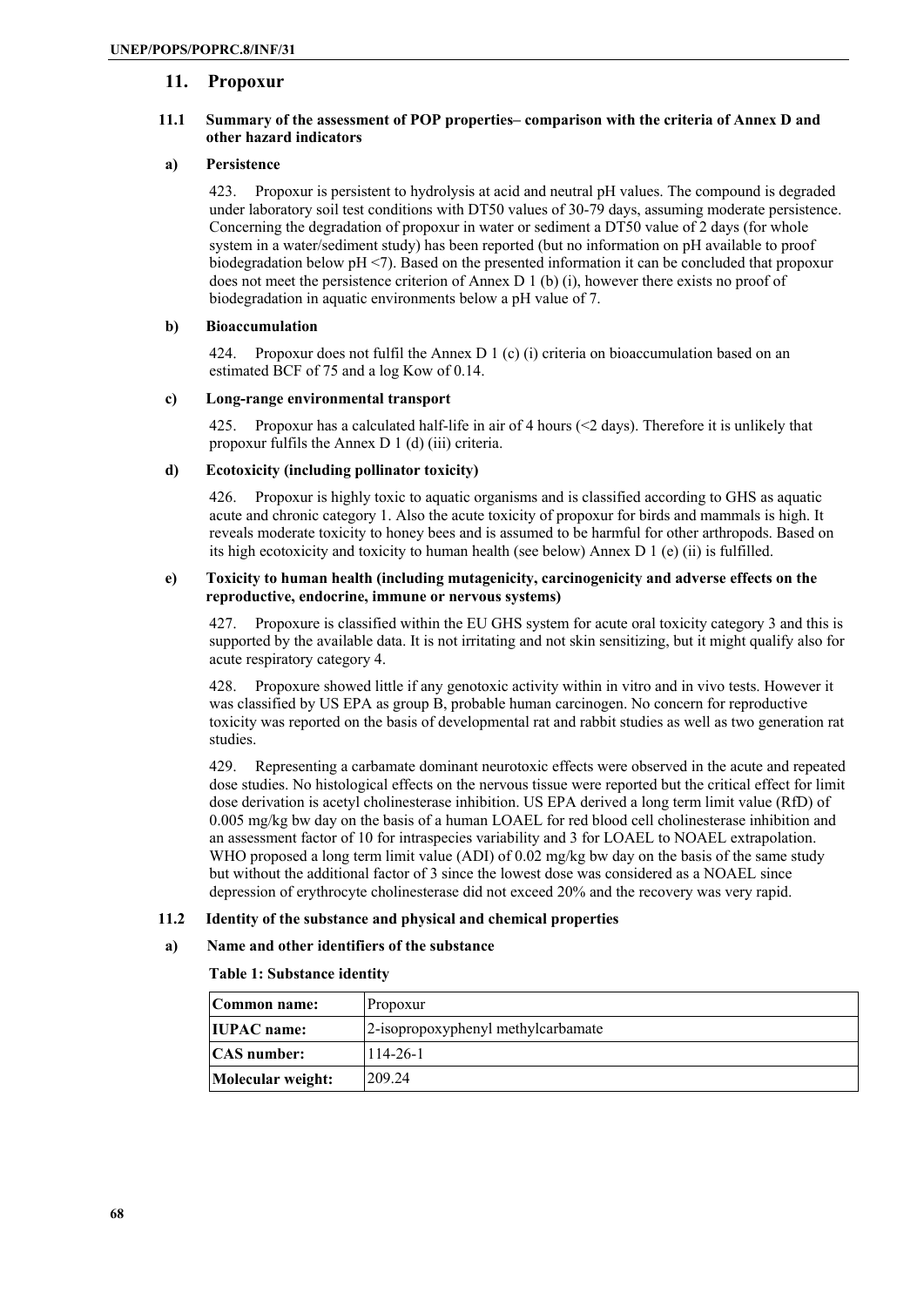

**b) Chemical group** 

Carbamate

# **c) Physico-chemical properties**

# **Table 2: Overview of selected physico-chemical properties**

| <b>Property</b>                           | Value                  | <b>Remarks and Reference</b> |
|-------------------------------------------|------------------------|------------------------------|
| Vapour pressure at $25^{\circ}$ C (mPa)   | 1.3                    | <b>PPDB 2012</b>             |
| Water solubility at $20^{\circ}$ C (mg/l) | 1800                   | <b>PPDB 2012</b>             |
| Partition coefficient n-octanol/water     | 0.14                   | <b>PPDB 2012</b>             |
| (log value, pH $7, 20^{\circ}$ C)         |                        |                              |
| Partition coefficient air/water (log      | $-7.23$                | EPI Suite v $4.0^{15}$       |
| value)                                    |                        |                              |
| Partition coefficient air/octanol (log    | 8.75                   | EPI Suite $v$ 4.0            |
| value)                                    |                        |                              |
| Henry's Law Constant at 25°C              | $1.50 \times 10^{-04}$ | <b>PPDB 2012</b>             |
| $(Pa.m3.mol-1)$                           |                        |                              |

#### **11.3 Classification and labelling**

# **a) Harmonised Classification according to GHS**

Regulation (EC) No 1272/2008:

| <b>Category</b>   | <b>Hazard-Phrase</b>                                       |
|-------------------|------------------------------------------------------------|
| Acute Tox. 3      | H301 Toxic if swallowed                                    |
| Aquatic Acute 1   | H400 Very toxic to aquatic life.                           |
| Aquatic Chronic 1 | H410 Very toxic to aquatic life with long lasting effects. |

# **11.4 Environmental fate**

# **a) Abiotic Degradation**

**-** 

# **b) Hydrolysis**

430. PPBD 2012: Persistent: Aqueous hydrolysis DT50 (days) at 20°C and pH 7: 180

431. WHO 2005: Half-life at 22ºC >1 year at pH 4, 93.2 days at pH 7, 30.1 hours at pH 9

432. US EPA RED 1997: Propoxur is apparently hydrolytically stable at acid to neutral pHs (3 to 7) but degrades rapidly at alkaline pH values.

# **c) Phototransformation/photolysis**

433. PPDB 2012: Fast: Aqueous photolysis DT50 (days) at pH 7: 0.01 day

### **d) Biodegradation**

434. PPBD 2012 lists the degradation estimates according to Table 3. The metabolite 2-(1 methylethoxy)phenol in soil was identified.

435. US EPA RED 1997: Based on supplemental data, propoxur is likely to be moderately persistent

<sup>15</sup> http://www.epa.gov/oppt/exposure/pubs/episuite.htm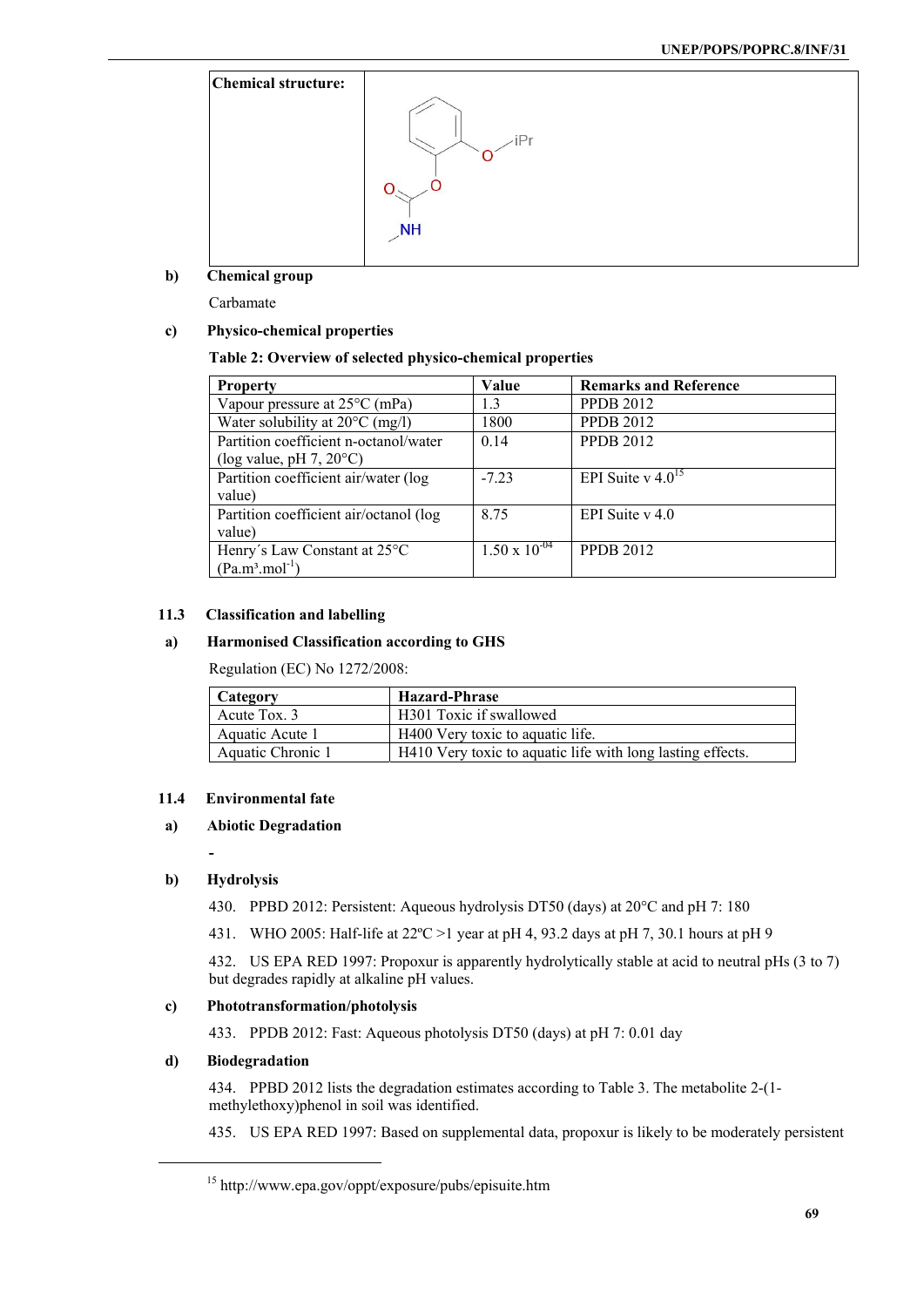(the metabolic half-life is on the order of several months). mobile, and may potentially leach to groundwater.

| Degradation 50%        | davs            | Reference   | Comment               |
|------------------------|-----------------|-------------|-----------------------|
| $DT_{50}$ soil lab:    | 79              | <b>PPDB</b> | Moderately persistent |
|                        | 30              | <b>PPDB</b> | Moderately persistent |
|                        | $(20^{\circ}C)$ |             |                       |
| $DT_{50}$ soil field:  | 28              | <b>PPDB</b> | Non Persistent        |
| $DT_{50}$ water        |                 | <b>PPDB</b> | Fast                  |
| sediment/whole system: |                 |             |                       |

#### **Table 3: Half-lives of propoxur in soil, water and sediment**

# **e) Potential for long-range environmental transport**

436. According to AOPWIN v1.92 the photo-chemical degradation of propoxur in air has been estimated to be fast. The calculated DT50 is 4.05 hours (assuming a 12 hours day and a OH concentration of  $1.5 \times 10^6$  OH/cm<sup>3</sup>).

# **f) Bioaccumulation**

437. PPBD 2012: The calculated bioconcentration factor of 75 is considered to be low.

#### **g) PB-score**

438. Not available.

# **11.5 Human health hazard assessment**

#### **a) Acute toxicity**

439. US EPA factsheet 1997: In studies using laboratory animals, propoxur generally has been shown to be of moderate acute toxicity. It has been placed in Toxicity Category II (the second highest of four categories) for effects via the oral route of exposure, and Toxicity Category III for the dermal and inhalation routes. The data presented support EU GHS classification for oral category 3 only and no skin irritation was well as not skin sensitization.

440. WHO 2005: The data presented support the actual classification with the exception of a respiratory LC50 of 0.65 mg/L that may support an additional GHS classification in respiratory category 4.

# **b) Mutagenicity and carcinogenicity**

441. US EPA factsheet 1997: Propoxur showed little if any genotoxic activity when tested with bacterial mutation tests and in vitro mammalian mutation and chromosomal aberration tests as well as in vivo hamster bone marrow chromosomal aberration tests and in mouse micronucleus test. However on the basis of dietary carcinogenicity studies in mouse and rat it has been classified as a Group B, probable human carcinogen. The agency has calculated a unit risk,  $Q_1^*$  of 3.7 x 10<sup>-3</sup> based on male rat bladder tumors. Also the results were reported from a chronic inhalation study in rats and a chronic feeding study in dogs.

#### **c) Toxicity for reproduction**

442. US EPA RED 1997: The available developmental rat and rabbit studies and the two rat reproductive toxicity studies (2-generations) do not suggest any increased sensitivity of infants and children to propoxur from pre- and post-natal exposures.

# **d) Neurotoxicity**

443. US EPA summary 2009: Propoxur inhibits acetylcholinesterase (AChE). Toxicological characteristics of propoxur involve maximal ChE inhibition (typically within 15 minutes to an hour) followed by rapid reactivation of the enzyme and then recovery (minutes to hours). As such, the critical duration of exposure for propoxur is acute ChE inhibition of brain and red blood cell AChE measured at the peak time of effect. At the time of the 1996 risk assessment, the Agency did not have a comparative cholinesterase assay that evaluated the sensitivity of young animals compared to adult animals to address the FQPA factor in risk assessment. Therefore, the Agency retained a 10X FQPA factor for propoxur. The neurotoxic effects were critical for the limit value derivation.

444. At least in the low and medium dose ranges no adverse histological effects were identified in the acute and repeated dose studies that included neurotoxicity studies with FOBs.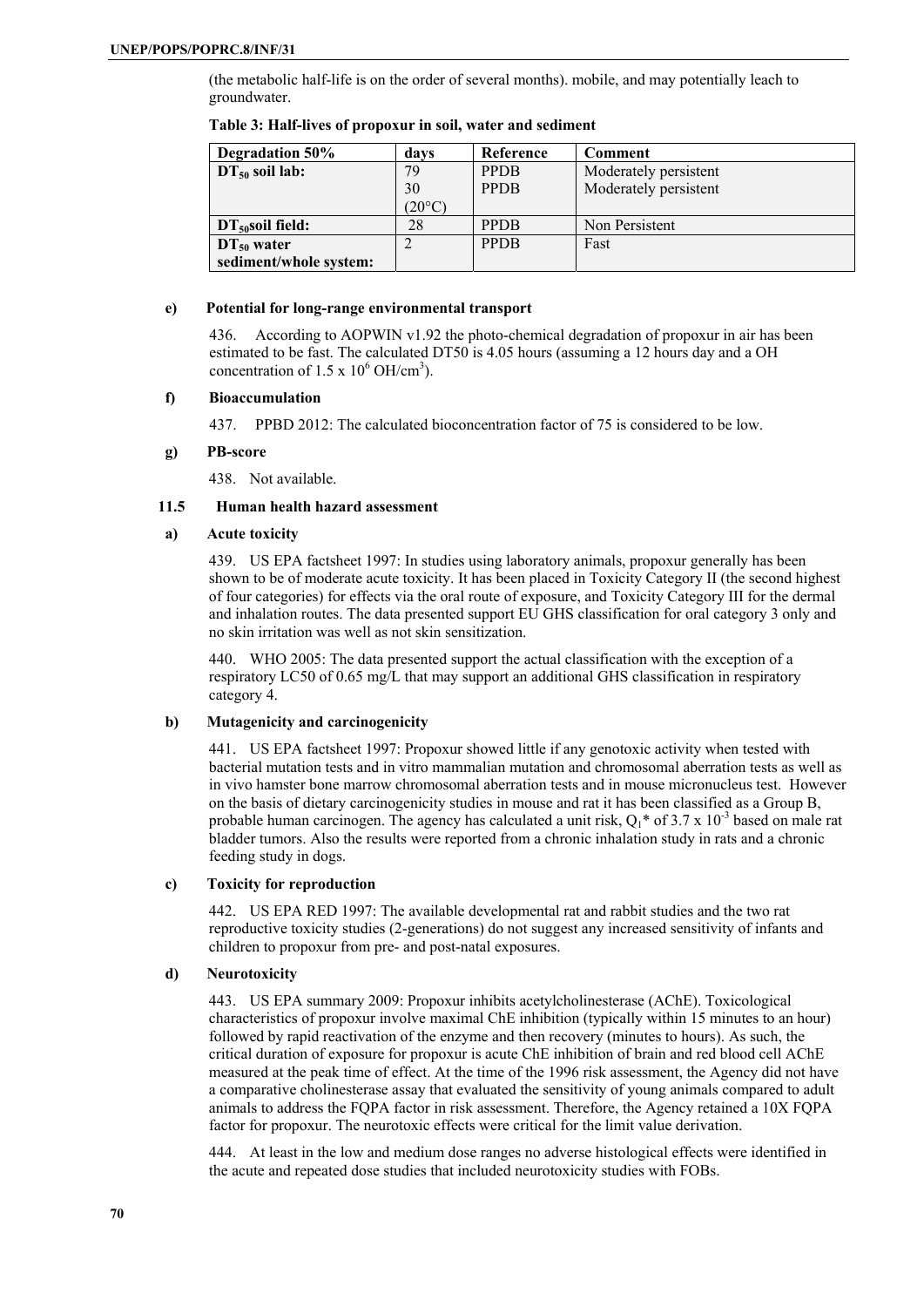# **e) Immunotoxicity**

445. US EPA summary 2009: The toxicity database for propoxur is nearly complete. However, EPA plans to require an immunotoxicity study (870.7800) and a comparative cholinesterase assay.

### **f) Endocrine disruption**

446. -

# **g) Mode of action**

447. Representing a carbamate the critical effect of propoxur is acetyl cholinesterase inhibition.

# **h) Acceptable exposure levels**

448. US EPA factsheet 1997: The Agency has calculated a reference dose (RfD), the amount of pesticide believed not to cause adverse effects if consumed daily over a 70- year lifetime, of 0.005 mg/kg/day, based on a human study with a LOEL of 0.15 mg/kg, the lowest dose tested. This dose was associated with transient red blood cell cholinesterase inhibition. An uncertainty factor of 10 was applied to account for intra-species variability and an additional factor of 3 was applied to compensate for the lack of a NOEL. The FAO/WHO joint committee on pesticide residue (JMPR) in 1989 proposed an acceptable daily intake (ADI) of 0.02 mg/kg/day on the basis of an acute no-effect level in humans. In the JMPR evaluation of the human study, the NOEL was considered to be 0.2 mg/kg/day since the depression of erythrocyte cholinesterase did not exceed 20% and the recovery was very rapid.

449. International limit values for worker protection (GESTIS-Database): Long-term limit values between 0.5 and 2 mg/m<sup>3</sup> inhalable aerosol are presented by a total of 16 institutions and countries.

### **11.6 Environmental hazard assessment**

#### **a) Aquatic compartment (including sediment)**

450. Toxicity data for the aquatic compartment are summarized in Table 4. According to US EPA RED 1997 propoxur is moderately toxic to freshwater fish (some LC s are in the range of  $>1$ -10 ppm); 50 and very highly toxic to freshwater invertebrates (daphnid EC is <1 ppm).

| <b>Exposure</b><br>scenario/Study type | Organism/Species            | <b>Endpoint</b> | <b>Toxicity value</b>  |  |
|----------------------------------------|-----------------------------|-----------------|------------------------|--|
| Acute 96 hour                          | Fish                        | $LC_{50}$       | $6.2 \text{ mg}/1$     |  |
| Acute 48 hour                          | Aquatic invertebrates       | $EC_{50}$       | $0.15 \text{ mg/l}$    |  |
| Acute 96 hour                          | Sediment dwelling organisms | $LC_{50}$       | $38.1 \,\mathrm{mg}/1$ |  |

#### **Table 4: Toxicity reference values for the aquatic compartment (source PPDB 2012)**

# **b) Terrestrial compartment**

451. Toxicity data for the terrestrial compartment are summarized in Table 5.

452. US EPA RED 1997: Based on the results of studies propoxur is categorized as very highly toxic to birds on an acute basis (some LD s are <10 mg/kg); highly toxic to birds on a subacute dietary basis (an LC is in the range of 51-500 ppm).

**Table 5: Toxicity reference values for the terrestrial compartment** 

| <b>Exposure</b><br>scenario/Study type | Organism<br>/Species | <b>Endpoint</b> | <b>Toxicity value</b>  | Reference            |
|----------------------------------------|----------------------|-----------------|------------------------|----------------------|
| Acute                                  | Rat                  | $LD_{50}$       | $\sim 50$ mg/kg        | <b>PPBD</b>          |
| Short-term, dietary                    | Rat                  | NOEL            | 200 ppm diet           | <b>PPBD</b>          |
| Acute                                  | <b>Birds</b>         | $LD_{50}$       | $25.9$ mg/kg           | <b>PPBD</b>          |
| Acute                                  | <b>Birds</b>         | $LD_{50}$       | $3.55 - 60.4$<br>mg/kg | US EPA<br><b>RED</b> |